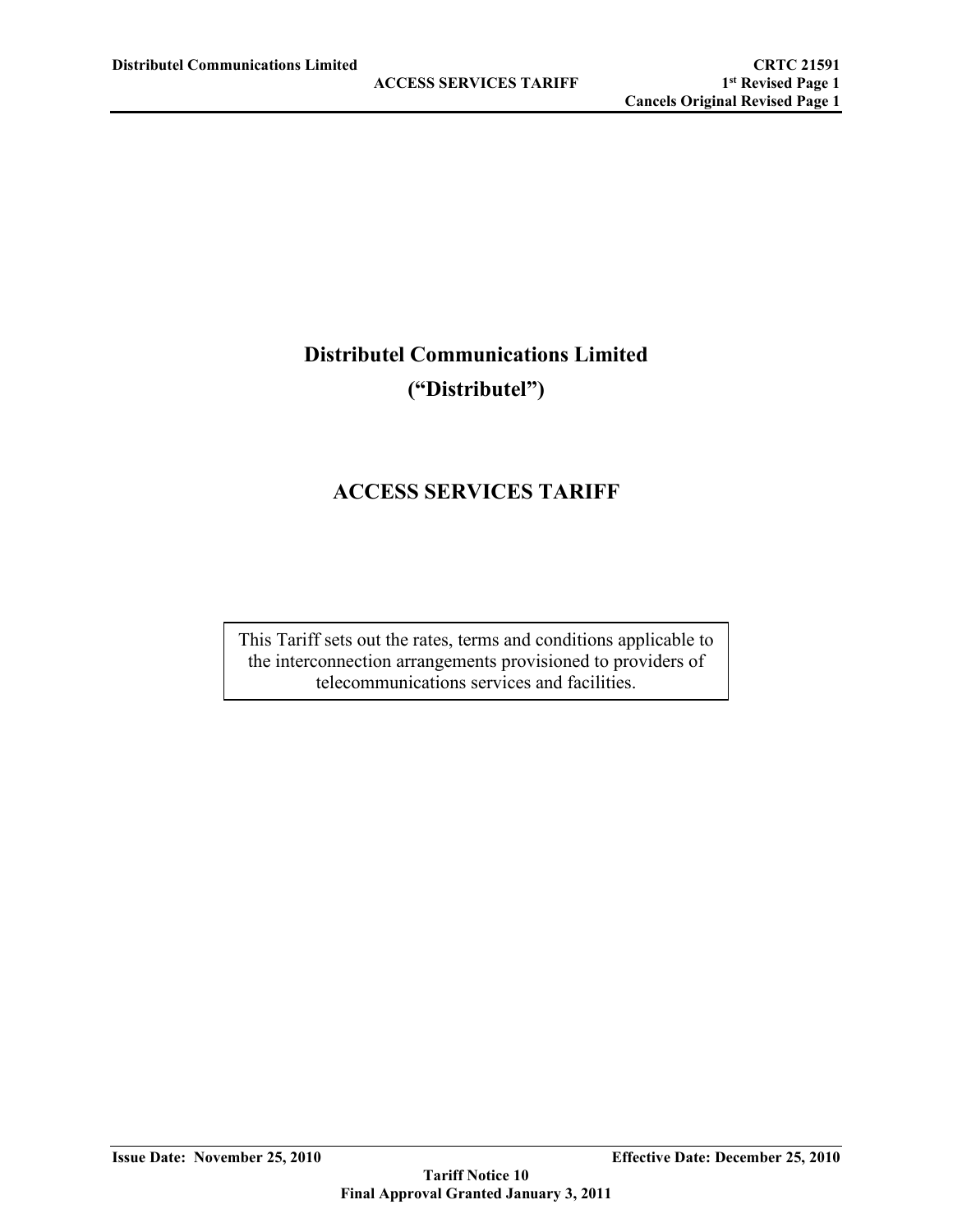## **Explanation of Symbols**

The following symbols are used in this Tariff and have meanings as shown:

| A | Increase in rate or charge                                         |
|---|--------------------------------------------------------------------|
| C | Change in wording                                                  |
| D | Discontinued rate or regulation                                    |
| F | Reformatting of existing material with no change to rate or charge |
| M | Matter moved from its previous location                            |
| N | New wording, rate or charge                                        |
| R | Reduction in rate or charge                                        |
| S | Reissued matter                                                    |
|   |                                                                    |

## **Abbreviations of Companies Names**

The following companies names are used in this Tariff and have meanings as shown:

| Aliant             | Aliant Telecom Inc.                                         |
|--------------------|-------------------------------------------------------------|
| <b>Bell</b>        | Bell Canada                                                 |
| <b>Bell Aliant</b> | Bell Aliant Regional Communications, Limited Partnership    |
| IslandTel          | Island Telecom Inc.                                         |
| <b>MTS</b>         | MTS Allstream Inc.                                          |
| <b>MTT</b>         | Maritime Tel & Tel Limited                                  |
| <b>NBTel</b>       | <b>NBTel</b>                                                |
| NewTel             | NewTel Communications                                       |
| NorthernTel        | NorthernTel, Limited Partnership                            |
| SaskTel            | <b>SaskTel</b>                                              |
| TBayTel            | TBayTel                                                     |
| <b>TCBC</b>        | TELUS Communications Company, operating in British Columbia |
| <b>TCC</b>         | <b>TELUS Communications Company</b>                         |
| <b>TCI</b>         | TELUS Communications Company, operating in Alberta          |
| <b>TCQ</b>         | TELUS Communications Company, operating in Quebec           |
| Télébec            | Télébec, société en commandite                              |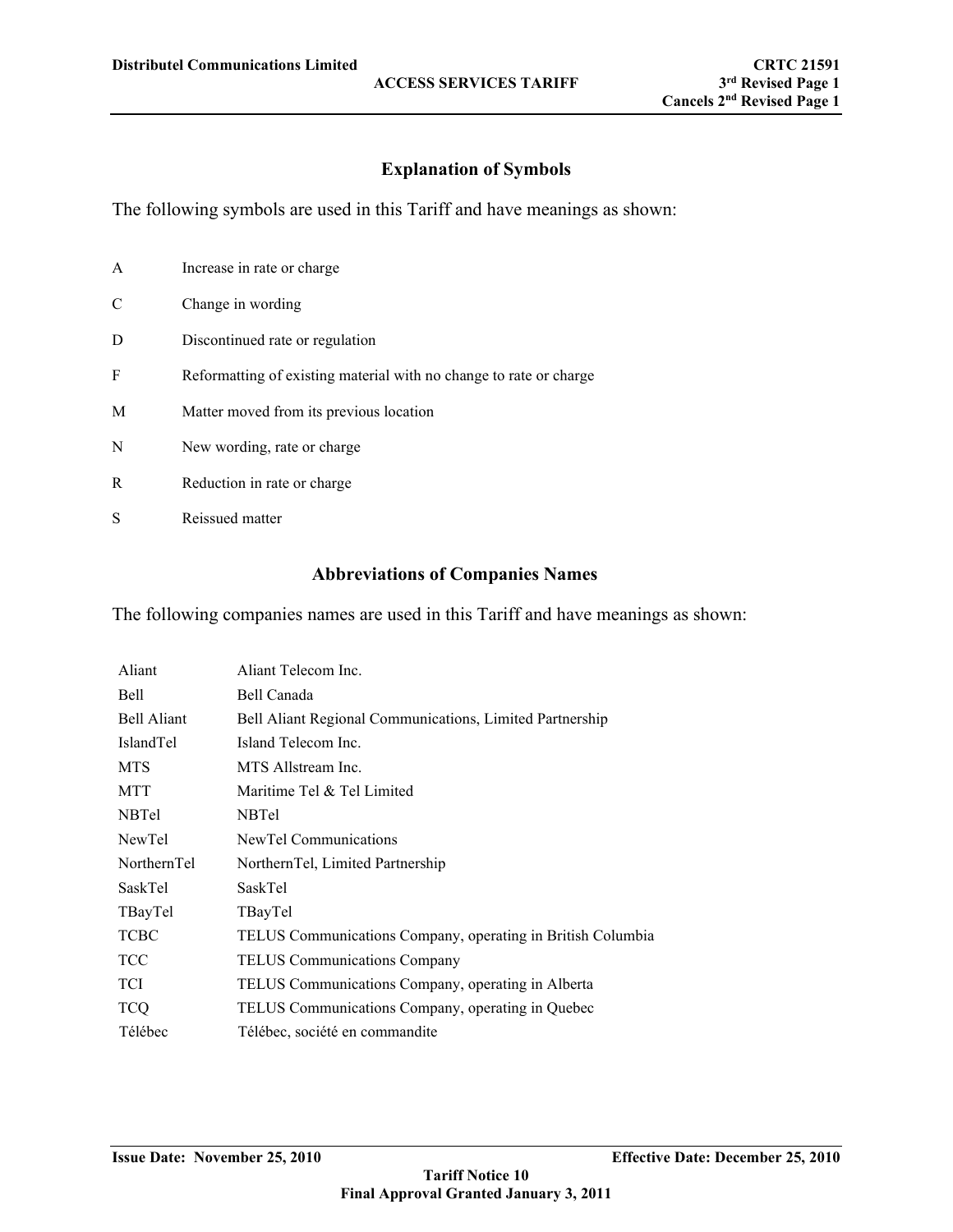| Page                    | <b>Revision Number</b> | Page | <b>Revision Number</b>  |
|-------------------------|------------------------|------|-------------------------|
| 1                       | 3                      | 35   | 8                       |
| $\overline{2}$          | 13                     | 36   | $8\,$                   |
| $\overline{\mathbf{3}}$ | $\overline{2}$         | 37   | $8\,$                   |
| $\overline{4}$          | $\overline{5}$         | 38   | 6                       |
| 5                       | 1                      | 39   | $\overline{2}$          |
| 6                       | 1                      | 40   | 8                       |
| $\overline{7}$          |                        | 40.1 | Original                |
| $8\,$                   | 1                      | 41   |                         |
| 9                       | $\mathbf{1}$           | 42   | 1                       |
| 10                      | 1                      | 43   | 1                       |
| 11                      |                        | 44   |                         |
| 12                      | 1                      | 45   | 8                       |
| 13                      | 1                      | 46   | $\overline{5}$          |
| 14                      |                        | 47   | 8                       |
| 15                      |                        | 47.1 | Original                |
| 16                      |                        | 48   | 7                       |
| $17\,$                  | 1                      | 48.1 | Original                |
| 18                      |                        | 49   | 8                       |
| 19                      | 1                      | 50   | 8                       |
| 20                      |                        | 50.1 | Original                |
| 21                      | 1                      | 51   | 1                       |
| 22                      | 1                      | 52   | 6                       |
| 23                      | 6                      | 52.1 | $\overline{4}$          |
| 24                      | 8                      | 53   | $\mathbf{1}$            |
| 24.1                    | 5                      | 54   | $\mathbf{1}$            |
| 24.1.1                  |                        | 55   | $\overline{2}$          |
| 24.1.2                  | Original               | 56   | $\overline{3}$          |
| 24.2                    |                        | 57   | $\overline{\mathbf{3}}$ |
| 24.3                    | Original               | 58   | $\overline{3}$          |
| 25                      | $\mathbf{1}$           | 59   | $\overline{4}$          |
| 26                      | $\overline{4}$         | 60   | $\overline{2}$          |
| $27\,$                  | $\sqrt{6}$             | 61   | $\overline{2}$          |
| 28                      | $\overline{2}$         | 62   | $\overline{2}$          |
| 29                      | $\mathbf{1}$           | 63   | $\overline{2}$          |
| 30                      | $\mathbf{1}$           | 64   | $\overline{2}$          |
| 31                      | $\mathbf{1}$           | 65   | $\overline{3}$          |
| 32                      | $\overline{8}$         | 66   | $\overline{\mathbf{3}}$ |
| 33                      | $\overline{7}$         | 67   | $\overline{3}$          |
| 34                      | $\mathbf{1}$           | 68   | $\mathbf{1}$            |

**Check Page**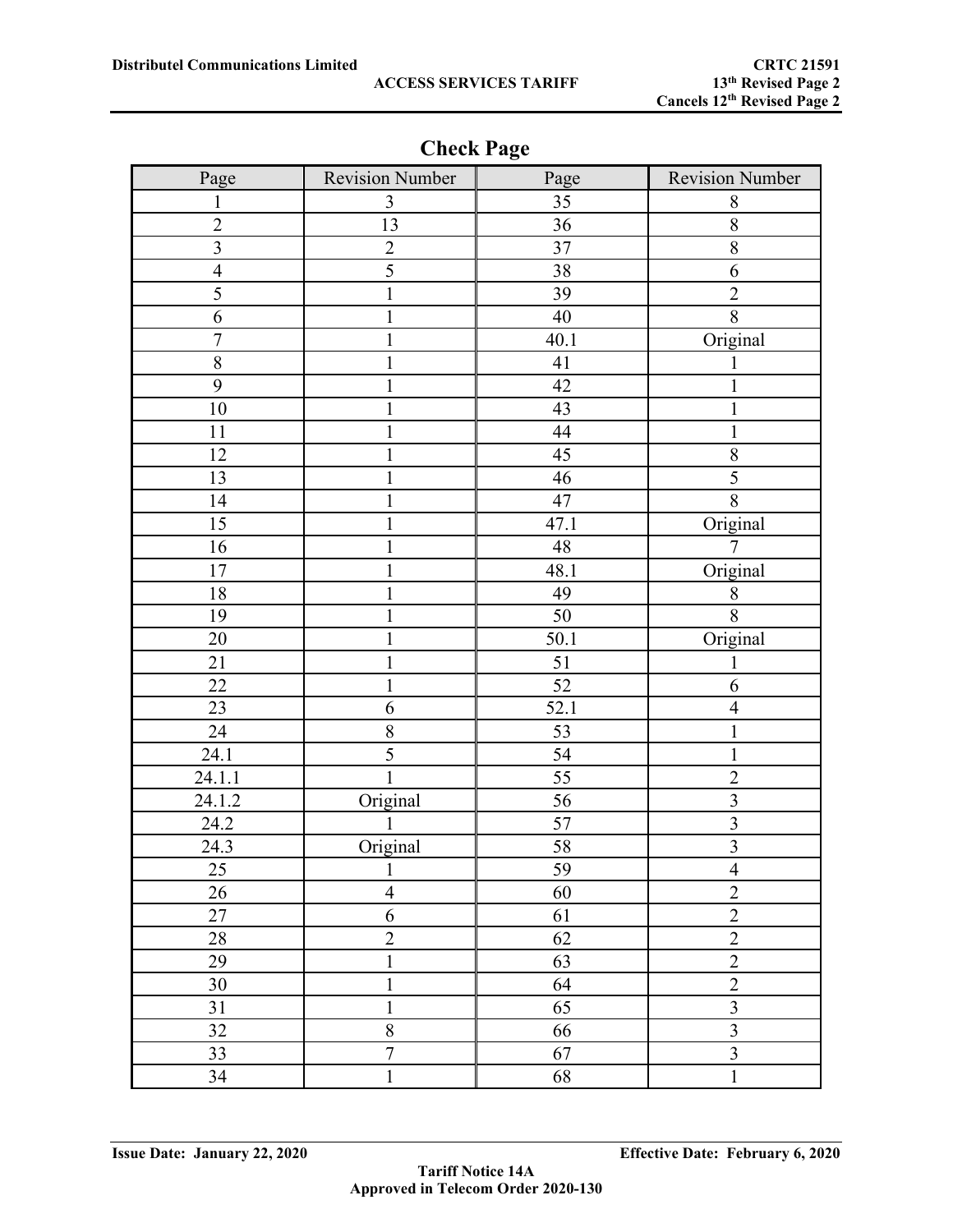# **Table of Contents**

| <b>Explanation of Symbols</b>                                                                                                                                                                                                                                                                                                                                                                                                                                                                                                                                                                                                                                                                                                                                                  | 1                                                                                                        |                                               |
|--------------------------------------------------------------------------------------------------------------------------------------------------------------------------------------------------------------------------------------------------------------------------------------------------------------------------------------------------------------------------------------------------------------------------------------------------------------------------------------------------------------------------------------------------------------------------------------------------------------------------------------------------------------------------------------------------------------------------------------------------------------------------------|----------------------------------------------------------------------------------------------------------|-----------------------------------------------|
| <b>Abbreviations of Companies Names</b>                                                                                                                                                                                                                                                                                                                                                                                                                                                                                                                                                                                                                                                                                                                                        | 1                                                                                                        | N                                             |
| <b>Check Page</b>                                                                                                                                                                                                                                                                                                                                                                                                                                                                                                                                                                                                                                                                                                                                                              | 2                                                                                                        | N                                             |
| <b>Table of Contents</b>                                                                                                                                                                                                                                                                                                                                                                                                                                                                                                                                                                                                                                                                                                                                                       | 3                                                                                                        |                                               |
| PART A<br><b>Definitions and General Terms</b>                                                                                                                                                                                                                                                                                                                                                                                                                                                                                                                                                                                                                                                                                                                                 | 5                                                                                                        |                                               |
| <b>ITEM 100.</b><br>General                                                                                                                                                                                                                                                                                                                                                                                                                                                                                                                                                                                                                                                                                                                                                    | 5                                                                                                        |                                               |
| <b>ITEM 101.</b><br>Definitions                                                                                                                                                                                                                                                                                                                                                                                                                                                                                                                                                                                                                                                                                                                                                | 6                                                                                                        | C                                             |
| <b>ITEM 102.</b><br><b>General Rights and Obligations</b>                                                                                                                                                                                                                                                                                                                                                                                                                                                                                                                                                                                                                                                                                                                      | 10                                                                                                       |                                               |
| 1. General<br>2. Effective Date of Changes<br>3. Obligation to Provide Service<br>4. Distributel's Facilities<br>5. Distributel's Right to Enter Premises<br>6. Deposits and Alternatives<br>7. Restrictions on Use of Services<br>8. Non-Disclosure of Confidential Information<br>9. Refunds in Cases of Service Problems<br>10. Limitation of Distributel's Liability<br>11. Payment<br>12. Liability for Unbilled and Under billed Charges<br>13. Liability for Charges that Should Not Have Been Billed and Those That Were Overbilled<br>14. Minimum Contract Period<br>15. Telecommunications Provider – Initiated Cancellation of Termination of Services<br>16. Distributel – Initiated Suspension or Termination of Service<br>17. Assignment<br>18. Right to Access | 10<br>10<br>10<br>11<br>12<br>12<br>13<br>14<br>14<br>14<br>15<br>16<br>16<br>17<br>17<br>17<br>19<br>20 | $\mathsf C$<br>$\mathcal{C}$<br>$\mathcal{C}$ |
| <b>ITEM 103.</b><br><b>Payment of Charges</b>                                                                                                                                                                                                                                                                                                                                                                                                                                                                                                                                                                                                                                                                                                                                  | 21                                                                                                       |                                               |
| <b>PART B</b><br><b>Interconnection with Local Exchange Carriers (LECs)</b>                                                                                                                                                                                                                                                                                                                                                                                                                                                                                                                                                                                                                                                                                                    | 22                                                                                                       |                                               |
| <b>ITEM 200.</b><br>General                                                                                                                                                                                                                                                                                                                                                                                                                                                                                                                                                                                                                                                                                                                                                    | 22                                                                                                       |                                               |
| <b>ITEM 201.</b><br>Compensation for Traffic Termination                                                                                                                                                                                                                                                                                                                                                                                                                                                                                                                                                                                                                                                                                                                       | 23                                                                                                       |                                               |
| Termination of Intra-Exchange or Intra LIR Traffic<br>1.<br>Termination of Traffic from Exchanges within ILEC Local Calling Area<br>2.                                                                                                                                                                                                                                                                                                                                                                                                                                                                                                                                                                                                                                         | 23<br>24.3                                                                                               | C                                             |
| <b>ITEM 202.</b><br><b>Basic Listing Interchange File</b>                                                                                                                                                                                                                                                                                                                                                                                                                                                                                                                                                                                                                                                                                                                      | 25                                                                                                       |                                               |
| <b>PART C</b><br><b>Interconnection with Interexchange Service Providers (IXSPs)</b>                                                                                                                                                                                                                                                                                                                                                                                                                                                                                                                                                                                                                                                                                           | 28                                                                                                       | $\mathcal{C}$                                 |
| <b>ITEM 300.</b><br>General                                                                                                                                                                                                                                                                                                                                                                                                                                                                                                                                                                                                                                                                                                                                                    | 28                                                                                                       | $\mathcal{C}$                                 |
| <b>ITEM 301.</b><br>Terms and Conditions Applicable to Interconnection with IXSPs                                                                                                                                                                                                                                                                                                                                                                                                                                                                                                                                                                                                                                                                                              | 28                                                                                                       |                                               |
| <b>ITEM 302.</b><br>Trunk-side Access                                                                                                                                                                                                                                                                                                                                                                                                                                                                                                                                                                                                                                                                                                                                          | 32                                                                                                       |                                               |
| 1.<br>Feature Group D Interconnecting Circuits<br>2.<br>Switching and Aggregation<br>Primary Interexchange Carrier (PIC) Processing<br>3.<br>Carrier Network Profile Change<br>4.                                                                                                                                                                                                                                                                                                                                                                                                                                                                                                                                                                                              | 32<br>33<br>34<br>36                                                                                     |                                               |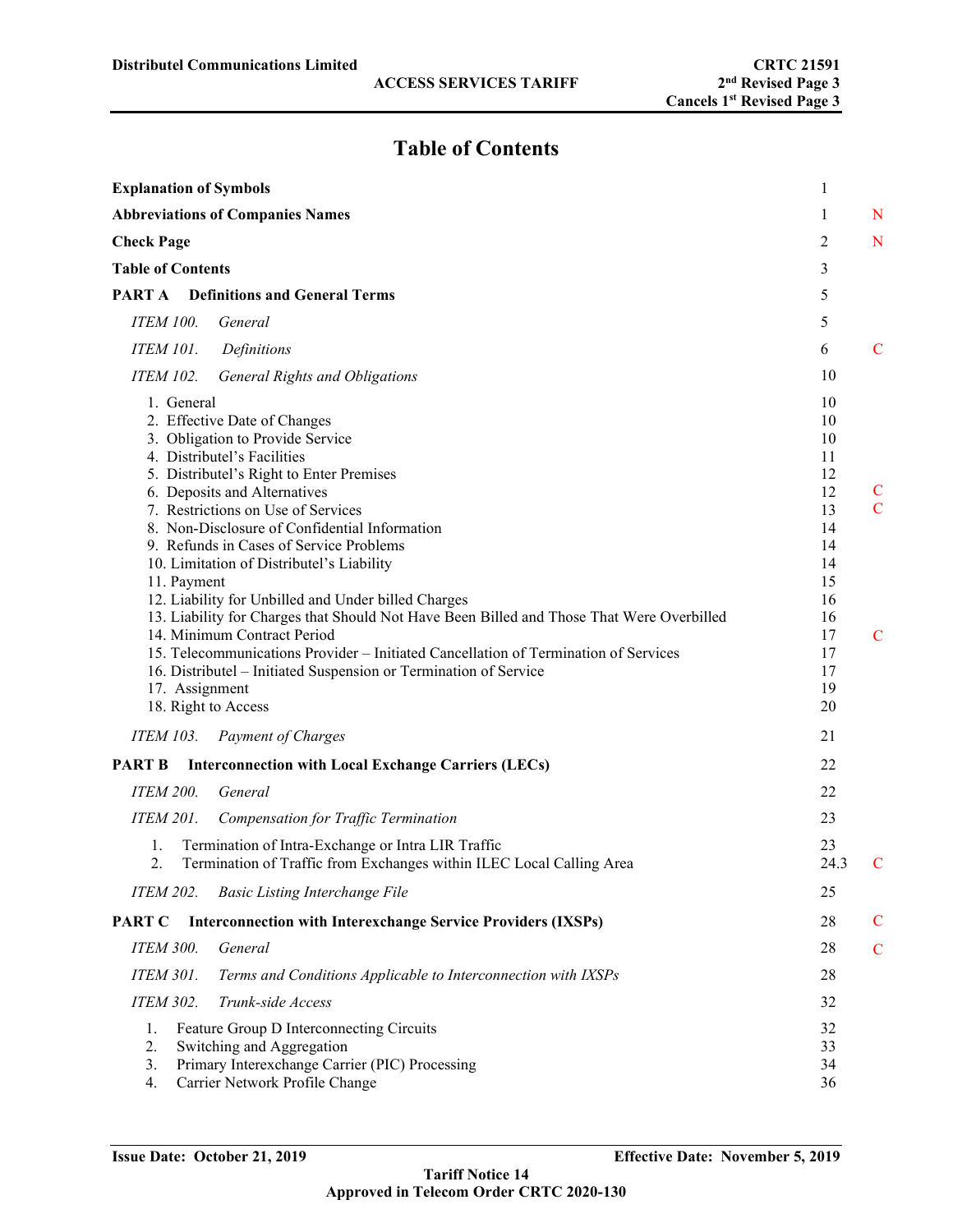|                  | <b>Distributel Communications Limited</b> | <b>ACCESS SERVICES TARIFF</b><br><b>Cancels 4th Revised Page 4</b>      | <b>CRTC 21591</b><br>5 <sup>th</sup> Revised Page 4 |
|------------------|-------------------------------------------|-------------------------------------------------------------------------|-----------------------------------------------------|
| <b>ITEM 303.</b> | Trunk-side Access                         | Network Announcements for Customers of Disconnected IXSPs with          | 37                                                  |
| <b>ITEM 304.</b> |                                           | Bulk Transfer of End-Customer base Between IXSPs                        | 38                                                  |
| <b>ITEM 305.</b> |                                           | <b>Billing and Collection Service</b>                                   | 39                                                  |
| <b>PART D</b>    |                                           | <b>Interconnection with Wireless Service Providers (WSPs)</b>           | 41                                                  |
| <b>ITEM 400.</b> | General                                   |                                                                         | 41                                                  |
| <b>ITEM 401.</b> |                                           | Terms and Conditions Applicable to Interconnection with WSPs            | 42                                                  |
| <b>ITEM 402.</b> | Trunk-side Access                         |                                                                         | 45                                                  |
| <b>ITEM 403.</b> | Line-side Access                          |                                                                         | 47                                                  |
| <b>PARTE</b>     | <b>Other Interconnection Services</b>     |                                                                         | 51                                                  |
| <b>ITEM 500.</b> | General                                   |                                                                         | 51                                                  |
| <b>ITEM 501.</b> |                                           | Call Routing – Location Routing Number (LRN) Absent                     | 52                                                  |
| <b>ITEM 502</b>  |                                           | Port-Out Cancellation Charge                                            | 52.1                                                |
| <b>PART F</b>    | <b>General Tariff Services</b>            |                                                                         | 53                                                  |
| <b>ITEM 600</b>  |                                           | Distributel 9-1-1 Emergency Response Service (ERS)                      | 53                                                  |
| PART G           | <b>Other Services</b>                     |                                                                         |                                                     |
| <b>ITEM 700</b>  |                                           | Service Charge for Trouble Identification on ILEC Unbundled Local Loops | 68                                                  |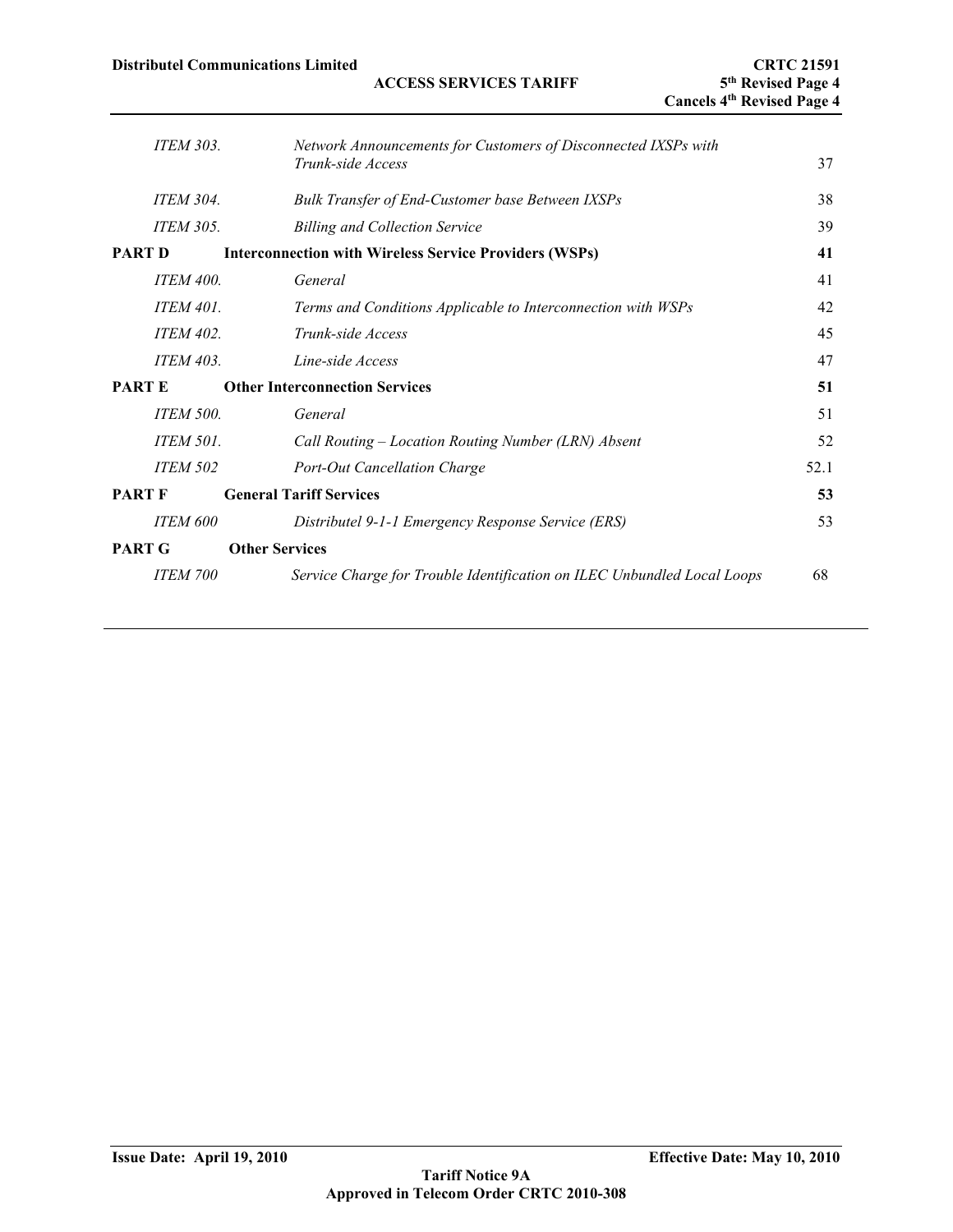## **ITEM 100. General**

This Tariff sets out the rates, terms and conditions that apply to the provision by Distributel of services, facilities and interconnection arrangements to providers of telecommunications services and facilities (hereinafter referred to as "Telecommunications Providers") who are eligible to subscribe pursuant to Telecom Decision CRTC 97-8 and any other applicable CRTC decisions or orders ("Decision 97-8"). Such services, facilities and interconnection arrangements are referred to in this Tariff as "interconnection services". For greater certainty, this Tariff does not apply to services and facilities provided by Distributel to Distributel's end-customers or to resellers of Distributel's local services.

The provision of interconnection services by Distributel to Telecommunications Providers under this Tariff does not constitute a joint undertaking between Distributel and any Telecommunications Provider subscribing for such services.

Unless otherwise specified in the Tariff, where rates are listed by ILEC operating territory, Distributel shall apply the rate listed for the location where interconnection takes place with a Telecommunications Provider.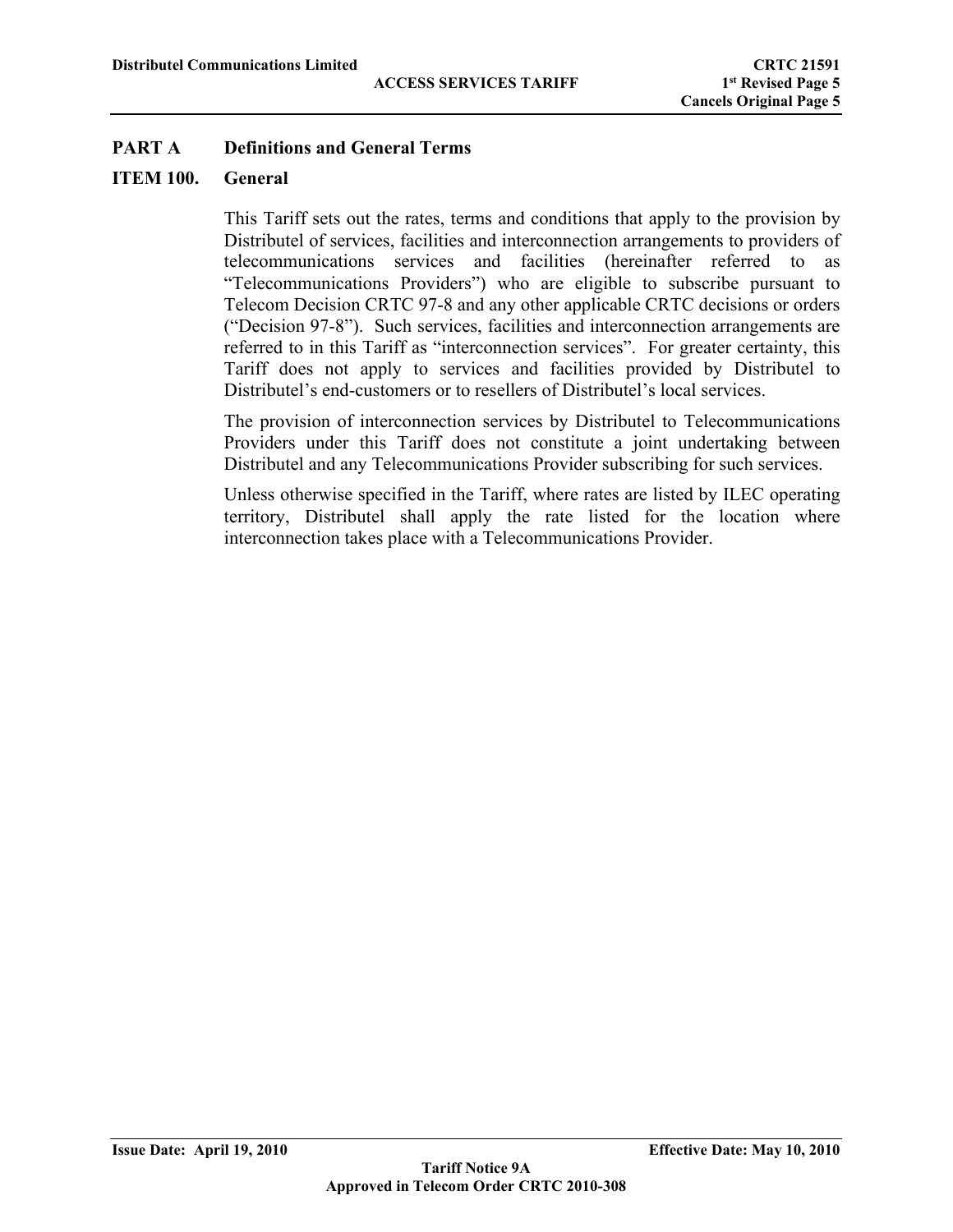## **ITEM 101. Definitions**

In this Tariff:

**"Act"** is the Telecommunications Act (S.C. 1993, c.38 as amended).

**"affiliate"** means any person that controls or is controlled by Distributel or that is controlled by the same person that controls Distributel and includes a related person. A person is "related" to another if (i) it either holds, either directly or indirectly, at least a 20% interest in, or any options to acquire at least a 20% interest in, any of the capital, assets, property, profits, earnings, revenues or royalties of the other, or (ii) any third party holds, directly or indirectly, at least a 20% interest in, or any options to acquire at least a 20% interest in, any of the capital, assets, property, profits, earnings, revenues or royalties of each of the persons.

**"ANI"** means automatic number identification.

**"bill and keep trunks"** are facilities connecting the networks of two LECs within the same exchange, the costs of which are shared in accordance with Decision 97- 8.

**"channel"** means a path provided over a transmission facility for the transmission of telecommunications.

**"circuit"** means an analogue voice-grade or digital 64 Kbps (DS-0) channel.

**"circuit group"** means a group of equivalent circuits.

**"CLEC-IXC Agreement"** means the form of agreement approved by the CRTC governing interconnection between a CLEC and an IXC entitled "Master Agreement for CLEC-IXC Interconnection".

**"Commission or CRTC"** is the Canadian Radio-television and Telecommunications Commission.

**"Common Channel Signalling System 7 or CCS7 signalling"** is the out-ofband signalling system used by telecommunications carriers to support telecommunications services.

**"Competitive Local Exchange Carrier or CLEC"** is a Canadian carrier, as defined in section 2 of the Act, recognized as a CLEC by the CRTC pursuant to Decision 97-8.

**"competitive pay telephone service provider"** means a person that provides competitive pay telephone service for use by the general public.

**"control"** includes control in fact, whether through one or more persons.

**"customer"** means a person or legal entity, including an end-customer, a reseller or a sharing group, that purchases telecommunications services from a Telecommunications Provider and is liable to the Telecommunications Provider for those services.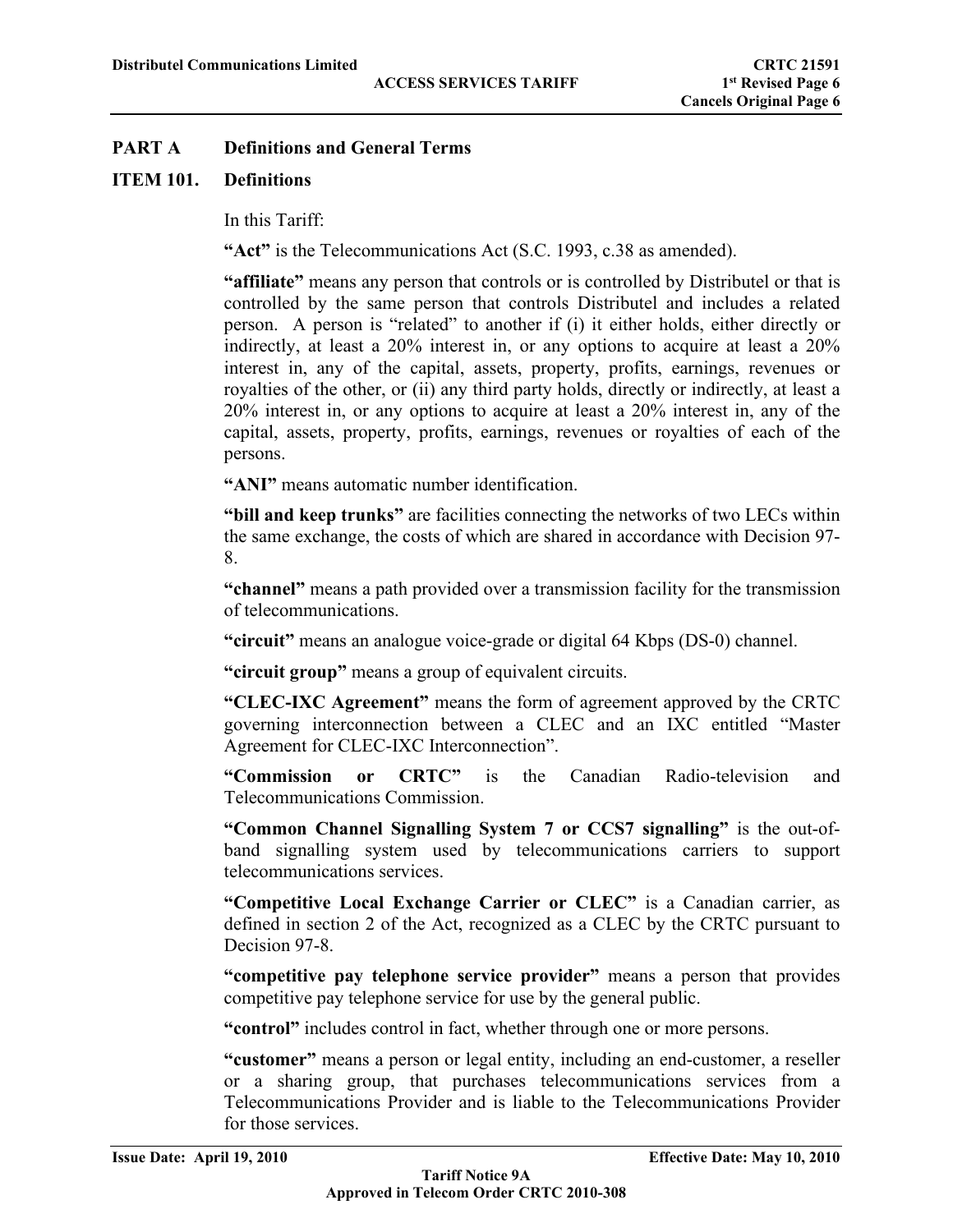## **ITEM 101. Definitions - continued**

**"data service"** means a telecommunications service other than a voice service.

**"dedicated service"** means a telecommunications service that is dedicated to the private communications needs of an end-customer, where one end of the facility used to provide the service is terminated at equipment dedicated to that end-customer.

**"digital transmission"** is a telecommunications transmission that uses noncontinuous signals to transmit information.

**"direct access line or DAL"** means a network arrangement used to transmit traffic over a dedicated facility between an IXSP's interexchange network and an end-customer's premises.

**"DS-0"** is a channel capable of digital transmission at 64Kbps.

**"DS-1"** is a channel capable of digital transmission at 1.544 Mbps.

**"EAS transport"** means the delivery by a LEC of traffic originating in one exchange and terminating in another exchange with which the first exchange has EAS or a similar arrangement pursuant to ILEC tariffs.

**"end-customer"** is the ultimate purchaser of telecommunications services provided on a retail basis by a Telecommunications Provider.

**"exchange"** refers to the incumbent LEC's basic unit for the administration and provision of its telecommunications service, which normally encompasses a city, town, village or portions thereof and adjacent areas.

**"extended area service or EAS"** means a service offered by ILECs enabling a customer within an exchange to make calls to another exchange without the application of long distance charges.

**"facility"** means a telecommunications facility, as defined in section 2 of the Act, and includes equipment.

**"ILEC operating territory"** means the geographic area within which a Telecommunications Provider provides service as an ILEC.

**"in-band signalling"** means signalling which is carried along the same channel that is carrying the information content of the transmission.

**"incumbent LEC or ILEC"** means a LEC that provided local exchange service on a monopoly basis prior to May 1, 1997.

**"interconnecting circuit"** means a circuit or path that connects a Telecommunications Provider's facility to Distributel's facilities to provide access to **Distributel's** local switched telephone network.

**"interexchange carrier or IXC"** is a Canadian carrier, as defined in section 2 of the Act, that provides interexchange service.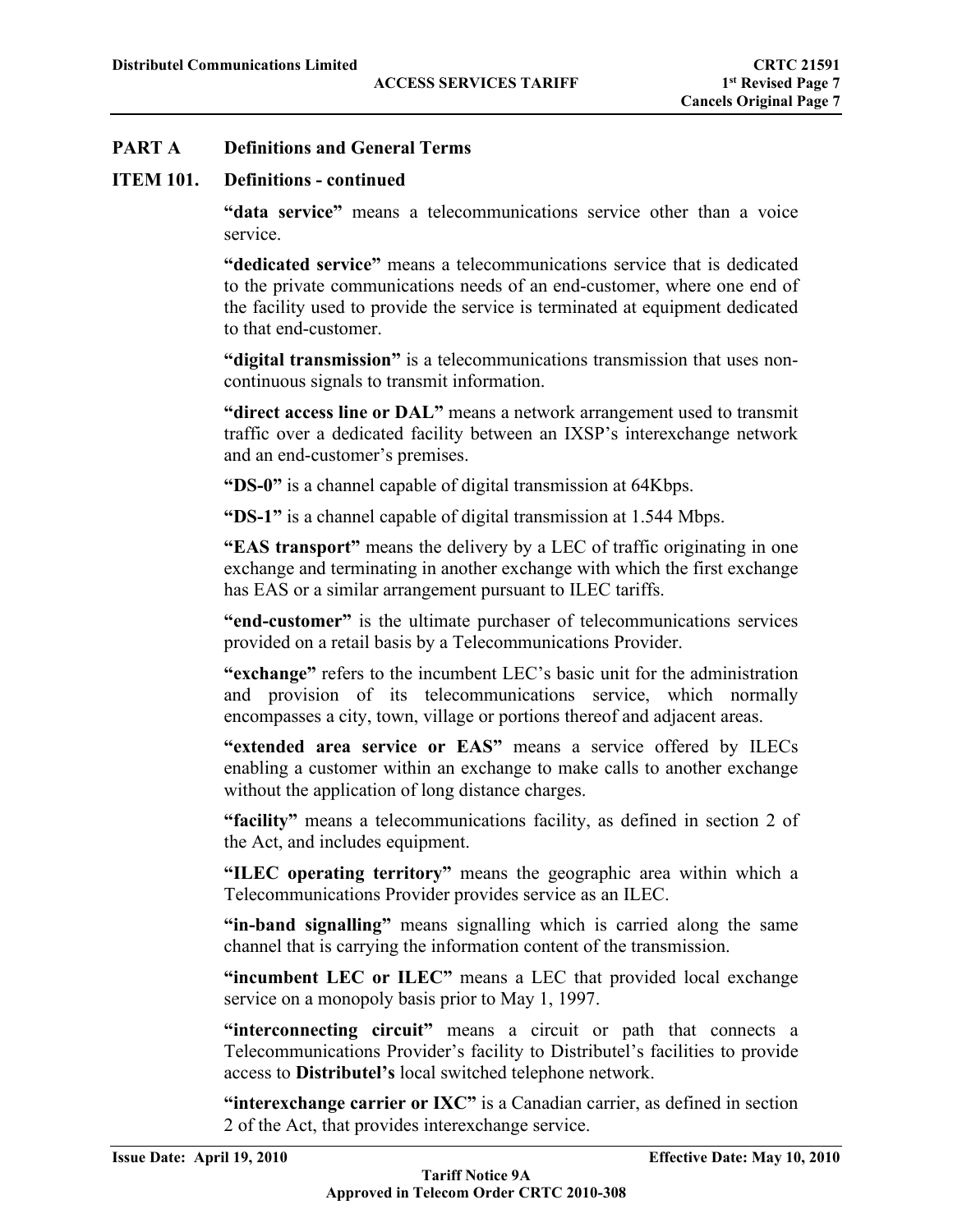#### **ITEM 101. Definitions - continued**

**"interexchange reseller or IX reseller"** is a reseller that provides interexchange service.

**"interexchange service or IX service"** means a service or facility configured to operate between any two exchanges for which ILECs would apply long distance charges, including an international service or facility.

**"IX service provider or IXSP"** is an IXC or IX reseller.

**"joint-use basis"** means on a basis where a circuit is not dedicated to the use of a single end-customer.

**"LEC"** is a local exchange carrier.

**"local interconnection region or LIR"** is a geographic area specified by an ILEC within which traffic is exchanged with CLECs on a Bill and Keep basis as specified in Telecom Decision CRTC 2004-46.

**"local calling area"** means an area defined by a LEC wherein calls can be made by the LEC's end-customers without the application of long distance charges.

**"local number portability or LNP"** enables an end-customer to retain the same telephone number when changing from one LEC to another LEC as service provider within the same exchange.

**"local routing number or LRN"** is a ten-digit routing number which identifies the terminating switch for a ported number.

**"MALI"** means the form of agreement approved by the CRTC governing interconnection between two LECs entitled "Master Agreement for Interconnection Between Local Exchange Carriers (LECs)".

**"multi-frequency signalling or MF signalling"** is an in-band signalling system used by telecommunications carriers to route telecommunications traffic.

**"NXX"** is the second set of three digits of a ten-digit telephone number (i.e., NPA-NXX-XXXX) which identifies a specific exchange within a numbering plan area (NPA).

**"out-of-band signalling"** means signalling that is separated from the channel carrying the information content.

**"person"** includes any individual, partnership, body corporate, unincorporated organization, government, government agency, trustee, executor, administrator or other legal representative.

"point of interconnection or POI" is a switch or other point of interconnection designated by Distributel as its gateway for purposes of interconnecting to Telecommunications Providers in an exchange.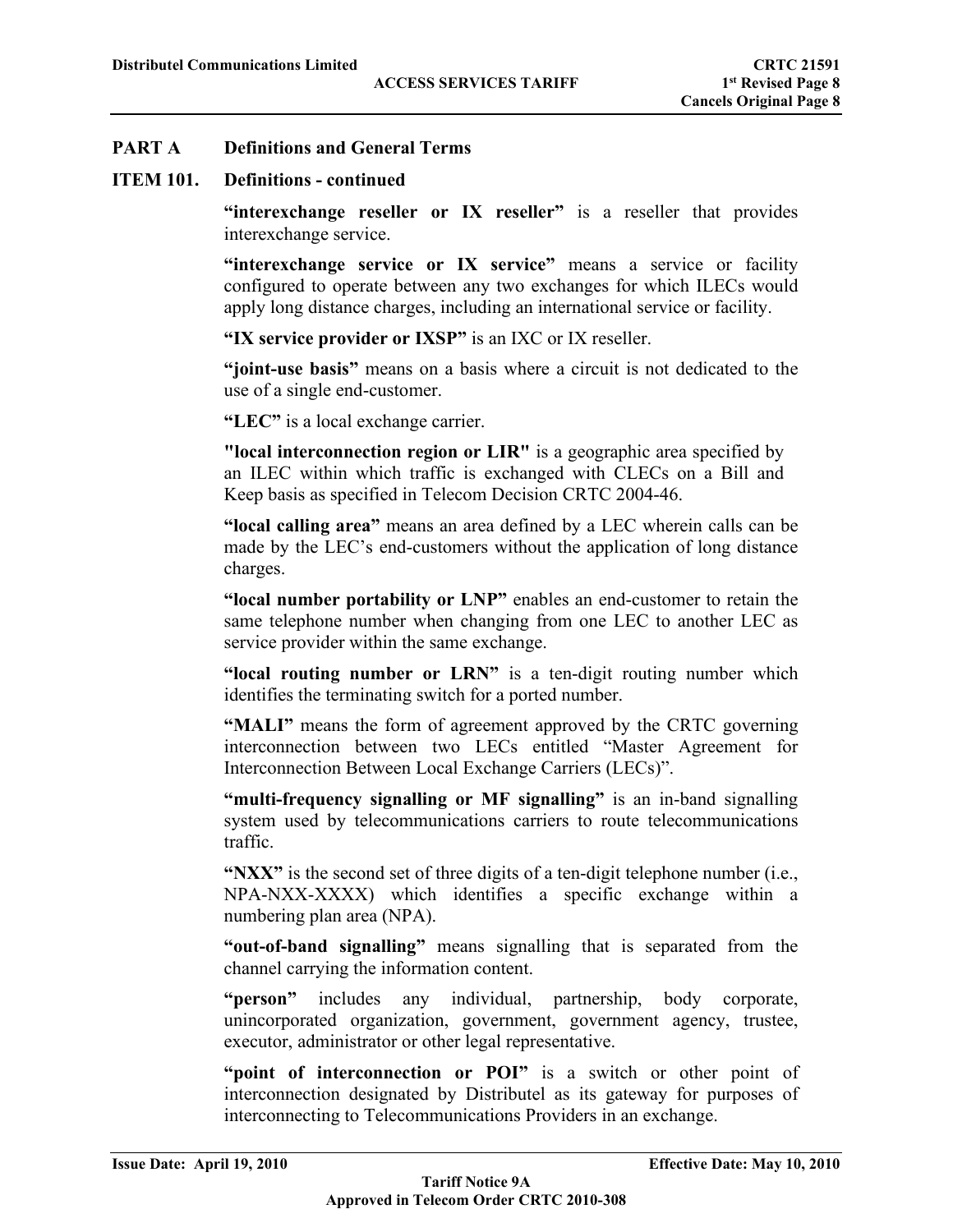#### **ITEM 101. Definitions - continued**

**"ported numbers"** are those telephone numbers formerly associated with a particular LEC and now associated with a different LEC.

**"premises"** is the continuous property and the building or buildings located thereon, or the part or parts of a building, occupied at the same time by an endcustomer or Telecommunications Provider.

**"PSTN"** means the public switched telephone network.

**"resale"** means the subsequent sale or lease on a commercial basis, with or without adding value, of a telecommunications service purchased from **Distributel** or a Telecommunications Provider.

**"reseller"** means a person engaged in resale of local exchange service ("local reseller") or interexchange service ("interexchange reseller").

**"sharing"** means the use by two or more persons, in an arrangement not involving resale, of a telecommunications service provided by a Telecommunications Provider.

**"sharing group"** means a group of persons engaged in sharing.

**"signalling transfer point or STP"** means a packet switching point in the CCS7 network which routes CCS7 signalling messages to the intended network element.

**"Telecommunications Provider"** means a provider of telecommunications services that is eligible in accordance with Decision 97-8 to subscribe to interconnection services offered by Distributel and includes a LEC, an IXSP and a WSP operating in the same exchange as Distributel.

**"transiting"** occurs when a LEC receives traffic from one Telecommunications Provider and switches it to another.

**"trunk"** is a DS-0 time slot or channel within which a digital connection is made between the trunk-side of Distributel's local switch and another switch.

**"wireless service provider or WSP"** means a provider of public switched mobile voice services where such provider is not a CLEC.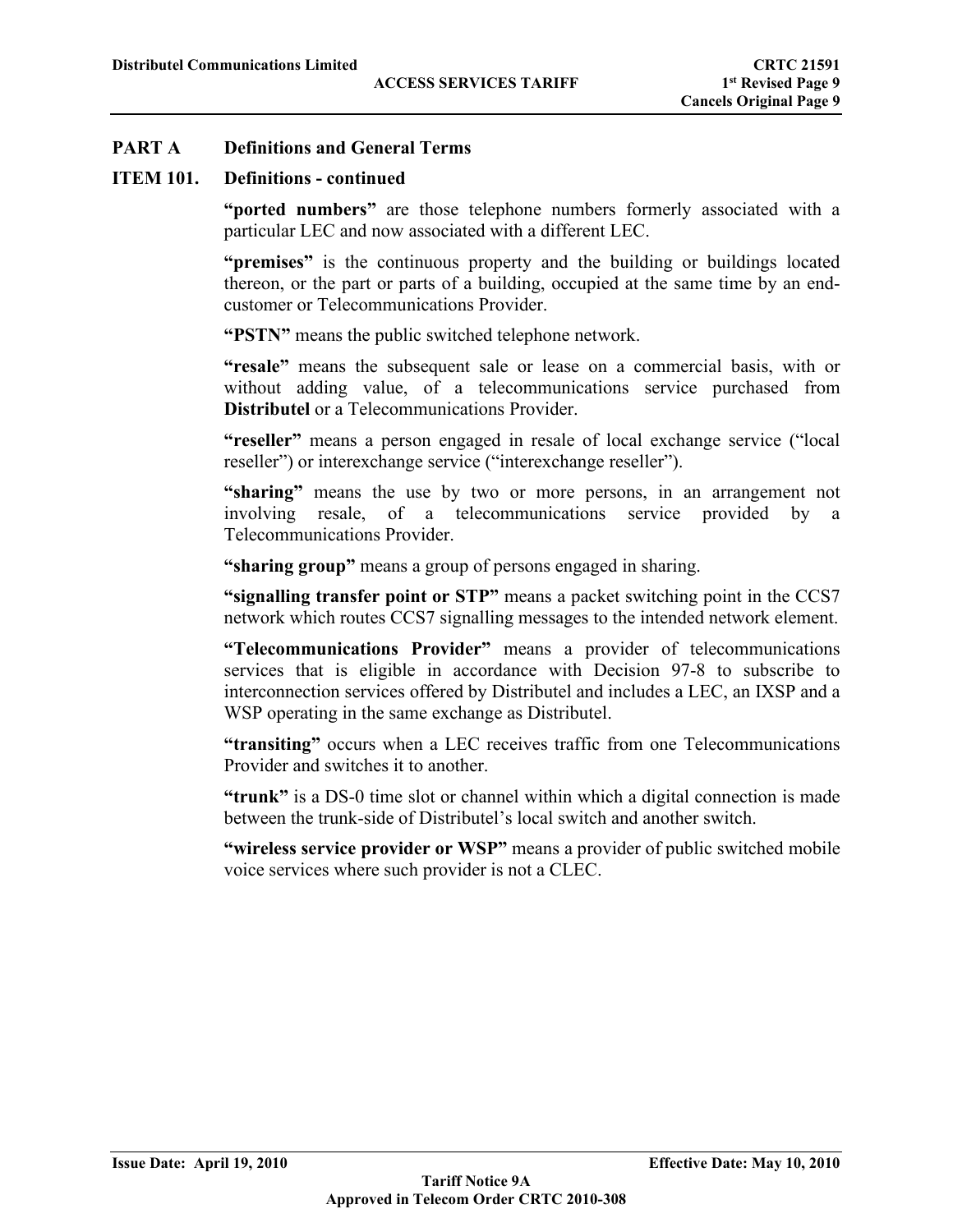#### **ITEM 102. General Rights and Obligations**

This Item sets out the basic rights and obligations (hereinafter referred to as the "Terms") of both Distributel and Telecommunications Providers in connection with the interconnection services provided under this Tariff.

#### **1. General**

- 1. The offer of interconnection services by Distributel to Telecommunications Providers under this Tariff is subject to the following:
	- 1. the general rights and obligations contained in these Terms;
	- 2. the rates, terms and conditions contained elsewhere in this Tariff, to the extent that they are not inconsistent with these Terms, unless any such rates, terms or conditions expressly override these Terms and have been approved by the CRTC;
	- 3. the rights, obligations, rates, terms and conditions contained in written agreements for the provision of interconnection services under this tariff, to the extent that they are not inconsistent with these Terms or this Tariff, unless any such rights, obligations, rates, terms or conditions expressly override these Terms or this Tariff and have been approved by the CRTC.

All of the above bind Distributel and Telecommunications Providers.

#### **2. Effective Date of Changes**

- 1. Subject to Item 102.2.2, changes to these Terms or this Tariff, as approved by the CRTC, take effect on their effective date even though Telecommunications Providers have not been notified of them or have paid or been billed at the previously-approved rate.
- 2. Where interconnection services that were to be provided by a certain agreedupon date were not provided, through no fault of the Telecommunications Provider and, in the meantime, a rate increase has gone into effect, the previously-approved non-recurring charges shall apply.

## **3. Obligation to Provide Service**

1. Except as otherwise expressly specified elsewhere in this Tariff, and subject to Item 102.3.2 to 102.3.4 below, all of the interconnection services available to Telecommunications Providers under this Tariff are provided by Distributel pursuant to an obligation to serve.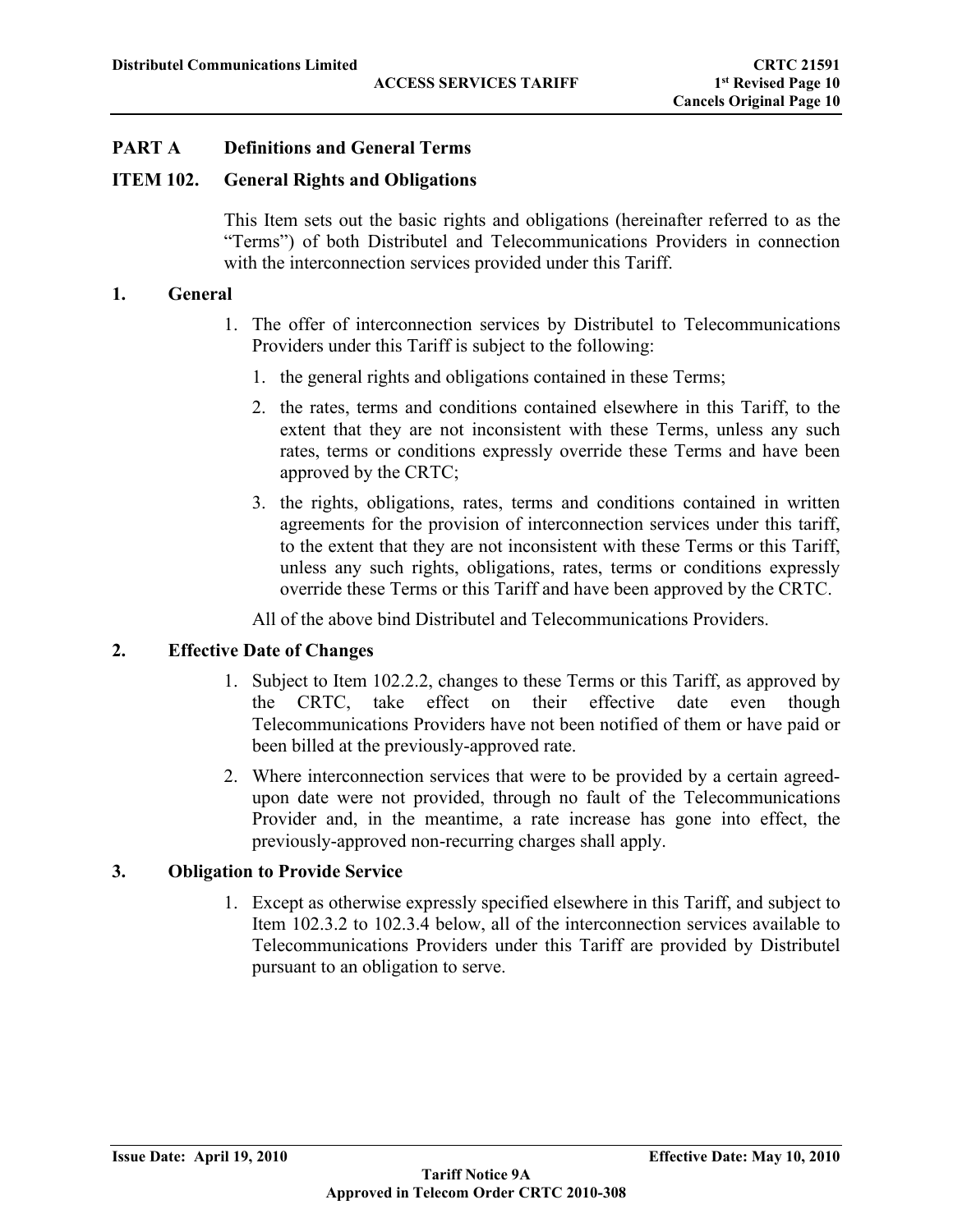#### **ITEM 102. General Rights and Obligations – continued**

#### **3. Obligation to Provide Service – continued**

- 2. Notwithstanding Distributel's obligation to offer the services under this Tariff, Distributel is not required to provide interconnection service to a Telecommunications Provider where:
	- 1. the Telecommunications Provider owes amounts to Distributel that are past due, other than as a guarantor;
	- 2. the Telecommunications Provider does not provide to Distributel a reasonable deposit or alternative required pursuant to these Terms; or
	- 3. the Telecommunications Provider refuses to pay the additional charge referred to in Item 102.3.3.
- 3. Where it is necessary for Distributel to install special equipment or to incur unusual expense in order to meet a Telecommunications Provider's requirements, an additional charge may be assessed based upon the equipment to be installed or the expense to be incurred.
- 4. Where Distributel does not provide service on an application by a Telecommunications Provider, it must provide written explanation upon request.

#### **4. Distributel's Facilities**

- 1. Upon termination of service, the Telecommunications Provider must return any equipment provided by Distributel.
- 2. Distributel must bear the expense of maintenance and repairs required due to normal wear and tear to its facilities, except that Distributel may charge for the additional expense incurred when the Telecommunications Provider requires maintenance and repair work to be performed outside of regular working hours. This does not apply where otherwise stipulated in these Terms, the Tariffs, or by special agreement.
- 3. A Telecommunications Provider which has deliberately, or by virtue of a lack of reasonable care, caused loss or damage to Distributel's facilities, may be charged the cost of restoration or replacement. In all cases, Telecommunications Providers are liable for damage caused to Distributel's facilities by any facilities provided by the Telecommunications Provider or its customer.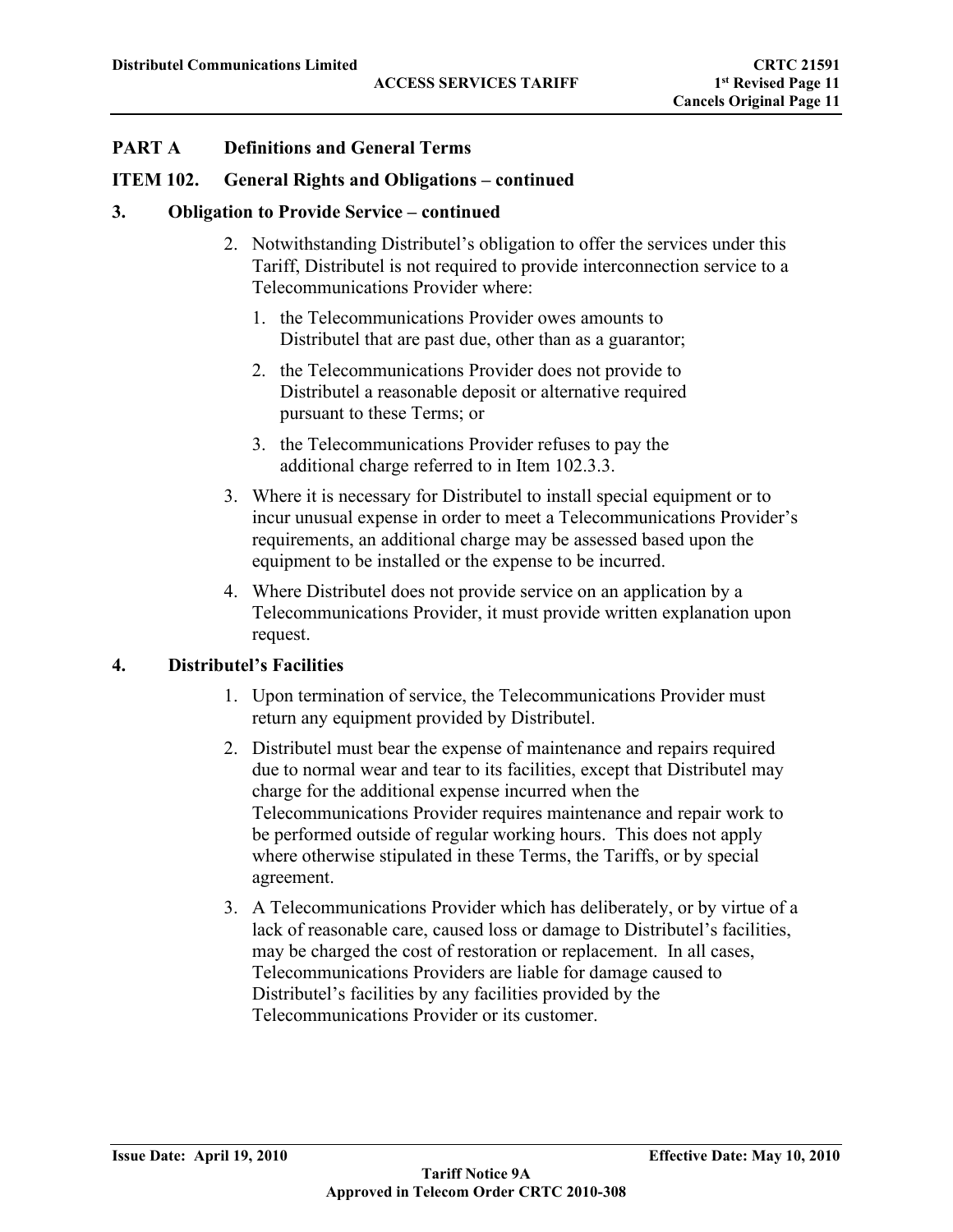## **ITEM 102. General Rights and Obligations - continued**

#### **4. Distributel's Facilities - continued**

4. Where the Telecommunications Provider reports trouble in relation to the interconnection services to Distributel, Distributel must initiate trouble repair procedures at such time.

## **5. Distributel's Right to Enter Premises**

Unless otherwise expressly permitted in this Tariff, a written agreement, or under any guidelines applicable to Distributel and the Telecommunications Provider and approved by the CRTC, Distributel, its employees or agent, shall have no right to enter the premises of the Telecommunications Provider, including any premises on which service is currently or is to be provided to the Telecommunications Provider, unless Distributel has first obtained express permission to do so from the Telecommunications Provider. Prior express permission shall not be required in cases of emergency or where entry is pursuant to a court order. In every case, valid Distributel identification must be shown to the Telecommunications Provider, at the Telecommunications Provider's request, prior to entering the premises.

#### **6. Deposits and Alternatives**

- 1. Distributel may require deposits from a Telecommunications Provider:
	- 1. which has no credit history with Distributel and will not provide satisfactory credit information;
	- 2. which has an unsatisfactory credit rating with Distributel due to previous payment practices with Distributel; or
	- 3. where the provision of the interconnection services to the Telecommunications Provider clearly presents an abnormal risk of loss.
- 2. Distributel must inform the Telecommunications Provider of the specific reason for requiring a deposit, and of the possibility of providing an alternative to a deposit, such as arranging for third party payment, a bank letter of credit or a written guarantee from a third person whose credit is established to the satisfaction of Distributel.
- 3. A Telecommunications Provider may provide an alternative to a deposit, provided it is reasonable in the circumstances.
- 4. Deposits earn interest at the savings account rate of Bank of Montreal, calculated on the balance of the deposit plus interest accrued prior to the current billing period. The interest will be credited to the account annually or upon refund of the deposit, and will be reflected on Distributel's next billing statement.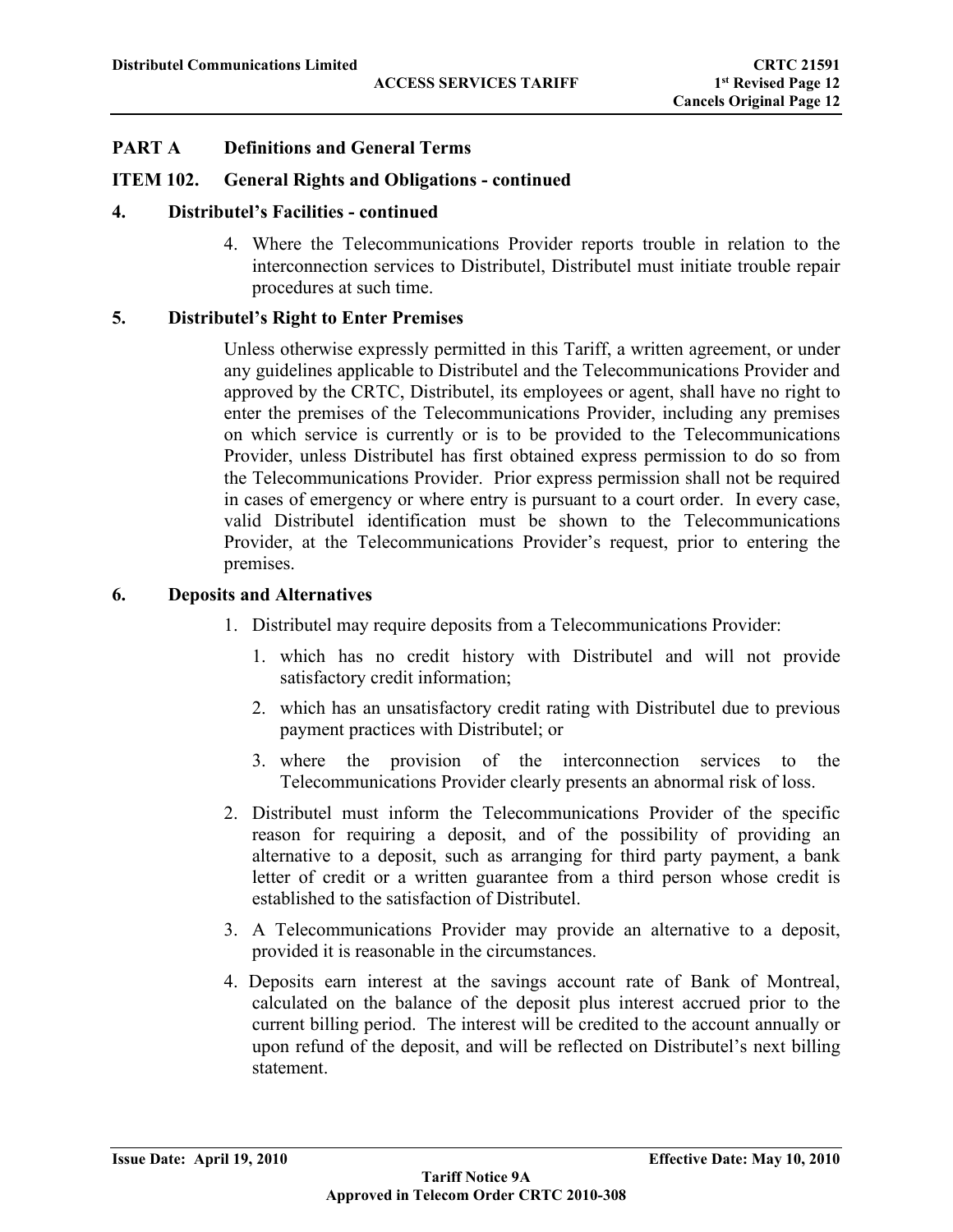#### **ITEM 102. General Rights and Obligations - continued**

#### **6. Deposits and Alternatives - continued**

- 5. Distributel will show the total principal amount of deposits held on each Telecommunications Provider's billing statement.
- 6. Distributel must review the continued appropriateness of deposits and alternative arrangements at 6-month intervals. When service is terminated or the conditions which originally justified such arrangements are no longer present, Distributel must promptly refund or credit the deposit, with interest, or return the guarantee or other written undertaking, retaining only any amount then owed to it by the Telecommunications Provider.
- 7. At no time may the amount of all deposits and alternatives provided exceed 3 months of charges for all interconnection services provided by Distributel to the Telecommunications Provider under this Tariff.

#### **7. Restrictions on Use of Services**

- 1. A Telecommunications Provider may not use the interconnection services provided by Distributel or allow the interconnection services to be used for a purpose or in a manner contrary to any applicable law or regulation.
- 2. Neither Distributel nor the Telecommunications Provider may re-arrange, disconnect, repair, remove or otherwise interfere with the facilities of the other party, except in the following three circumstances:
	- 1. cases of emergency;
	- 2. where otherwise expressly permitted in Distributel's Tariffs; or
	- 3. where otherwise expressly permitted by the provisions of an applicable interconnection agreement.

In all cases Distributel or the Telecommunications Provider, as the case may be, must then be notified of the changes as soon as possible.

3. No payment may be exacted directly or indirectly from a Telecommunications Provider by any party other than Distributel for use of any of Distributel's interconnection services except where otherwise stipulated in Distributel's Tariffs, or by the provisions of an applicable interconnection agreement.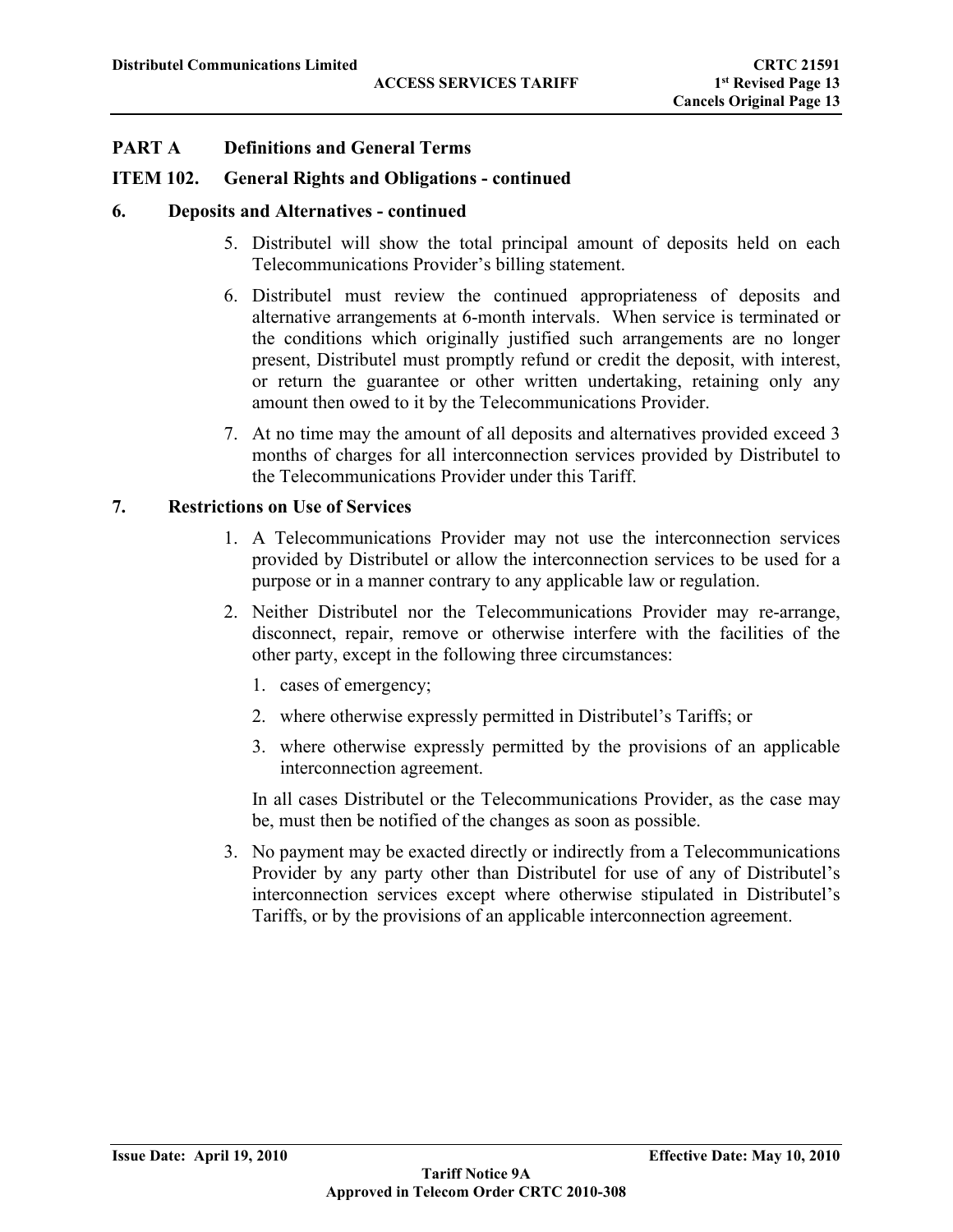## **ITEM 102. General Rights and Obligations - continued**

## **8. Non-Disclosure of Confidential Information**

As a condition of Distributel providing interconnection services to the Telecommunications Provider pursuant to this Tariff, the Telecommunications Provider agrees to protect Distributel's confidential information as if it were a party to Schedule A of the MALI. Distributel shall provide to the Telecommunications Provider a copy of Schedule A. For its part, Distributel shall protect the Telecommunications Provider's confidential information to the same standard.

#### **9. Refunds in Cases of Service Problems**

Where there are omissions, interruptions, delays, errors or defects in transmission, or failures or defects in Distributel's facilities, Distributel's liability is limited to a refund of charges, on request, proportionate to the length of time that the problem existed. No request is necessary where a problem in service lasts 24 hours or more from the time Distributel is advised of the problem. However, where the problem is occasioned by Distributel's negligence, Distributel is also liable for the amount calculated in accordance with Item 102.10.2.

#### **10. Limitation of Distributel's Liability**

- 1. These Terms do not limit Distributel's liability in cases of deliberate fault, gross negligence, anti-competitive conduct, breach of contract where the breach results from the gross negligence of Distributel, or disclosure of confidential information contrary to Item 102.8.
- 2. Except with regard to physical injuries, death, or damage to a Telecommunications Provider's premises or other property, occasioned by its negligence, Distributel's liability for negligence, and for breach of contract where the breach results from the negligence of Distributel, is limited to three times the amounts refunded or cancelled in accordance with Item 102.9, as applicable.
- 3. **Distributel** is not responsible for:
	- 1. libel, slander, defamation or the infringement of copyright or other unlawful activity arising from material or messages transmitted over Distributel's facilities;
	- 2. the infringement of patents arising from the combining or using of the Telecommunications Provider's facilities with Distributel's facilities; or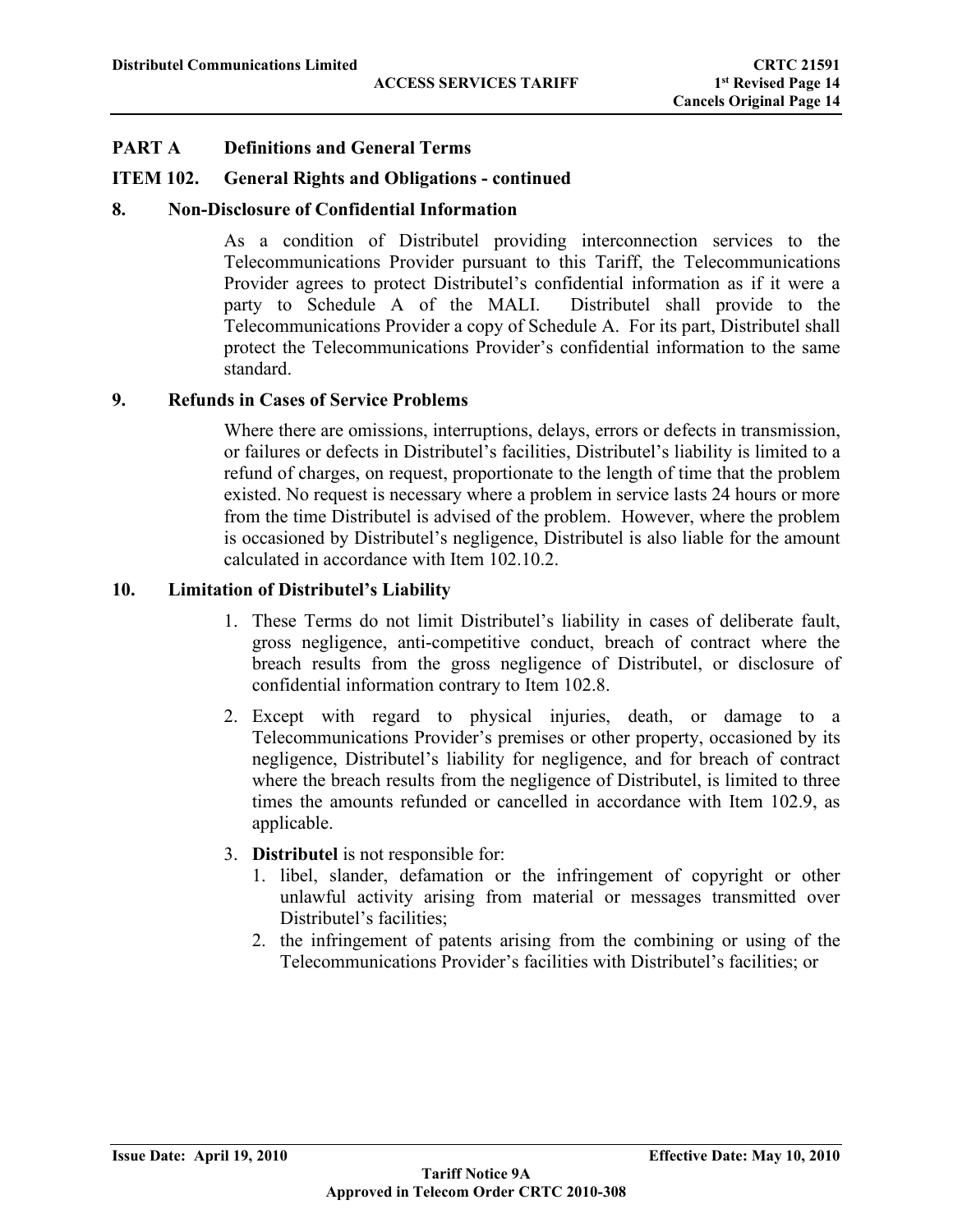#### **ITEM 102. General Rights and Obligations - continued**

#### **10. Limitation of Distributel's Liability - continued**

- 3. damages arising out of the act, default, neglect or omission of the Telecommunications Provider in the use or operation of facilities provided by Distributel.
- 4. When facilities of third parties are used in establishing connections to or from facilities under the control of a Telecommunications Provider, Distributel is not liable for any act, omission or negligence of the third party.
- 5. In the provision of interconnection services, Distributel is not responsible to the Telecommunications Provider's customer for end-to-end service.

## **11. Payment**

- 1. Subject to Items 102.11.2 and 102.11.3, charges cannot be considered past due until the next billing statement has been generated or the time period for payment indicated on the previous billing statement has passed.
- 2. In exceptional circumstances, prior to the normal billing date, Distributel may request payment from a Telecommunications Provider, on an interim basis, for non-recurring charges that have accrued, by providing notice to the Telecommunications Provider with details regarding the services and charges in question. In such cases, subject to Item 102.11.3, the charges can be considered past due 3 days after they are incurred, or 3 days after Distributel demands payment, whichever comes later.
- 3. No charge disputed by a Telecommunications Provider can be considered past due unless Distributel has reasonable grounds for believing that the purpose of the dispute is to evade or delay payment. The dispute procedure set out in Schedule E of the MALI shall be followed and the Telecommunications Provider must pay the undisputed portion of the billing statement. Distributel shall provide to the Telecommunications Provider a copy of Schedule E.
- 4. Distributel may request immediate payment in extreme situations, provided that a notice has been issued pursuant to Item 102.11.2, and the abnormal risk of loss has substantially increased since that notice was given, or Distributel has reasonable grounds for believing that the Telecommunications Provider intends to defraud Distributel.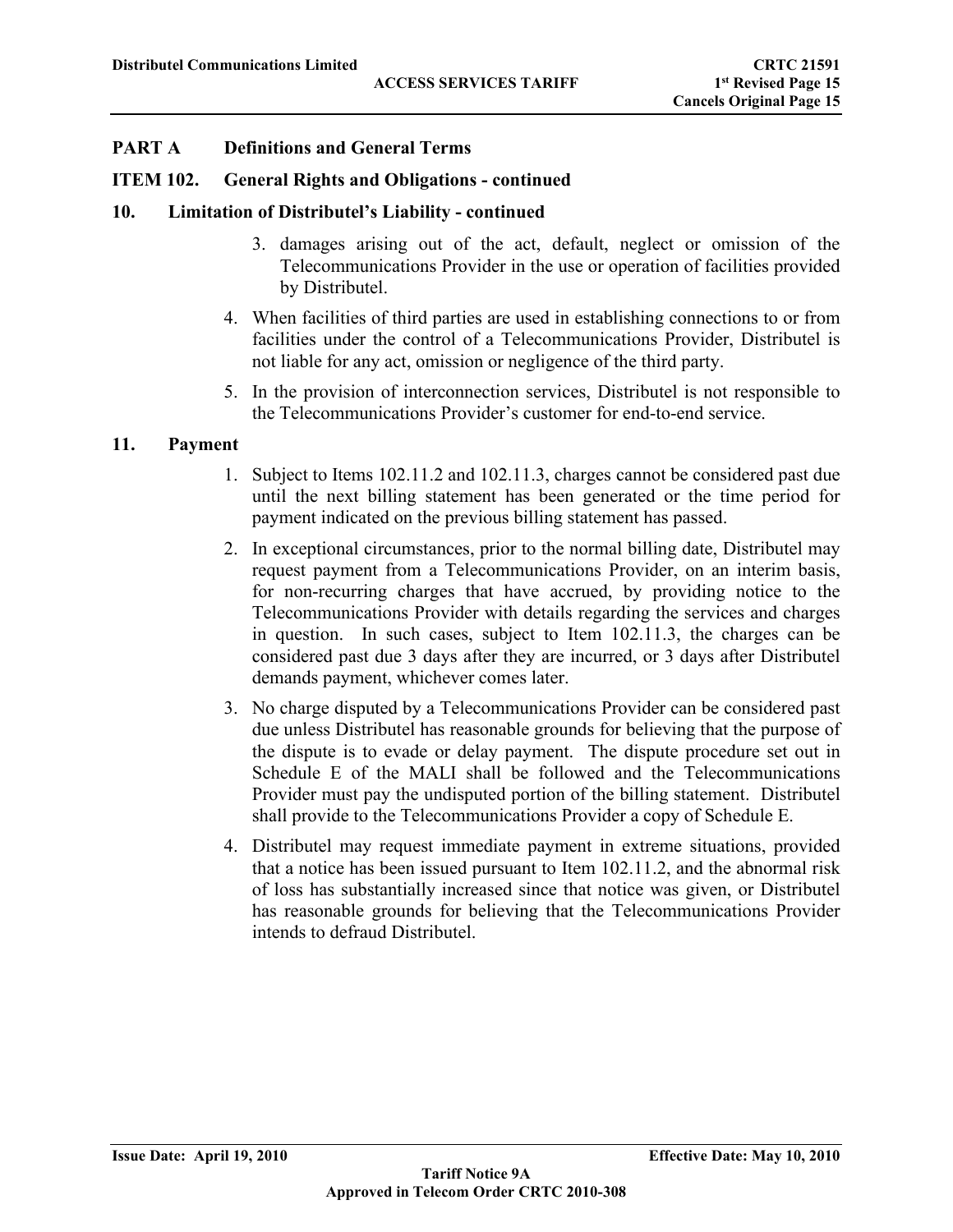#### **ITEM 102. General Rights and Obligations - continued**

## **12. Liability for Unbilled and Underbilled Charges**

- 1. Telecommunications Providers are not responsible for paying a previously unbilled or underbilled charge for interconnection services provided under this Tariff except where:
	- 1. in the case of a recurring charge, it is correctly billed by Distributel within a period of one year from the date it was incurred; or
	- 2. in the case of a non-recurring charge, it is correctly billed by Distributel within a period of 150 days from the date it was incurred.
- 2. In the circumstances described in Item 102.12.1, Distributel cannot charge a Telecommunications Provider interest on the amount of the correction. If the Telecommunications Provider is unable to promptly pay the full amount owing, Distributel must attempt to negotiate a reasonable deferred payment agreement.
- 3. Items 102.12.1 and 102.12.2 above shall not apply in circumstances where there has been deception by the Telecommunications Provider with regard to a charge for interconnection services.

## **13. Liability for Charges that Should Not Have Been Billed and Those That Were Overbilled**

- 1. In the case of a recurring charge that should not have been billed or that was overbilled, a Telecommunications Provider must be credited with the excess back to the date of the error, subject to applicable limitation periods provided by law. However, a Telecommunications Provider that does not dispute the charge within one year of the date of an itemized billing statement which shows that charge correctly, loses the right to have the excess credited for the period prior to that statement.
- 2. Non-recurring charges that should not have been billed or that were overbilled must be credited, provided that the Telecommunications Provider disputes them within 150 days of the date of the billing statement.
- 3. A Telecommunications Provider that is credited with any amount that should not have been billed or that was overbilled must also be credited with interest on that amount at the rate payable for interest on deposits that applied during the period in question.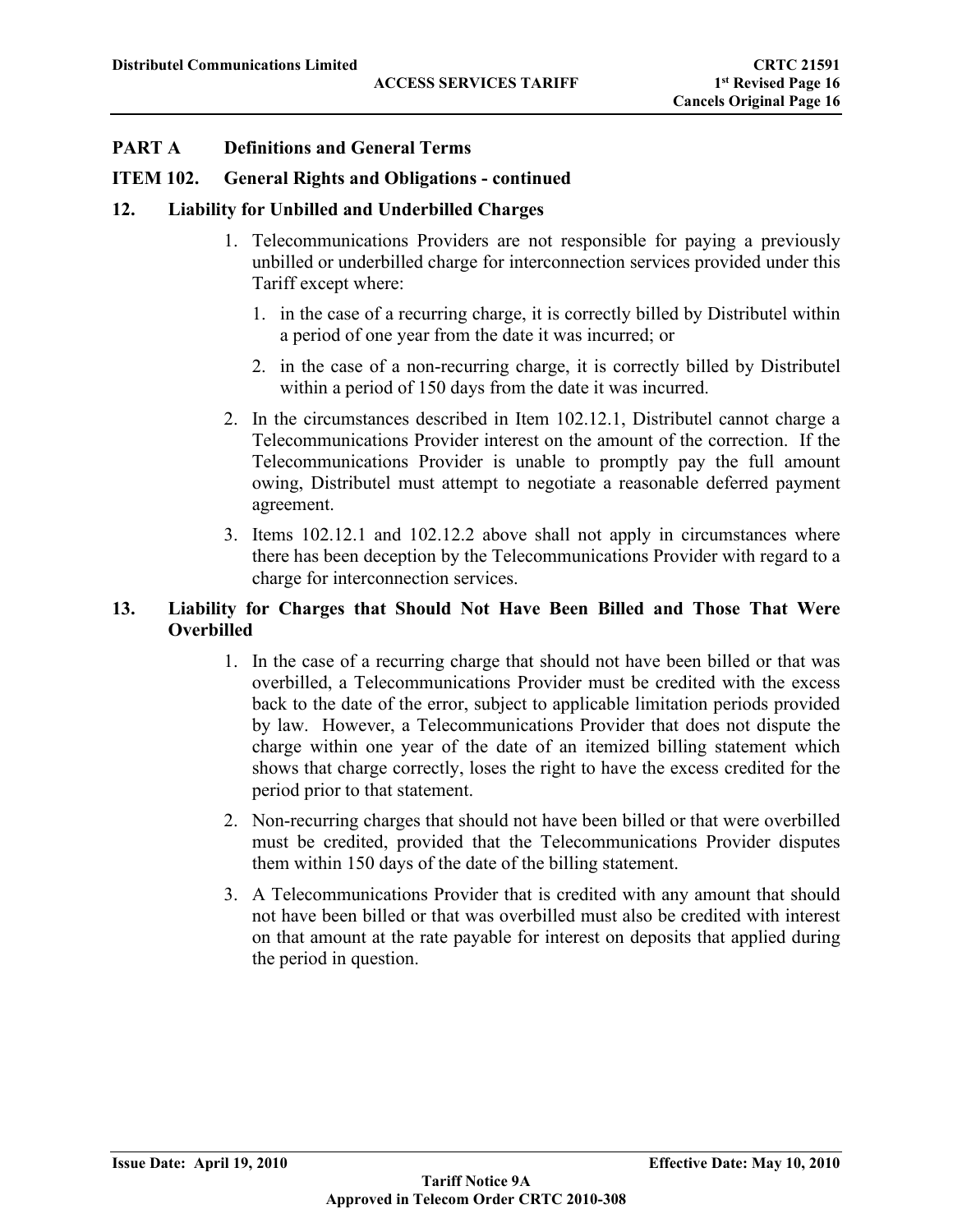## **ITEM 102. General Rights and Obligations - continued**

## **14. Minimum Contract Period**

The minimum contract period for Distributel's interconnection services is one month commencing from the date the interconnection services are provided, except where a longer minimum contract period is stipulated in either Distributel's Tariffs or an agreement between Distributel and the Telecommunications Provider.

## **15. Telecommunications Provider - Initiated Cancellation or Termination of Service**

- 1. A Telecommunications Provider which cancels or delays a request for service before installation work has started cannot be charged by Distributel. Installation work is considered to have started when the Telecommunications Provider has advised Distributel to proceed, and Distributel has incurred any related expense. A Telecommunications Provider which cancels or delays a request for service after installation work has started, but before service has started, will be charged the lesser of the full charge for the entire minimum contract period plus the installation charge or the estimated costs incurred in installation less estimated net salvage (referred to hereinafter as "cancellation charges"). The estimated installation costs include the cost of nonrecoverable equipment and materials specifically provided or used plus the cost of installing, including engineering, supply expense, labour and supervision, and any other disbursements resulting from the installation and removal work.
- 2. A Telecommunications Provider which gives Distributel reasonable advance notice may terminate service after expiration of the minimum contract period, in which case it must pay charges due for interconnection services which have been furnished.
- 3. Notwithstanding Item 102.15.1, Distributel may waive its rights, in their entirety or in part, to claim cancellation charges in the case where the Telecommunications Provider wishes to replace the interconnection services by one or more of Distributel's interconnection services of equal or greater value to the cancelled interconnection service.

## **16. Distributel -Initiated Suspension or Termination of Service**

- 1. For greater certainty, the phrase "reasonable advance notice" as used in this Item 102.16 will generally be at least 30 days.
- 2. Distributel may suspend or terminate a Telecommunications Provider's service only where the Telecommunications Provider: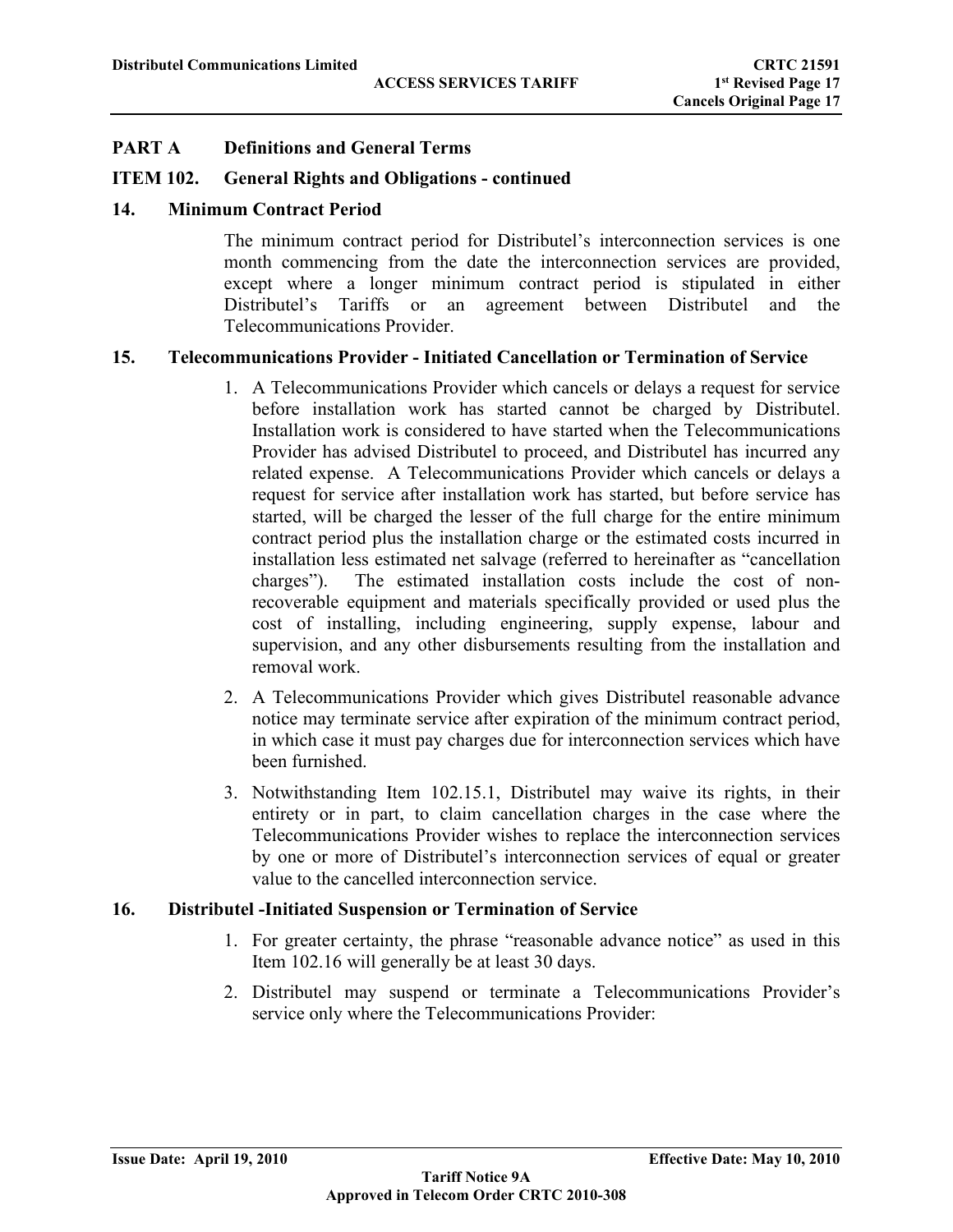#### **ITEM 102. General Rights and Obligations - continued**

#### **16. Distributel -Initiated Suspension or Termination of Service - continued**

- 1. fails to pay an amount owing by the Telecommunications Provider that is past due, provided that Distributel has provided reasonable advance notice;
- 2. fails to provide or maintain a reasonable deposit or alternative when required to do so pursuant to these Terms;
- 3. fails to comply with the provisions of a deferred payment agreement;
- 4. repeatedly fails to provide Distributel with reasonable entry and access in conformity with Item 102.5.1;
- 5. uses or permits others to use any of Distributel's interconnection services so as to prevent fair and proportionate use by others;
- 6. contravenes Item 102.7; or
- 7. fails to provide payment when requested by Distributel pursuant to Item 102.11.4.
- 3. Distributel may not suspend or terminate service in the following circumstances:
	- 1. where the Telecommunications Provider is prepared to enter into and honour a reasonable deferred payment agreement; or
	- 2. where there is a dispute regarding the basis of the proposed suspension or termination, provided payment is being made for undisputed outstanding amounts and Distributel does not have reasonable grounds for believing that the purpose of that dispute is to evade or delay payment.
- 4. Prior to suspension or termination, Distributel must provide the Telecommunications Provider with reasonable advance notice, stating:
	- 1. the reason for the proposed suspension or termination and the amount owing, if any;
	- 2. the scheduled suspension or termination date; and
	- 3. subject to contrary provisions of this Tariff or as approved by the CRTC, that a reasonable deferred payment agreement can be entered into (where the reason for suspension or termination is failure to pay).
- 5. Where repeated efforts to contact the Telecommunications Provider have failed, Distributel must, at a minimum, deliver the notice referred to in Item 102.16.4 to the billing address prior to delivering the notice referred to in Item 102.16.6.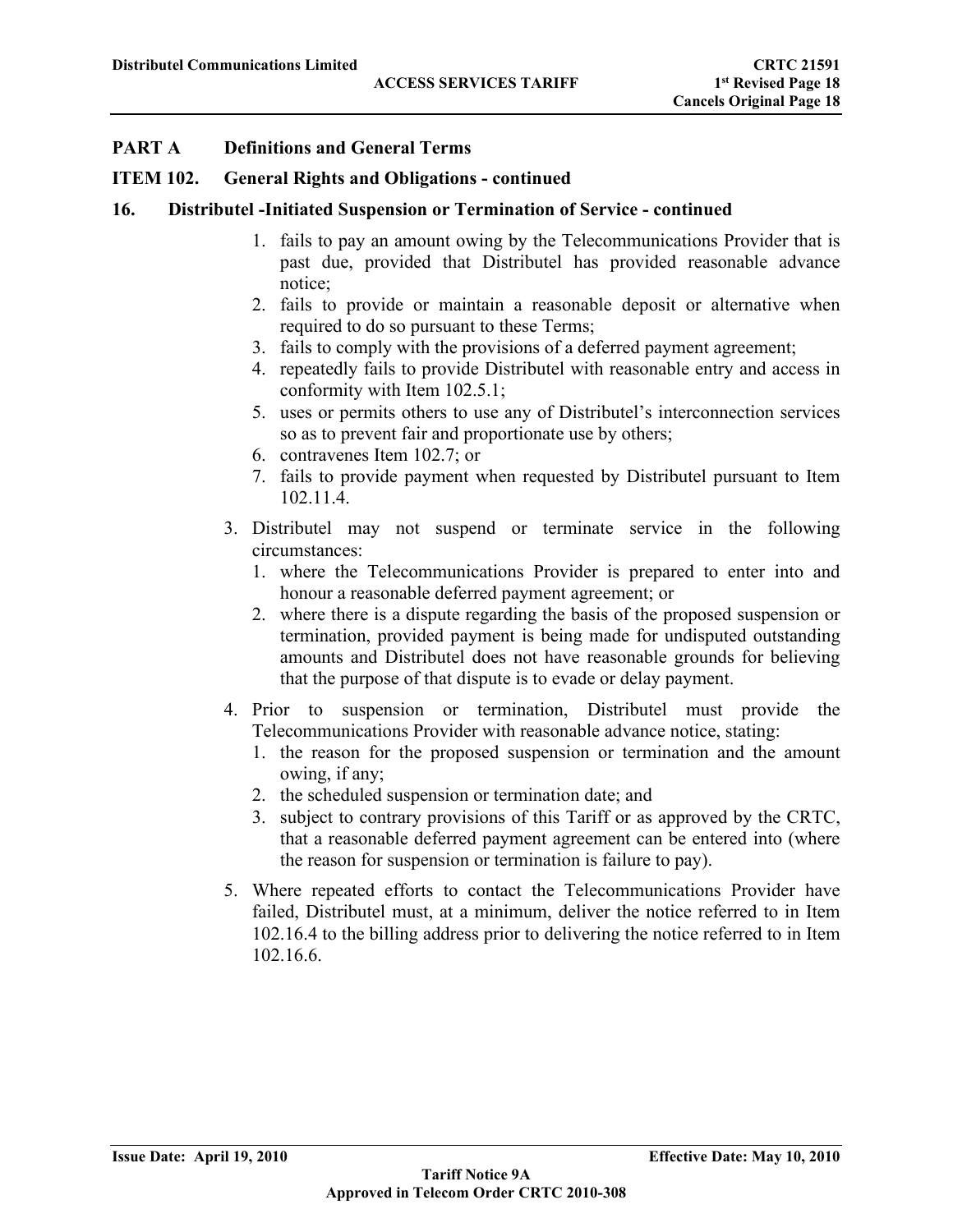#### **ITEM 102. General Rights and Obligations - continued**

#### **16. Distributel -Initiated Suspension or Termination of Service - continued**

- 6. In addition to the notice required by Item 102.16.4, Distributel must, at least 24 hours prior to suspension or termination, advise the Telecommunications Provider or another responsible person that suspension or termination is imminent, except where:
	- 1. repeated efforts to so advise have failed;
	- 2. immediate action must be taken to protect Distributel from network harm resulting from facilities controlled or provided by the Telecommunications Provider; or
	- 3. the suspension or termination occurs by virtue of a failure to provide payment when requested by Distributel pursuant to Item 102.11.4.
- 7. Except with the Telecommunications Provider's consent or in exceptional circumstances, suspension or termination may occur only on business days between 8 a.m. and 5 p.m., local time, unless the business day precedes a non-business day, in which case disconnection may not occur after 12 noon local time.
- 8. Suspension or termination does not affect the Telecommunications Provider's obligation to pay any amount owed to Distributel.
- 9. In the case of interconnection services that have been suspended, unless suspension occurs during the minimum contract period, Distributel must make a daily pro rata allowance based on the monthly charge for such interconnection services.
- 10. Distributel must restore service, without undue delay, where the grounds for suspension or termination no longer exist, or a payment or deferred payment agreement has been negotiated. Service charges may apply.
- 11. Where it becomes apparent that suspension or termination occurred in error or was otherwise improper, Distributel must restore service the next day, at the latest, unless exceptional circumstances do not permit this, and no reconnection charges shall be levied.

## **17. Assignment**

The Telecommunications Provider cannot assign its rights or obligations pursuant to this Tariff without having obtained the prior written consent of Distributel, which consent shall not unreasonably be withheld.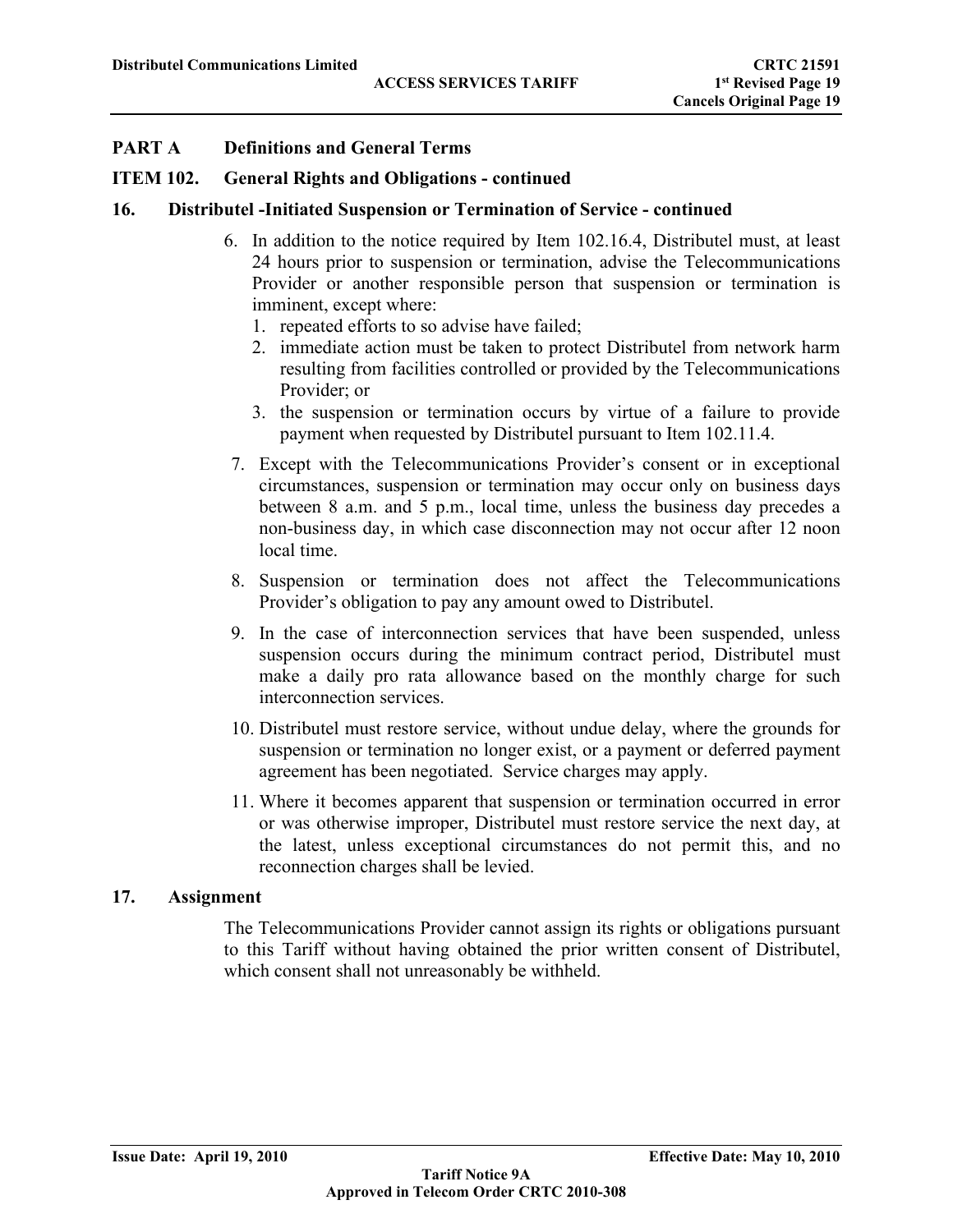#### **ITEM 102. General Rights and Obligations - continued**

#### **18. Right of Access**

When a Telecommunications Provider offers services to tenants within a multi-tenant building, it must provide Distributel with direct access, under reasonable terms and conditions, to tenants who choose to receive services to which a right of direct access has been mandated by the CRTC from Distributel rather than, or in addition to, services from the Telecommunications Provider.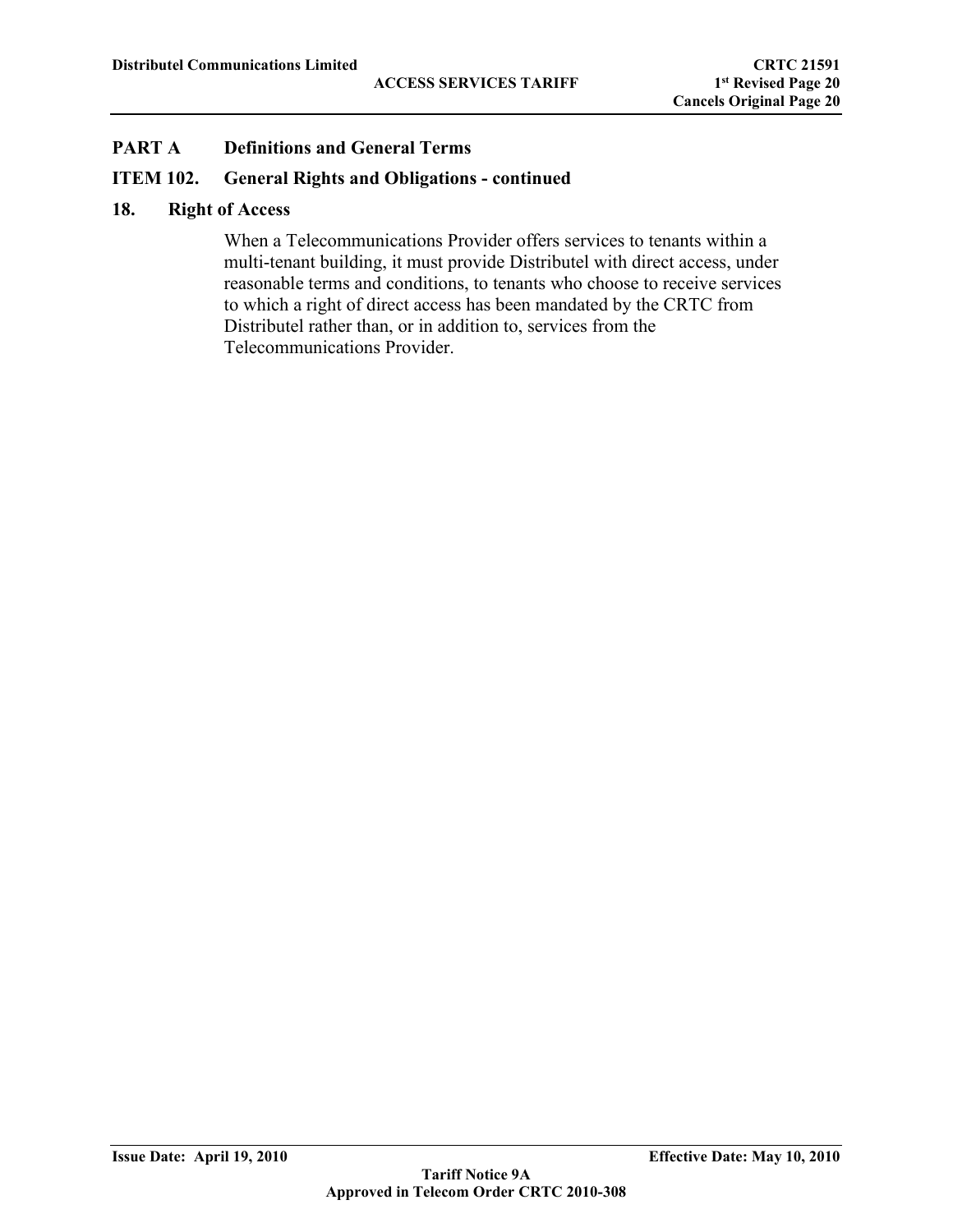#### **ITEM 103. Payment of Charges**

- 1. The customer is responsible for payment to Distributel of charges for all service and equipment furnished. Fixed charges are billed and payable monthly in advance and other charges are payable when billed except as otherwise stated in Item 102.11.2.
- 2. Notwithstanding any other provisions in this General Tariff, Distributel may assess a late-payment charge, which provides for administration and carrying charges related to accounts that are owed to Distributel and are in arrears. The late-payment charge applies when Distributel has not received payment within 30 days of the billing date.
- 3. Late payment charges are forborne from regulation pursuant to section III of the Telecom Regulatory Policy CRTC 2009-424. Late payment charges will be calculated as set out in the terms and conditions associated with the customer service.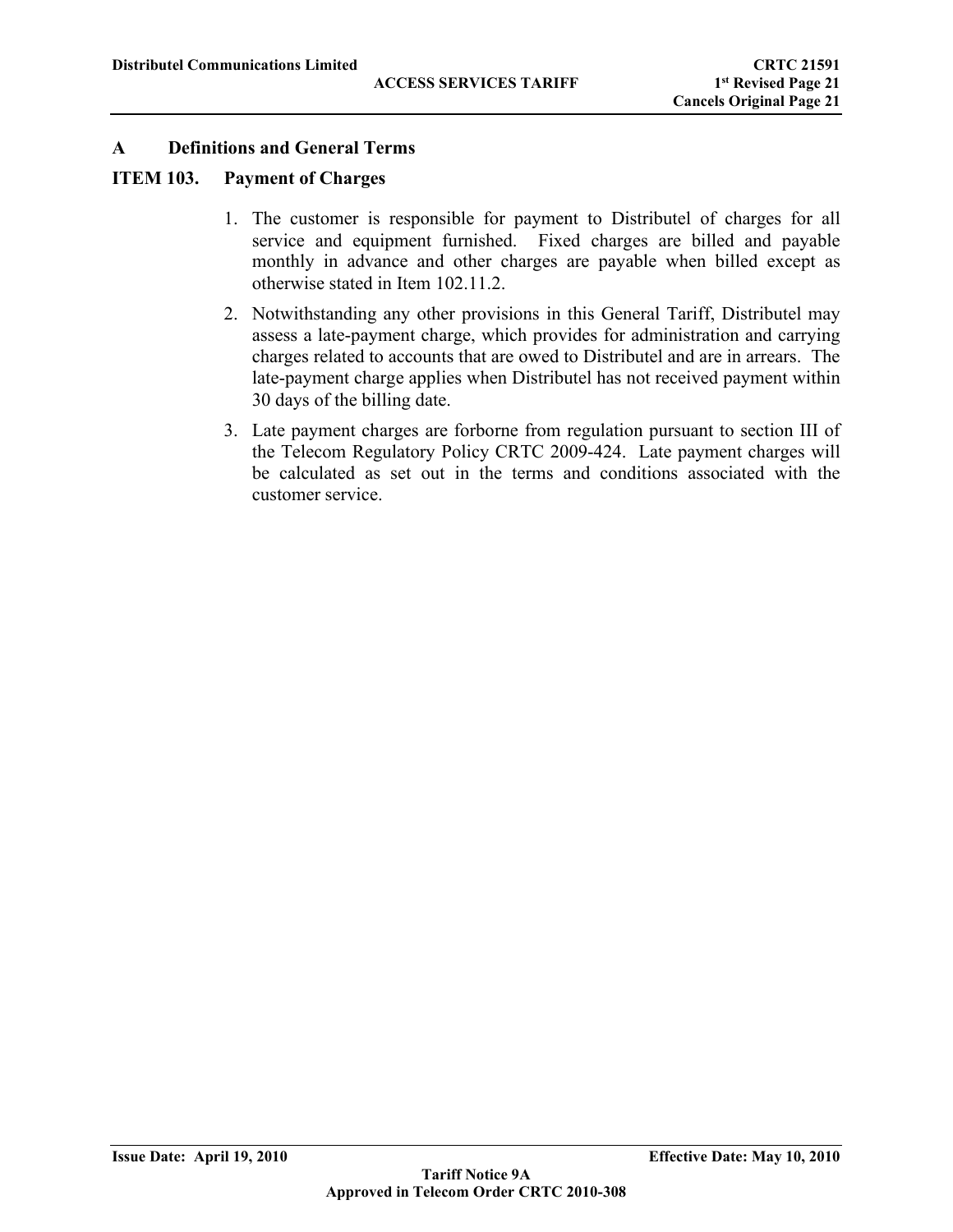## **ITEM 200. General**

This Part governs the provision of interconnection services associated with facilities and services of Distributel and those of Telecommunications Providers that are LECs. A LEC that wishes to interconnect with Distributel must also enter into an interconnection agreement with Distributel in the form of the MALI.

Interconnection between Distributel and a LEC will be made on a per LIR basis. The only exception will be for LECs that are interconnected with Distributel on a per-exchange basis as of 29 May 2006, in which case moves, additions and changes will be permitted within these exchanges to the extent permitted by the MALI between Distributel and the LEC.

When a LEC is planning to migrate from the exchange-based interconnection regime to the LIR-based interconnection regime, it must respect the terms and conditions and the modification process set out in its existing interconnection agreement with Distributel.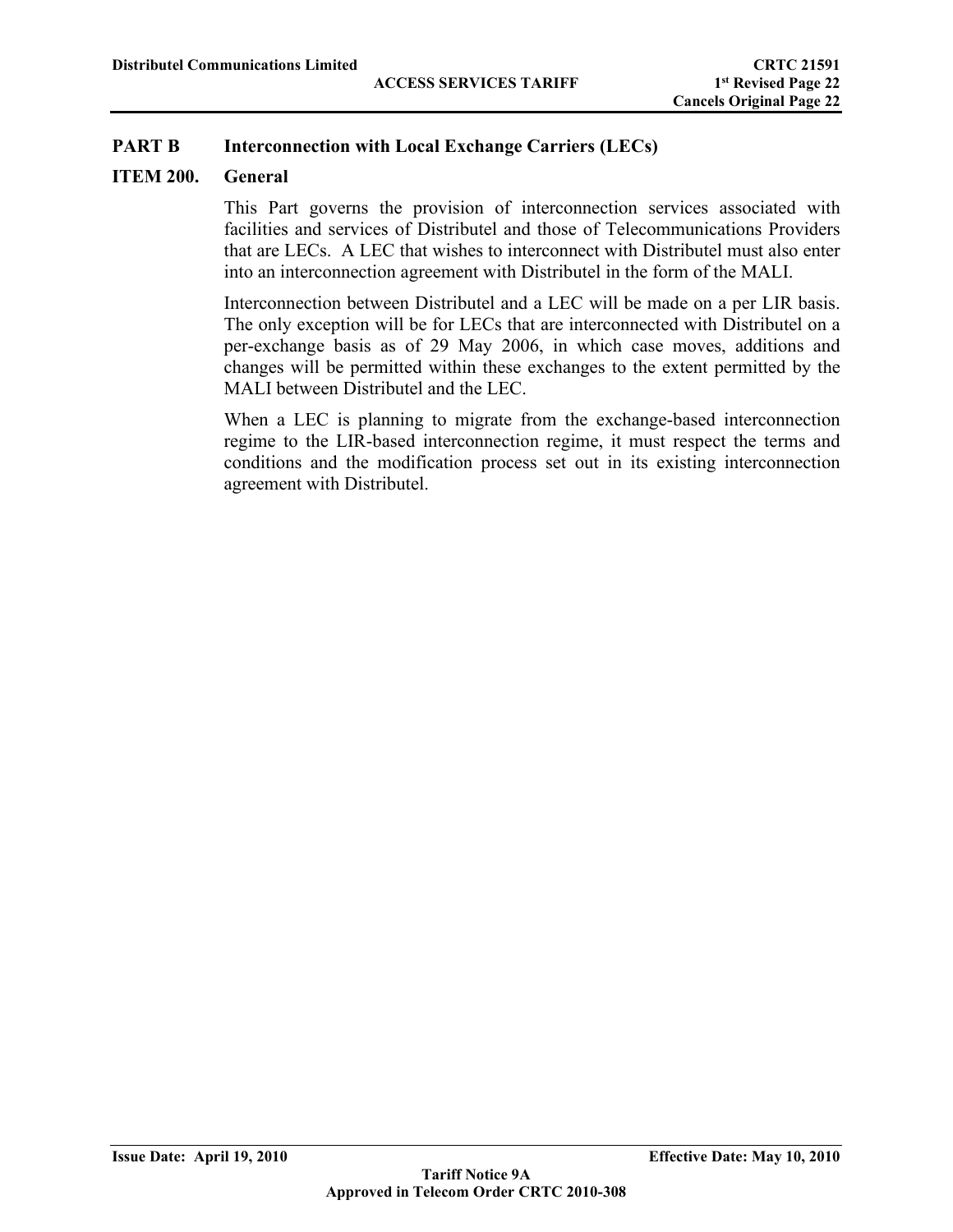## **ITEM 201. Compensation for Traffic Termination**

## **1. Termination of Intra-Exchange or Intra LIR Traffic**

- 1. Traffic imbalance may occur for traffic that is interchanged between Distributel and a LEC over designated Bill and Keep trunks. Subject to Item 201.1.2 below that applies to existing exchange-based interconnection, where a traffic imbalance exists, the party which originates less traffic than it terminates is entitled to compensation. It is the responsibility of the party entitled to compensation (i.e., in whose favour the imbalance exists) to detect and apply charges for the imbalance.
- 2. For existing exchange-based interconnection, Distributel will notify the LEC of any imbalance in Distributel's favour that is detected for 3 consecutive months on specific trunk groups (the "initial imbalance").
- 3. If Distributel detects a traffic imbalance in its favour, subsequent to the initial imbalance that applies for existing exchange-based interconnection and for LIR-based interconnection, it shall notify the LEC as soon as possible. For both the exchange-based and the LIR-based interconnection regimes, the nonrecurring monthly rates specified below will be applied on the basis of actual traffic imbalances from the date of notification.
- 4. The charge for any month is calculated for each trunk required at the busiest period of that month on the basis of actual traffic imbalance in the month. The non-recurring monthly rates specified below apply for as long as the imbalance exists. When an imbalance recurs in a month subsequent to its declining to zero, Distributel shall notify the LEC of the recurrence of the imbalance. Distributel will then issue an invoice for the imbalance consistent with the manner in which ongoing imbalance situations are billed.
- 5. Where a traffic imbalance favourable to Distributel exists for a partial month after the activation of bill-and-keep trunks in a new LIR, Distributel may waive charges for that partial month. If Distributel chooses to do so, billing will resume as normal in the first complete month.

 M | | | | | | | | |

 | M

M: Moved to Page 24.1.1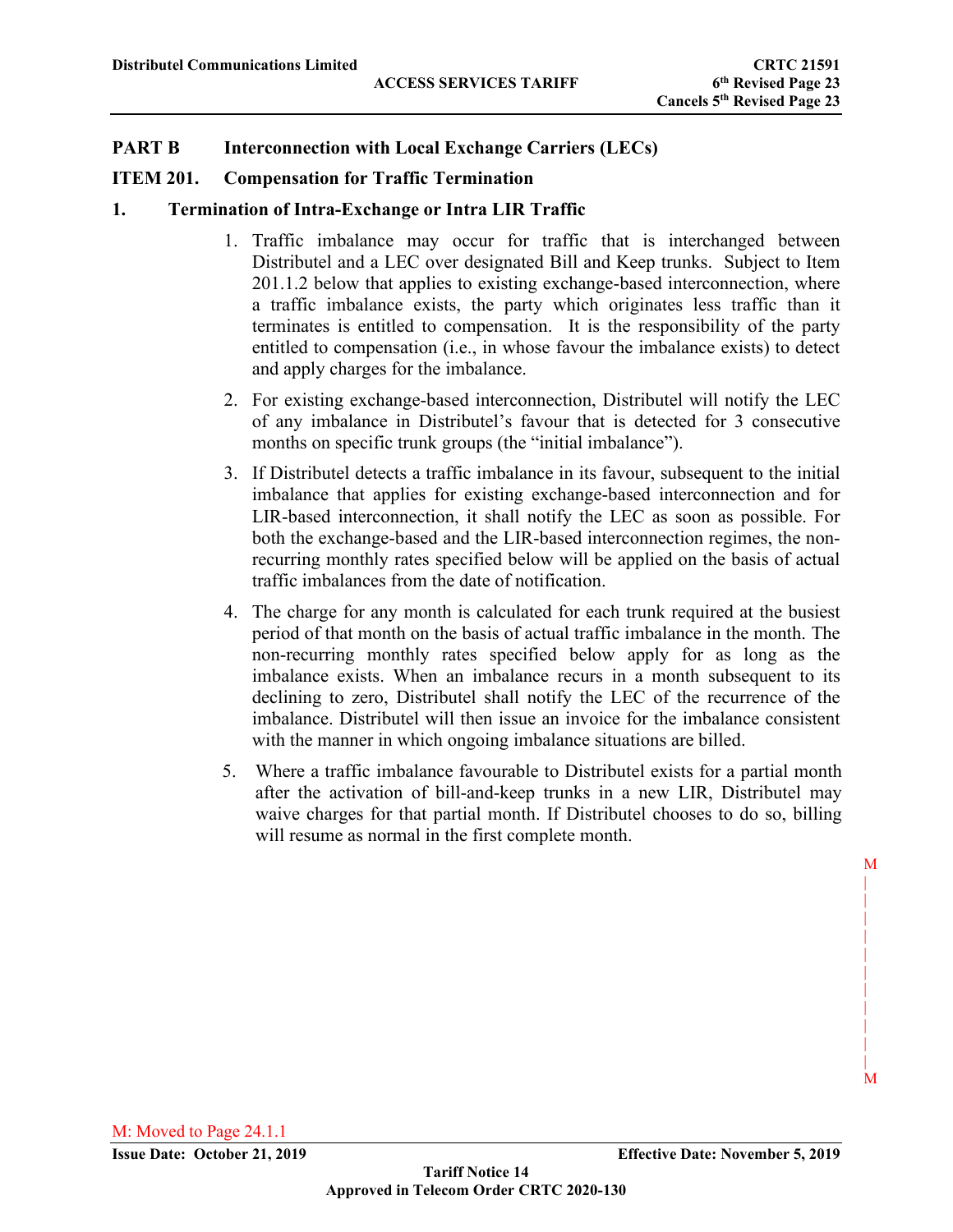# **ITEM 201. Compensation for Traffic Termination - continued**

# **1. Termination of Intra-Exchange or Intra LIR Traffic – continued**

|                                      |                                           | <b>Termination of LEC Intra LIR Traffic</b> |                                            |                                          |                                             |
|--------------------------------------|-------------------------------------------|---------------------------------------------|--------------------------------------------|------------------------------------------|---------------------------------------------|
| <b>Territory</b>                     | Up to $24$<br>trunks, each<br>trunk $(S)$ | Up to $48$<br>trunks, each<br>trunk $(S)$   | Up to $72$<br>trunks, each<br>$trunk($ \$) | Up to 96<br>trunks, each<br>$trunk($ \$) | More than 96<br>trunks, each<br>trunk $(S)$ |
| Alberta                              |                                           |                                             |                                            |                                          |                                             |
| Greater than 10%                     |                                           |                                             |                                            |                                          |                                             |
| Greater than 20%                     |                                           |                                             |                                            |                                          |                                             |
| Greater than 30%                     |                                           |                                             |                                            |                                          |                                             |
| Greater than 40%                     |                                           |                                             |                                            |                                          |                                             |
| Greater than 50%                     |                                           |                                             | TCI CRTC 18008, Item 215.4(2)(b)(i)        |                                          |                                             |
| Greater than 60%                     |                                           |                                             |                                            |                                          |                                             |
| Greater than 70%                     |                                           |                                             |                                            |                                          |                                             |
| Greater than 80%                     |                                           |                                             |                                            |                                          |                                             |
| Greater than 90%                     |                                           |                                             |                                            |                                          |                                             |
| <b>British Columbia</b>              |                                           |                                             |                                            |                                          |                                             |
| Greater than 10%                     |                                           |                                             |                                            |                                          |                                             |
| Greater than 20%<br>Greater than 30% |                                           |                                             |                                            |                                          |                                             |
| Greater than 40%                     |                                           |                                             |                                            |                                          |                                             |
| Greater than 50%                     |                                           |                                             | TCBC CRTC 1017, Item 105(D)(4)(a)          |                                          |                                             |
| Greater than 60%                     |                                           |                                             |                                            |                                          |                                             |
| Greater than 70%                     |                                           |                                             |                                            |                                          |                                             |
| Greater than 80%                     |                                           |                                             |                                            |                                          |                                             |
| Greater than 90%                     |                                           |                                             |                                            |                                          |                                             |
| Manitoba                             |                                           |                                             |                                            |                                          |                                             |
| Greater than 10%                     |                                           |                                             |                                            |                                          |                                             |
| Greater than 20%                     |                                           |                                             |                                            |                                          |                                             |
| Greater than 30%                     |                                           |                                             |                                            |                                          |                                             |
| Greater than 40%                     |                                           |                                             |                                            |                                          |                                             |
| Greater than 50%                     |                                           |                                             | MTS CRTC 24006, Item $105(4)(D)(1)$        |                                          |                                             |
| Greater than 60%                     |                                           |                                             |                                            |                                          |                                             |
| Greater than 70%                     |                                           |                                             |                                            |                                          |                                             |
| Greater than 80%                     |                                           |                                             |                                            |                                          |                                             |
| Greater than 90%                     |                                           |                                             |                                            |                                          |                                             |
| <b>New Brunswick</b>                 |                                           |                                             |                                            |                                          | N M                                         |
| Greater than 10%                     |                                           |                                             |                                            |                                          |                                             |
| Greater than 20%                     |                                           |                                             |                                            |                                          |                                             |
| Greater than 30%                     |                                           |                                             |                                            |                                          |                                             |
| Greater than 40%                     |                                           |                                             | Aliant CRTC 21491, Item 646(3)(h)(ii)      |                                          |                                             |
| Greater than 50%                     |                                           |                                             |                                            |                                          |                                             |
| Greater than 60%                     |                                           |                                             |                                            |                                          |                                             |
| Greater than 70%                     |                                           |                                             |                                            |                                          |                                             |
| Greater than 80%                     |                                           |                                             |                                            |                                          |                                             |
| Greater than 90%                     |                                           |                                             |                                            |                                          | N M                                         |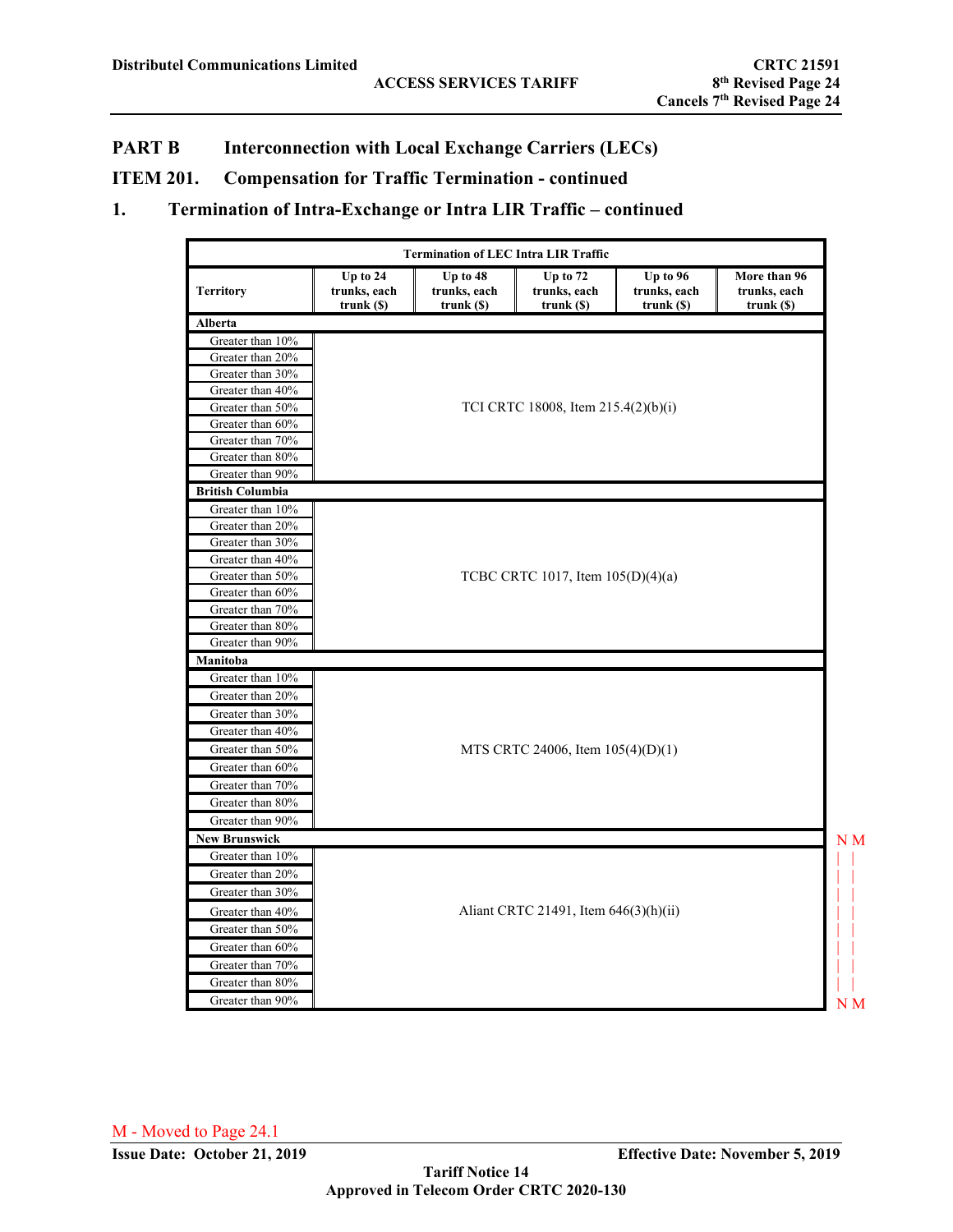|                                      |                                            | <b>Termination of LEC Intra LIR Traffic</b> |                                             |                                          |                                              |
|--------------------------------------|--------------------------------------------|---------------------------------------------|---------------------------------------------|------------------------------------------|----------------------------------------------|
| <b>Territory</b>                     | Up to $24$<br>trunks, each<br>$trunk($ \$) | Up to 48<br>trunks, each<br>$trunk($ S)     | $Up$ to $72$<br>trunks, each<br>$trunk($ S) | Up to 96<br>trunks, each<br>$trunk($ \$) | More than 96<br>trunks, each<br>$trunk($ \$) |
| Newfoundland                         |                                            |                                             |                                             |                                          |                                              |
| Greater than 10%                     |                                            |                                             |                                             |                                          |                                              |
| Greater than 20%                     |                                            |                                             |                                             |                                          |                                              |
| Greater than 30%                     |                                            |                                             |                                             |                                          |                                              |
| Greater than 40%                     |                                            |                                             |                                             |                                          |                                              |
| Greater than 50%                     |                                            |                                             | Aliant CRTC 21491, Item 646(3)(h)(ii)       |                                          |                                              |
| Greater than 60%                     |                                            |                                             |                                             |                                          |                                              |
| Greater than 70%                     |                                            |                                             |                                             |                                          |                                              |
| Greater than 80%                     |                                            |                                             |                                             |                                          |                                              |
| Greater than 90%                     |                                            |                                             |                                             |                                          |                                              |
| <b>Nova Scotia</b>                   |                                            |                                             |                                             |                                          |                                              |
| Greater than 10%                     |                                            |                                             |                                             |                                          |                                              |
| Greater than 20%                     |                                            |                                             |                                             |                                          |                                              |
| Greater than 30%                     |                                            |                                             |                                             |                                          |                                              |
| Greater than 40%                     |                                            |                                             |                                             |                                          |                                              |
| Greater than 50%                     |                                            |                                             | Aliant CRTC 21491, Item 646(3)(h)(ii)       |                                          |                                              |
| Greater than 60%                     |                                            |                                             |                                             |                                          |                                              |
| Greater than 70%                     |                                            |                                             |                                             |                                          |                                              |
| Greater than 80%<br>Greater than 90% |                                            |                                             |                                             |                                          |                                              |
| Ontario <sup>1</sup>                 |                                            |                                             |                                             |                                          |                                              |
| Greater than 10%                     | 2.15                                       | 3.36                                        | 3.73                                        | 3.93                                     | 4.03                                         |
| Greater than 20%                     | 3.57                                       | 5.61                                        | 6.22                                        | 6.55                                     | 6.72                                         |
| Greater than 30%                     | 5.02                                       | 7.86                                        | 8.72                                        | 9.17                                     | 9.41                                         |
| Greater than 40%                     | 6.44                                       | 10.10                                       | 11.21                                       | 11.79                                    | 12.10                                        |
| Greater than 50%                     | 7.87                                       | 12.35                                       | 13.70                                       | 14.42                                    | 14.78                                        |
| Greater than 60%                     | 9.31                                       | 14.59                                       | 16.20                                       | 17.03                                    | 17.47                                        |
|                                      |                                            | 16.85                                       | 18.69                                       | 19.65                                    | 20.16                                        |
|                                      |                                            |                                             |                                             |                                          |                                              |
| Greater than 70%<br>Greater than 80% | 10.73<br>12.17                             | 19.10                                       | 21.18                                       | 22.27                                    | 22.86                                        |

 $M<sup>1</sup>$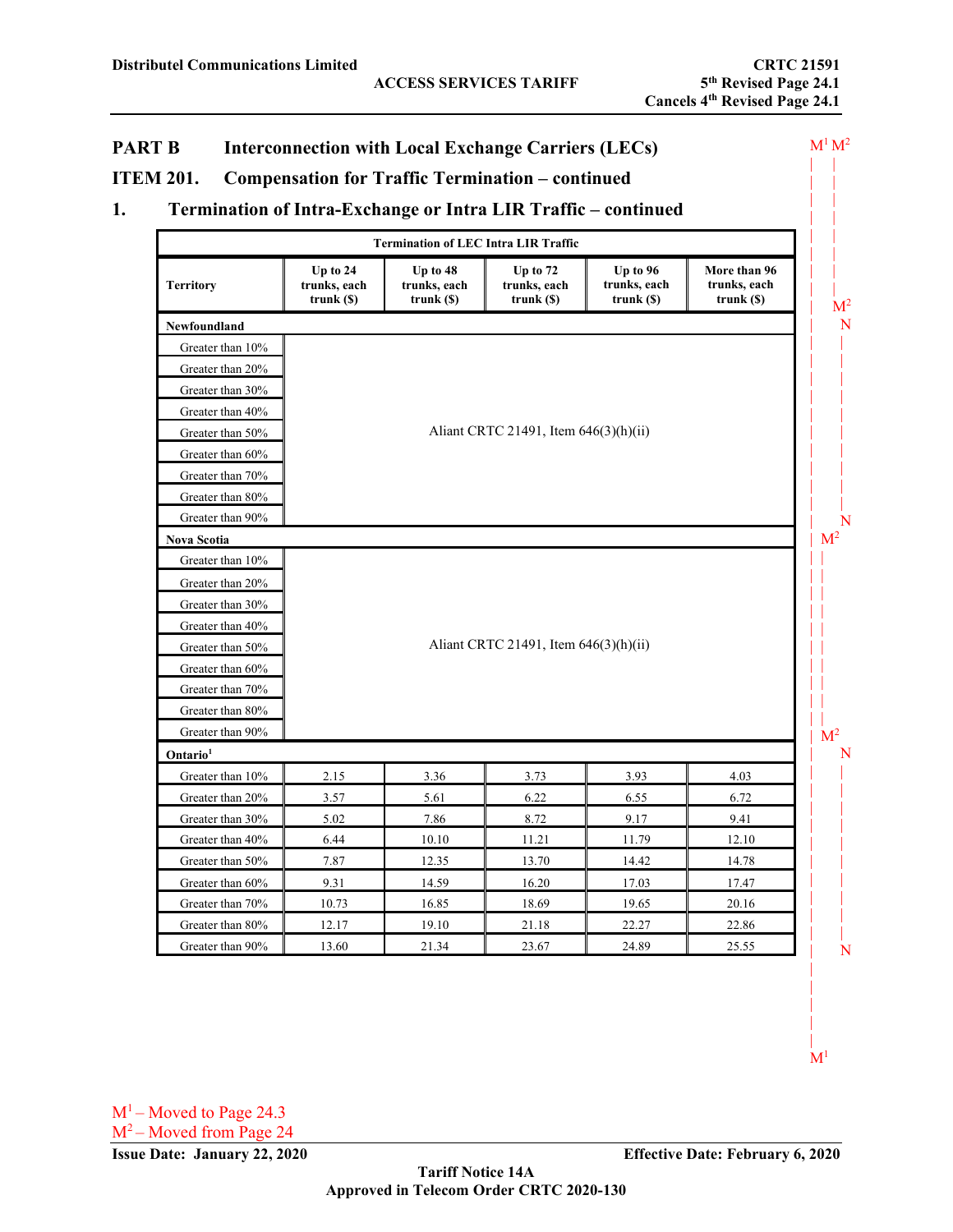|                                      |                                            | <b>Termination of LEC Intra LIR Traffic</b>         |                                           |                                                         |                                              |
|--------------------------------------|--------------------------------------------|-----------------------------------------------------|-------------------------------------------|---------------------------------------------------------|----------------------------------------------|
| <b>Territory</b>                     | Up to 24<br>trunks, each<br>$trunk($ S $)$ | Up to 48<br>trunks, each<br>$trunk($ $\mathcal{S})$ | Up to 72<br>trunks, each<br>$trunk($ \$)  | Up to 96<br>trunks, each<br>trunk $(S)$                 | More than 96<br>trunks, each<br>$trunk($ \$) |
| Ontario <sup>2</sup>                 |                                            |                                                     |                                           |                                                         |                                              |
| Greater than 10%                     |                                            |                                                     |                                           |                                                         |                                              |
| Greater than 20%                     |                                            |                                                     |                                           |                                                         |                                              |
| Greater than 30%                     |                                            |                                                     |                                           |                                                         |                                              |
| Greater than 40%                     |                                            |                                                     |                                           |                                                         |                                              |
| Greater than 50%                     |                                            |                                                     |                                           | NorthernTel CRTC 25510, Section N200, Item 15 (4.04)(a) |                                              |
| Greater than 60%                     |                                            |                                                     |                                           |                                                         |                                              |
| Greater than 70%                     |                                            |                                                     |                                           |                                                         |                                              |
| Greater than 80%                     |                                            |                                                     |                                           |                                                         |                                              |
| Greater than 90%                     |                                            |                                                     |                                           |                                                         |                                              |
| Ontario/Quebec <sup>3</sup>          |                                            |                                                     |                                           |                                                         |                                              |
| Greater than 10%                     |                                            |                                                     |                                           |                                                         |                                              |
| Greater than 20%                     |                                            |                                                     |                                           |                                                         |                                              |
| Greater than 30%                     |                                            |                                                     |                                           |                                                         |                                              |
| Greater than 40%                     |                                            |                                                     | Bell CRTC 7516, Item 105(4)(d)(1)         |                                                         |                                              |
| Greater than 50%                     |                                            |                                                     | Bell Aliant CRTC 21562, Item 105(4)(d)(1) |                                                         |                                              |
| Greater than 60%                     |                                            |                                                     |                                           |                                                         |                                              |
| Greater than 70%                     |                                            |                                                     |                                           |                                                         |                                              |
| Greater than 80%<br>Greater than 90% |                                            |                                                     |                                           |                                                         |                                              |
| Quebec <sup>4</sup>                  |                                            |                                                     |                                           |                                                         |                                              |
| Greater than 10%                     |                                            |                                                     |                                           |                                                         |                                              |
| Greater than 20%                     |                                            |                                                     |                                           |                                                         |                                              |
| Greater than 30%                     |                                            |                                                     |                                           |                                                         |                                              |
| Greater than 40%                     |                                            |                                                     |                                           |                                                         |                                              |
| Greater than 50%                     |                                            |                                                     | Télébec CRTC 25140, Item 7.8.4(8)(a)      |                                                         |                                              |
| Greater than 60%                     |                                            |                                                     |                                           |                                                         |                                              |
| Greater than 70%                     |                                            |                                                     |                                           |                                                         |                                              |
| Greater than 80%                     |                                            |                                                     |                                           |                                                         |                                              |
|                                      |                                            |                                                     |                                           |                                                         |                                              |

 $M<sup>1</sup>$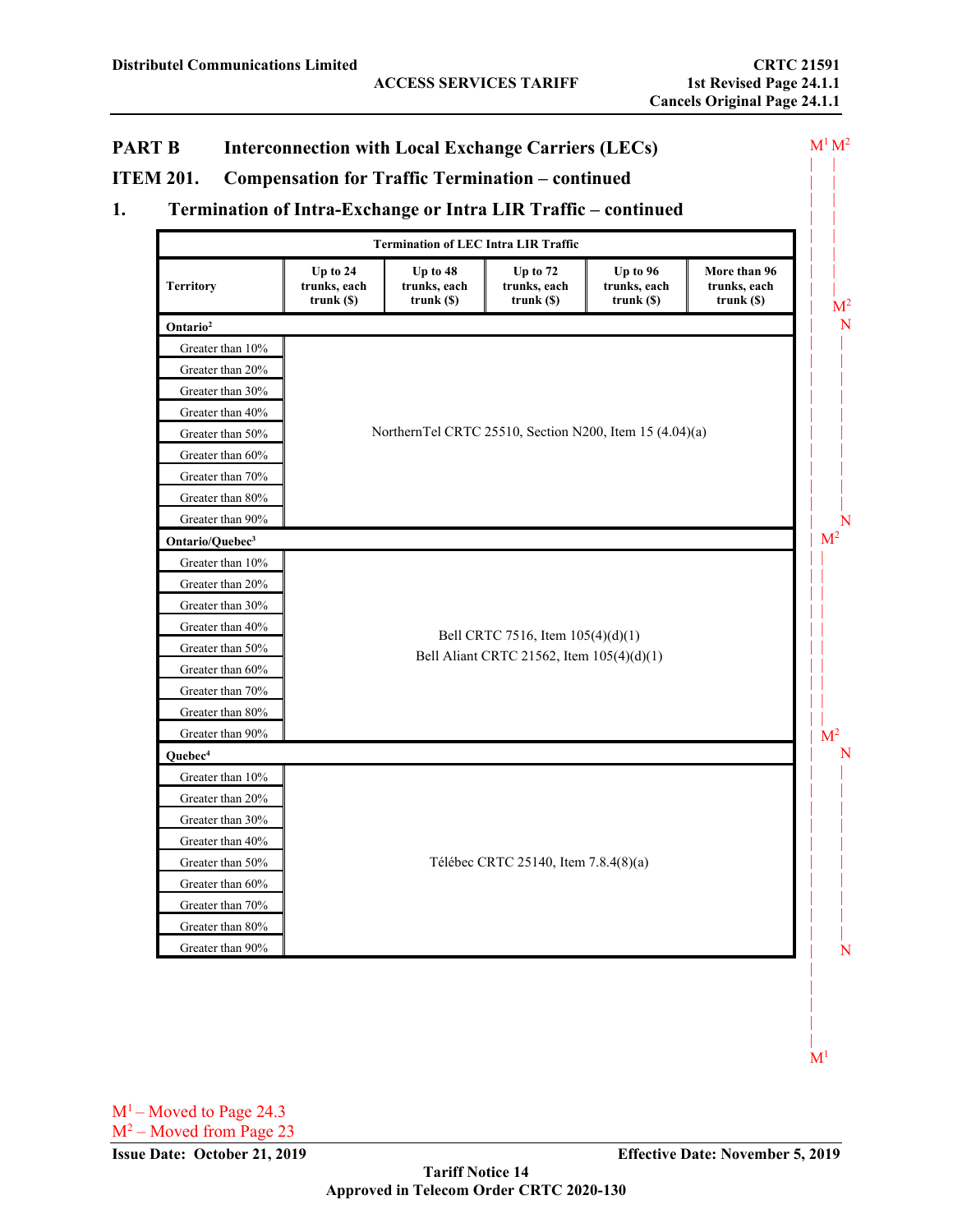N | |

> | | | | | | | | | | | | | | | | | | | | | | |

|

| | |

| | | | | | | | | | | | |

| N

## **PART B Interconnection with Local Exchange Carriers (LECs)**

#### **ITEM 201. Compensation for Traffic Termination – continued**

## **1. Termination of Intra-Exchange or Intra LIR Traffic – continued**

|                             |                                          | <b>Termination of LEC Intra LIR Traffic</b> |                                          |                                        |                                                         |  |
|-----------------------------|------------------------------------------|---------------------------------------------|------------------------------------------|----------------------------------------|---------------------------------------------------------|--|
| <b>Territory</b>            | Up to 24<br>trunks, each<br>$trunk($ \$) | Up to 48<br>trunks, each<br>$trunk($ \$)    | Up to 72<br>trunks, each<br>$trunk($ S)  | Up to 96<br>trunks, each<br>trunk (\$) | More than 96<br>trunks, each<br>$trunk($ $\mathcal{S})$ |  |
| Quebec <sup>5</sup>         |                                          |                                             |                                          |                                        |                                                         |  |
| Greater than 10%            |                                          |                                             |                                          |                                        |                                                         |  |
| Greater than 20%            |                                          |                                             |                                          |                                        |                                                         |  |
| Greater than 30%            |                                          |                                             |                                          |                                        |                                                         |  |
| Greater than 40%            |                                          |                                             |                                          |                                        |                                                         |  |
| Greater than 50%            |                                          |                                             | TCQ CRTC 25082, Item 1.05.04(d)(1)       |                                        |                                                         |  |
| Greater than 60%            |                                          |                                             |                                          |                                        |                                                         |  |
| Greater than 70%            |                                          |                                             |                                          |                                        |                                                         |  |
| Greater than 80%            |                                          |                                             |                                          |                                        |                                                         |  |
| Greater than 90%            |                                          |                                             |                                          |                                        |                                                         |  |
| <b>Prince Edward Island</b> |                                          |                                             |                                          |                                        |                                                         |  |
| Greater than 10%            |                                          |                                             |                                          |                                        |                                                         |  |
| Greater than 20%            |                                          |                                             |                                          |                                        |                                                         |  |
| Greater than 30%            |                                          |                                             |                                          |                                        |                                                         |  |
| Greater than 40%            |                                          |                                             |                                          |                                        |                                                         |  |
| Greater than 50%            |                                          |                                             | Aliant CRTC 21491, Item 646(3)(h)(ii)    |                                        |                                                         |  |
| Greater than 60%            |                                          |                                             |                                          |                                        |                                                         |  |
| Greater than 70%            |                                          |                                             |                                          |                                        |                                                         |  |
| Greater than 80%            |                                          |                                             |                                          |                                        |                                                         |  |
| Greater than 90%            |                                          |                                             |                                          |                                        |                                                         |  |
| Saskatchewan                |                                          |                                             |                                          |                                        |                                                         |  |
| Greater than 10%            |                                          |                                             |                                          |                                        |                                                         |  |
| Greater than 20%            |                                          |                                             |                                          |                                        |                                                         |  |
| Greater than 30%            |                                          |                                             |                                          |                                        |                                                         |  |
| Greater than 40%            |                                          |                                             |                                          |                                        |                                                         |  |
| Greater than 50%            |                                          |                                             | SaskTel CRTC 21414, Item 610.18(4)(3)(a) |                                        |                                                         |  |
| Greater than 60%            |                                          |                                             |                                          |                                        |                                                         |  |
| Greater than 70%            |                                          |                                             |                                          |                                        |                                                         |  |
| Greater than 80%            |                                          |                                             |                                          |                                        |                                                         |  |
| Greater than 90%            |                                          |                                             |                                          |                                        |                                                         |  |

1. Rates applicable in the operating territory of TBayTel operating as the SILEC.

2. Rates applicable in the operating territory of NorthernTel Limited Partnership operating as the SILEC.

3. Rates applicable in the operating territories of Bell Aliant and Bell Canada operating as the ILECs.

4. Rates applicable in the operating territory of société en commandite Télébec operating as the ILEC.

5. Rates applicable in the operating territory of TELUS Communications Company operating as the ILEC in Quebec.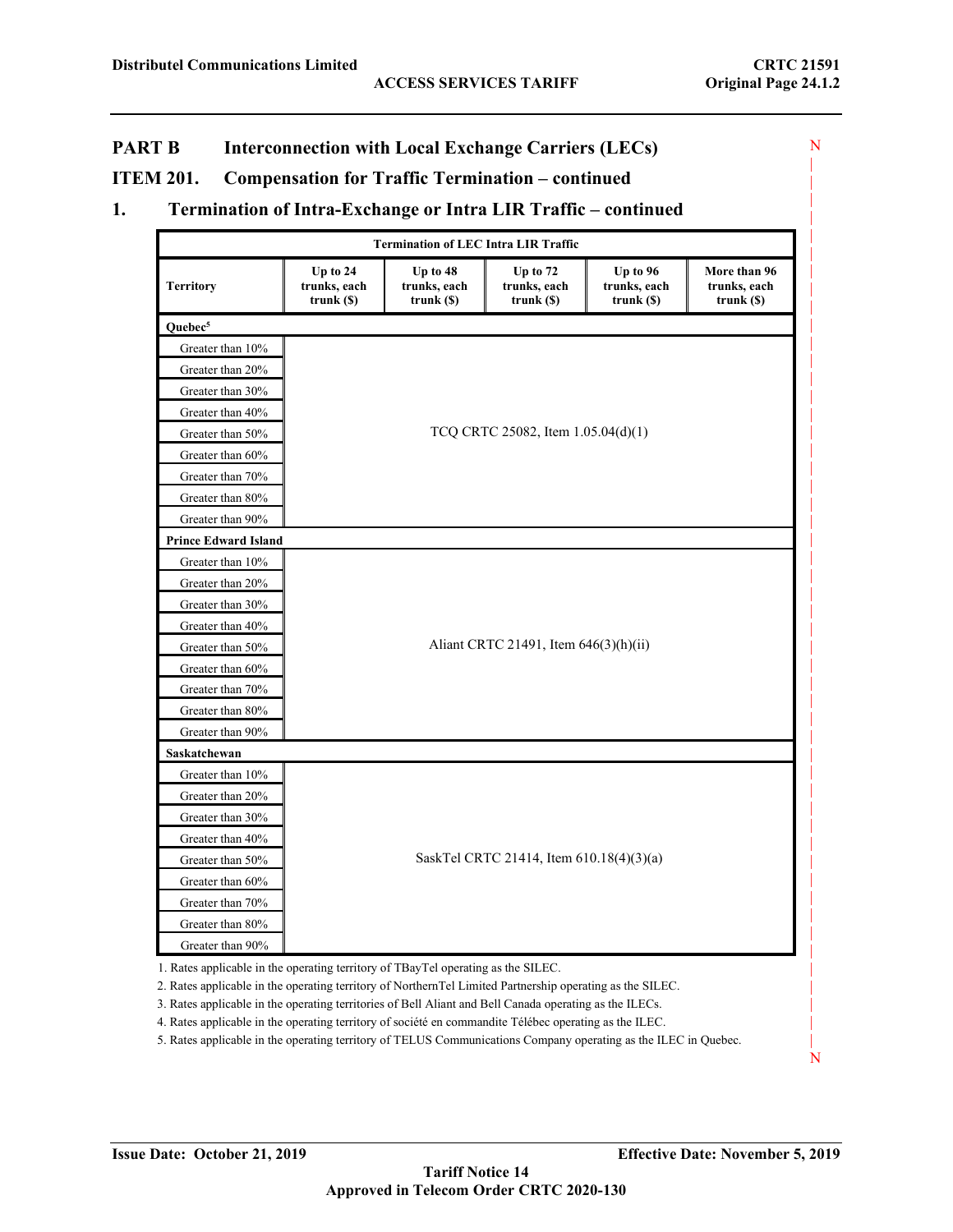## **ITEM 201. Compensation for Traffic Termination – continued**

## **Percentage of the compensation payments[1](#page-28-0)**

The table below indicates the percentages of the monthly compensation payments to a LEC when the total volume of traffic exchanged between Distributel and a LEC over all local shared-cost trunks is at least 10 million minutes per month and the volume of traffic in the direction of that LEC network is more than 80 percent of the total traffic exchanged between Distributel that LEC (the Traffic Threshold) for three months or more. The percentages set out in the table below will continue to apply for each month until the traffic falls to, or below, the Traffic Threshold.

Following the initial application of the percentages in the table below, the percentages will apply in any subsequent month when the total volume of traffic exchanged between Distributel and that LEC over all their local shared-cost trunks is at least 10 million minutes per month, and the volume of traffic in the direction of that LEC network is more than the Traffic Threshold.

The compensation payments are calculated by applying the percentages to the amounts payable using the rates identified in the tables above.

| Percentage of LEC traffic in one direction<br>over total traffic exchanged between LECs | Percentage of the compensation payments to a<br>LEC with highest % traffic in one direction |
|-----------------------------------------------------------------------------------------|---------------------------------------------------------------------------------------------|
| $\leq 80$                                                                               | 100                                                                                         |
| >80                                                                                     | 95                                                                                          |
| >82                                                                                     | 90                                                                                          |
| >84                                                                                     | 85                                                                                          |
| $>86$                                                                                   | 80                                                                                          |
| >88                                                                                     | 75                                                                                          |
| $>90$                                                                                   | 65                                                                                          |
| $>92$                                                                                   | 55                                                                                          |
| >94                                                                                     | 45                                                                                          |
| $>96$                                                                                   | 35                                                                                          |
| $>98$                                                                                   | 25                                                                                          |

<span id="page-28-0"></span><sup>1</sup> Applicable in the operating territories of Bell Aliant and Bell Canada operating as an ILEC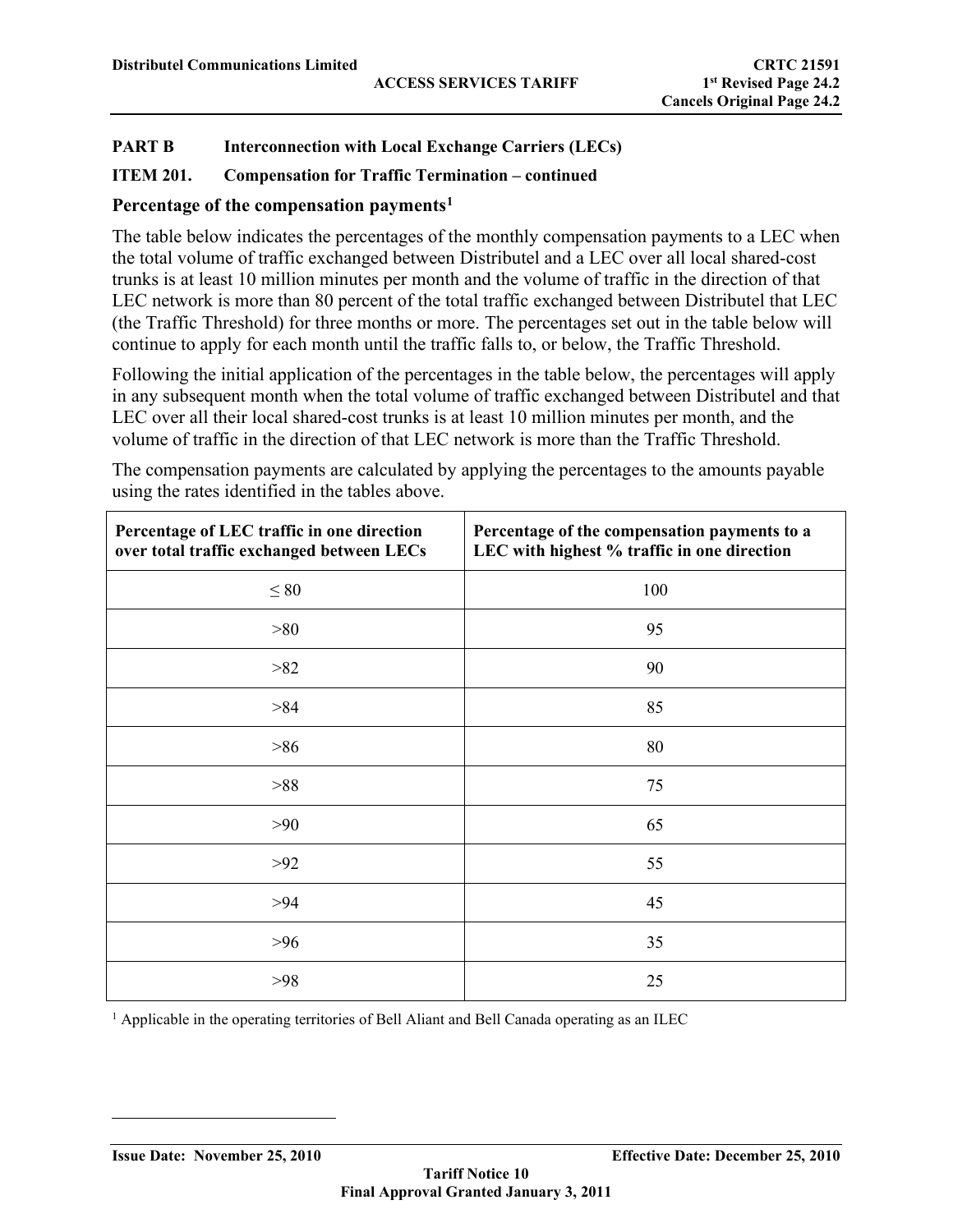C | | | C

|

|

|

|

|

|

|

|

|

|

|

|

M

## **PART B Interconnection with Local Exchange Carriers (LECs)**

#### **ITEM 201. Compensation for Traffic Termination**

#### **2. Termination of Traffic from Exchanges within ILEC Local Calling Area**

This service is forborne from regulation pursuant to Telecom Regulatory Policy CRTC 2014-226 dated 9 May 2014. Distributel may continue to offer call termination services (CTS) on a negotiated basis.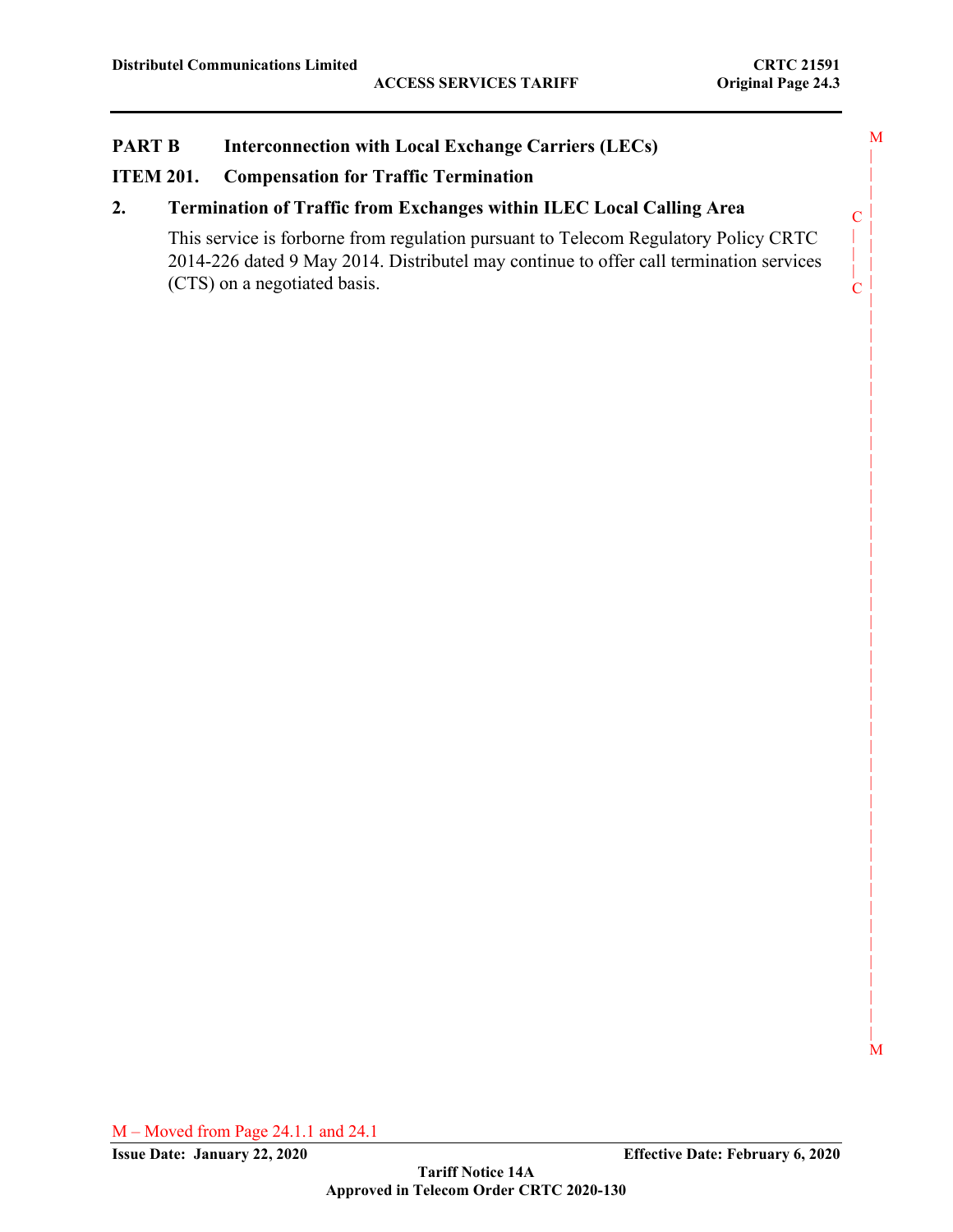# **ITEM 202. Basic Listing Interchange File**

- 1. Basic Listing Interchange File ("BLIF") service is offered by Distributel to LECs operating in Canada. BLIF service is also available to independent directory publishers for the sole purpose of providing directories and to alternate operator service providers for the sole purpose of providing directory assistance. BLIF service provides for a machine-readable file containing nonconfidential subscriber listing information ("listings") for Distributel's endcustomers, listed and intended to be listed in the LEC's directories and directory assistance databases. Distributel provides a complete set of endcustomer listings, as specified in the BLIF Service Description and Ordering Guidelines document (the "BLIF Document"), for the purpose of providing telephone directories and/or directory assistance information
- 2. BLIF service is provided by Distributel in accordance with the terms and conditions contained in the BLIF Agreement, including the limitation of Distributel's liability. A LEC, an independent directory publisher or an alternate operator service provider who obtains Distributel's end-customer listings under this tariff will herein be referred to as the licensee. The licensee accepts all the obligations of the licensee pursuant to the BLIF Agreement and must enter into the BLIF Agreement for 5 years. The BLIF Agreement is renewable automatically for subsequent 5-year periods
- 3. Listings are provided in a format conforming to the specifications set out in the BLIF Document.
- 4. The BLIF includes all of the required information as specified in the BLIF Document.
- 5. The licensee may purchase residential listings, business/government listings, or both.
- 6. The BLIF for Distributel's serving area is available on an exchange basis. A listing of the exchanges served by Distributel is available on request.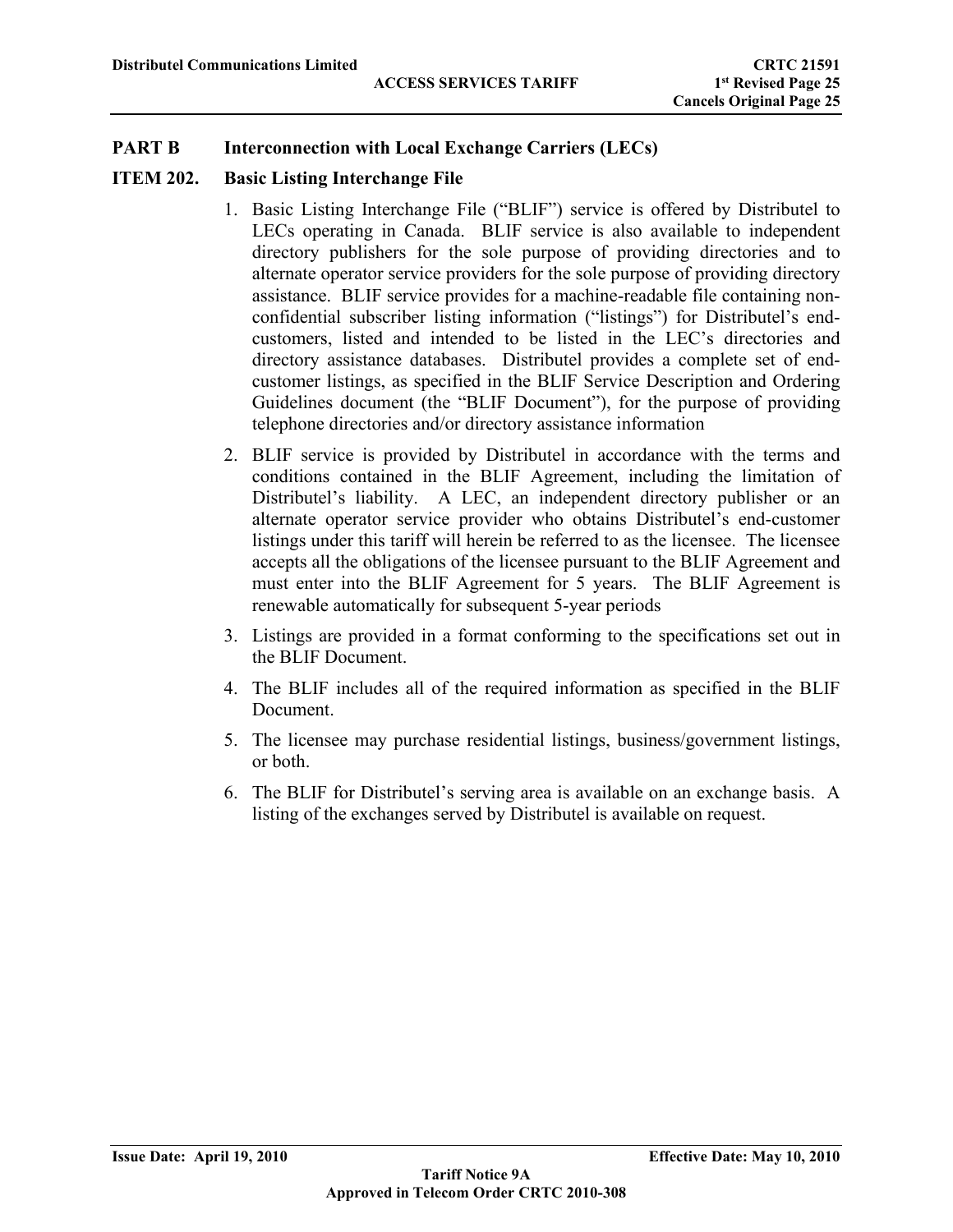#### **ITEM 202. Basic Listing Interchange File - continued**

7. The following is a non-exhaustive list of types of listing information not provided in the BLIF:

Non-Published Telephone Numbers; "Out of Book" Listings; 800, 877, 888 and 900 listings; Reference Listings; 9-1-1, 711, 611, 411, 0, 1; Listings for WSP end-customers; Additional/extra listings; Text accompanying listings (i.e. special instructions, Internet listings, etc.)

In this Item, "out of book" means those listings added to a particular directory when the terminating location of the number is not within the physical region of the directory's coverage.

- 8. The licensee shall comply with all specifications set out in the BLIF Document pertaining to the receiving LEC.
- 9. The licensee may terminate the BLIF Agreement at any time by giving written notice to Distributel at least 90 days in advance of the effective date of any such termination. Distributel shall have the right to terminate the BLIF Agreement upon 10 days prior written notice to the licensee, if the licensee has breached any of its material obligations in the BLIF Agreement or this Item, and the licensee has failed to cure such default within 30 days of receipt of written notice sent from Distributel describing the nature of the default.
- 10. In the event of termination, any amounts due to Distributel pursuant to the BLIF Agreement and this Item shall immediately become due and payable. In such event, the licensee shall immediately discontinue the use of the listings and comply with all other requirements set out in the BLIF Agreement.
- 11. In the event of repeated breaches by the Licensee of the BLIF Agreement, this Tariff, or the applicable agreement the Company may discontinue providing BLIF and DFS service to the Licensee with 30 days written notice and refuse future requests from the Licensee for BLIF and DFS service if the Company has notified the Licensee in writing at the time of each of the breaches and, in the Company's reasonable judgment, the Licensee has repeatedly breached the applicable tariff or agreement, and is likely to continue.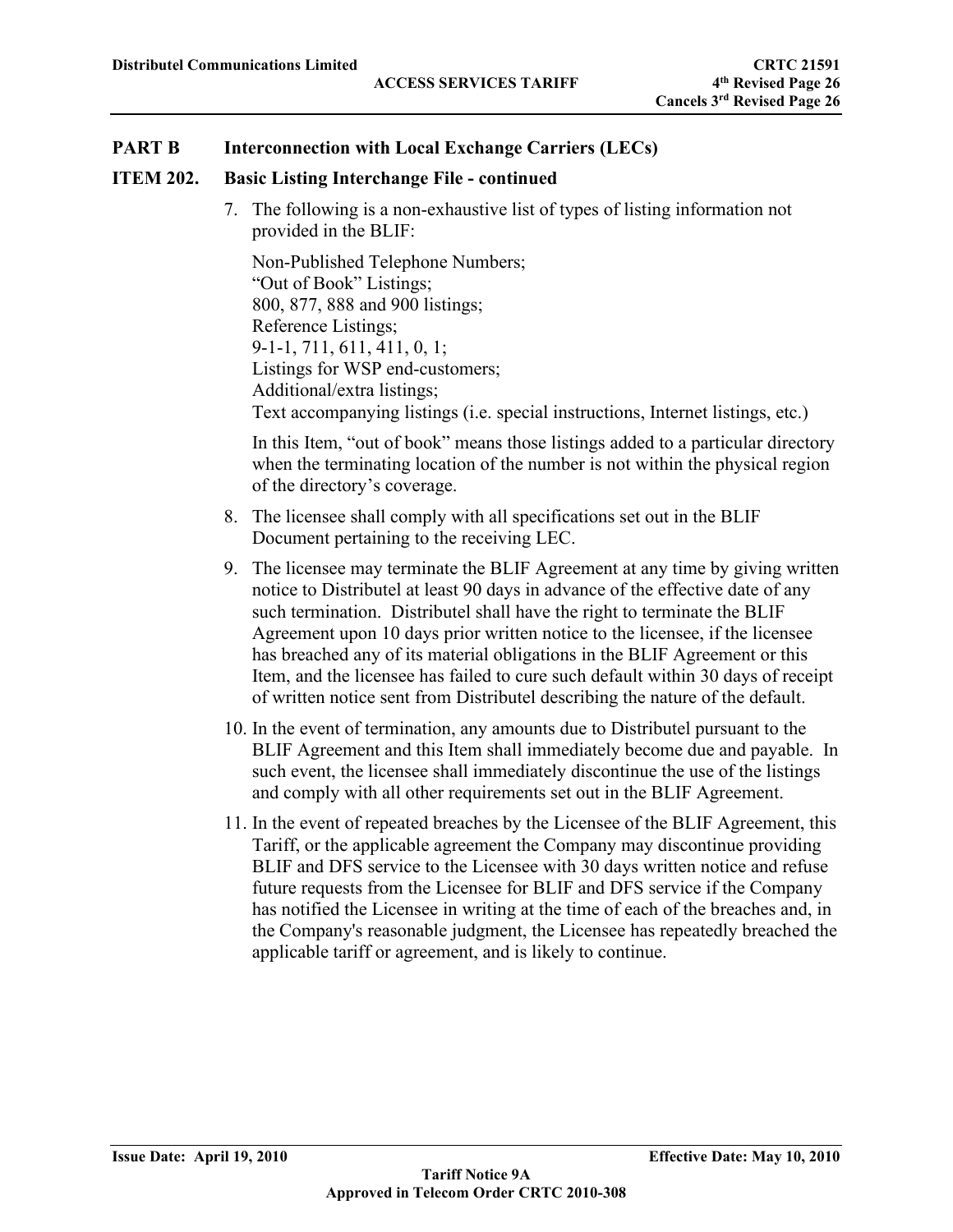# N **ITEM 202. Basic Listing Interchange File - continued**

12. The following charges are payable to Distributel for BLIF Masters and BLIF Updates as defined in the BLIF Agreement:

| Each BLIF Master and/or Update, per listing              |                                                                    |  |  |  |  |
|----------------------------------------------------------|--------------------------------------------------------------------|--|--|--|--|
| <b>Territory</b>                                         | $\left( \mathbb{S}\right)$                                         |  |  |  |  |
| Alberta                                                  | TCC CRTC 21462, Item 212.3                                         |  |  |  |  |
| <b>British Columbia</b>                                  | TCC CRTC 21462, Item 212.3                                         |  |  |  |  |
| Manitoba                                                 | MTS CRTC 24006, Item 310(4)                                        |  |  |  |  |
| <b>New Brunswick</b>                                     | Aliant CRTC 21491, Item 636(3)(iii)                                |  |  |  |  |
| Newfoundland                                             | Aliant CRTC 21491, Item $636(3)(iv)$                               |  |  |  |  |
| <b>Nova Scotia</b>                                       | Aliant CRTC 21491, Item 636(3)(ii)                                 |  |  |  |  |
| Ontario <sup>1</sup>                                     | 0.1500                                                             |  |  |  |  |
| Ontario <sup>2</sup>                                     | NorthernTel CRTC 25510, Section N200, Item 12 (1.04)               |  |  |  |  |
| Ontario/Quebec <sup>3</sup>                              | Bell CRTC 7516, Item 310(4)<br>Bell Aliant CRTC 21562, Item 310(4) |  |  |  |  |
| Quebec <sup>4</sup><br>Télébec CRTC 25140, Item 1.5.4(1) |                                                                    |  |  |  |  |
| Quebec <sup>5</sup>                                      | TCQ CRTC 25082, Item 2.01.04                                       |  |  |  |  |
| <b>Prince Edward Island</b>                              | Aliant CRTC 21491, Item 636(3)(i)                                  |  |  |  |  |
| Saskatchewan                                             | SaskTel CRTC 21414, Item 650.02(4)                                 |  |  |  |  |

1. Rates applicable in the operating territory of TBayTel operating as the SILEC.

2. Rates applicable in the operating territory of NorthernTel Limited Partnership operating as the SILEC.

3. Rates applicable in the operating territories of Bell Aliant and Bell Canada operating as the ILECs.

4. Rates applicable in the operating territory of société en commandite Télébec operating as the ILEC.

5. Rates applicable in the operating territory of TELUS Communications Company operating as the ILEC in Quebec. N

 N N

N N

N N N N N N F N

M | | | | | | | | |  $\blacksquare$  $\blacksquare$  |  $\blacksquare$  $\blacksquare$ M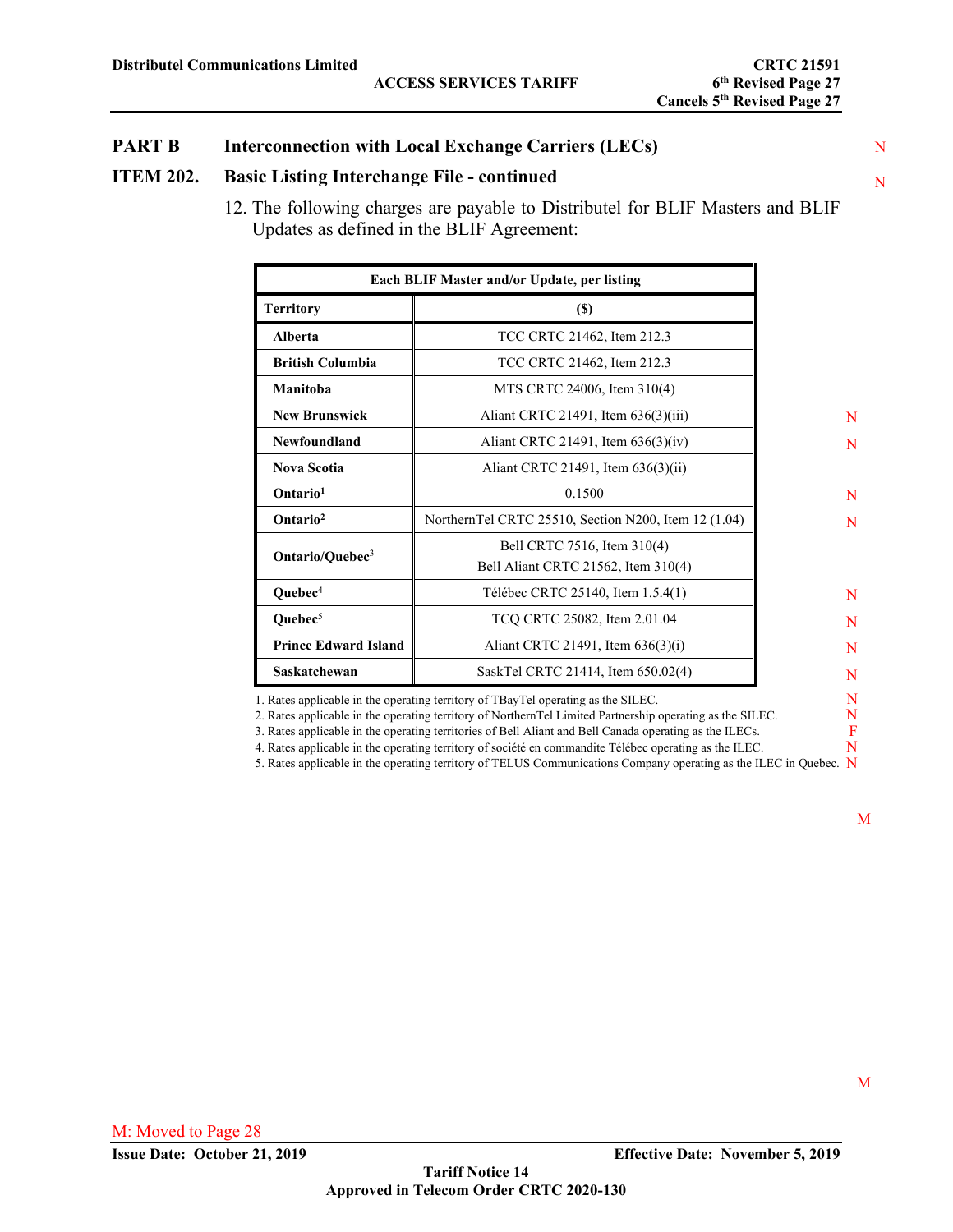M | | | | | | | | M

# **PART C Interconnection with Interexchange Service Providers (IXSPs)**

# **ITEM 300. General**

This Part governs the provision of interconnection services associated with facilities and services of Distributel and those of Telecommunications Providers that are IXSPs. An inter exchange carrier ("IXC") that wishes to interconnect with Distributel must also enter into an interconnection agreement with Distributel in the form of the CLEC-IXC Agreement.

# **ITEM 301. Terms and Conditions Applicable to Interconnection with IXSPs**

- 1. Distributel will provide at least one suitably equipped point of interconnection in each exchange in which it operates as a CLEC. An IXC may also enter into a transiting arrangement to interconnect with Distributel via the ILEC where suitable ILEC facilities exist.
- 2. Equal Access
	- 1. Equal Access is available to IXSPs in Distributel's serving areas.
	- 2. Equal Access is available from any local reseller that is an affiliate of Distributel to IXSPs that subscribe to interconnection services from Distributel.
- 3. The provision of interconnection services is further subject to the terms and conditions specified in the CLEC-IXC Agreement, including the Appendices and Schedules, and in the PIC/CARE Access Customer Handbook described in Item 302.4.3. As an exception to Item 102.8, the CLEC-IXC Agreement defines and determines the procedures for handling confidential information provided by the IXSP to Distributel and specifies procedures with respect to the receipt and processing of orders from the IXSP, interchange carrier billing, network planning requirements and PIC information processing, all in relation to interconnection services.

Such procedures shall also bind IX resellers and govern the handling of confidential information provided by the IX reseller to Distributel. Distributel shall provide the IX reseller with a copy of the CLEC-IXC Agreement.

- 4. As a condition for network interconnection with Distributel:
	- 1. All carriers that establish network interconnection and call routing arrangements related to 900 calls must abide by the Commissionmandated consumer safeguards for 900 Service as outlined in Telecom Decision CRTC 2006-48, Appendix A as may be amended by the Commission from time to time; and
	- 2. These carriers are to include and enforce in all contracts or other arrangements with their 900 service content provider customers, the requirement to abide by these same Commission-mandated consumer safeguards.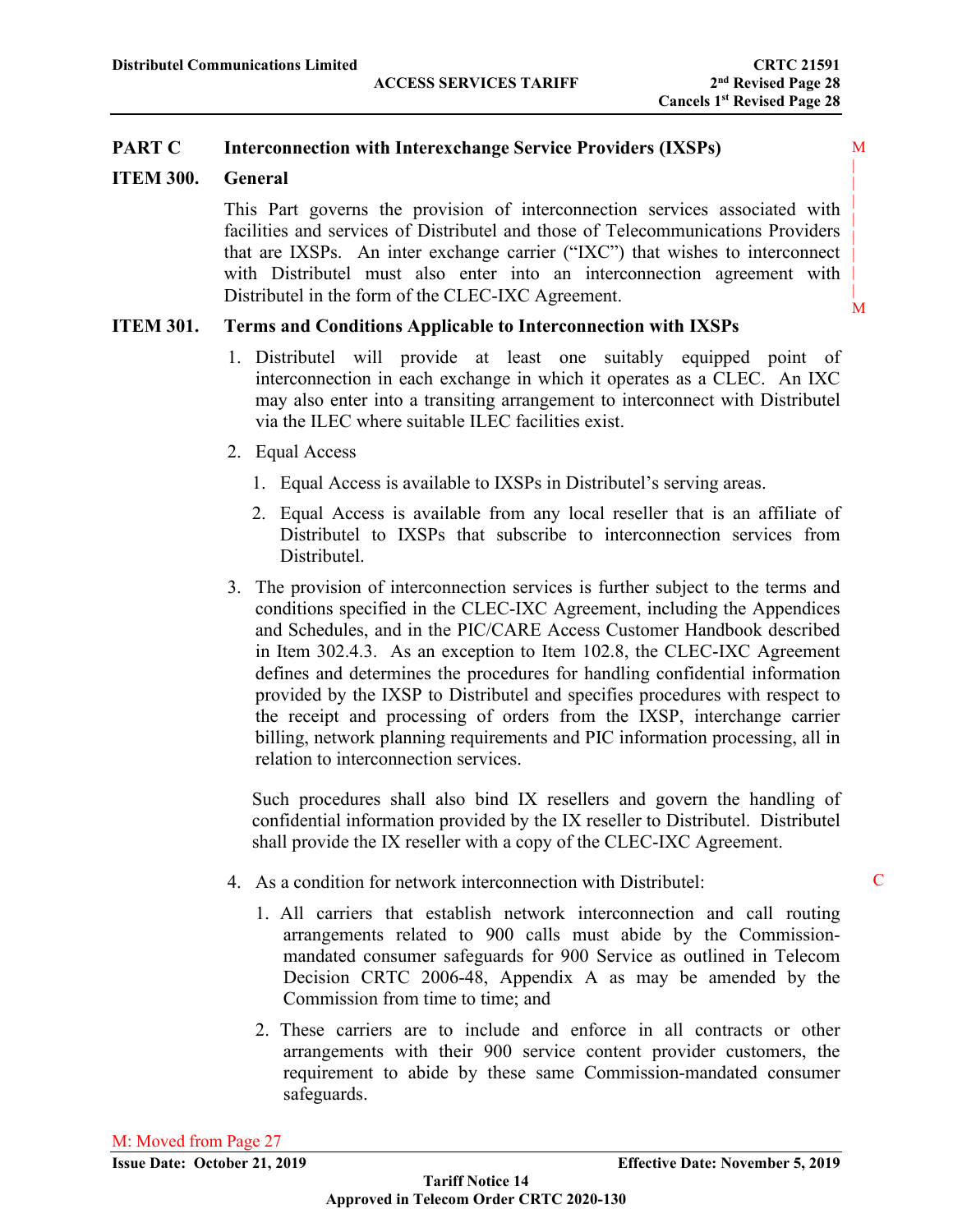## **PART C Interconnection with Interexchange Service Providers (IXSPs)**

## **ITEM 301. Terms and Conditions Applicable to Interconnection with IXSPs - continued**

- 5. Distributel does not make any representation that its interconnection services shall at all times be available in the quantities requested and at the locations specified by the IXSP. Distributel shall, however, devote its best reasonable effort to make such interconnection services available on request, in accordance with the Network Planning section of the CLEC-IXC Agreement and taking account of Distributel's own requirements.
- 6. When Distributel agrees to provide interconnection services under this Part at the IXSP's premises or at its customers' premises, the IXSP will furnish or arrange to furnish to Distributel, at no charge, adequate equipment space and electrical power..
- 7. The IXSP will also furnish or arrange to furnish to Distributel, at no charge, any additional facilities or protective apparatus that may be required due to particular hazards at the interconnection locations.
- 8. Where equipment or facilities are provided by the IXSP, or its customers, including IX resellers, the interface with Distributel's equipment or facilities shall comply with industry-accepted guidelines.
- 9. Prior to receiving interconnection service pursuant to this Part, an IXSP must register with the CRTC and with Distributel, except IXSPs that resell Distributel's switched local exchange or switched interexchange service only to persons physically located in or on the IXSP's business premises.
- 10. Together with its registration, an IXC shall file with the CRTC a full description of its interexchange network, including information regarding the extent of owned and leased transmission facilities and shall notify Distributel of such filing.
- 11. Network Changes
	- 1. Distributel makes no representations that its equipment and facilities are adapted or will remain adapted for use in connection with IXSP-provided equipment or facilities.
	- 2. Distributel reserves the right to change in whole or in part, the design, function, operation or layout of its equipment or facilities as it considers necessary. Distributel shall not be responsible to an IXSP or its customers for any equipment or facilities which cease to be compatible with Distributel's equipment or facilities or become inoperative because of such changes to Distributel's equipment or facilities.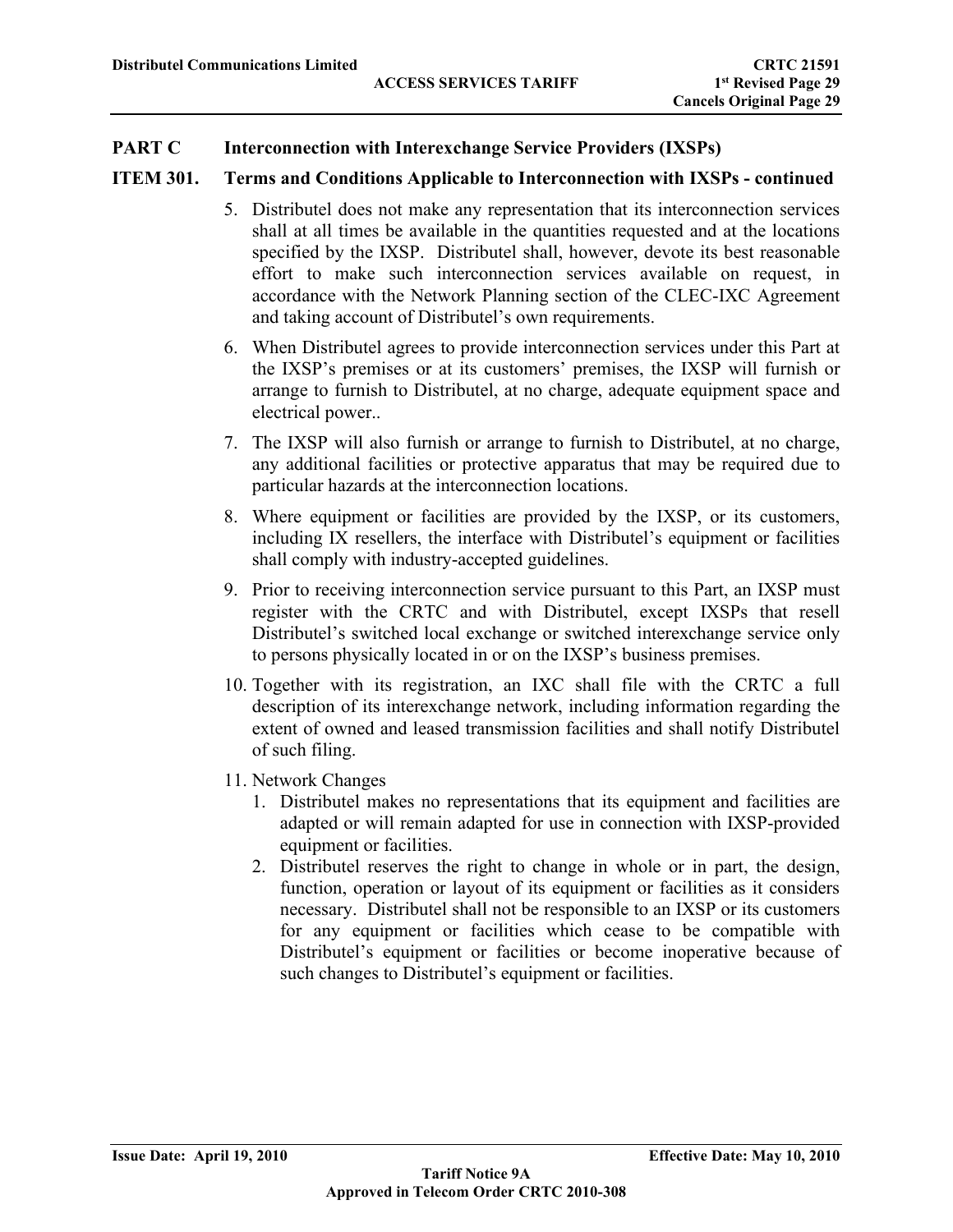## **PART C Interconnection with Interexchange Service Providers (IXSPs)**

#### **ITEM 301. Terms and Conditions Applicable to Interconnection with IXSPs - continued**

- 11. Network Changes continued
	- 3. Distributel will provide the IXSP with advance notice of changes to Distributel's equipment or facilities that may affect the IXSP's interconnection with Distributel in accordance with applicable CRTC requirements.
	- 4. The IXSP shall not implement any change to its operations, services or network which would, in the reasonable assessment of Distributel, materially affect Distributel's operation, interconnection services or network, without the prior consent of Distributel, which shall not unreasonably be withheld.
	- 5. The IXSP will provide Distributel with advance notice of changes to the IXSP's equipment or facilities that may affect Distributel's interconnection with the IXSP in accordance with applicable CRTC requirements.
- 12. Network Outages
	- 1. Distributel will provide the IXSP with the earliest possible notice of all network outages affecting the operation of the IXSP's equipment or facilities.
	- 2. Distributel does not guarantee uninterrupted working of its interconnection service, and shall not be liable to the IXSP, its customers or to any other person, for any failure or delay in performance of any interconnection service provided pursuant to this Part, to the extent that such failure or delay is attributable to causes or results from events beyond Distributel's reasonable control. Nothing in this paragraph shall extend the liability of Distributel as specified in the Terms (Item 102) in the event of network outages or service problems.
- 13. Protection

The characteristics and methods of operation of any circuits, equipment or facilities of the IXSP, when connected to Distributel's, shall not:

- 1. interfere with or impair service over any facilities of Distributel's or any Telecommunications Providers with which Distributel interchanges traffic;
- 2. cause damage to Distributel's facilities;
- 3. impair the privacy of any communication carried over Distributel's facilities, or
- 4. create hazards to Distributel's employees or to the public.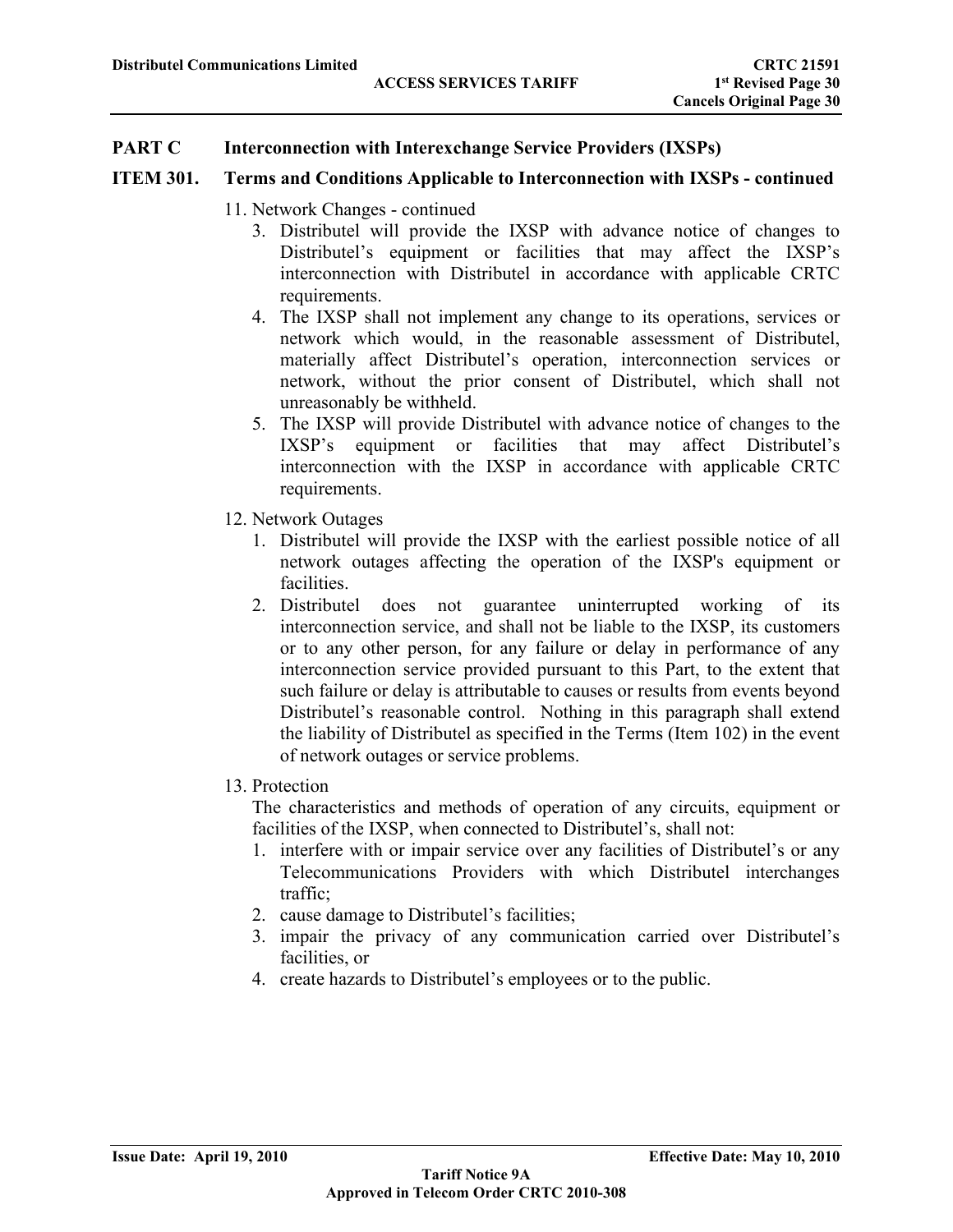# **ITEM 301. Terms and Conditions Applicable to Interconnection with IXSPs - continued**

- 14. If such characteristics or methods of operation are not in accordance with Item 301.12, Distributel will, where practicable, notify the IXSP that temporary discontinuance of the use of any equipment or facilities may be required. When prior notice is not practicable, nothing contained within the Tariff shall be deemed to preclude Distributel from temporarily discontinuing forthwith the availability to the IXSP of any equipment or facility if such action is reasonable under the circumstances. In cases of such discontinuance, the IXSP will be promptly notified and afforded the opportunity to correct the condition which caused the temporary discontinuance.
- 15. During any period of temporary discontinuance of service caused by a trouble or condition arising in the IXSP's operations, equipment or facilities, no refund for interruption of service, as specified in the Terms (Item 102), shall be made.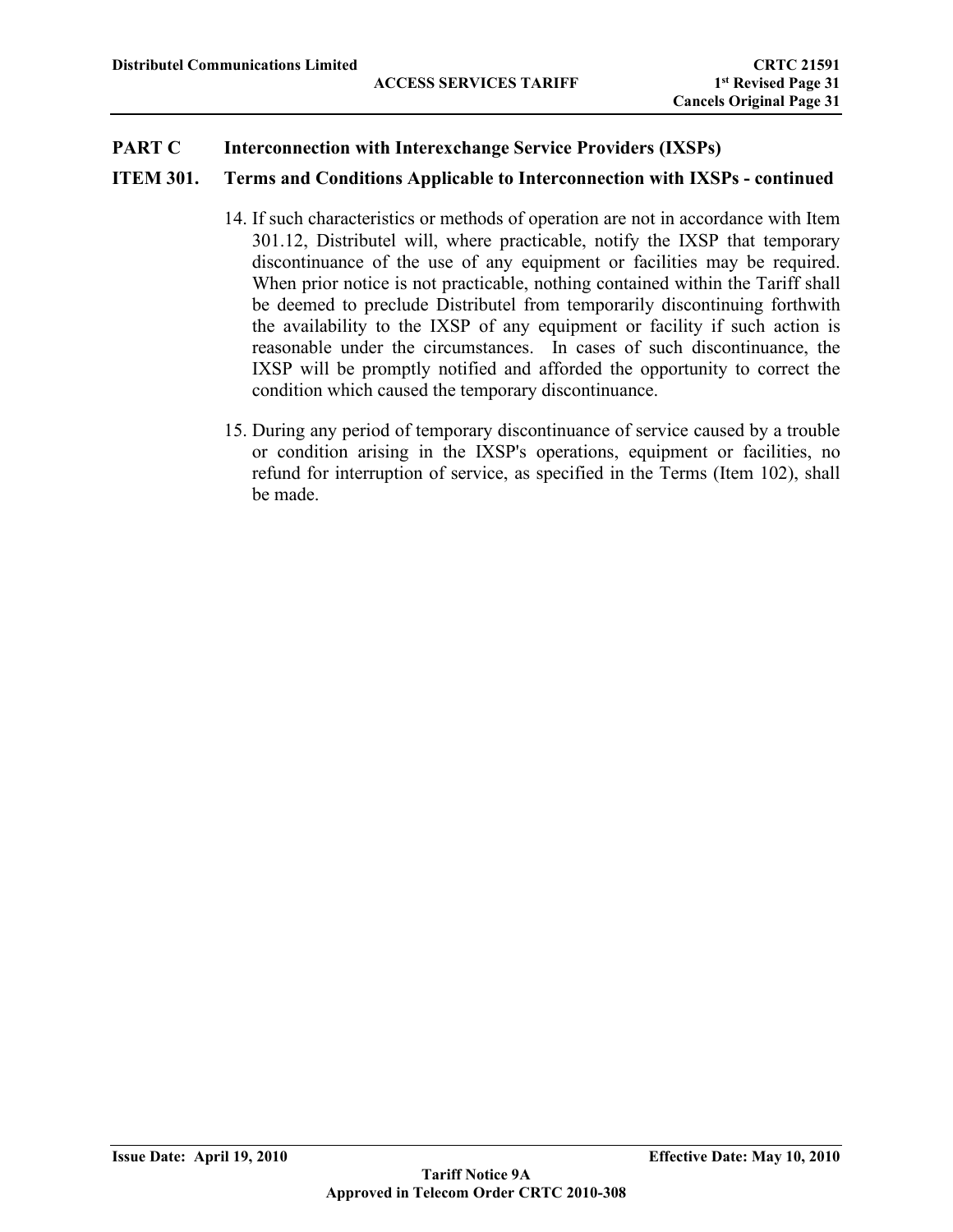#### **ITEM 302. Trunk-side Access**

#### **1. Feature Group D Interconnecting Circuits**

- 1. Trunk-side access permits the interconnection of facilities to enable the interchange of traffic between Distributel and the IXSP, and can be configured for Feature Group D (FGD).
- 2. FGD interconnection enables the IXSP to offer end-customers access to its services by dialling directly  $(1+, 0+, 011+, 00$ - or  $(0.01)$  or for casual access  $(10XXX)$  or  $10XXX$ XXX).
- 3. Trunk-side access is provided through FGD interconnecting circuits that may, subject to the availability of suitable facilities:
	- 1. be connected using Access Tandem (AT) Connection or Direct Connection (DC); and
	- 2. use MF or CCS7 signalling.
- 4. The facilities used for trunk-side access may be provided by Distributel or any Telecommunications Provider.
- 5. The order processing charges specified below apply for each DS-0 Set used as FGD interconnecting circuits. A "DS-0 Set" means a group of FGD DS-0s within the same DS-1 connected at the same location and ordered at the same time.

| <b>Feature Group D Interconnecting Circuits</b> |                                                                                  |                                          |  |  |  |
|-------------------------------------------------|----------------------------------------------------------------------------------|------------------------------------------|--|--|--|
| <b>Territory</b>                                | Inward Order, each DS-0 Set (\$)                                                 | Change Order, each DS-0 Set (\$)         |  |  |  |
| Alberta                                         |                                                                                  | TCI CRTC 18008, Item 270.1(2)(d)         |  |  |  |
| <b>British Columbia</b>                         |                                                                                  | TCBC CRTC 1017, Item 70(A)(7)            |  |  |  |
| Manitoba                                        |                                                                                  | MTS CRTC 24006, Item $40(1)(G)$          |  |  |  |
| <b>New Brunswick</b>                            |                                                                                  | Aliant CRTC 21491, Item $608(6)(a)(vii)$ |  |  |  |
| Newfoundland                                    |                                                                                  | Aliant CRTC 21491, Item 608(6)(a)(vii)   |  |  |  |
| <b>Nova Scotia</b>                              | Aliant CRTC 21491, Item 608(6)(a)(vii)                                           |                                          |  |  |  |
| Ontario <sup>1</sup>                            | 667.06<br>1,021.45                                                               |                                          |  |  |  |
| Ontario <sup>2</sup>                            | NorthernTel CRTC, Section N200, Item 8 (1.07)                                    |                                          |  |  |  |
| Ontario/Quebec <sup>3</sup>                     | Bell CRTC 7516, Item $40(1)(g)(1)$<br>Bell Aliant CRTC 21562, Item $40(1)(g)(1)$ |                                          |  |  |  |
| Quebec <sup>4</sup>                             |                                                                                  | Télébec CRTC 25140, Item 7.2.2(1)(d)     |  |  |  |
| Quebec <sup>5</sup>                             |                                                                                  | TCQ CRTC 25082, Item 1.01.07(a)(6)       |  |  |  |
| <b>Prince Edward Island</b>                     | Aliant CRTC 21491, Item 608(6)(a)(vii)                                           |                                          |  |  |  |
| Saskatchewan                                    |                                                                                  | SaskTel CRTC 21414, Item 610.06(1)(F)    |  |  |  |

2. Rates applicable in the operating territory of NorthernTel Limited Partnership operating as the SILEC.

3. Rates applicable in the operating territories of Bell Aliant and Bell Canada operating as the ILECs.

4. Rates applicable in the operating territory of société en commandite Télébec operating as the ILEC.

5. Rates applicable in the operating territory of TELUS Communications Company operating as the ILEC in Quebec. N

**Issue Date: October 21, 2019 Effective Date: November 5, 2019**

F N

**Tariff Notice 14 Approved in Telecom Order CRTC 2020-130**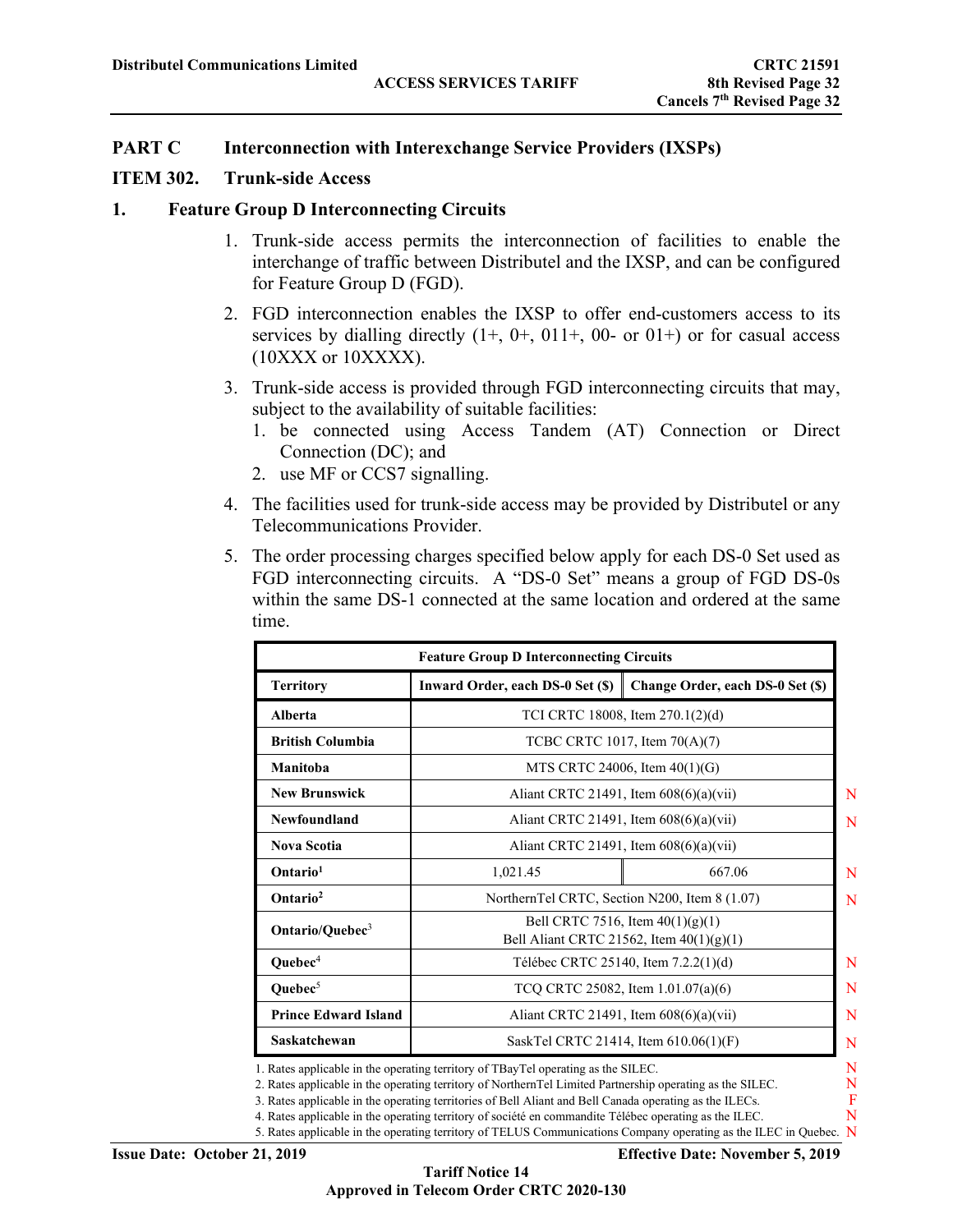### **ITEM 302. Trunk-side Access - continued**

#### **2. Switching and Aggregation**

- 1. Distributel offers switching and aggregation service to IXSPs comprised of switching, transport and signalling functions at the originating or terminating end of a call, including, subject to availability:
	- 1. hardware answer supervision;
	- 2. delivery of calling line identification.
- 2. When an IXSP requests trunk-side access, a switching and aggregation charge applies to each conversation minute of originating or terminating traffic exchanged. This charge is derived by multiplying the charge based on total elapsed carrier connect time by the connect time to conversation minutes ratio.
- 3. When an IXSP requests Access Tandem Connection, the switching and aggregation charge is comprised of the combined Direct Connection and Access Tandem Connection charges listed below:

|                             | <b>Rate Based on Connect</b><br><b>Connect Time to Conversation</b><br><b>Charge Based on Conversation Minutes (\$)</b><br><b>Minutes Ratio</b><br>Time (\$) |                                                                    |                      |                                                                        |                   |               |
|-----------------------------|--------------------------------------------------------------------------------------------------------------------------------------------------------------|--------------------------------------------------------------------|----------------------|------------------------------------------------------------------------|-------------------|---------------|
| <b>Territory</b>            | Direct<br>Connection                                                                                                                                         | Access<br>Tandem                                                   | Direct<br>Connection | Access<br>Tandem                                                       | Direct Connection | Access Tandem |
| <b>Alberta</b>              |                                                                                                                                                              |                                                                    |                      | TCI CRTC 18008, Item 270.2(4)                                          |                   |               |
| <b>British Columbia</b>     |                                                                                                                                                              |                                                                    |                      | TCBC CRTC 1017, Item $70(E)(4)$ and $(5)$                              |                   |               |
| Manitoba                    |                                                                                                                                                              |                                                                    |                      | MTS CRTC 24006, Item 40(3)(D)                                          |                   |               |
| <b>New Brunswick</b>        |                                                                                                                                                              |                                                                    |                      | Aliant CRTC 21491, Item $608(6)(c)(iv)$                                |                   |               |
| Newfoundland                |                                                                                                                                                              | Aliant CRTC 21491, Item 608(6)(c)(iv)                              |                      |                                                                        |                   |               |
| <b>Nova Scotia</b>          |                                                                                                                                                              | Aliant CRTC 21491, Item $608(6)(c)(iv)$                            |                      |                                                                        |                   |               |
| Ontario <sup>1</sup>        |                                                                                                                                                              | 0.0047<br>N/A                                                      |                      |                                                                        |                   | N/A           |
| Ontario <sup>2</sup>        |                                                                                                                                                              | NorthernTel CRTC 25510<br>N/A<br>N/A<br>Section N200, Item 8(2.02) |                      |                                                                        |                   |               |
| Ontario/Ouebec <sup>3</sup> |                                                                                                                                                              |                                                                    |                      | Bell CRTC 7516, Item 40(4)(d)<br>Bell Aliant CRTC 21562, Item 40(4)(d) |                   |               |
| $Queue4$                    |                                                                                                                                                              |                                                                    |                      | Télébec CRTC 25140, Item 7.2.2(3)(d)                                   |                   |               |
| Ouebec $5$                  |                                                                                                                                                              |                                                                    |                      | TCQ CRTC 25082, Item 1.01.07(e)(6)                                     |                   |               |
| <b>Prince Edward Island</b> |                                                                                                                                                              |                                                                    |                      | Aliant CRTC 21491, Item $608(6)(c)(iv)$                                |                   |               |
| Saskatchewan                |                                                                                                                                                              |                                                                    |                      | SaskTel CRTC 21414, Item 610.06(2)(D)                                  |                   |               |

4. Charges:

2. Rates applicable in the operating territory of NorthernTel Limited Partnership operating as the SILEC.

3. Rates applicable in the operating territories of Bell Aliant and Bell Canada operating as the ILECs.

4. Rates applicable in the operating territory of société en commandite Télébec operating as the ILEC.

5. Rates applicable in the operating territory of TELUS Communications Company operating as the ILEC in Quebec.

F N N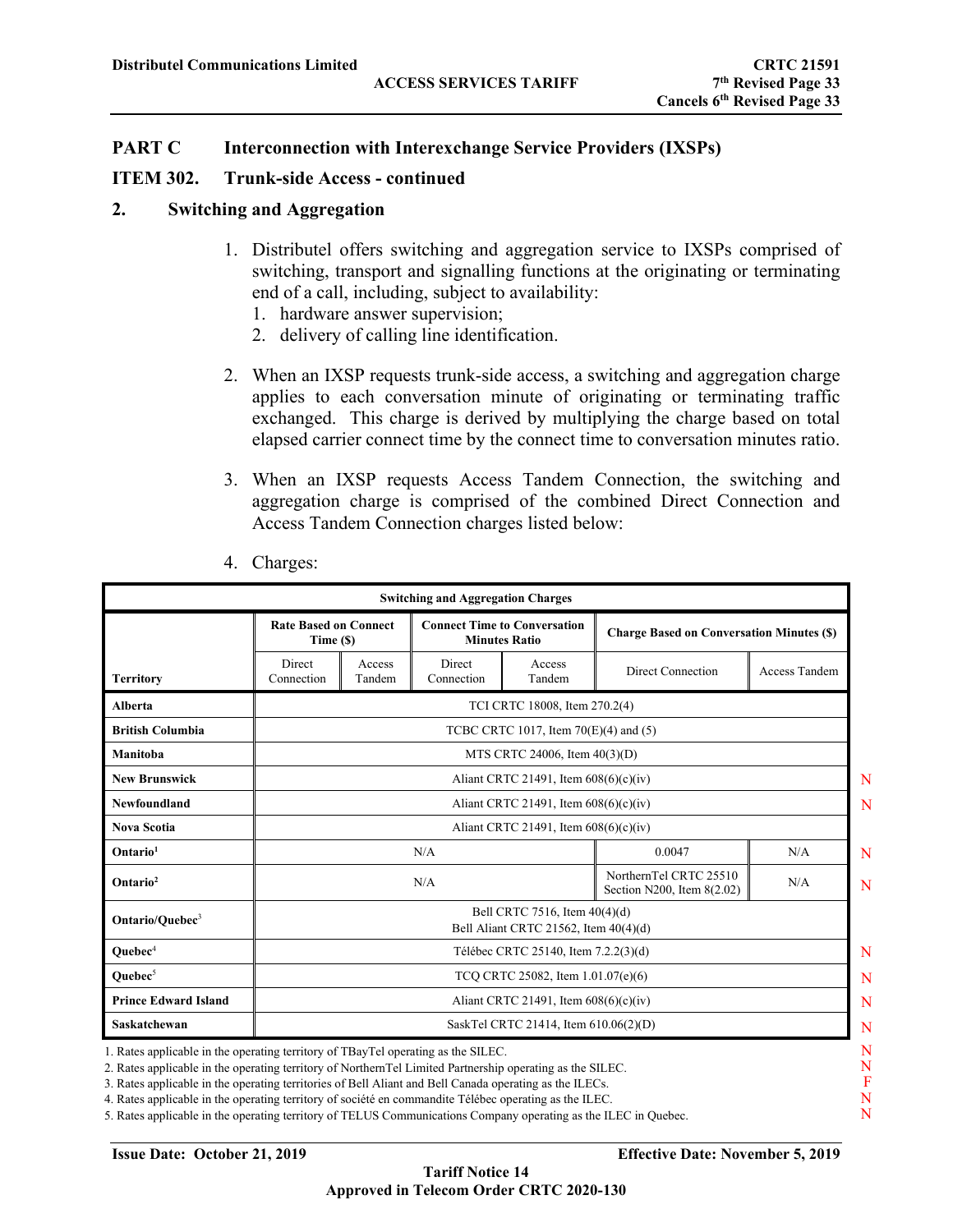# **ITEM 302. Trunk-side Access - continued**

# **3. Primary Interexchange Carrier (PIC) Processing**

- 1. Trunk-side access with FGD enables the IXSP to offer its end-customers access to its services by direct dialling. Such access is enabled by identifying the IXSP as the end-customer's PIC. PIC selections may be specified in respect of Distributel's end-customer network access services ("NAS") that provide direct-dialled voice access to the PSTN. A list of specific eligible services is included in the PIC/CARE Access Customer Handbook (the "Handbook") described in Item 302.4.3. Charges associated with each of the PIC processing activities described below are set out in Item 302.4.8.
- 2. At least 60 calendar days before an IXSP wishes PIC processing to begin, the IXSP must establish a PIC processing account with Distributel. When establishing the PIC processing account, the IXSP must provide its Customer Account Record Exchange (CARE) Profile. The CARE Profile form is provided in the Handbook and requires the IXSP to identify specified PIC processing parameters and options.

Subsequent changes to the IXSP's parameters and options must be provided to Distributel in writing at least 30 calendar days before the requested effective date of the change.

- 3. Distributel will provide each IXSP that establishes a PIC processing account with 2 copies of the Handbook. The Handbook contains standards and procedures for the processing of PIC transactions between Distributel and the IXSP.
- 4. Distributel will apply a PIC processing charge to the IXSP selected by an endcustomer for establishing or changing a PIC selection in respect of that endcustomer's NAS. Changes include adding new or additional NAS, endcustomer moves and end-customer initiated telephone number changes.
- 5. In the case of PIC selection changes that are disputed by the end-customer or an IXSP on behalf of the end-customer, the end-customer's PIC selection will be reinstated to the previous PIC. The IXSP must then provide evidence of end-customer authorization as described in Schedule 4 of the CLEC-IXC Agreement. If such end-customer authorization is not provided within 15 business days from the date of the request from Distributel, the IXSP will be deemed to have requested an unauthorized PIC change. In addition to the unauthorized PIC change charge set out below, the PIC processing charge set out below and associated with Item 302.4.4 is assessed to the IXSP that requested an unauthorized PIC change to cover the reinstatement of the unauthorized PIC to the previous PIC selection.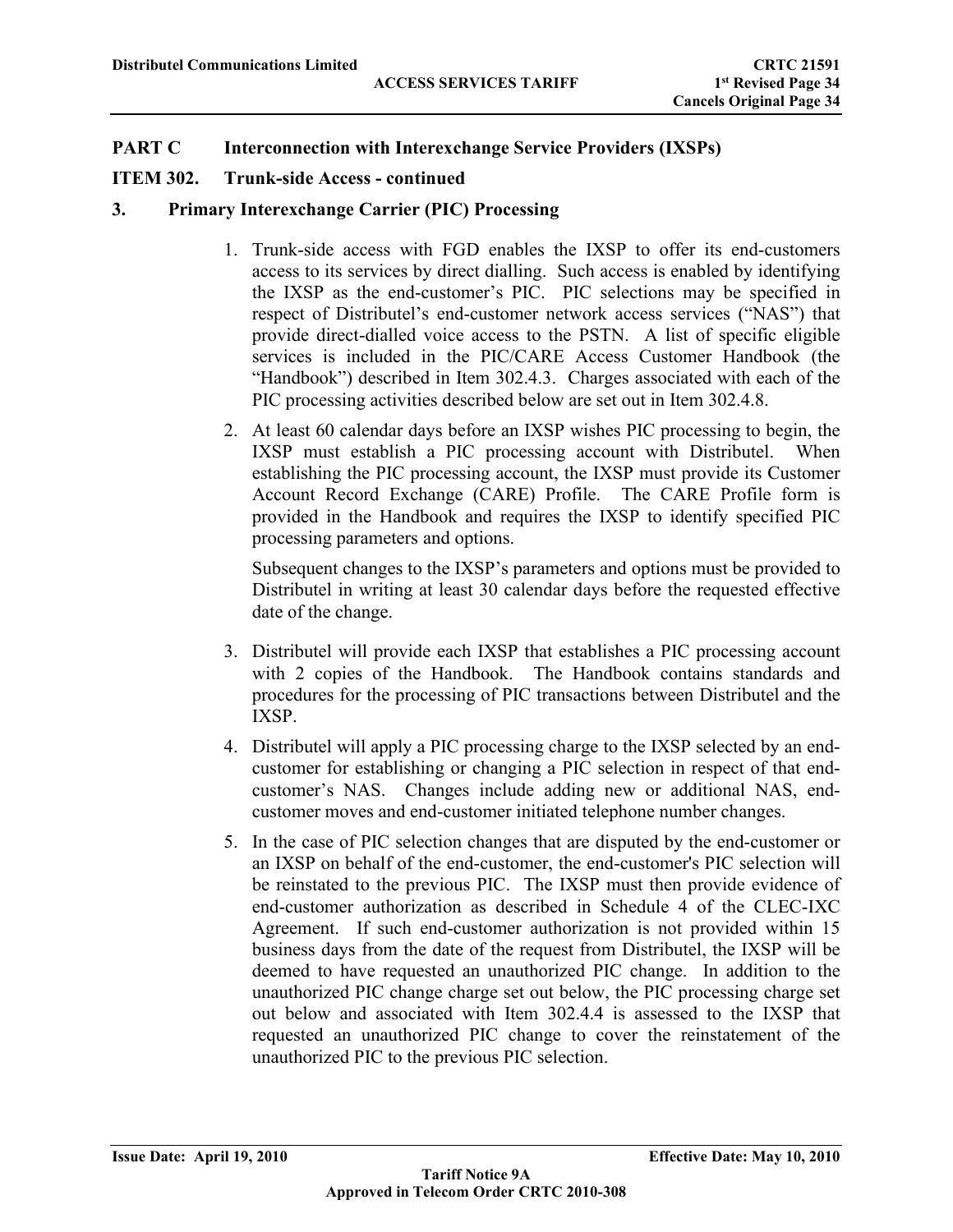#### **ITEM 302. Trunk-side Access - continued**

#### **3. Primary Interexchange Carrier (PIC) Processing - continued**

- 6. To enable the IXSP to validate or place PIC subscription orders at the working telephone number level, the IXSP may request and obtain from Distributel a detailed record transaction in CARE format of all working telephone numbers subscribed to a specific billing telephone number ("BTN").
- 7. To enable the IXSP to perform reconciliation between the IXSP's billing records and Distributel's PIC database, the IXSP may request a verification record from Distributel.
- 8. The PIC processing service charges described in Items 302.4.2 and 302.4.3 set out below apply at the rate established for the territory where interconnection first occurs. The remaining PIC processing service charges apply at the rates set out below for each territory where Distributel and the IXSP interconnect.

|                                                                                   |                                                                       |                                                                  | <b>Primary Interexchange Carrier (PIC) Processing</b>      |                                                                           |                                                               |                                                                                            |                                                          |
|-----------------------------------------------------------------------------------|-----------------------------------------------------------------------|------------------------------------------------------------------|------------------------------------------------------------|---------------------------------------------------------------------------|---------------------------------------------------------------|--------------------------------------------------------------------------------------------|----------------------------------------------------------|
| <b>Territory</b>                                                                  | Account Set-up<br>per PIC<br>processing<br>account(S)<br>Item 302.4.2 | Changes to<br>CARE profile,<br>per request $(S)$<br>Item 302.4.2 | Handbook.<br>each<br>additional<br>copy(S)<br>Item 302.4.3 | <b>PIC</b><br>Processing.<br>per NAS $($ \$)<br>Item 302.4.4              | Unauthorized<br>PIC Change,<br>per NAS<br>(S)<br>Item 302.4.5 | <b>BTN</b> Detail per<br>working<br>telephone<br>number<br>provided $(\$)$<br>Item 302.4.6 | Verification of<br>record per NAS<br>(S)<br>Item 302.4.7 |
| Alberta                                                                           |                                                                       |                                                                  |                                                            | TCI CRTC 18008, Item 270.4(7)                                             |                                                               |                                                                                            |                                                          |
| <b>British Columbia</b>                                                           |                                                                       |                                                                  |                                                            | TCBC CRTC 1017, Item 70(F)(8)                                             |                                                               |                                                                                            |                                                          |
| Manitoba                                                                          |                                                                       |                                                                  |                                                            | MTS CRTC 24006, Item 40(4)(H)                                             |                                                               |                                                                                            |                                                          |
| <b>New Brunswick</b>                                                              |                                                                       | Aliant CRTC 21491, Item $608(6)(d)(viii)$                        |                                                            |                                                                           |                                                               |                                                                                            |                                                          |
| Newfoundland                                                                      |                                                                       |                                                                  |                                                            | Aliant CRTC 21491, Item $608(6)(d)(viii)$                                 |                                                               |                                                                                            |                                                          |
| <b>Nova Scotia</b>                                                                |                                                                       |                                                                  |                                                            | Aliant CRTC 21491, Item $608(6)(d)(viii)$                                 |                                                               |                                                                                            |                                                          |
| Ontario <sup>1</sup>                                                              | 706.68                                                                | 176.67                                                           | 88.34                                                      | 2.15                                                                      | 58.11                                                         | 0.12                                                                                       | 0.12                                                     |
| Ontario <sup>2</sup>                                                              |                                                                       |                                                                  | NorthernTel, CRTC 25510, Section N200, Item 2 (2.08)       |                                                                           |                                                               |                                                                                            |                                                          |
| Ontario/Ouebec <sup>3</sup>                                                       |                                                                       |                                                                  |                                                            | Bell CRTC 7516, Item 40(5)(h)<br>Bell Aliant CRTC 21562, Item $40(5)$ (h) |                                                               |                                                                                            |                                                          |
| Ouebec <sup>4</sup>                                                               |                                                                       |                                                                  |                                                            | Télébec CRTC 25140, Item 7.2.2(4)(h)                                      |                                                               |                                                                                            |                                                          |
| Ouebec $5$                                                                        |                                                                       | TCQ CRTC 25082, Item $1.01.07(g)(9)$                             |                                                            |                                                                           |                                                               |                                                                                            |                                                          |
| <b>Prince Edward Island</b>                                                       |                                                                       |                                                                  |                                                            | Aliant CRTC 21491, Item $608(6)(d)(viii)$                                 |                                                               |                                                                                            |                                                          |
| Saskatchewan                                                                      |                                                                       |                                                                  |                                                            | SaskTel CRTC 21414, Item 610.06(3)(H)                                     |                                                               |                                                                                            |                                                          |
| 1. Rates applicable in the operating territory of TBayTel operating as the SILEC. |                                                                       |                                                                  |                                                            |                                                                           |                                                               |                                                                                            |                                                          |

1. Rates applicable in the operating territory of TBayTel operating as the SILEC.

2. Rates applicable in the operating territory of NorthernTel Limited Partnership operating as the SILEC.

3. Rates applicable in the operating territories of Bell Aliant and Bell Canada operating as the ILECs.

4. Rates applicable in the operating territory of société en commandite Télébec operating as the ILEC.

5. Rates applicable in the operating territory of TELUS Communications Company operating as the ILEC in Quebec.

N F N N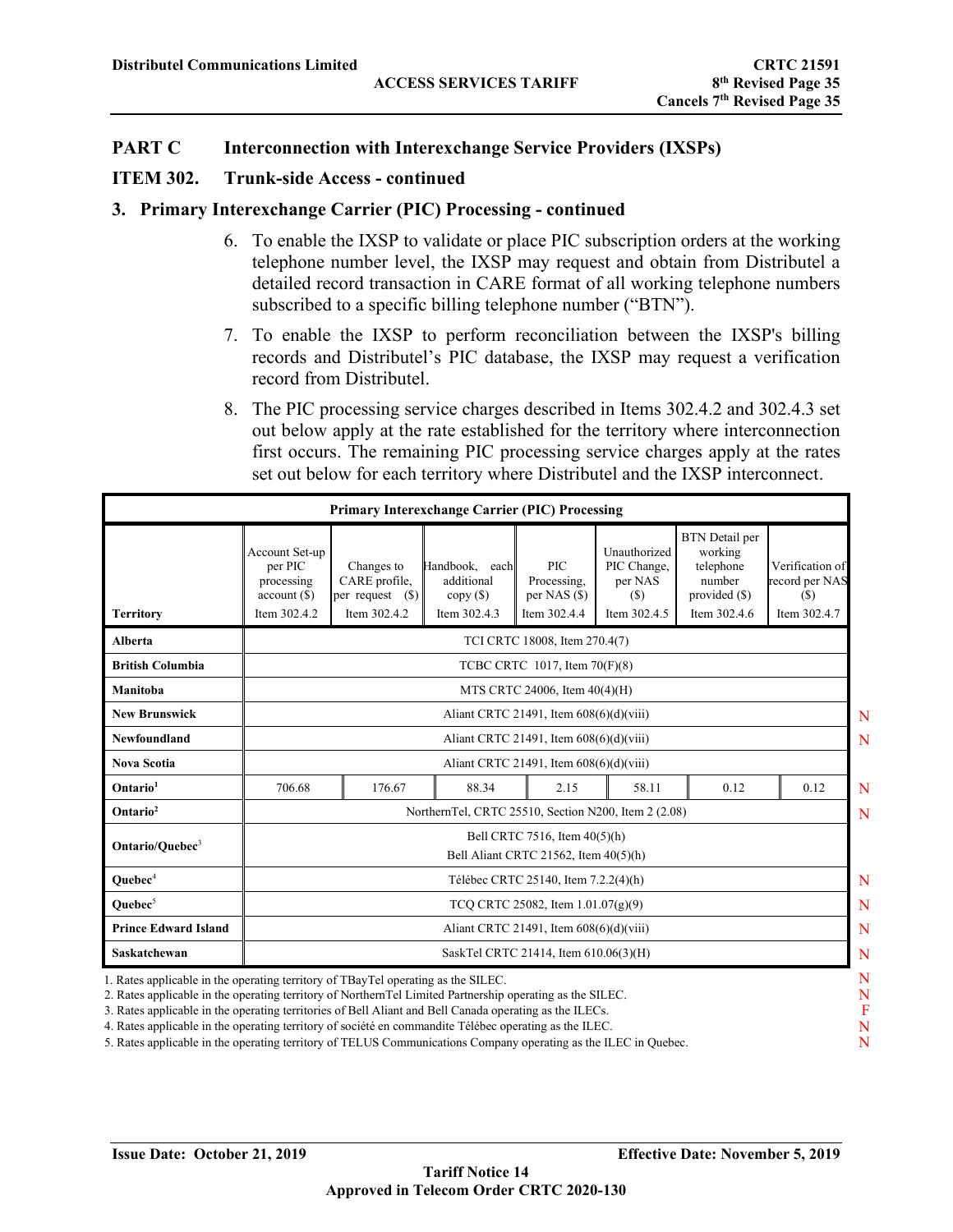#### **ITEM 302. Trunk-side Access - continued**

#### **4. Carrier Network Profile Change**

- 1. Distributel will implement the network and translation options selected by the IXSP at the time of the IXSP's initial order for trunk-side access. The IXSP will indicate its selections by completing a carrier profile questionnaire ("CPQ") in respect of each carrier identification code ("CIC") used.
- 2. The following service charges will apply in respect of changes requested by the IXSP to its CPQ at any time subsequent to the initial programming in Distributel's switch. The service charges apply to each switch in which modifications are required due to an IXSP's change request.

| <b>Carrier Network Profile Change Charge (\$)</b> |                                                                                                                                            |  |                                                                        |  |  |  |  |
|---------------------------------------------------|--------------------------------------------------------------------------------------------------------------------------------------------|--|------------------------------------------------------------------------|--|--|--|--|
| <b>Territory</b>                                  | <b>International</b><br>Abbreviated<br>Pre-subscription<br><b>Flexible</b><br>Calling<br><b>Dialling No. 1</b><br><b>Indication</b><br>ANI |  |                                                                        |  |  |  |  |
| Alberta                                           |                                                                                                                                            |  | TCI CRTC 18008, Item 270.6(3)                                          |  |  |  |  |
| <b>British Columbia</b>                           |                                                                                                                                            |  | TCBC CRTC 1017, Item 70(H)(3)                                          |  |  |  |  |
| Manitoba                                          |                                                                                                                                            |  | MTS CRTC 24006, Item $40(6)(C)$                                        |  |  |  |  |
| <b>New Brunswick</b>                              |                                                                                                                                            |  | Aliant CRTC 21491, Item $608(6)(f)(iii)$                               |  |  |  |  |
| Newfoundland                                      |                                                                                                                                            |  | Aliant CRTC 21491, Item $608(6)(f)(iii)$                               |  |  |  |  |
| <b>Nova Scotia</b>                                |                                                                                                                                            |  | Aliant CRTC 21491, Item 608(6)(f)(iii)                                 |  |  |  |  |
| Ontario <sup>1</sup>                              | 145.00<br>145.00<br>145.00                                                                                                                 |  |                                                                        |  |  |  |  |
| Ontario <sup>2</sup>                              |                                                                                                                                            |  | NorthernTel CRTC 25510, Section N200, Item 8 (3.03)                    |  |  |  |  |
| Ontario/Quebec <sup>3</sup>                       |                                                                                                                                            |  | Bell CRTC 7516, Item 40(7)(c)<br>Bell Aliant CRTC 21562, Item 40(7)(c) |  |  |  |  |
| Quebec <sup>4</sup>                               |                                                                                                                                            |  | Télébec CRTC 25140, Item 7.2.2(7)(c)                                   |  |  |  |  |
| Quebec <sup>5</sup>                               | TCQ CRTC 25082, Item $1.01.07(i)(3)$                                                                                                       |  |                                                                        |  |  |  |  |
| <b>Prince Edward Island</b>                       |                                                                                                                                            |  | Aliant CRTC 21491, Item $608(6)(f)(iii)$                               |  |  |  |  |
| Saskatchewan                                      |                                                                                                                                            |  | SaskTel CRTC 21414, Item 610.06(5)(C)                                  |  |  |  |  |

1. Rates applicable in the operating territory of TBayTel operating as the SILEC.

2. Rates applicable in the operating territory of NorthernTel Limited Partnership operating as the SILEC.

- 3. Rates applicable in the operating territories of Bell Aliant and Bell Canada operating as the ILECs. 4. Rates applicable in the operating territory of société en commandite Télébec operating as the ILEC.
- N 5. Rates applicable in the operating territory of TELUS Communications Company operating as the ILEC in Quebec. N

N F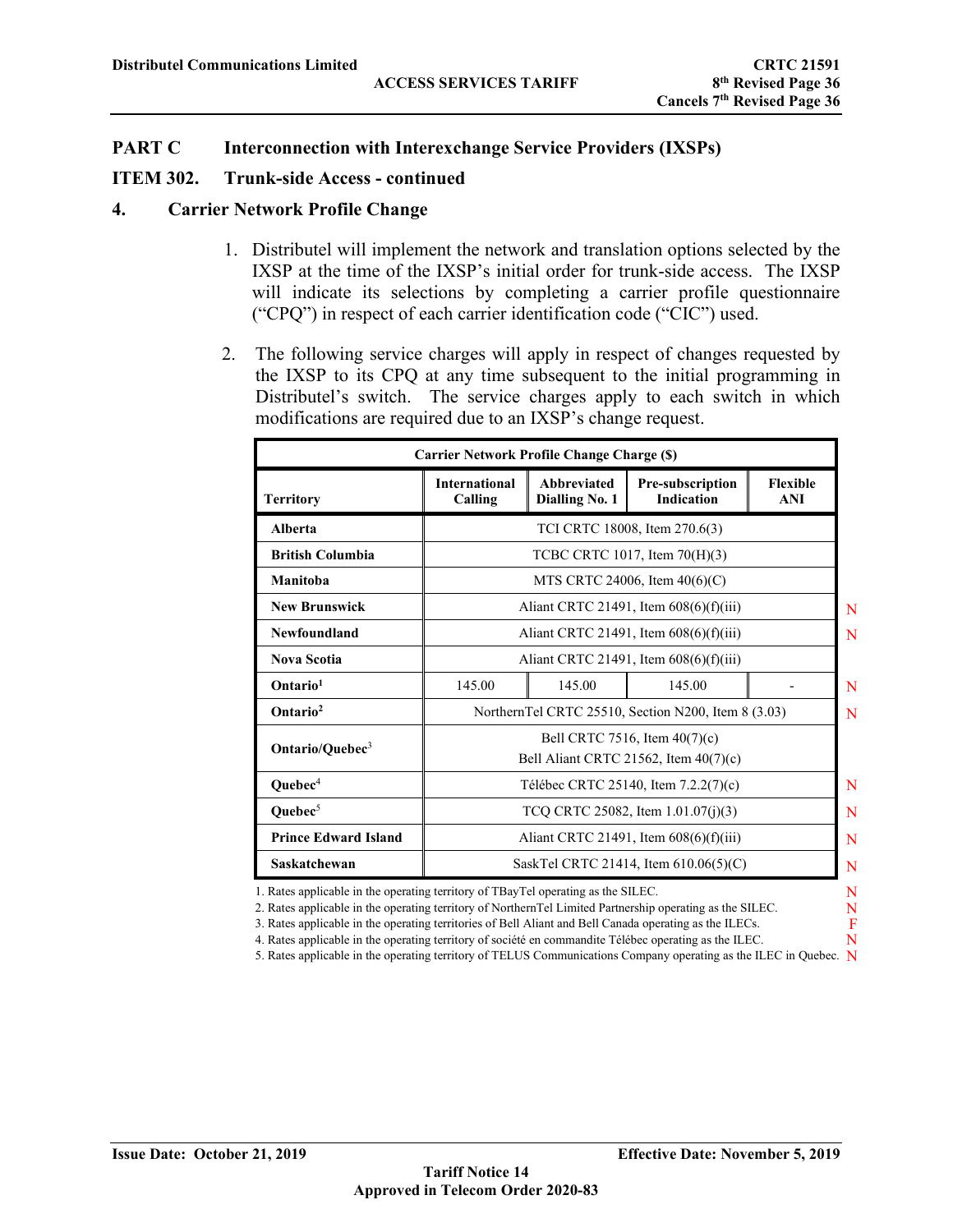## **ITEM 303. Network Announcements for Customers of Disconnected IXSPs with Trunkside Access**

- 1. This service provides for a network announcement to be activated when an IXSP with trunk-side access is disconnected from Distributel's network or otherwise ceases to provide its end-customers with access to interexchange services. Distributel will route all calls destined for the network of the disconnected IXSP to a recorded announcement. The announcement will inform end-customers that the IXSP is no longer in service and direct such end-customers to contact another IXSP to establish service. The announcement will also provide instructions for making interexchange calls using casual calling.
- 2. The announcement creation fee specified below applies to each IXSP upon the provision of its CARE Profile for the creation of the announcement capability in respect of that IXSP.
- 3. In addition, each time an IXSP with trunk-side access is disconnected from Distributel's network, or otherwise ceases to provide its end-customers with access to interexchange services, the announcement activation charge specified below is assessed to each remaining IXSP having provided to Distributel its CARE Profile for that ILEC operating territory, on the date that the announcement is activated.

| Territory                   | Once only announcement creation fee<br><b>(\$)</b> | Announcement activation charge, each occurrence<br>(S)                 |  |  |  |
|-----------------------------|----------------------------------------------------|------------------------------------------------------------------------|--|--|--|
| Alberta                     |                                                    | TCC CRTC 21462, Item 201.3                                             |  |  |  |
| <b>British Columbia</b>     |                                                    | TCC CRTC 21462, Item 201.3                                             |  |  |  |
| Manitoba                    |                                                    | MTS CRTC 24006, Item $80(1)(D)$                                        |  |  |  |
| <b>New Brunswick</b>        |                                                    | Aliant CRTC 21491, Item 608(10)(b)                                     |  |  |  |
| Newfoundland                |                                                    | Aliant CRTC 21491, Item 608(10)(b)                                     |  |  |  |
| <b>Nova Scotia</b>          | Aliant CRTC 21491, Item 608(10)(b)                 |                                                                        |  |  |  |
| Ontario <sup>1</sup>        |                                                    | [FILE]                                                                 |  |  |  |
| Ontario <sup>2</sup>        |                                                    | [FILE]                                                                 |  |  |  |
| Ontario/Quebec <sup>3</sup> |                                                    | Bell CRTC 7516, Item 80(1)(c)<br>Bell Aliant CRTC 21562, Item 80(1)(c) |  |  |  |
| Quebec <sup>4</sup>         |                                                    | Télébec CRTC 25140, Item 7.2.5(1)(c)                                   |  |  |  |
| Quebec <sup>5</sup>         |                                                    | TCQ CRTC 25082, Item $1.01.11(a)(4)$                                   |  |  |  |
| <b>Prince Edward Island</b> |                                                    | Aliant CRTC 21491, Item 608(10)(b)                                     |  |  |  |
| Saskatchewan                |                                                    | [FILE]                                                                 |  |  |  |

3. Rates applicable in the operating territories of Bell Aliant and Bell Canada operating as the ILECs.

4. Rates applicable in the operating territory of société en commandite Télébec operating as the ILEC.

5. Rates applicable in the operating territory of TELUS Communications Company operating as the ILEC in Quebec.

**Issue Date: October 21, 2019 Effective Date: November 5, 2019**

F N N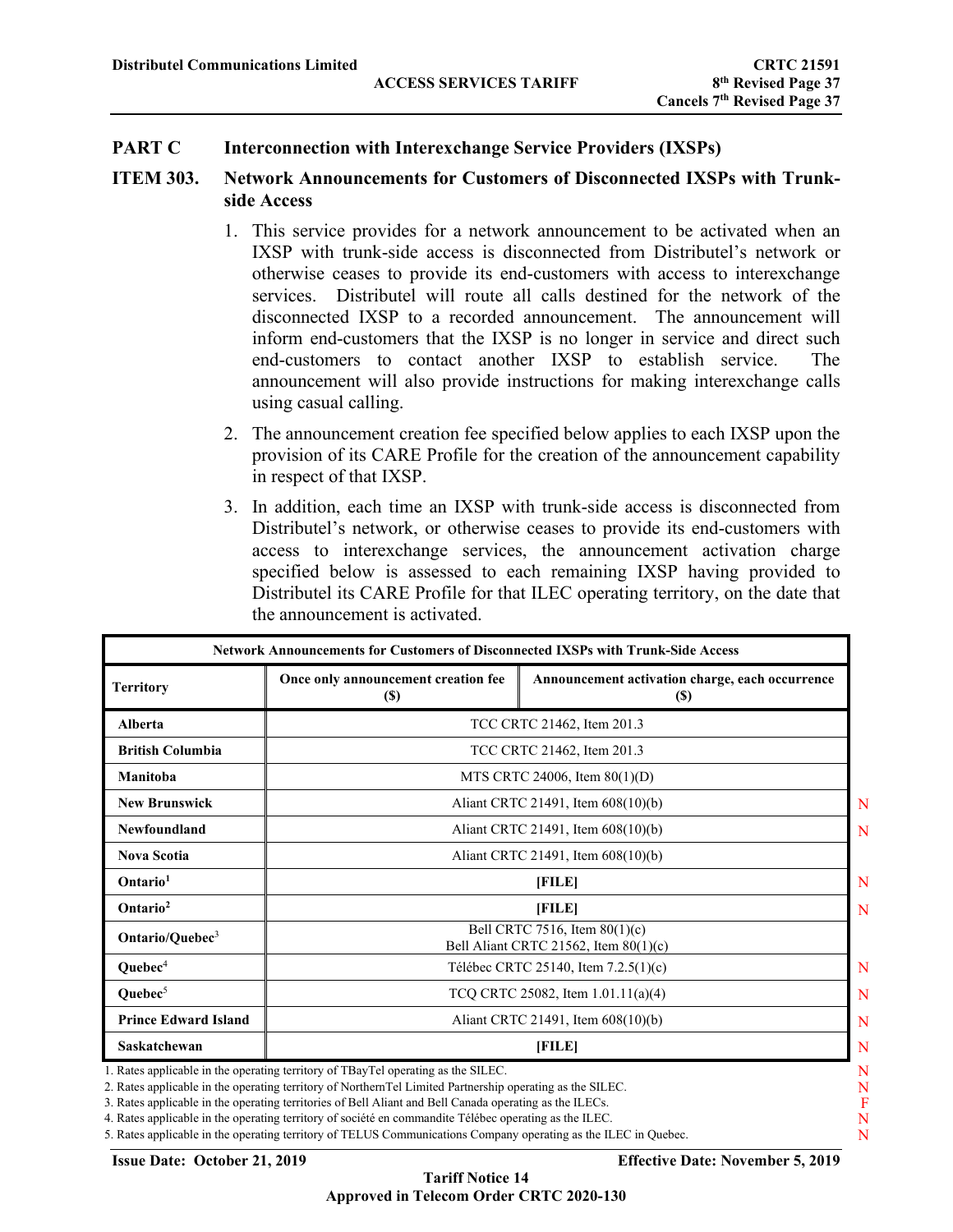### **ITEM 304. Bulk Transfer of End-Customer Base Between IXSPs**

- 1. This service is intended for situations such as acquisitions or mergers in which one IXSP with trunk side access (the "acquiring IXSP") acquires the equal access end-customer base of another IXSP (the "original IXSP"). The acquiring IXSP can request Distributel to convert the end-customers' PIC selections from the original IXSP to the acquiring IXSP on a bulk transfer basis. Before Distributel will process the requested transfer, the acquiring IXSP must provide Distributel with documentation of the original IXSP's agreement to the bulk transfer of its end-customer base.
- 2. The acquiring IXSP must request a bulk transfer of an original IXSP's endcustomer base from Distributel in advance of the proposed transfer date. The advance notice required by Distributel and the specific timing of the transfer will vary depending upon the size and nature of the end-customer base to be transferred.
- 3. Charges for processing a request for a bulk transfer of another IXSP's endcustomer base are assessed to the acquiring IXSP. The charges consist of a basic charge per request and a variable charge per NAS.

| <b>Territory</b>            | <b>Basic Charge,</b><br>each request (\$)                                      | Variable Charge,<br>each NAS (\$) |  |  |
|-----------------------------|--------------------------------------------------------------------------------|-----------------------------------|--|--|
| Alberta                     | TCC CRTC 21462, Item 200.3                                                     |                                   |  |  |
| <b>British Columbia</b>     | TCC CRTC 21462, Item 200.3                                                     |                                   |  |  |
| Manitoba                    | MTS CRTC 24006, Item $85(1)(D)$                                                |                                   |  |  |
| <b>New Brunswick</b>        | Aliant CRTC 21491, Item 608(11)(b)                                             |                                   |  |  |
| Newfoundland                | Aliant CRTC 21491, Item 608(11)(b)                                             |                                   |  |  |
| <b>Nova Scotia</b>          | Aliant CRTC 21491, Item 608(11)(b)                                             |                                   |  |  |
| Ontario <sup>1</sup>        | 18,653.33<br>1.24                                                              |                                   |  |  |
| Ontario <sup>2</sup>        | NorthernTel CRTC 25510, Section N200, Item 4 (4.04)                            |                                   |  |  |
| Ontario/Quebec <sup>3</sup> | Bell CRTC 7516, Item 85(1)(d)<br>Bell Aliant CRTC 21562, Item 85(1)(d)         |                                   |  |  |
| Quebec <sup>4</sup>         | Télébec CRTC 25140, Item 7.2.6(1)(c)                                           |                                   |  |  |
| Quebec <sup>5</sup>         | TCQ CRTC 25082, Item 1.01.12(a)(4)                                             |                                   |  |  |
| <b>Prince Edward Island</b> | Aliant CRTC 21491, Item 608(11)(b)                                             |                                   |  |  |
| Saskatchewan                | SaskTel CRTC 21414, Item 610.10(3)                                             |                                   |  |  |
|                             | Rates applicable in the operating territory of TBayTel operating as the SILEC. |                                   |  |  |

4. Charges

1. Rates applicable in the operating territory of TBayTel operating as the SILEC.

2. Rates applicable in the operating territory of NorthernTel Limited Partnership operating as the SILEC.

3. Rates applicable in the operating territories of Bell Aliant and Bell Canada operating as the ILECs.

4. Rates applicable in the operating territory of société en commandite Télébec operating as the ILEC.

5. Rates applicable in the operating territory of TELUS Communications Company operating as the ILEC in Quebec. N

N F N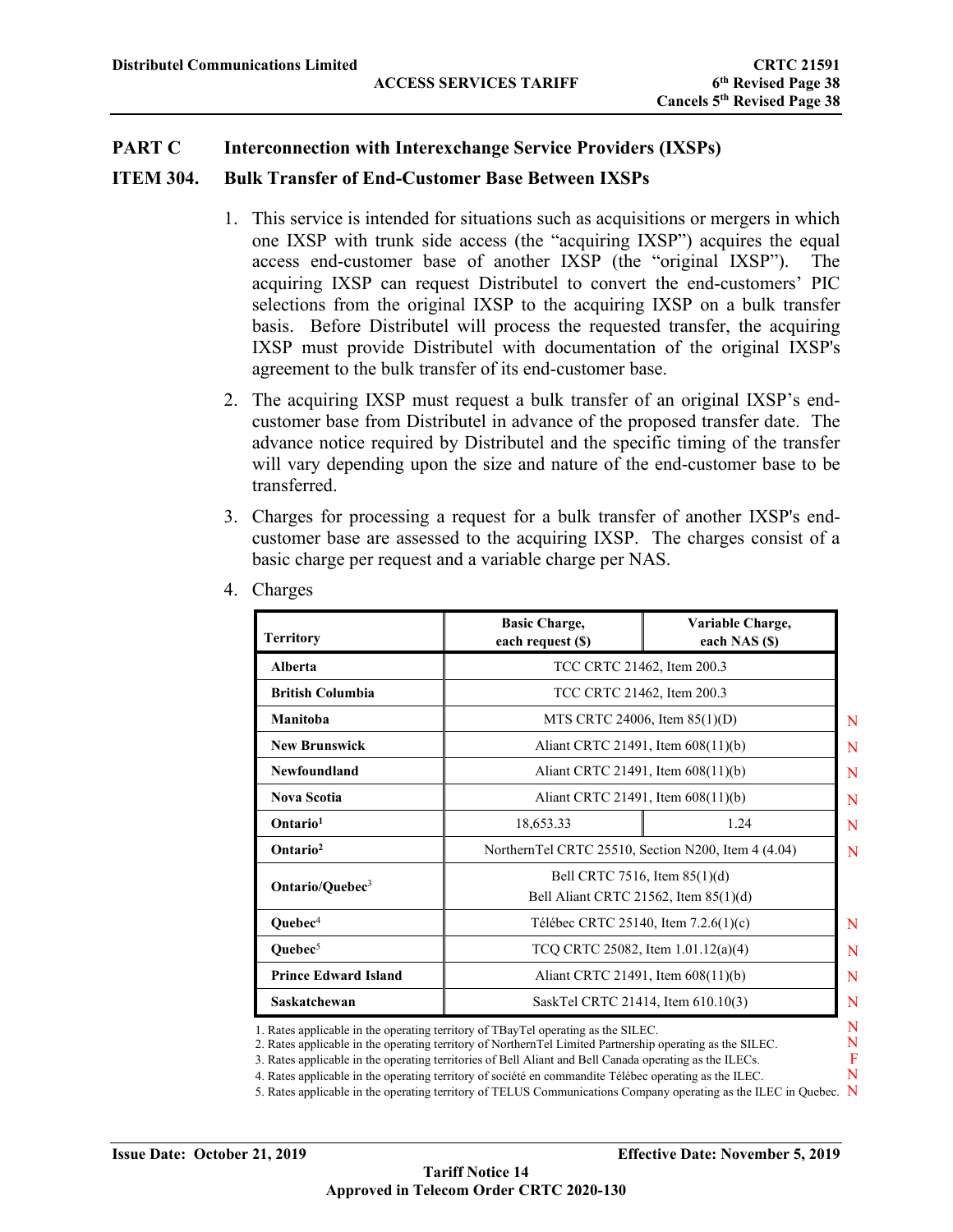# **ITEM 305. Billing and Collection Service**

- 1. Subject to the terms and conditions set forth in a Billing and Collection Services Agreement to be entered into between Distributel and the IXSP or its agent, Distributel will provide or arrange billing and collection service for eligible services provided by the IXSP. Eligible services are defined in the Billing and Collection Services Agreement and include bill to third number, collect, caller pays, directory assistance, casual calling, sent paid, coin telephone, conference call and messaging services.
- 2. Billing and Collection Service includes:
	- 1. preparation and rendering of bills for charges purchased by Distributel from the IXSP which are associated with eligible services provided by the IXSP to end-customers who also maintain accounts with Distributel for local service;
	- 2. collection of payments for charges associated with eligible calls placed by end-customers who use the IXSP's eligible services. Payments collected include appropriate taxes, which will be remitted by the IXSP to the appropriate governments unless Distributel identifies the end-customer as tax-exempt (for either, or both, of GST and PST/HST). If the endcustomer is tax-exempt, the appropriate tax, or taxes, will be removed, and remaining taxes will be recalculated by Distributel, if necessary, and the revised tax amounts will be billed;
	- 3. answering of end-customer questions regarding charges billed by Distributel for eligible services provided by the IXSP, excluding questions about the details of the IXSP's services, rates, rate structure and similar matters; and
	- 4. application of credits and adjustments to end-customer accounts, in accordance with billing and collection services procedures which are provided to the IXSP from time to time by Distributel**.**
- 3. Distributel's billing and collection service may be provided to the IXSP either by Distributel or by its agent.
- 4. Distributel will require an implementation period to establish billing and collection service with the IXSP. This period will be identified in the Billing and Collection Services Agreement.
- 5. Rates

M Charges for billing and collection service consist of two components: an accounts receivable management discount that applies to each account receivable purchased from the IXSP and billed to the end-customer; and processing charges that apply to each account receivable purchased from the IXSP that is returned prior to billing, billed to a customer, or returned or charged back to the IXSP after billing.

M |

|

|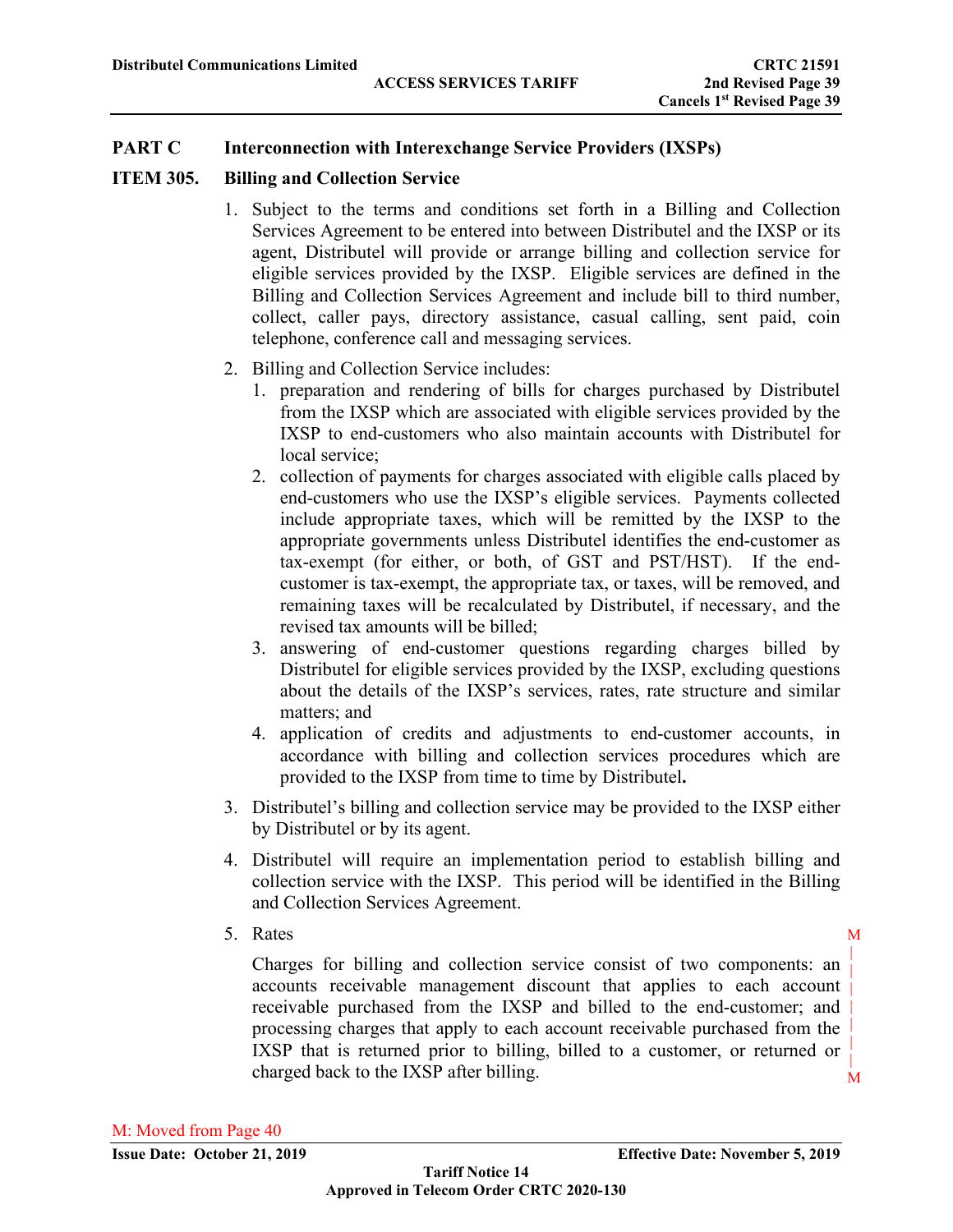$M<sup>1</sup>$ 

N F N

 $M^2$ || || || | | | | | | | | | | | | |  $M<sup>2</sup>$ 

# **PART C Interconnection with Interexchange Service Providers (IXSPs)**

#### **ITEM 305. Billing and Collection Service - continued**

1. Accounts receivable management discount

| <b>Territory</b>            | Discount $(\% )$                                                       |  |
|-----------------------------|------------------------------------------------------------------------|--|
| Alberta                     | TCC CRTC 21462, Item 207.3(1)                                          |  |
| <b>British Columbia</b>     | TCC CRTC 21462, Item 207.3(1)                                          |  |
| Manitoba                    | MTS CRTC 24006, Item 42(3)(B)                                          |  |
| <b>New Brunswick</b>        | Aliant CRTC 21491, Item $608(8)(c)(ii)$                                |  |
| Newfoundland                | Aliant CRTC 21491, Item $608(8)(c)(ii)$                                |  |
| <b>Nova Scotia</b>          | Aliant CRTC 21491, Item $608(8)(c)(ii)$                                |  |
| Ontario <sup>1</sup>        | 3.50                                                                   |  |
| Ontario <sup>2</sup>        | [FILE]                                                                 |  |
| Ontario/Quebec <sup>3</sup> | Bell CRTC 7516, Item 42(3)(b)<br>Bell Aliant CRTC 21562, Item 42(3)(b) |  |
| Quebec <sup>4</sup>         | [FILE]                                                                 |  |
| Quebec <sup>5</sup>         | TCQ CRTC 25082, Item 1.03.03(a)                                        |  |
| <b>Prince Edward Island</b> | Aliant CRTC 21491, Item $608(8)(c)(ii)$                                |  |
| Saskatchewan                | SaskTel CRTC 21414, Item 610.04(4)                                     |  |

1. Rates applicable in the operating territory of TBayTel operating as the SILEC.

2. Rates applicable in the operating territory of NorthernTel Limited Partnership operating as the SILEC.

3. Rates applicable in the operating territories of Bell Aliant and Bell Canada operating as the ILECs.

4. Rates applicable in the operating territory of société en commandite Télébec operating as the ILEC.

5. Rates applicable in the operating territory of TELUS Communications Company operating as the ILEC in Quebec. N

M<sup>1</sup>: Moved to Page 39 M<sup>2</sup>: Moved to Page 40.1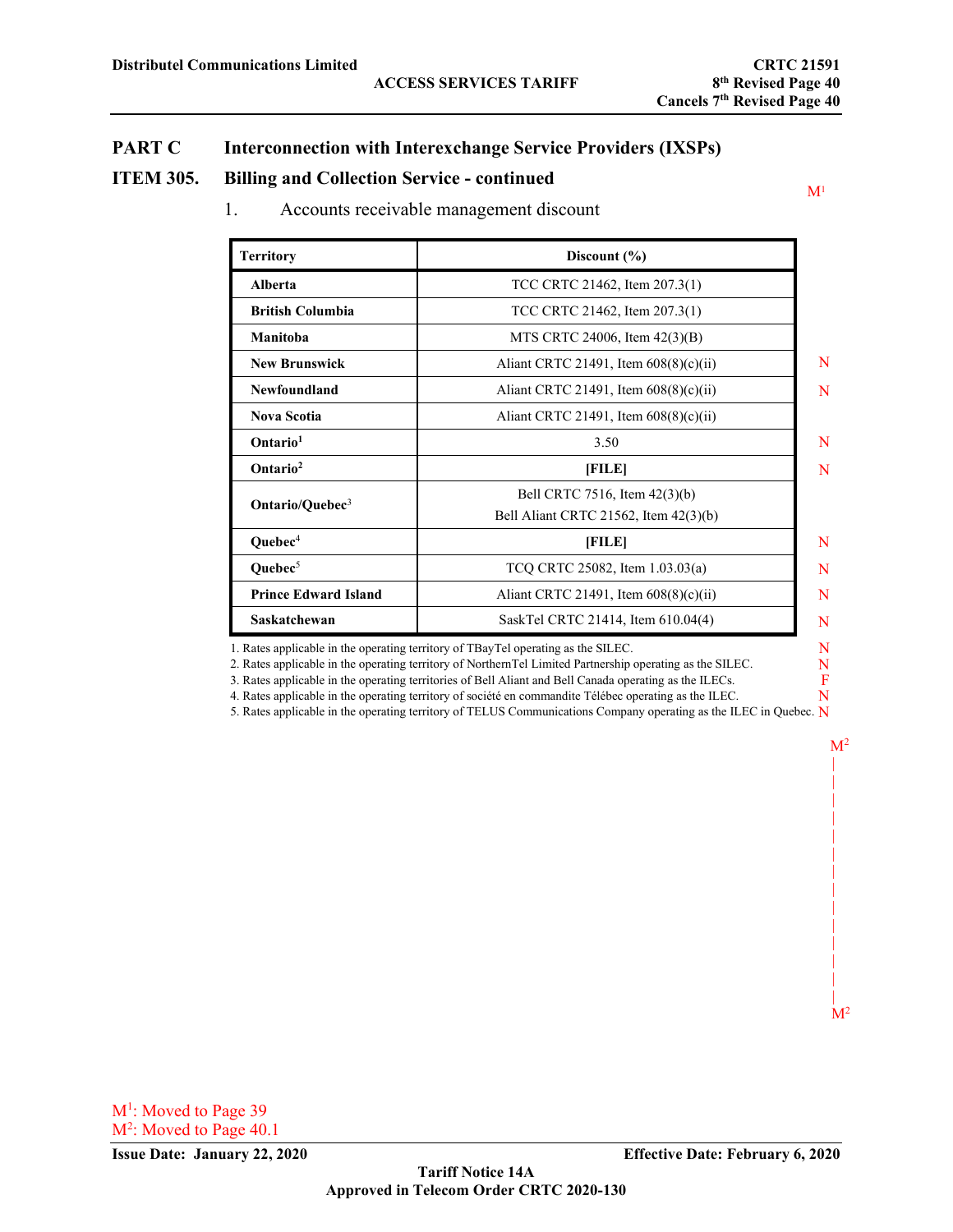M | | | |

# **PART C Interconnection with Interexchange Service Providers (IXSPs)**

#### **ITEM 305. Billing and Collection Service - continued**

2. Processing charge per account receivable ("AR")

| <b>Territory</b>            | <b>AR</b> returned prior<br>to billing $(\$)$ | AR billed to an<br>end-customer (\$)                                   | AR returned or<br>charged back to IXSP<br>after billing $(\$)$ |  |  |  |
|-----------------------------|-----------------------------------------------|------------------------------------------------------------------------|----------------------------------------------------------------|--|--|--|
| Alberta                     |                                               | TCC CRTC 21462, Item 207.3(2)                                          |                                                                |  |  |  |
| <b>British Columbia</b>     |                                               | TCC CRTC 21462, Item 207.3(2)                                          |                                                                |  |  |  |
| Manitoba                    |                                               | MTS CRTC 24006, Item $42(3)(C)$                                        |                                                                |  |  |  |
| <b>New Brunswick</b>        |                                               | Aliant CRTC 21491, Item $608(8)(c)(iv)$                                |                                                                |  |  |  |
| Newfoundland                |                                               | Aliant CRTC 21491, Item $608(8)(c)(iv)$                                |                                                                |  |  |  |
| <b>Nova Scotia</b>          |                                               | Aliant CRTC 21491, Item $608(8)(c)(iv)$                                |                                                                |  |  |  |
| Ontario <sup>1</sup>        | 0.0590                                        | 0.1825                                                                 | 8.31                                                           |  |  |  |
| Ontario <sup>2</sup>        |                                               | [FILE]                                                                 |                                                                |  |  |  |
| Ontario/Quebec <sup>3</sup> |                                               | Bell CRTC 7516, Item 42(3)(d)<br>Bell Aliant CRTC 21562, Item 42(3)(d) |                                                                |  |  |  |
| Quebec <sup>4</sup>         |                                               | [FILE]                                                                 |                                                                |  |  |  |
| Quebec <sup>5</sup>         |                                               | TCQ CRTC 25082, Item 1.03.03(b)                                        |                                                                |  |  |  |
| <b>Prince Edward Island</b> |                                               | Aliant CRTC 21491, Item $608(8)(c)(iv)$                                |                                                                |  |  |  |
| Saskatchewan                |                                               | SaskTel CRTC 21414, Item 610.04(4)                                     |                                                                |  |  |  |

1. Rates applicable in the operating territory of TBayTel operating as the SILEC.

2. Rates applicable in the operating territory of NorthernTel Limited Partnership operating as the SILEC.

3. Rates applicable in the operating territories of Bell Aliant and Bell Canada operating as the ILECs.

4. Rates applicable in the operating territory of société en commandite Télébec operating as the ILEC.

5. Rates applicable in the operating territory of TELUS Communications Company operating as the ILEC in Quebec.

| |

N N F N N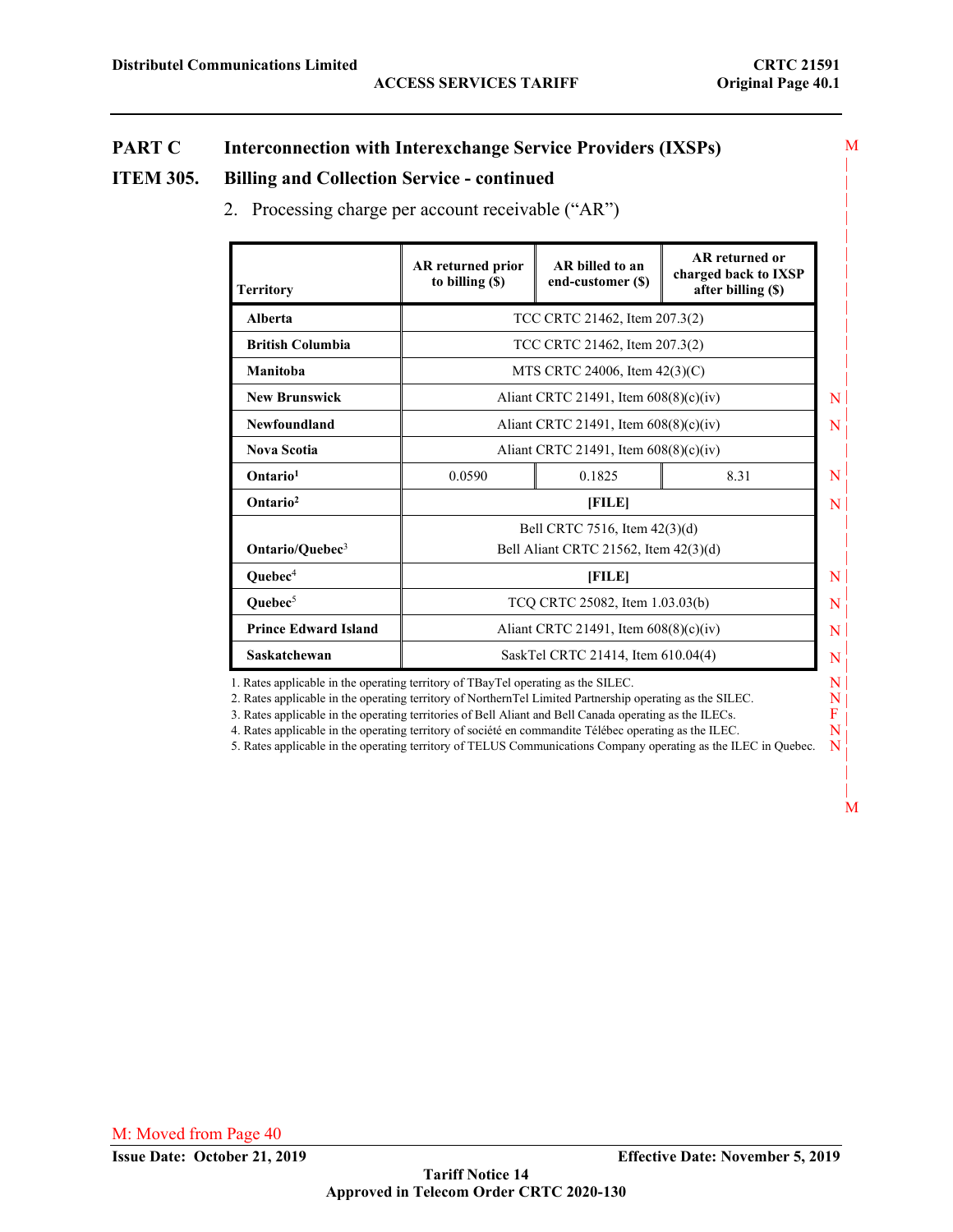# **ITEM 400. General**

This Part governs the provision of interconnection services associated with interconnection of the facilities and services of Distributel and those of Telecommunications Providers that are WSPs. A Telecommunications Provider that owns or operates transmission facilities as a WSP and wishes to interconnect with Distributel must be authorized by Industry Canada to provide public mobile radio service in those areas where interconnection is requested and must also sign an interconnection agreement with Distributel. Where a WSP provides a competitive interexchange service, the terms, conditions, rates and charges specified in Part C of this Tariff shall apply.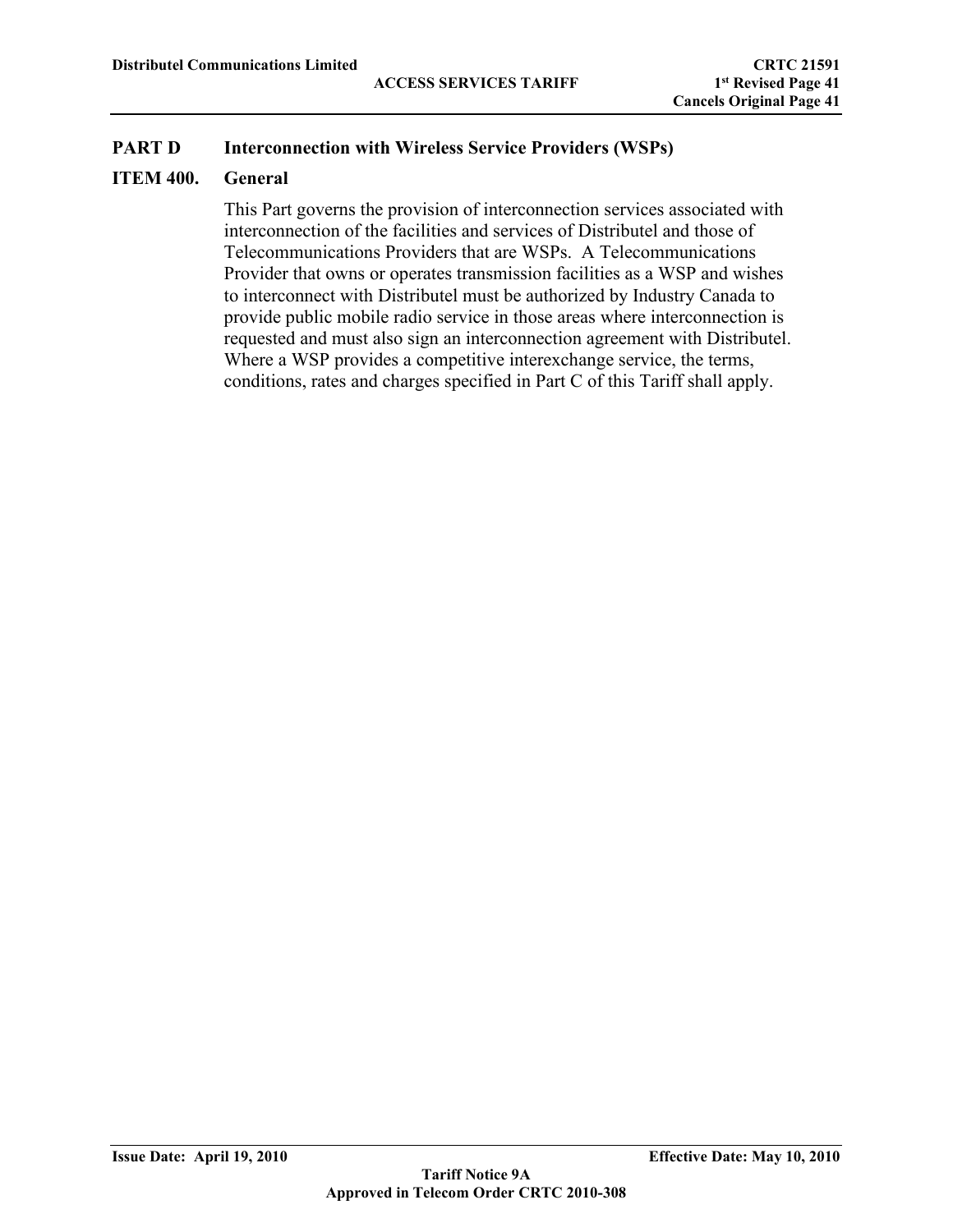### **ITEM 401. Terms and Conditions Applicable to Interconnection with WSPs**

- 1. The Distributel will provide at least one suitably equipped point of interconnection in each Exchange in which it operates as a CLEC.
- 2. The provision of interconnection services in this Part is subject to compliance by the WSP with all applicable authorization and equipment certification requirements and all relevant interconnection interface standards established by Industry Canada.
- 3. Distributel does not make any representation that access interconnection services shall at all times be available in the quantities requested and at the locations specified by the WSP. Distributel shall, however, devote its best reasonable efforts to make such interconnection services available on request, in accordance with the provisions of an interconnection agreement between the WSP and Distributel and taking account of Distributel's own requirements.
- 4. When Distributel agrees to provide interconnection services under this Part at the WSP's premises or at its customers' premises, the WSP will furnish or arrange to furnish to Distributel, at no charge, adequate equipment space and electrical power.
- 5. The WSP will also furnish or arrange to furnish to Distributel, at no charge, any additional facilities or protective apparatus that may be required due to particular hazards at the interconnection locations.
- 6. Where equipment or facilities are provided by the WSP or its customers, the interface with Distributel's equipment or facilities shall comply with industry accepted guidelines.
- 7. Network Changes
	- 1. Distributel makes no representations that its equipment and facilities are adapted or will remain adapted for use in connection with WSP-provided equipment or facilities.
	- 2. Distributel reserves the right to change in whole or in part, the design, function, operation or layout of its equipment or facilities as it considers necessary. Distributel shall not be responsible to a WSP or its customers for any equipment or facilities which cease to be compatible with Distributel's equipment or facilities or become inoperative because of such changes to Distributel's equipment or facilities.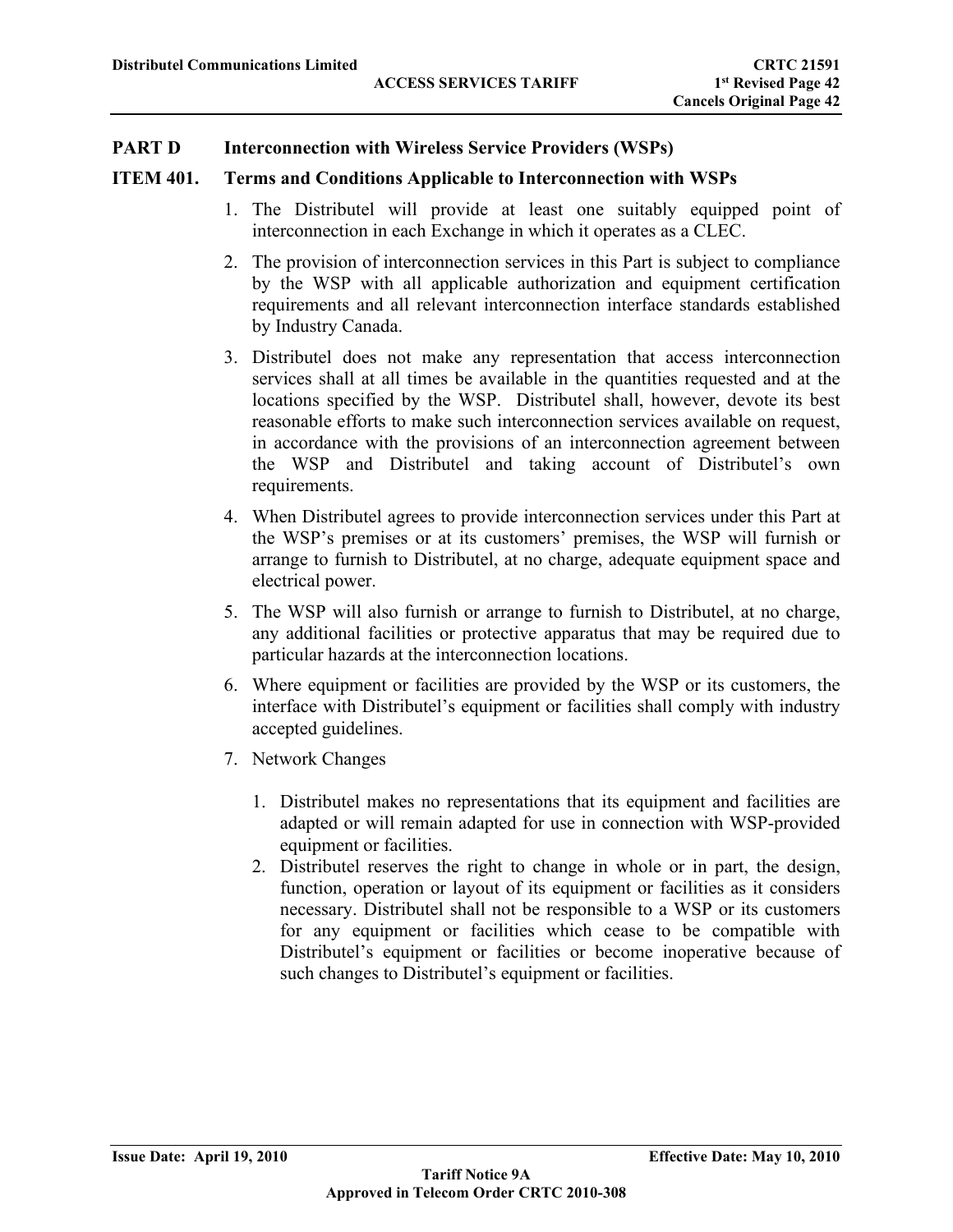# **ITEM 401. Terms and Conditions Applicable to Interconnection with WSPs - continued**

- 7. Network Changes continued
	- 3. Distributel will provide the WSP with advance notice of changes to Distributel's equipment or facilities that may affect the WSP's interconnection with Distributel in accordance with applicable CRTC requirements.
- 8. Network Outages

Distributel does not guarantee uninterrupted working of its interconnection services, and shall not be liable to the WSP, its customers or to any other person, for any failure or delay in performance of any interconnection service provided pursuant to this Part, to the extent that such failure or delay is attributable to causes or results from events beyond Distributel's reasonable control. Nothing in this paragraph shall extend the liability of Distributel as specified in Item 102.10 of the Terms in the event of network outages or service problems.

9. Protection

The characteristics and methods of operation of any circuits, equipment or facilities of the WSP, when connected to Distributel's circuits, equipment or facilities, shall not:

- 1. interfere with or impair service over any facilities of Distributel's or any Telecommunications Providers with which Distributel interchanges traffic;
- 2. cause damage to Distributel's facilities;
- 3. impair the privacy of any communication carried over Distributel's equipment or facilities; or
- 4. create hazards to Distributel's employees or to the public.
- 10. If such characteristics or methods of operation are not in accordance with Item 401.9, Distributel will, where practicable, notify the WSP that temporary discontinuance of the use of any equipment or facilities may be required. When prior notice is not practicable, nothing contained within the Tariff shall be deemed to preclude Distributel from temporarily discontinuing forthwith the availability to the WSP of any equipment or facility if such action is reasonable under the circumstances. In cases of such discontinuance, the WSP will be promptly notified and afforded the opportunity to correct the condition which caused the temporary discontinuance.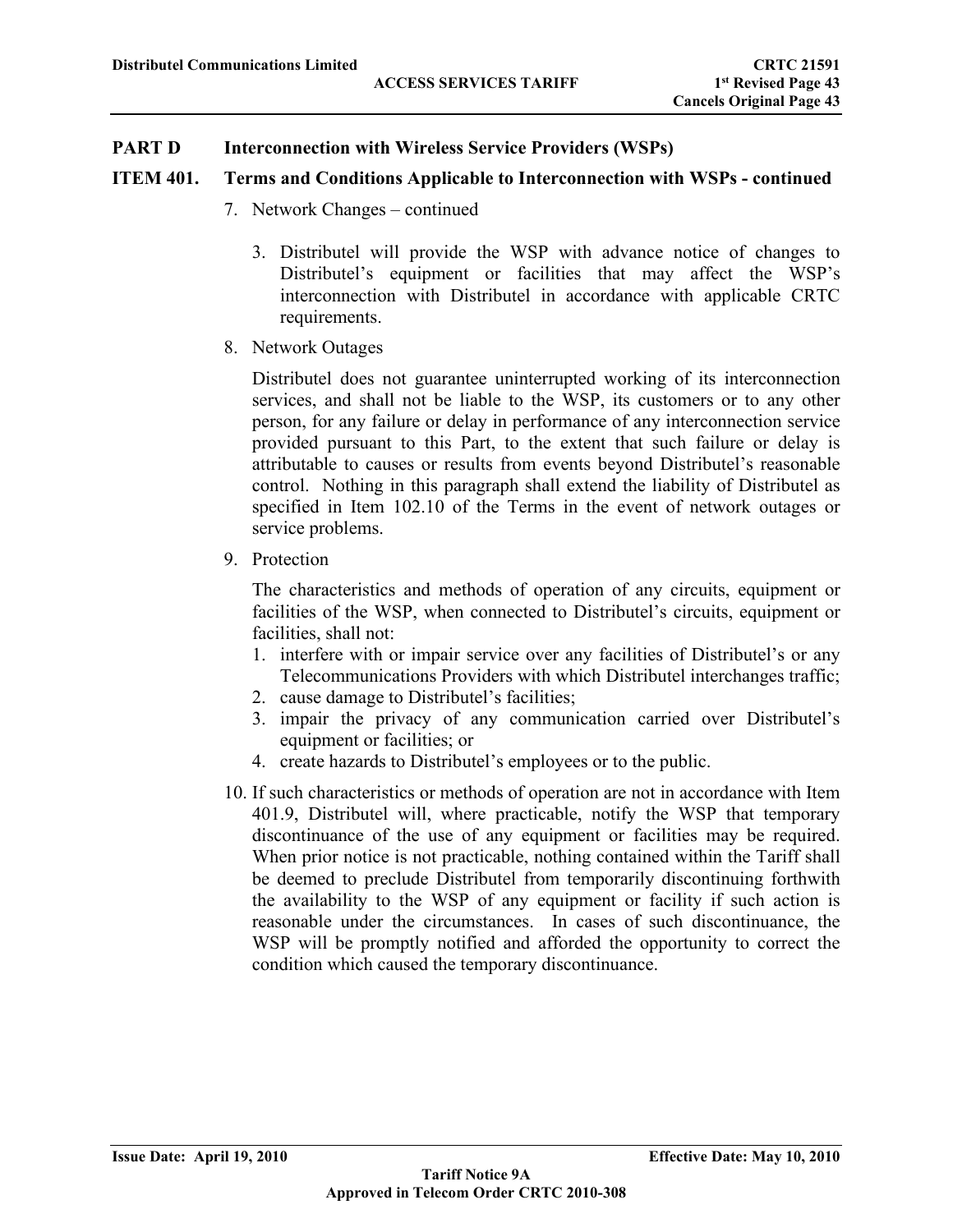# **ITEM 401. Terms and Conditions Applicable to Interconnection with WSPs - continued**

- 11. During any period of temporary discontinuance of service caused by a trouble or condition arising in the WSP's operations, equipment or facilities, no refund for interruption of service, as set forth in Distributel's Terms (Item 102), shall be made.
- 12. The WSP shall be responsible for all charges due in respect of equipment, facilities and interconnection services provided by Distributel pursuant to this Part. The WSP shall be the sole point of contact with Distributel in respect of the equipment, facilities or services provided, including for the purpose of making trouble reports.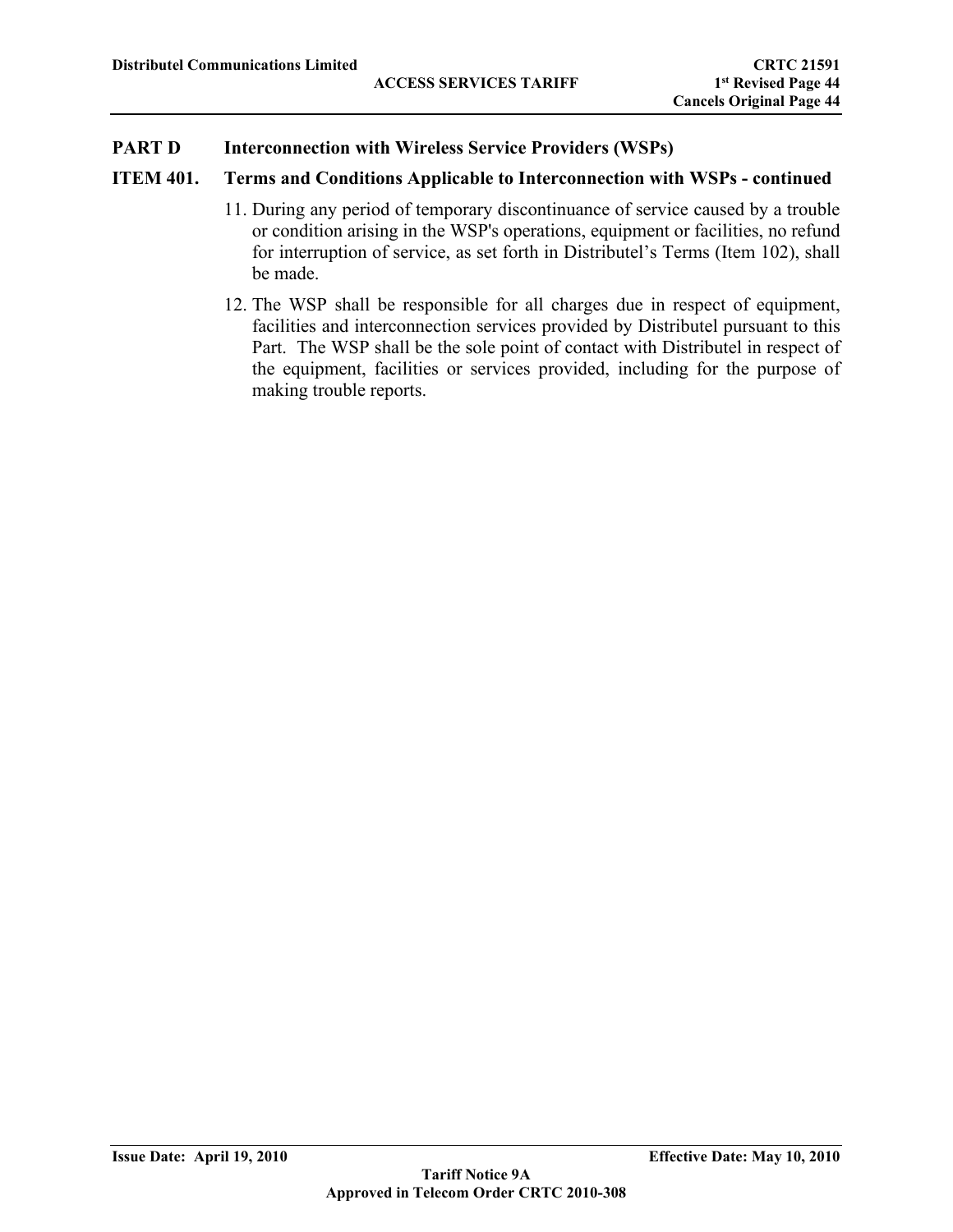#### **ITEM 402. Trunk-side Access**

- 1. "Trunk-side access" refers to an arrangement using interconnection facilities to enable the interchange of traffic between Distributel and the WSP using CCS7 signalling.
- 2. Trunk-side access is provided through digital circuits. The facilities used to provide digital circuits may be provided by Distributel or a Telecommunications Provider.
- 3. Service Charges

The order processing service charge specified below applies for each DS-0 Set, where "DS-0 Set" means a group of DS-0s, not limited to the same DS-1, that are connected at the same POI and ordered at the same time. The activation or change service charge specified below applies for each DS-0 activated or changed.

|                             | <b>Trunk-Side Access Service Charges</b>       |                                                                                                    |   |  |  |  |
|-----------------------------|------------------------------------------------|----------------------------------------------------------------------------------------------------|---|--|--|--|
| <b>Territory</b>            | <b>Order Processing,</b><br>each DS-0 Set (\$) | <b>Activation or change,</b><br>each $DS-0(S)$                                                     |   |  |  |  |
| Alberta                     |                                                | TCC CRTC 21462, Item 231.4(5)                                                                      |   |  |  |  |
| <b>British Columbia</b>     |                                                | TCC CRTC 21462, Item 231.4(5)                                                                      |   |  |  |  |
| Manitoba                    |                                                | MTS CRTC 24001, Item $3000(3)(D)(2)(e)$ and (f)                                                    |   |  |  |  |
| <b>New Brunswick</b>        |                                                | NBTel CRTC 12001, Item 805.2(B)(2)(b)                                                              |   |  |  |  |
| Newfoundland                |                                                | NewTel CRTC 13001, Item 295(3)(c)                                                                  |   |  |  |  |
| <b>Nova Scotia</b>          |                                                | MTT, CRTC 10001, Item $1270(5)(b)(2)(f)$ and (g)                                                   |   |  |  |  |
| Ontario <sup>1</sup>        | 204.00                                         | 24.60                                                                                              | N |  |  |  |
| Ontario <sup>2</sup>        |                                                | NorthernTel CRTC 25510, Section N200, Item 15(4.04)(b)                                             | N |  |  |  |
| Ontario/Quebec <sup>3</sup> |                                                | Bell CRTC 7396, Item $G15(c)(2)(f)$ and $(g)$<br>Bell Aliant CRTC 21563, Item G15(c)(2)(f) and (g) |   |  |  |  |
| Quebec <sup>4</sup>         |                                                | Télébec CRTC 25140, Item 10.1.3(1)(c)(i)(k)                                                        | N |  |  |  |
| Ouebec $5$                  |                                                | [FILE]                                                                                             |   |  |  |  |
| <b>Prince Edward Island</b> |                                                | IslandTel CRTC 11001, Item $922(2)(a)(1)(g)$ and (h)                                               | N |  |  |  |
| Saskatchewan                |                                                | SaskTel CRTC 21414, Item 610.18(4)(3)(b)                                                           | N |  |  |  |

1. Rates applicable in the operating territory of TBayTel operating as the SILEC.

2. Rates applicable in the operating territory of NorthernTel Limited Partnership operating as the SILEC.

3. Rates applicable in the operating territories of Bell Aliant and Bell Canada operating as the ILECs.

4. Rates applicable in the operating territory of société en commandite Télébec operating as the ILEC.

5. Rates applicable in the operating territory of TELUS Communications Company operating as the ILEC in Quebec. N

N N F N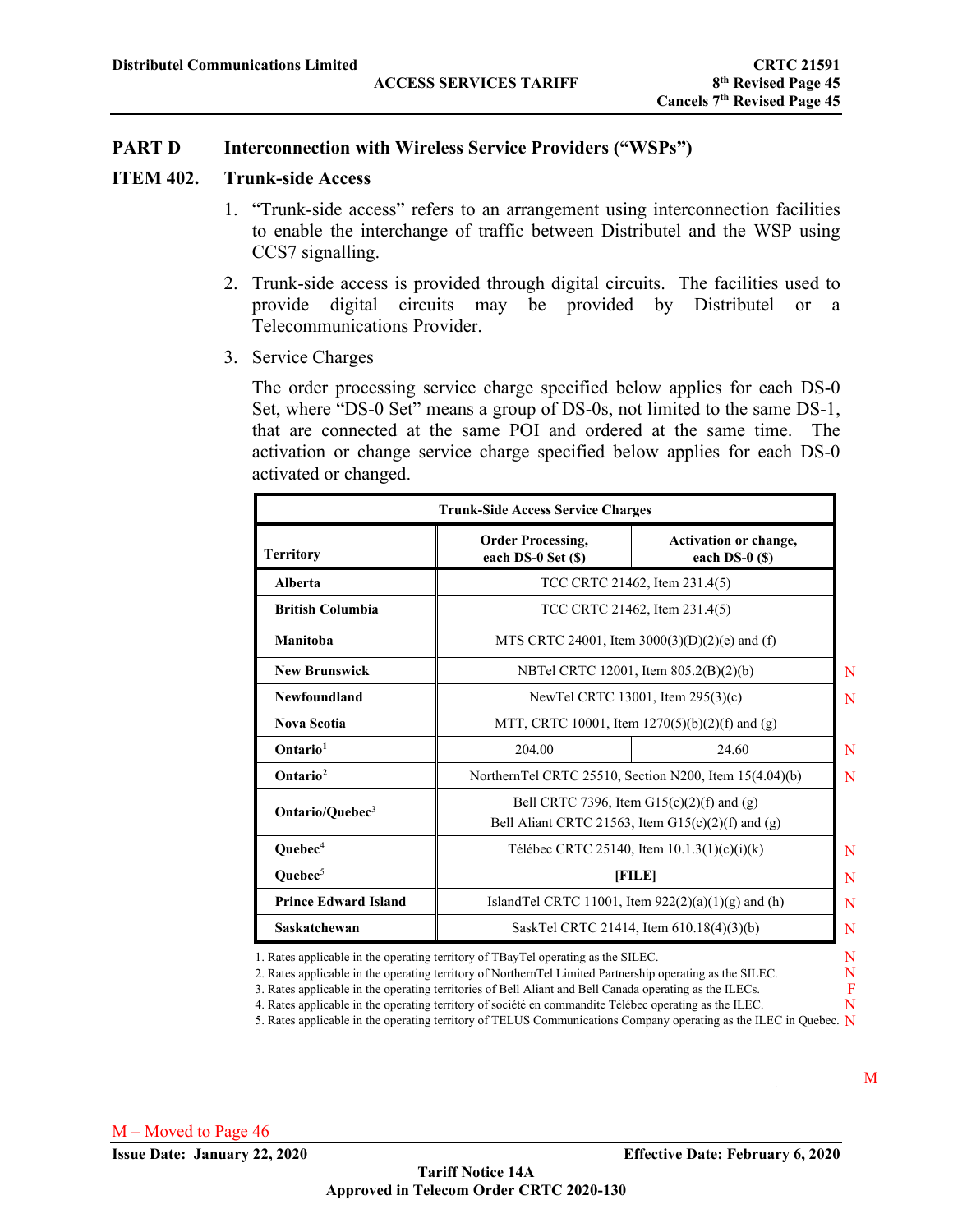#### **ITEM 402. Trunk-side Access - continued**

4. Access Charge

 | The trunk-side monthly access charge specified below provides for the common equipment and facilities required to terminate WSP-originated traffic | to other LECs and WSPs operating in the local calling area associated with the  $\begin{bmatrix} 1 & 1 & 1 & 1 \\ 1 & 1 & 1 & 1 \end{bmatrix}$ POI. It also provides for the common equipment and facilities required to route to the WSP's NXXs associated with the exchange in which the POI is located. The charge applies for each activated DS-0 and varies according to the total number of activated DS-0s between the WSP switch and Distributel's || in Distributel's local calling area associated with the POI, including transiting POI.

|                             | Trunk-Side Access Monthly Charge (per DS-0) (\$) |                                                                                             |                                    |       |       |  |  |  |
|-----------------------------|--------------------------------------------------|---------------------------------------------------------------------------------------------|------------------------------------|-------|-------|--|--|--|
| <b>Territory</b>            | Up to $24$<br>$DS-0s$                            | Over 96<br>Up to $48$<br>Up to $72$<br>Up to 96<br>$DS-0s$<br>$DS-0s$<br>$DS-0s$<br>$DS-0s$ |                                    |       |       |  |  |  |
| Alberta                     |                                                  |                                                                                             | TCC CRTC 21462, Item 231.4(5)      |       |       |  |  |  |
| <b>British Columbia</b>     |                                                  |                                                                                             | TCC CRTC 21462, Item 231.4(5)      |       |       |  |  |  |
| Manitoba                    |                                                  |                                                                                             | MTS CRTC 24001, Item 3000(3)(D)(2) |       |       |  |  |  |
| <b>New Brunswick</b>        |                                                  | NBTel CRTC 12001, Item 805.2(B)(2)(b)                                                       |                                    |       |       |  |  |  |
| Newfoundland                | NewTel CRTC 13001, Item 295(3)(c)                |                                                                                             |                                    |       |       |  |  |  |
| <b>Nova Scotia</b>          |                                                  |                                                                                             | MTT CRTC 10001, Item 1270(5)(b)(2) |       |       |  |  |  |
| Ontario <sup>1</sup>        | 30.00                                            | 38.00                                                                                       | 42.00                              | 43.00 | 44.00 |  |  |  |
| $Ontario2$                  |                                                  | NorthernTel CRTC 25510, Section N230, Item 4 (4.03)                                         |                                    |       |       |  |  |  |
| Ontario/Quebec <sup>3</sup> |                                                  | Bell CRTC 7396, Item G15(c)(2)<br>Bell Aliant CRTC 21563, Item G15(c)(2)                    |                                    |       |       |  |  |  |
| Quebec <sup>4</sup>         |                                                  | Télébec CRTC 25140, Item $10.1.3(1)(c)(i)$                                                  |                                    |       |       |  |  |  |
| Quebec <sup>5</sup>         |                                                  |                                                                                             | [FILE]                             |       |       |  |  |  |
| <b>Prince Edward Island</b> |                                                  | Island Tel CRTC 11001, Item $922(2)(a)(1)$                                                  |                                    |       |       |  |  |  |
| Saskatchewan                |                                                  | SaskTel CRTC 21414, Item 610.18(4)(3)(b)                                                    |                                    |       |       |  |  |  |

1. Rates applicable in the operating territory of TBayTel operating as the SILEC.

2. Rates applicable in the operating territory of NorthernTel Limited Partnership operating as the SILEC.

3. Rates applicable in the operating territories of Bell Aliant and Bell Canada operating as the ILECs.

4. Rates applicable in the operating territory of société en commandite Télébec operating as the ILEC.

5. Rates applicable in the operating territory of TELUS Communications Company operating as the ILEC in Quebec. N

#### 5. Directory Listing

Distributel will arrange to have a telephone number assigned to a WSP listed in a LEC's directory in accordance with Item 202 upon request by a WSP on behalf of its end-customer. Any charges levied on Distributel by the LEC providing the directory will be payable by the WSP to Distributel.

N N F N

M

|

 | |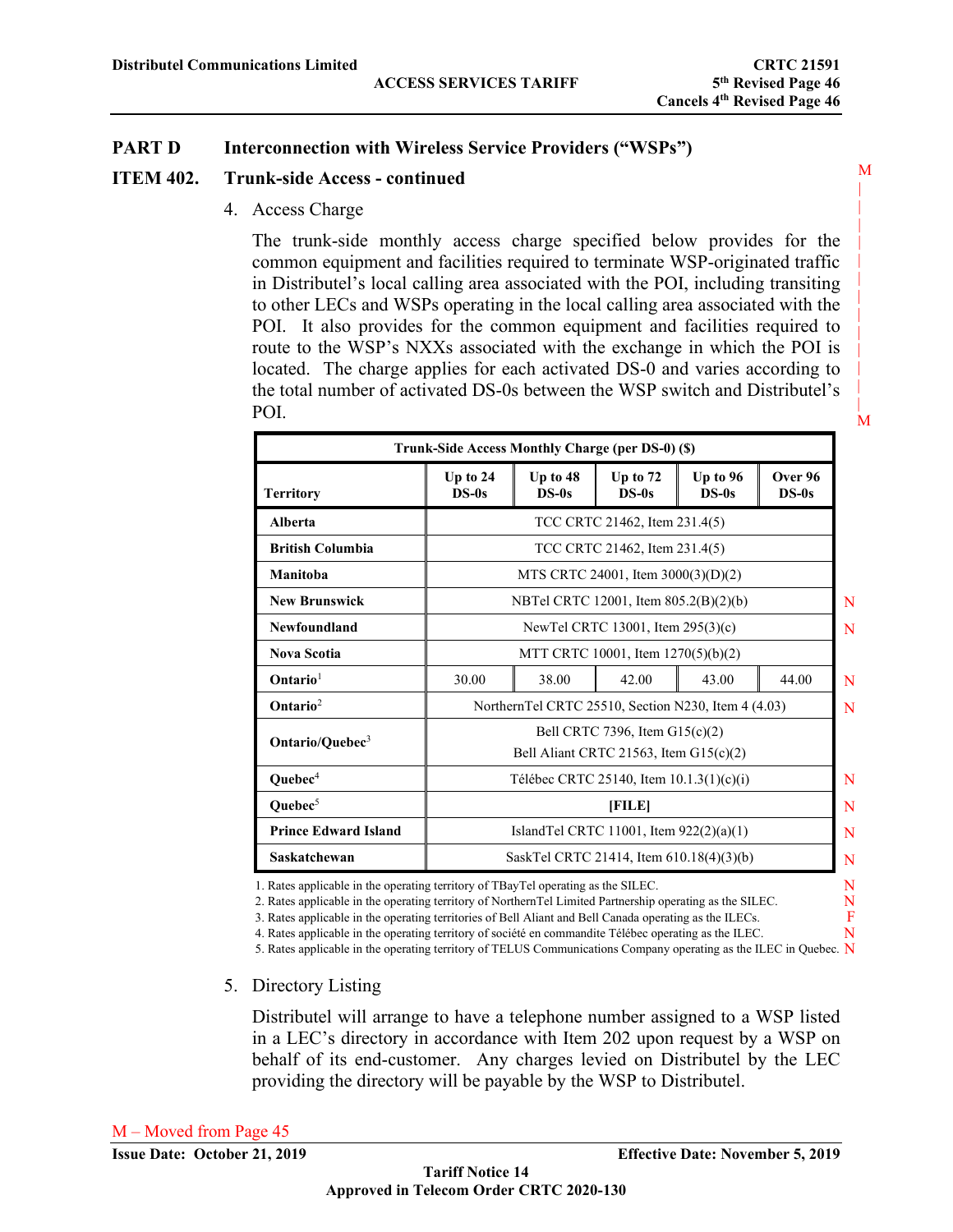#### **ITEM 403. Line-side Access**

- 1. "Line-side access" refers to an interconnection arrangement using facilities over which PSTN dial tone is delivered to enable the interchange of traffic between Distributel and the WSP.
- 2. Line-side access is provided through analogue or derived digital DS-0 circuits. The facilities used to provide line-side circuits may be provided by Distributel or a Telecommunications Provider.
- 3. Service Charge

The service charge specified below applies for each order to activate any quantity of line-side circuits at one POI at the same time.

| <b>Territory</b>            | Per request to activate interconnecting circuits, per location (\$)                |   |
|-----------------------------|------------------------------------------------------------------------------------|---|
| Alberta                     | TCC CRTC 21462, Item 231.4(3)                                                      |   |
| <b>British Columbia</b>     | TCC CRTC 21462, Item 231.4(3)                                                      |   |
| Manitoba                    | MTS CRTC 24001, Item 3000(3)(C)                                                    |   |
| <b>New Brunswick</b>        | [FILE]                                                                             | N |
| Newfoundland                | [FILE]                                                                             | N |
| <b>Nova Scotia</b>          | MTT CRTC 10001, Item 1270(5)(a)(9)                                                 |   |
| $Ontario1$                  | 264.00                                                                             | N |
| $\mathbf{Ontario}^2$        | NorthernTel CRTC 25510, Section N230, Item $4(4.03)(i)$                            | N |
| Ontario/Quebec <sup>3</sup> | Bell CRTC 7396, Item $G15(b)(5)(i)$<br>Bell Aliant CRTC 21563, Item $G15(b)(5)(i)$ |   |
| Quebec <sup>4</sup>         | Télébec CRTC 25140, Item 10.1.3(1)(c)(i)(k)                                        | N |
| Ouebec $5$                  | TCQ CRTC 25080, Item $4.05.04(c)(9)$                                               | N |
| <b>Prince Edward Island</b> | IslandTel CRTC 11001, Item 922(1)(a)(5)(a)(9)                                      | N |
| Saskatchewan                | SaskTel CRTC 21414, Item 650.20(4)                                                 | N |

1. Rates applicable in the operating territory of TBayTel operating as the SILEC.

2. Rates applicable in the operating territory of NorthernTel Limited Partnership operating as the SILEC.

3. Rates applicable in the operating territories of Bell Aliant and Bell Canada operating as the ILECs.

4. Rates applicable in the operating territory of société en commandite Télébec operating as the ILEC.

5. Rates applicable in the operating territory of TELUS Communications Company operating as the ILEC in Quebec. N

 M | | | | |  $\blacksquare$ M

N N F N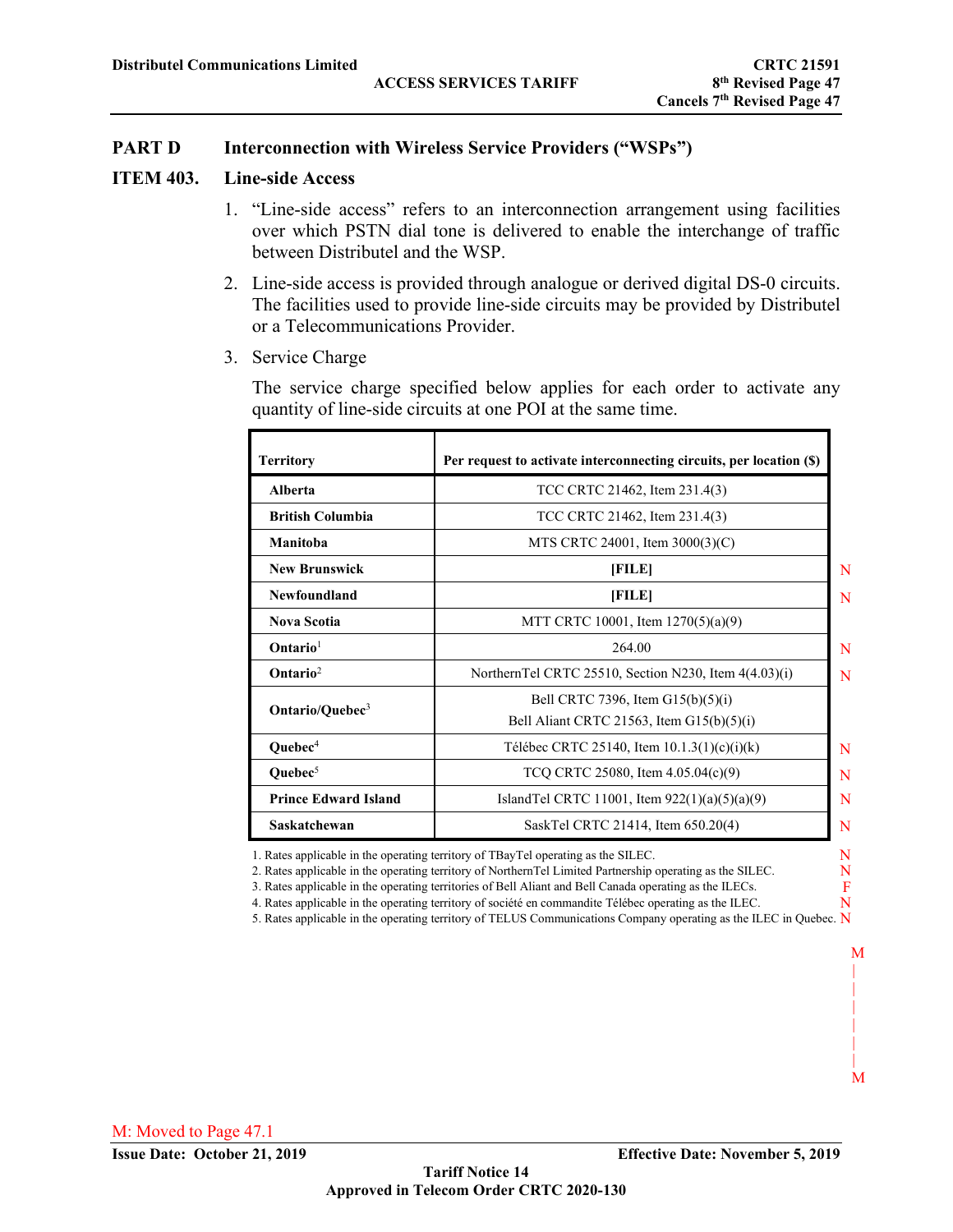D

M

|

|

|

|

|

|

|

|

|

|

|

|

# **PART D Interconnection with Wireless Service Providers ("WSPs")**

### **ITEM 403. Line-side Access - continued**

- 4. Monthly Charges
	- 1. Link Charge

|                             | Link charge                                                                        |   |  |
|-----------------------------|------------------------------------------------------------------------------------|---|--|
| <b>Territory</b>            | <b>Monthly Charge (\$)</b>                                                         |   |  |
| <b>Alberta</b>              | TCC CRTC 21462, Item 231.4(2)                                                      |   |  |
| <b>British Columbia</b>     | TCC CRTC 21462, Item 231.4(2)                                                      |   |  |
| Manitoba                    | MTS CRTC 24001, Item 3000(3)(B)                                                    |   |  |
| <b>New Brunswick</b>        | [FILE]                                                                             | N |  |
| Newfoundland                | New Tel CRTC 13001, Item $295(2)(i)(iii)$                                          | N |  |
| <b>Nova Scotia</b>          | MTT CRTC 10001, Item 1270(4)(a)                                                    |   |  |
| Ontario <sup>1</sup>        | 12.70                                                                              | N |  |
| Ontario <sup>2</sup>        | NorthernTel CRTC 25510, Section N230, Item 4(4.02)                                 | N |  |
| Ontario/Quebec <sup>3</sup> | Bell CRTC 7396, Item $G15(b)(4)(a)$<br>Bell Aliant CRTC 21563, Item $G15(b)(4)(a)$ |   |  |
| Quebec <sup>4</sup>         | Télébec CRTC 25140, Item $10.1.3(1)(b)(i)$                                         | N |  |
| Quebec <sup>5</sup>         | TCQ CRTC 25080, Item 4.05.04(b)(1)                                                 | N |  |
| <b>Prince Edward Island</b> | Island Tel CRTC 11001, Item $922(1)(a)(4)(a)$                                      | N |  |
| Saskatchewan                | SaskTel CRTC 21414, Item 650.20(4)                                                 | N |  |

1. Rates applicable in the operating territory of TBayTel operating as the SILEC.

2. Rates applicable in the operating territory of NorthernTel Limited Partnership operating as the SILEC.

3. Rates applicable in the operating territories of Bell Aliant and Bell Canada operating as the ILECs.

4. Rates applicable in the operating territory of société en commandite Télébec operating as the ILEC.

5. Rates applicable in the operating territory of TELUS Communications Company operating as the ILEC in Quebec.  $\overline{N}$ 

N N  $\overline{F}$ N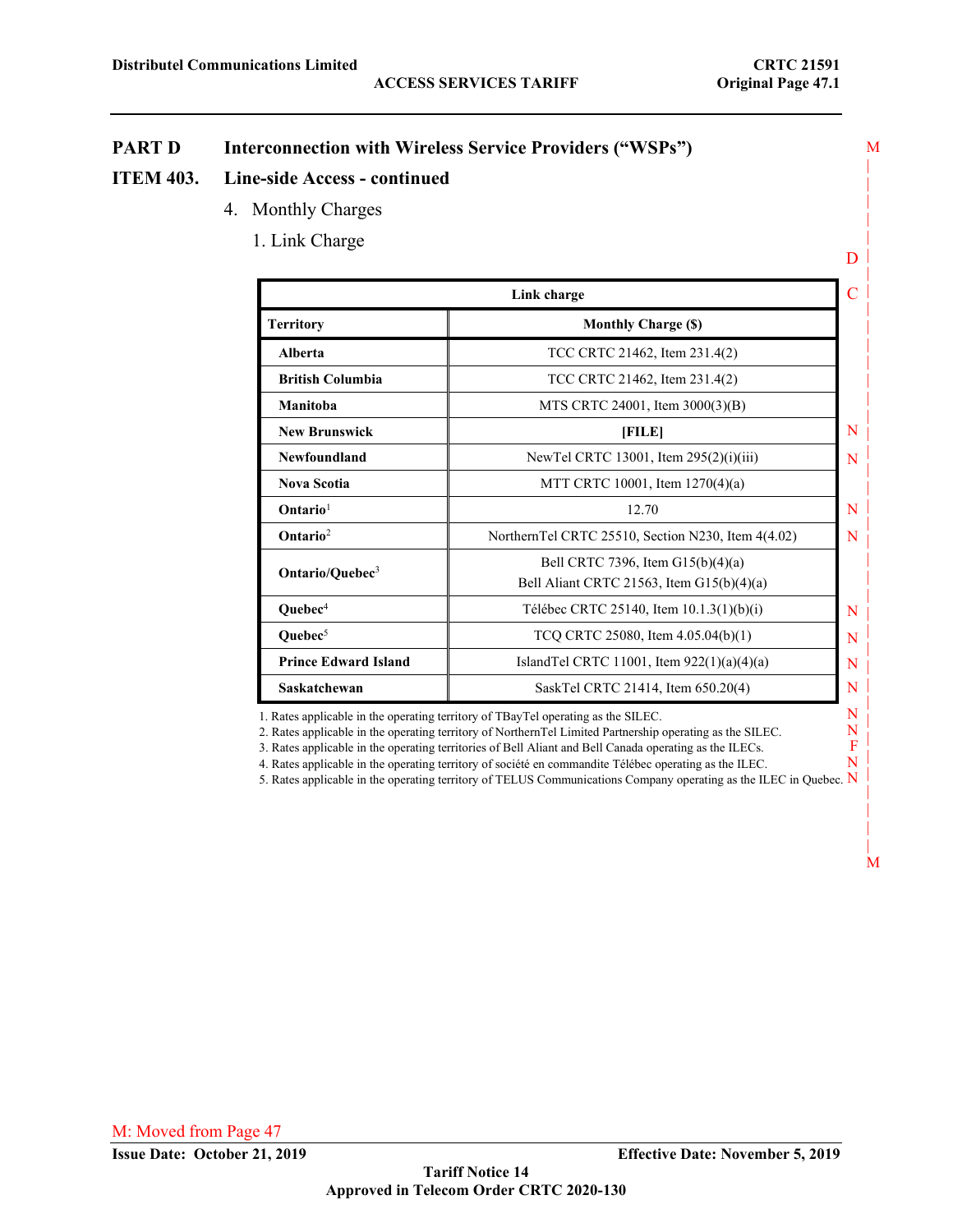#### **ITEM 403. Line-side Access – continued**

- 4. Monthly Charges continued
	- 2. Access Charge

The monthly charge specified below applies in addition to link charges, and provides for additional common equipment and facilities required to process a call within Distributel's local calling area associated with the POI.Charges are applied for each DS-0 circuit and vary according to the total number of DS-0s in use between the WSP switch and Distributel's POI.

|                             |                                 |                                                                          | Monthly Charge per DS-0 (\$) |                       |                       |                       |                     |                         |
|-----------------------------|---------------------------------|--------------------------------------------------------------------------|------------------------------|-----------------------|-----------------------|-----------------------|---------------------|-------------------------|
| <b>Territory</b>            | Up to $12$<br>$DS-0s$           | Up to 24<br>$DS-0s$                                                      | Up to $36$<br>$DS-0s$        | Up to $48$<br>$DS-0s$ | Up to $60$<br>$DS-0s$ | Up to $72$<br>$DS-0s$ | Up to 84<br>$DS-0s$ | More than 84<br>$DS-0s$ |
| <b>Alberta</b>              |                                 | TCC CRTC 21462, Item 231.4(3)                                            |                              |                       |                       |                       |                     |                         |
| <b>British Columbia</b>     |                                 | TCC CRTC 21462, Item 231.4(3)                                            |                              |                       |                       |                       |                     |                         |
| Manitoba                    |                                 | MTS CRTC 24001, Item $3000(3)(C)$                                        |                              |                       |                       |                       |                     |                         |
| <b>New Brunswick</b>        |                                 | NBTel CRTC 12001, Item 805.2(A)(3)(b)                                    |                              |                       |                       |                       |                     |                         |
| Newfoundland                |                                 | New Tel CRTC 13001, Item $295(2)(i)(iv)$                                 |                              |                       |                       |                       |                     |                         |
| <b>Nova Scotia</b>          |                                 | MTT CRTC 10001, Item 1270(5)(a)                                          |                              |                       |                       |                       |                     |                         |
| $Ontario1$                  | 5.00                            | 8.75                                                                     | 11.25                        | 11.25                 | 12.50                 | 12.50                 | 12.50               | 13.75                   |
| $\mathbf{Ontario}^2$        |                                 | NorthernTel CRTC 25510, Section N230, Item 4 (4.03)                      |                              |                       |                       |                       |                     |                         |
| Ontario/Quebec <sup>3</sup> |                                 | Bell CRTC 7396, Item G15(b)(5)<br>Bell Aliant CRTC 21563, Item G15(b)(5) |                              |                       |                       |                       |                     |                         |
| Quebec <sup>4</sup>         |                                 | Télébec CRTC 25140, Item 10.1.3(1)(c)(i)                                 |                              |                       |                       |                       |                     |                         |
| Quebec <sup>5</sup>         | TCQ CRTC 25080, Item 4.05.04(c) |                                                                          |                              |                       |                       |                       |                     |                         |
| <b>Prince Edward Island</b> |                                 | IslandTel CRTC 11001, Item 922(1)(a)(5)(a)                               |                              |                       |                       |                       |                     |                         |
| <b>Saskatchewan</b>         |                                 | SaskTel CRTC 21414, Item 650.20(4)                                       |                              |                       |                       |                       |                     |                         |

1. Rates applicable in the operating territory of TBayTel operating as the SILEC.

2. Rates applicable in the operating territory of NorthernTel Limited Partnership operating as the SILEC.

3. Rates applicable in the operating territories of Bell Aliant and Bell Canada operating as the ILECs.

4. Rates applicable in the operating territory of société en commandite Télébec operating as the ILEC.

5. Rates applicable in the operating territory of TELUS Communications Company operating as the ILEC in Quebec.

N F N N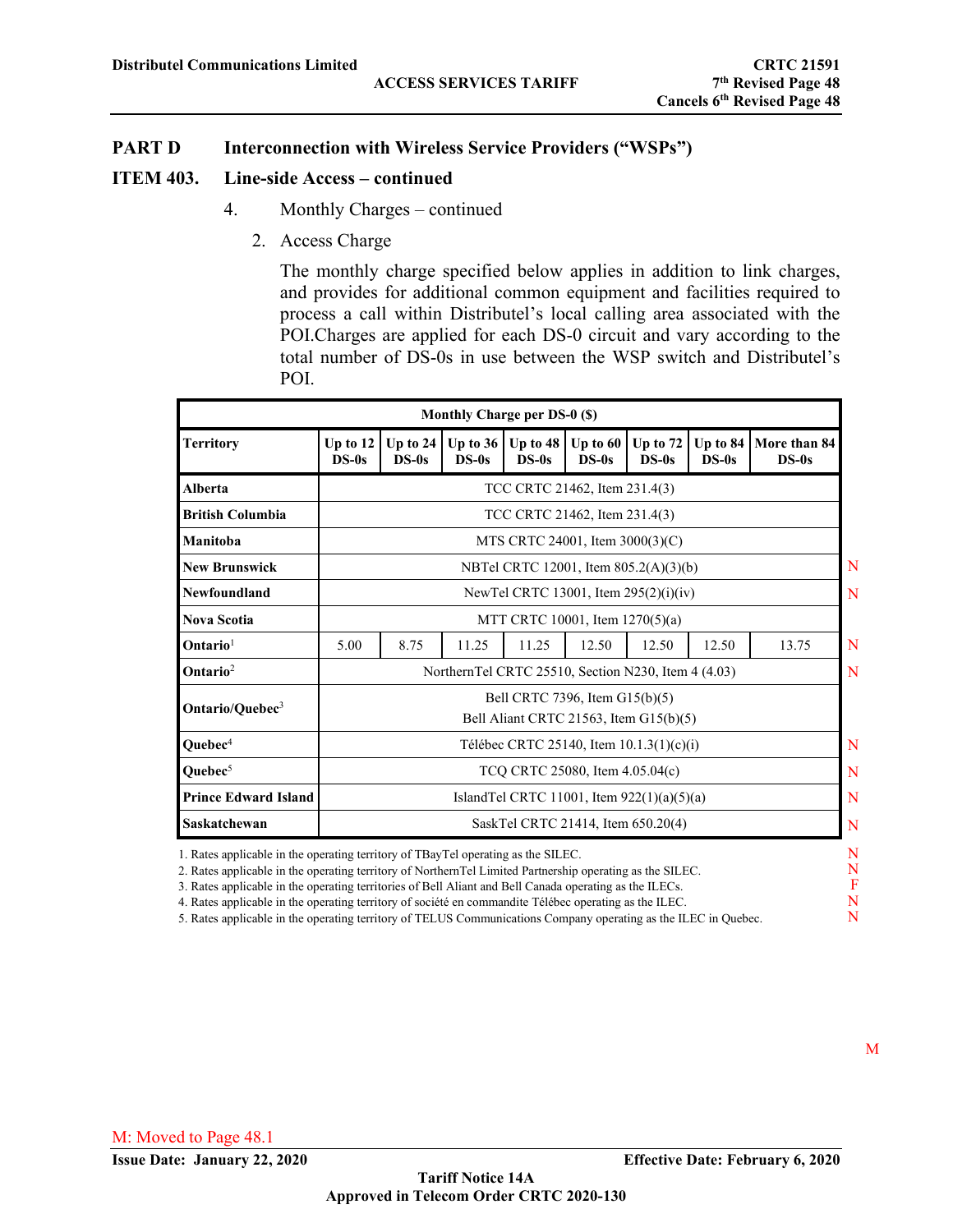$M<sup>1</sup>$ | | | | | | | | | | | | | | | | | | | | | | | | | |  $M<sup>1</sup>$ 

### **PART D Interconnection with Wireless Service Providers ("WSPs")**

#### **ITEM 403. Line-side Access – continued**

- 5. Telephone Numbers
	- 1. The charges specified below apply if a WSP requests telephone number ranges in connection with line-side access. Distributel provides 7-digit telephone numbers with out pulsing either as a dedicated group of 10,000 consecutive numbers (an entire NXX) or individually from a nondedicated NXX. Numbers may be activated immediately or reserved for activation at a later date. An entire NXX may be reserved where forecasts warrant. Telephone numbers will be reserved for a minimum of one month, and remain reserved until placed in service or released at the request of the WSP.
	- 2. The WSP is responsible for all charges levied in respect of all calls associated with any telephone number assigned and activated on behalf of that WSP.
	- 3. Distributel does not provide a directory listing in respect of telephone numbers reserved or activated on behalf of a WSP. Distributel will arrange to have a telephone number assigned to a WSP listed in a LEC's directory in accordance with Item 202 upon request by a WSP on behalf of its endcustomer. Any charges levied on Distributel by the LEC providing the directory will be payable by the WSP to Distributel.
- 6. Charges for Activated Telephone Numbers

The service charge specified below applies for each request to place any quantity of telephone numbers in service at one POI at the same time. In addition, the monthly charge specified below applies for each telephone number activated.

| <b>Territory</b>            | Service charge, per request (\$)                                                         | Monthly charge, per telephone number (\$) |  |  |  |
|-----------------------------|------------------------------------------------------------------------------------------|-------------------------------------------|--|--|--|
| Alberta                     | TCC CRTC 21462, Item 231.4(4)(b)                                                         |                                           |  |  |  |
| <b>British Columbia</b>     |                                                                                          | TCC CRTC 21462, Item 231.4(4)(b)          |  |  |  |
| Manitoba                    |                                                                                          | MTS CRTC 24001, Item 3000(3)(E)           |  |  |  |
| <b>New Brunswick</b>        | NBTel CRTC 12001, Item 805.2(A)(3)(c)(i)                                                 |                                           |  |  |  |
| Newfoundland                | NewTel CRTC 13001, Item $295(2)(i)(i)$                                                   |                                           |  |  |  |
| <b>Nova Scotia</b>          | MTT CRTC 10001, Item 1270(1)(b) and (c)                                                  |                                           |  |  |  |
| Ontario <sup>1</sup>        | 126.00<br>0.1400                                                                         |                                           |  |  |  |
| Ontario <sup>2</sup>        | NorthernTel CRTC 25510, Section N230, Item 4 (4.01)                                      |                                           |  |  |  |
| Ontario/Quebec <sup>3</sup> | Bell CRTC 7396, Item $G15(b)(1)(a)(1)$<br>Bell Aliant CRTC 21563, Item $GI5(b)(1)(a)(1)$ |                                           |  |  |  |
| Quebec <sup>4</sup>         | Télébec CRTC 25140, Item $10.1.3(1)(d)(v)(a)$                                            |                                           |  |  |  |
| Ouebec $5$                  | TCO CRTC 25080, Item 4.05.04(d)(1)                                                       |                                           |  |  |  |
| <b>Prince Edward Island</b> | Island Tel CRTC 11001, Item $922(1)(b)$ and (c)                                          |                                           |  |  |  |
| Saskatchewan                | SaskTel CRTC 21414, Item 650.20(4)                                                       |                                           |  |  |  |

**Tariff Notice 14 Telecom Order CRTC 2020-130**

M<sup>1</sup>: Moved from Page 48 M<sup>2</sup>: Moved from Page 49  $M<sup>2</sup>$ |

| | | | | | | | | | | | | | | | | | | | | | |  $M<sup>2</sup>$ 

 N N

 N N

 N N N N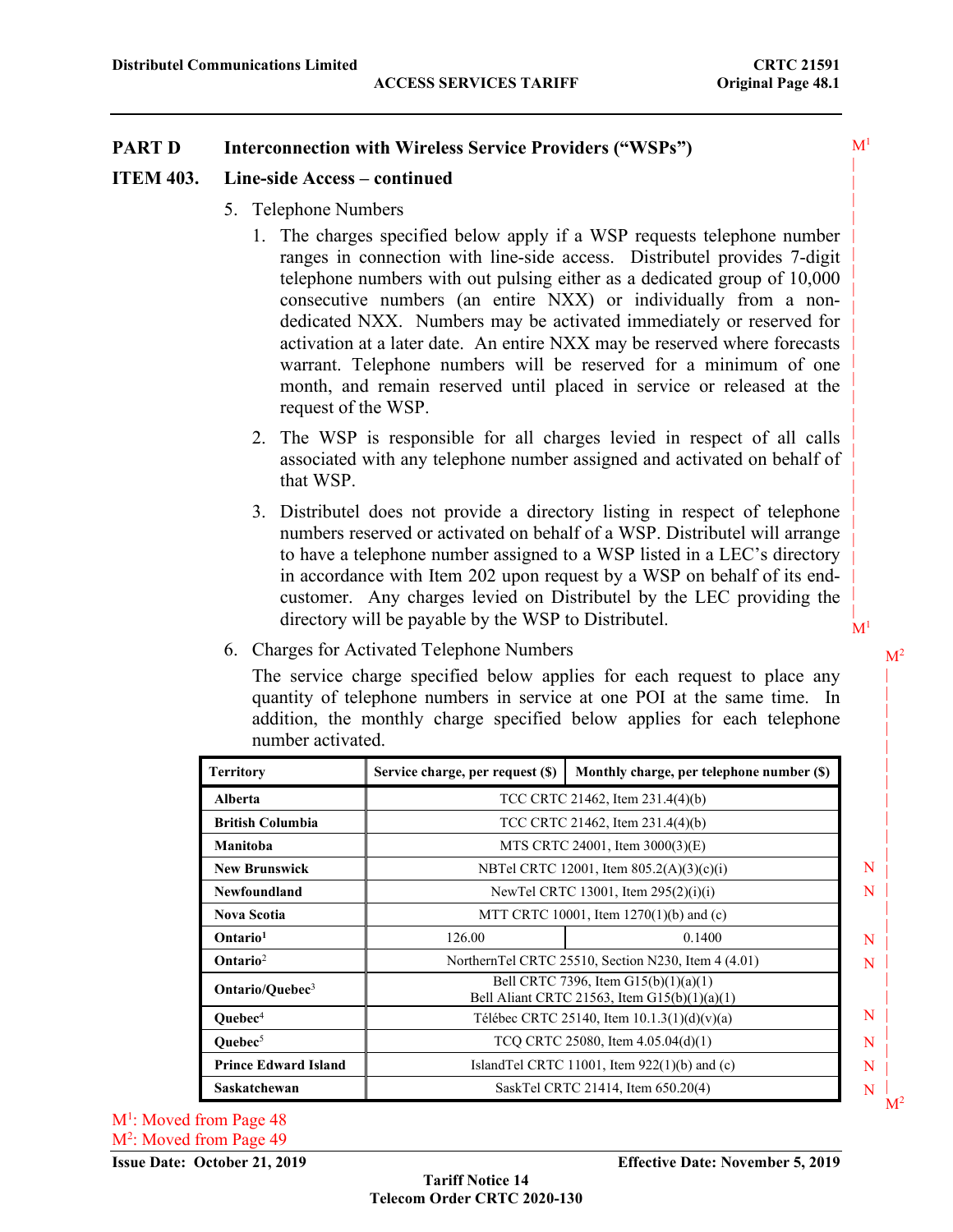### **ITEM 403. Line-side Access – continued**

7. Charges for Reserved Telephone Numbers

The service charge specified below applies for each request to reserve any quantity of telephone numbers at one POI at the same time. In addition, the monthly charge specified below applies for each telephone number reserved but not in service.

| Service charge, per request (\$)                    | Monthly charge, per telephone number (\$)    |  |  |  |
|-----------------------------------------------------|----------------------------------------------|--|--|--|
| TCC CRTC 21462, Item 231.4(4)(a)                    |                                              |  |  |  |
|                                                     | TCC CRTC 21462, Item $231.4(4)(a)$           |  |  |  |
|                                                     | MTS CRTC 24001, Item 3000(3)(E)              |  |  |  |
| NBTel CRTC 12001, Item 805.2(A)(3)(c)(ii)           |                                              |  |  |  |
| NewTel CRTC 13001, Item 295(2)(i)(ii)               |                                              |  |  |  |
| MTT CRTC 10001, Item 1270(1)(b) and (d)             |                                              |  |  |  |
| 98.00                                               | 0.0400                                       |  |  |  |
| NorthernTel CRTC 25510, Section N230, Item 4 (4.01) |                                              |  |  |  |
|                                                     | Bell CRTC 7396, Item $G15(b)(1)(a)(2)$       |  |  |  |
|                                                     | Bell Aliant CRTC 21563, Item G15(b)(1)(a)(2) |  |  |  |
| Télébec CRTC 25140, Item 10.1.3(1)(d)(v)(b)         |                                              |  |  |  |
| TCQ CRTC 25080, Item 4.05.04(d)(2)                  |                                              |  |  |  |
| IslandTel CRTC 11001, Item 922(1)(b) and (c)        |                                              |  |  |  |
| SaskTel CRTC 21414, Item 650.20(4)                  |                                              |  |  |  |
|                                                     |                                              |  |  |  |

1. Rates applicable in the operating territory of TBayTel operating as the SILEC.

- 2. Rates applicable in the operating territory of NorthernTel Limited Partnership operating as the SILEC. 3. Rates applicable in the operating territories of Bell Aliant and Bell Canada operating as the ILECs.
- 4. Rates applicable in the operating territory of société en commandite Télébec operating as the ILEC.

5. Rates applicable in the operating territory of TELUS Communications Company operating as the ILEC in Quebec.

M

N F N N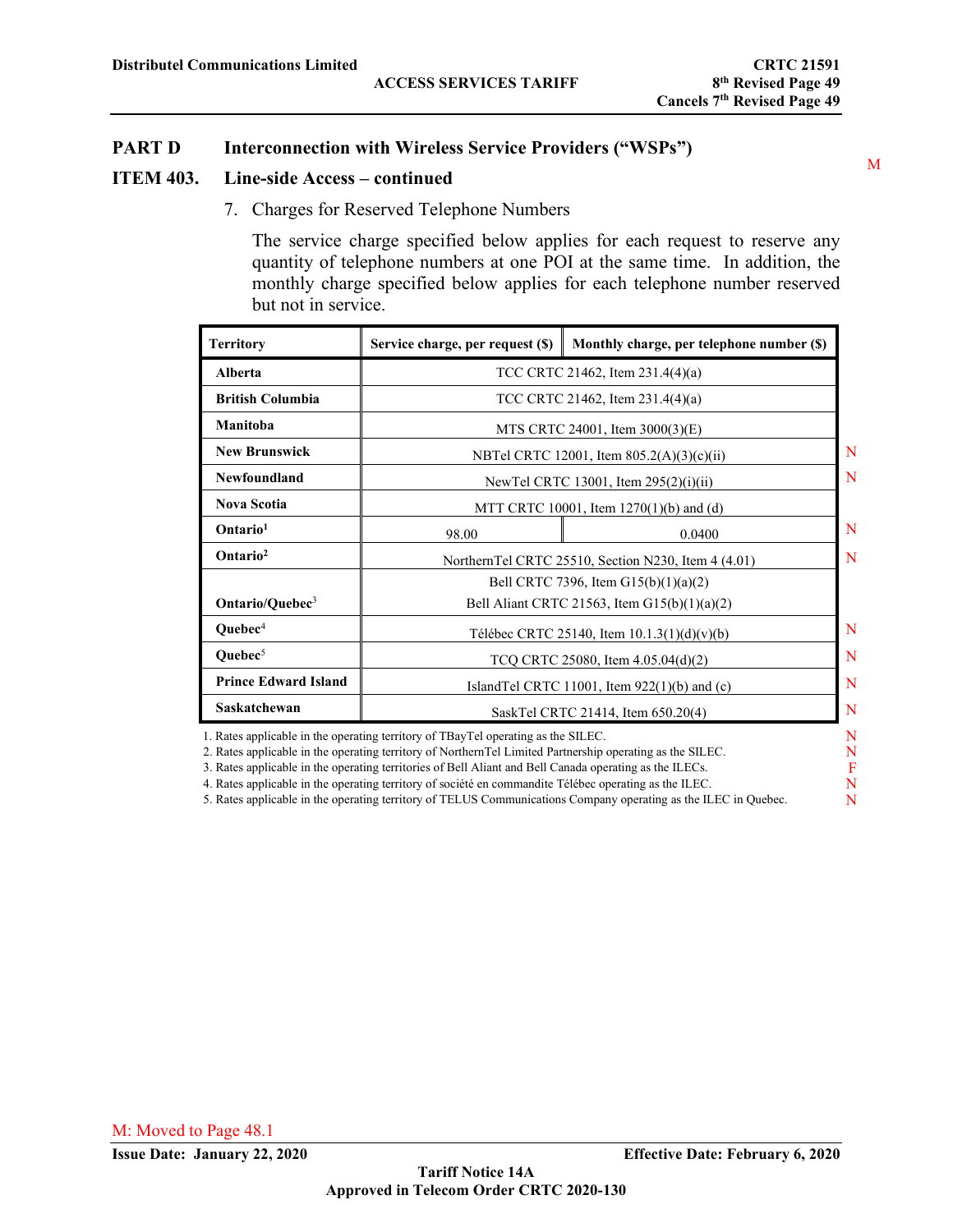### **ITEM 403. Line-side Access - continued**

8. 100 and 1000 Block Routing

"Block routing" refers to an arrangement whereby Distributel will verify that an incoming call is destined to a telephone number activated on behalf of a WSP, then route the call to the WSP's switch on a trunk-side basis, enabling the exchange of CCS7 signalling information. The WSP may request block routing on the basis of blocks of 100 or 1000 numbers. In each territory where interconnection occur, the service charge per block, the monthly charge per block, and/or a monthly charge per number will apply as set out below.

|                             |                                                                                  | 100 and 1000 Block Routing                                                       |                                                                                              |
|-----------------------------|----------------------------------------------------------------------------------|----------------------------------------------------------------------------------|----------------------------------------------------------------------------------------------|
| <b>Territory</b>            | Service charge, per<br>block (\$)                                                | Monthly charge, per<br>block (\$)                                                | Monthly charge, per<br>number(S)                                                             |
| <b>Alberta</b>              | <b>TCC CRTC 21462</b><br>Item $231.4(7)$                                         |                                                                                  | <b>TCC CRTC 21462</b><br>Item $231.4(7)$                                                     |
| <b>British Columbia</b>     | TCC CRTC 21462<br>Item $231.4(7)$                                                |                                                                                  | TCC CRTC 21462<br>Item $231.4(7)$                                                            |
| Manitoba                    | <b>MTS CRTC 24001</b><br>Item $3000(3)(F)$                                       |                                                                                  | <b>MTS CRTC 24001</b><br>Item $3000(3)(E)$                                                   |
| <b>New Brunswick</b>        | NBTel CRTC 12001<br>Item $805.2(B)(2)(d)$                                        |                                                                                  | NBTel CRTC 12001<br>Item $805.2(A)(3)(c)(ii)$                                                |
| Newfoundland                | NewTel CRTC 13001<br>Item $295(3)(f)(i)$                                         |                                                                                  | NewTel CRTC 13001<br>Item $295(2)(i)(ii)$                                                    |
| <b>Nova Scotia</b>          | MTT CRTC 10001<br>Item $1270(1)(e)$                                              | MTT CRTC 10001<br>Item $1270(1)(e)$                                              | MTT CRTC 10001<br>Item $1270(1)(b)$                                                          |
| Ontario <sup>1</sup>        | 66.75                                                                            |                                                                                  | 0.0400                                                                                       |
| Ontario <sup>2</sup>        | [FILE]                                                                           | [FILE]                                                                           | [FILE]                                                                                       |
| Ontario/Quebec <sup>3</sup> | Bell CRTC 7396<br>Item $G15(c)(6)$<br>Bell Aliant CRTC 21563<br>Item $G15(c)(6)$ | Bell CRTC 7396<br>Item $G15(c)(6)$<br>Bell Aliant CRTC 21563<br>Item $G15(c)(6)$ | Bell CRTC 7396<br>Item $G15(b)(1)(a)(2)$<br>Bell Aliant CRTC 21563<br>Item $G15(b)(1)(a)(2)$ |
| Quebec <sup>4</sup>         | Télébec CRTC 25140<br>Item $10.1.3(1)(d)(vi)(a)$                                 | Télébec CRTC 25140<br>Item $10.1.3(1)(d)(vi)(a)$                                 | Télébec CRTC 25140<br>Item $10.1.3(1)(d)(vi)(b)$                                             |
| Quebec <sup>5</sup>         | [FILE]                                                                           | [FILE]                                                                           | [FILE]                                                                                       |
| <b>Prince Edward Island</b> | [FILE]                                                                           | [FILE]                                                                           | [FILE]                                                                                       |
| <b>Saskatchewan</b>         | SaskTel CRTC 21414<br>Item $650.20(4)$                                           | SaskTel CRTC 21414<br>Item $650.20(4)$                                           |                                                                                              |

1. Rates applicable in the operating territory of TBayTel operating as the SILEC.

2. Rates applicable in the operating territory of NorthernTel Limited Partnership operating as the SILEC.

3. Rates applicable in the operating territories of Bell Aliant and Bell Canada operating as the ILECs.

4. Rates applicable in the operating territory of société en commandite Télébec operating as the ILEC.

5. Rates applicable in the operating territory of TELUS Communications Company operating as the ILEC in Quebec.

N N F N N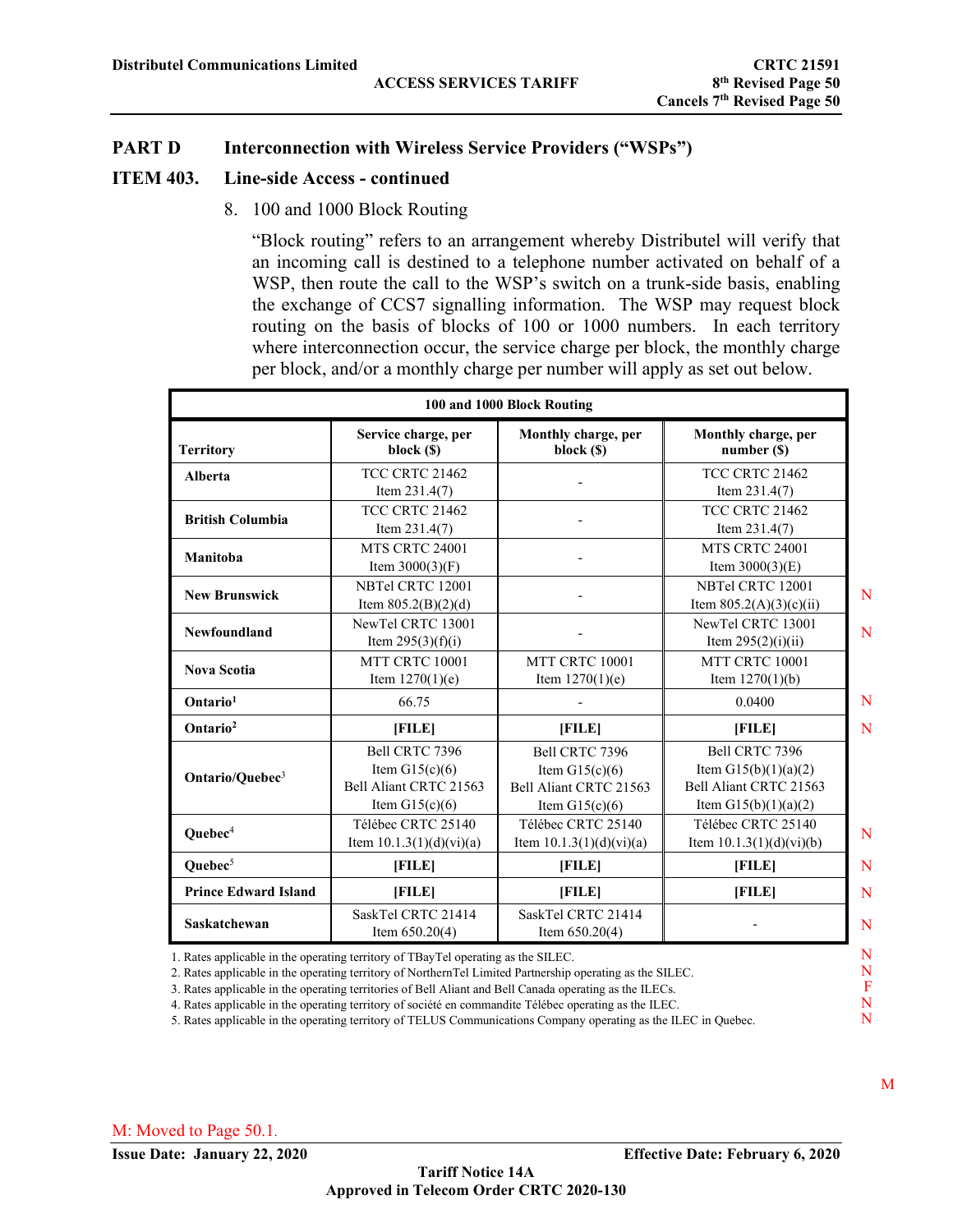#### **ITEM 403. Line-side Access - continued**

9. Transfer of Entire NXX

On request, Distributel will transfer an entire NXX being used by a WSP for line-side access to use in connection with trunk-side access. The following service charge applies to recover costs associated with the transfer of the NXX from Distributel's switch to the WSP's switch.

| <b>Territory</b>            | Service charge, per transfer (\$)                                          |   |
|-----------------------------|----------------------------------------------------------------------------|---|
| Alberta                     | [FILE]                                                                     |   |
| <b>British Columbia</b>     | [FILE]                                                                     |   |
| Manitoba                    | [FILE]                                                                     |   |
| <b>New Brunswick</b>        | [FILE]                                                                     | N |
| Newfoundland                | [FILE]                                                                     | N |
| <b>Nova Scotia</b>          | [FILE]                                                                     | N |
| Ontario <sup>1</sup>        | 2,280.00                                                                   | N |
| Ontario <sup>2</sup>        | [FILE]                                                                     | N |
| Ontario/Quebec <sup>3</sup> | Bell CRTC 7396, Item G15(c)(7)<br>Bell Aliant CRTC 21563, Item $G15(c)(7)$ |   |
| Quebec <sup>4</sup>         | Télébec CRTC 25140, Item 10.1.3(1)(e)(i)                                   | N |
| Quebec $5$                  | [FILE]                                                                     | N |
| <b>Prince Edward Island</b> | [FILE]                                                                     | N |
| Saskatchewan                | SaskTel CRTC 21414, Item 650.20(4)                                         | N |

1. Rates applicable in the operating territory of TBayTel operating as the SILEC.

2. Rates applicable in the operating territory of NorthernTel Limited Partnership operating as the SILEC.

3. Rates applicable in the operating territories of Bell Aliant and Bell Canada operating as the ILECs.

4. Rates applicable in the operating territory of société en commandite Télébec operating as the ILEC.

5. Rates applicable in the operating territory of TELUS Communications Company operating as the ILEC in Quebec. N

N N F N | |

|

|

|

|

|

|

|

|

|

|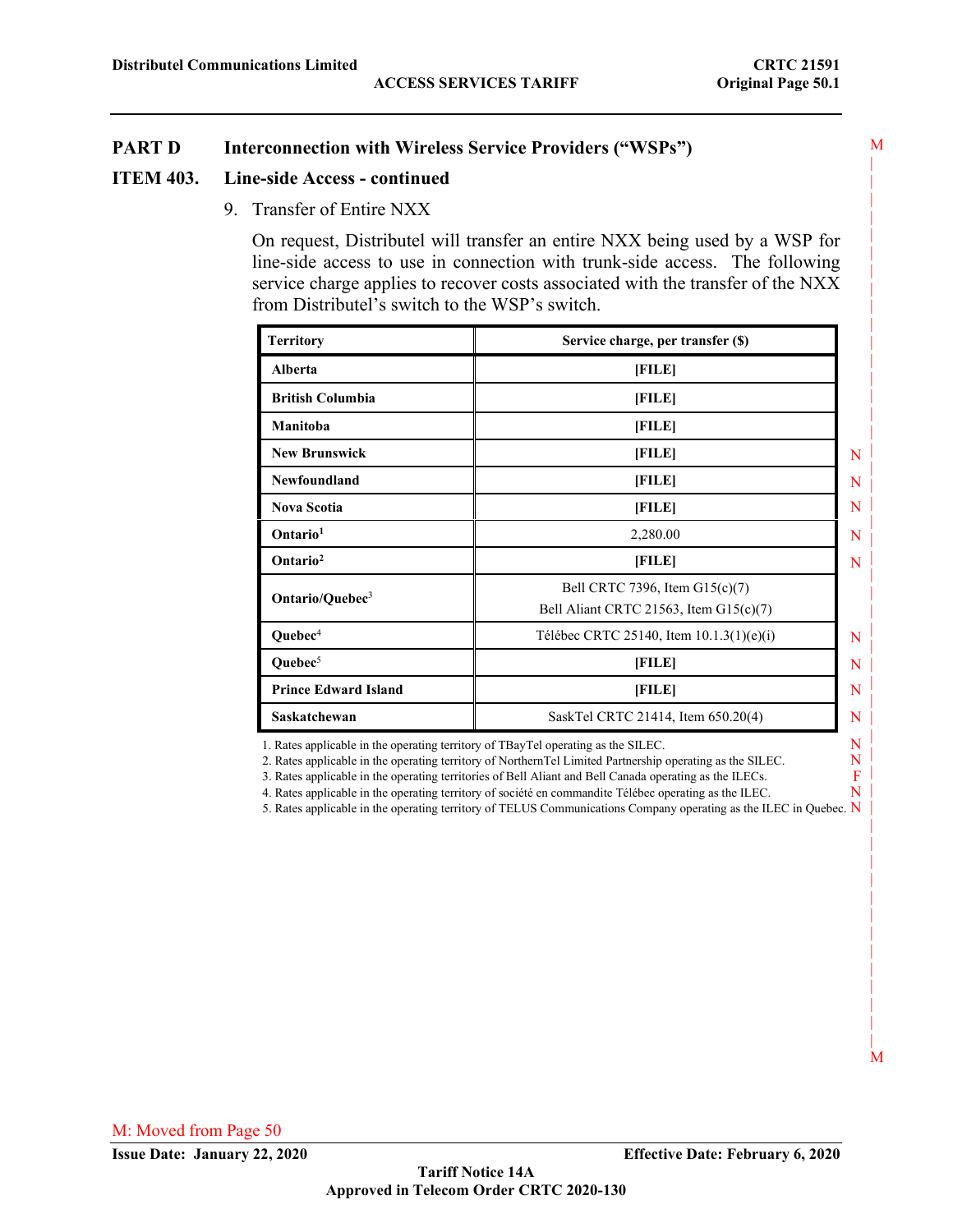## **ITEM 500. General**

This Part governs the provision of services other than those described elsewhere in this Tariff that are associated with the interconnection of the Distributel's facilities with those of Telecommunications Providers.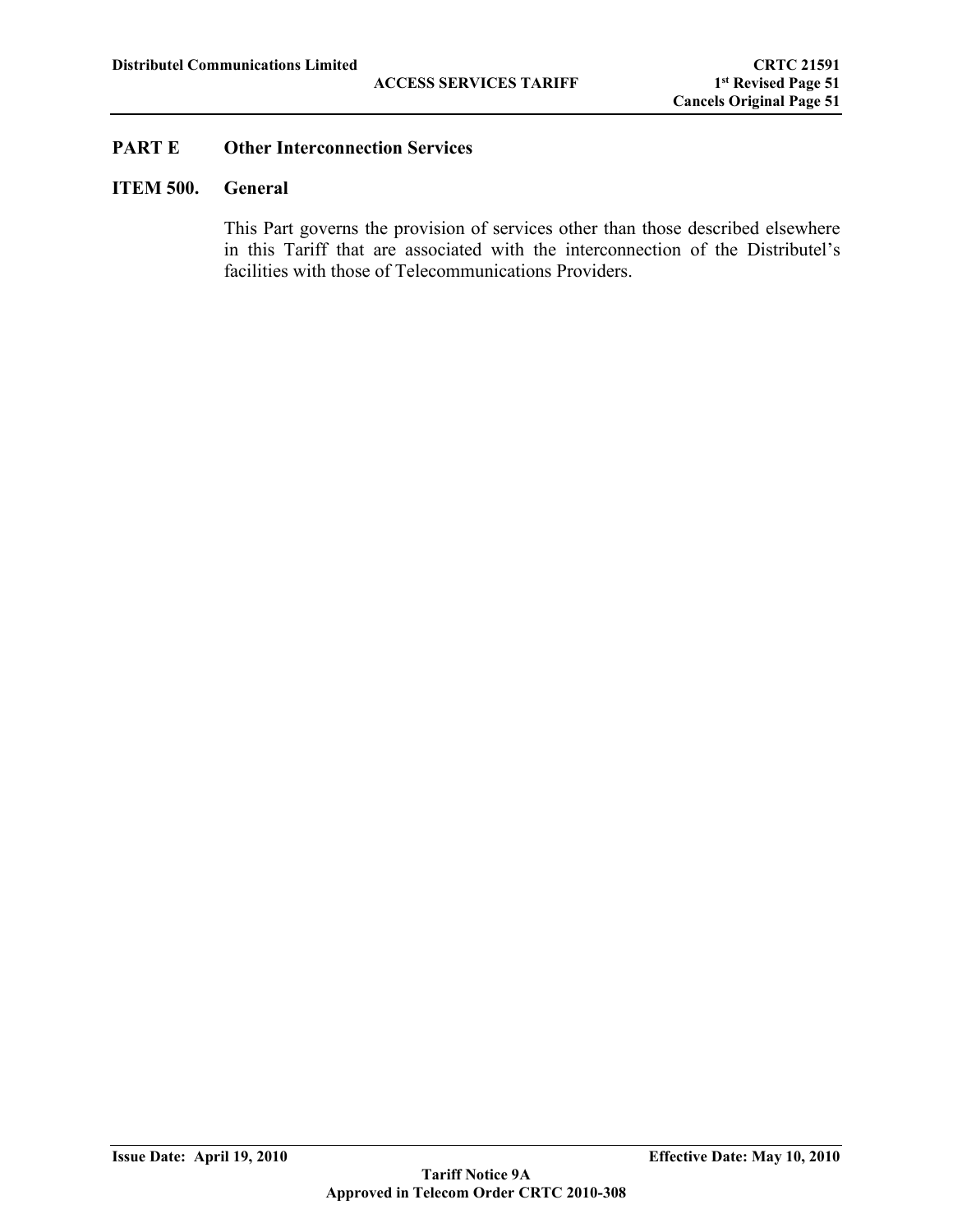#### **ITEM 501. Call Routing - Location Routing Number (LRN) Absent**

- 1. Call routing LRN Absent service provides call processing for calls from a Telecommunications Provider in locations where LNP has been implemented, and where the Telecommunications Provider does not transmit the LRN of the serving switch to which the call must be routed for termination.
- 2. Call routing LRN Absent functionality is limited to Distributel determining, in conjunction with its arrangement for LNP access to a Service Control Point (SCP), if the destination telephone number of a call from a Telecommunications Provider has been ported to another LEC, and if so, obtaining the LRN of the serving switch to which the call must be routed for termination.
- 3. Rates and Charges

Charges for call routing – LRN Absent are specified below. The charges are applicable to all line-side access interconnecting circuits and to trunk-side MF interconnecting circuits. In addition, call routing - LRN Absent is available for trunk-side CCS7 interconnecting circuits as an option.

|                             |                                                       |                                                                          | <b>Call Routing LRN Absent, per DS-0</b> |                                      |                                      |                                                                          |  |  |
|-----------------------------|-------------------------------------------------------|--------------------------------------------------------------------------|------------------------------------------|--------------------------------------|--------------------------------------|--------------------------------------------------------------------------|--|--|
|                             | <b>Line-Side</b>                                      | <b>Trunk-side Interconnecting Circuits</b>                               |                                          |                                      |                                      |                                                                          |  |  |
|                             | Interconnecting<br>Circuits, per month<br><b>(\$)</b> | <b>MF</b> Interconnecting<br><b>Circuits</b>                             |                                          |                                      | <b>CCS7</b> Interconnecting Circuits |                                                                          |  |  |
| <b>Territory</b>            |                                                       | One-way,<br>per month<br><b>(\$)</b>                                     | Two-way,<br>per month<br><b>(\$)</b>     | One-way,<br>per month<br><b>(\$)</b> | Two-way,<br>per month<br>(S)         | <b>Service Charge</b><br><b>(\$)</b>                                     |  |  |
| <b>Alberta</b>              |                                                       | TCC CRTC 21462, Item 209.3                                               | TCI CRTC 18008, Item 215.4(2)(b)(ii)     |                                      |                                      |                                                                          |  |  |
| <b>British Columbia</b>     | TCC CRTC 21462, Item 209.3                            |                                                                          |                                          |                                      |                                      | TCBC CRTC 1017, Item 105(D)(4)(b)                                        |  |  |
| Manitoba                    |                                                       | MTS CRTC 24006, Item 115(4)(E)                                           | MTS CRTC 24006, Item 115(4)(E)           |                                      |                                      |                                                                          |  |  |
| <b>New Brunswick</b>        | Aliant CRTC 21491, Item 630(3)(e)                     |                                                                          |                                          |                                      | Aliant CRTC 21491, Item 630(3)(e)    |                                                                          |  |  |
| <b>Newfoundland</b>         |                                                       | Aliant CRTC 21491, Item 630(3)(e)                                        |                                          |                                      |                                      | Aliant CRTC 21491, Item 630(3)(e)                                        |  |  |
| <b>Nova Scotia</b>          |                                                       | Aliant CRTC 21491, Item 630(3)(e)                                        |                                          |                                      |                                      | Aliant CRTC 21491, Item 630(3)(e)                                        |  |  |
| Ontario <sup>1</sup>        | 4.95                                                  | 6.20                                                                     | 3.75                                     | 6.20                                 | 3.75                                 | 206.00                                                                   |  |  |
| Ontario <sup>2</sup>        |                                                       | NorthernTel CRTC 25510, Section N200, Item 14(4)(4.04)                   |                                          |                                      |                                      | NorthernTel CRTC 25510<br>Section N200, Item 14(4)(4.04)                 |  |  |
| Ontario/Ouebec <sup>3</sup> |                                                       | Bell CRTC 7516, Item 115(4)(e)<br>Bell Aliant CRTC 21562, Item 115(4)(e) |                                          |                                      |                                      | Bell CRTC 7516, Item 115(4)(e)<br>Bell Aliant CRTC 21562, Item 115(4)(e) |  |  |
| Quebec <sup>4</sup>         |                                                       | [FILE]                                                                   |                                          |                                      |                                      | [FILE]                                                                   |  |  |
| Ouebec $5$                  |                                                       | TCO CRTC 25082, Item 1.07.04(a)                                          |                                          |                                      |                                      | TCI CRTC 18008, Item 215.4(2)(b)(ii)                                     |  |  |
| <b>Prince Edward Island</b> |                                                       | Aliant CRTC 21491, Item 630(3)(e)                                        |                                          |                                      |                                      | Aliant CRTC 21491, Item 630(3)(e)                                        |  |  |
| Saskatchewan                | SaskTel CRTC 21414, Item 610.13(4)                    |                                                                          |                                          |                                      | SaskTel CRTC 21414, Item 610.13(4)   |                                                                          |  |  |

2. Rates applicable in the operating territory of NorthernTel Limited Partnership operating as the SILEC.

3. Rates applicable in the operating territories of Bell Aliant and Bell Canada operating as the ILECs.

4. Rates applicable in the operating territory of société en commandite Télébec operating as the ILEC.

5. Rates applicable in the operating territory of TELUS Communications Company operating as the ILEC in Quebec.

N F N N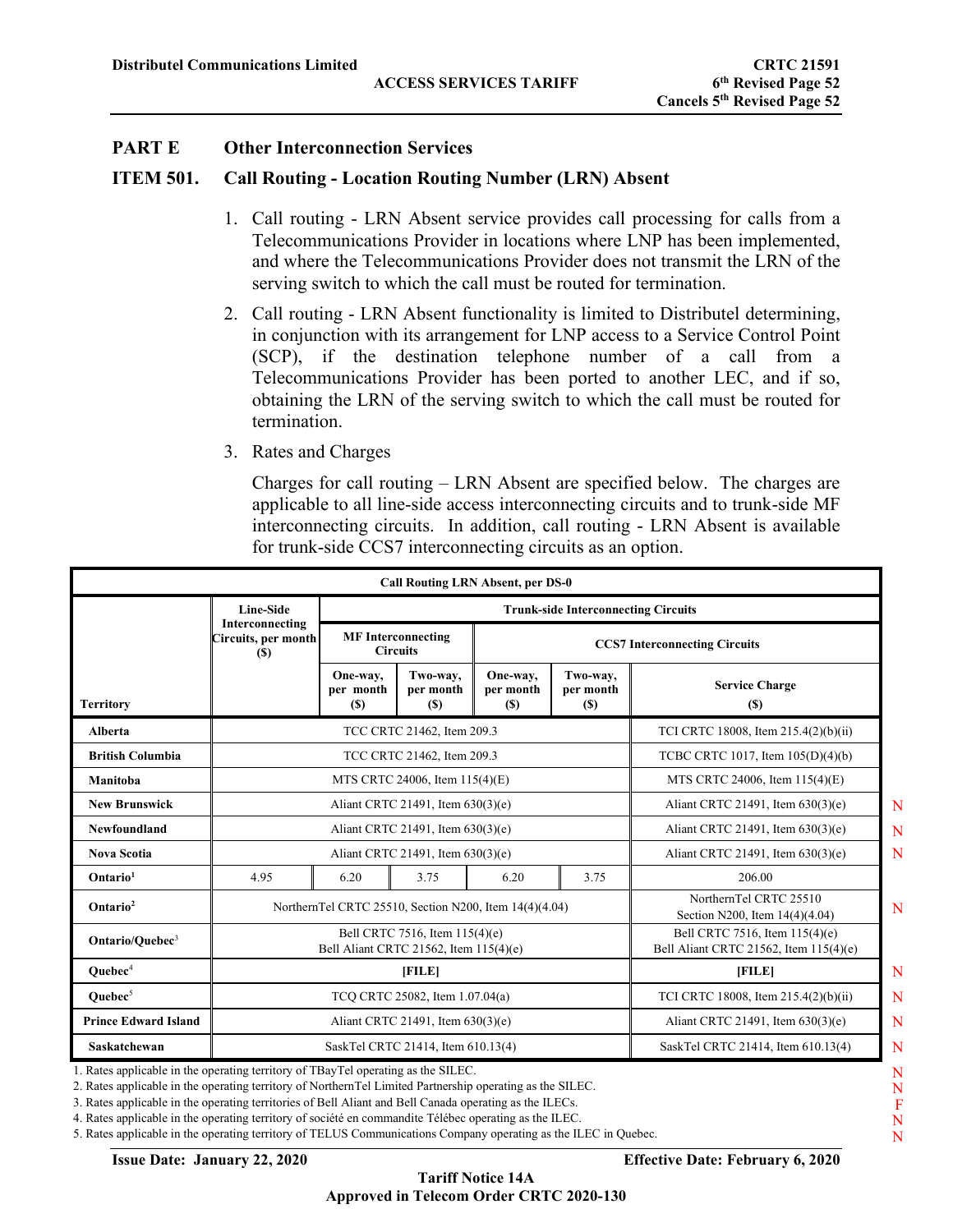#### **ITEM 502. Port-Out Cancellation Charge**

- 1. This charge applies to the cancellation of a pending request to port a telephone number from Distributel to a LEC or WSP in excess of 10% of the total number of valid telephone number porting requests issued by the LEC or WSP in a calendar month, where valid porting requests are those that have been accepted and provisioned. Port-out cancellations that arise due to a subsequent decision from the customer, as indicated by a valid More Recent Authorization received by Distributel, or that are attributable to other factors under the control of Distributel, such as delays due to missed due dates, will not be included in the port-out cancellation total that is attributed to the LEC or WSP.
- 2. If a LEC or WSP submits a Local Service Request on behalf of a customer, and another LEC or WSP submits another Local Service Request with More Recent Authorization on behalf of the same customer, the cancellation of the first Local Service Request will not be included in the port-out cancellation total that is attributed to the LEC or WSP.
- 3. A port order cancellation will not be included in the port-out cancellation total that is attributed to the LEC or WSP, if:

- a customer informs Distributel that the customer wishes to remain with Distributel, rather than proceed with an approved number port to a competitor; and

- the approved number port to a competitor has not already been cancelled by Distributel after a 7-day period following the due date of the request.

4. Charge:

| <b>Territory</b>            | Service charge, per request (\$)                                         |
|-----------------------------|--------------------------------------------------------------------------|
| Ontario/Quebec <sup>1</sup> | Bell CRTC 7516, Item 115(4)(f)<br>Bell Aliant CRTC 21562, Item 115(4)(f) |
| Alberta                     | TCC CRTC 21462, Item 208.3(4)                                            |
| <b>British Columbia</b>     | TCC CRTC 21462, Item 208.3(4)                                            |

1. Rates applicable in the operating territories of Bell Aliant and Bell Canada operating as the ILECs.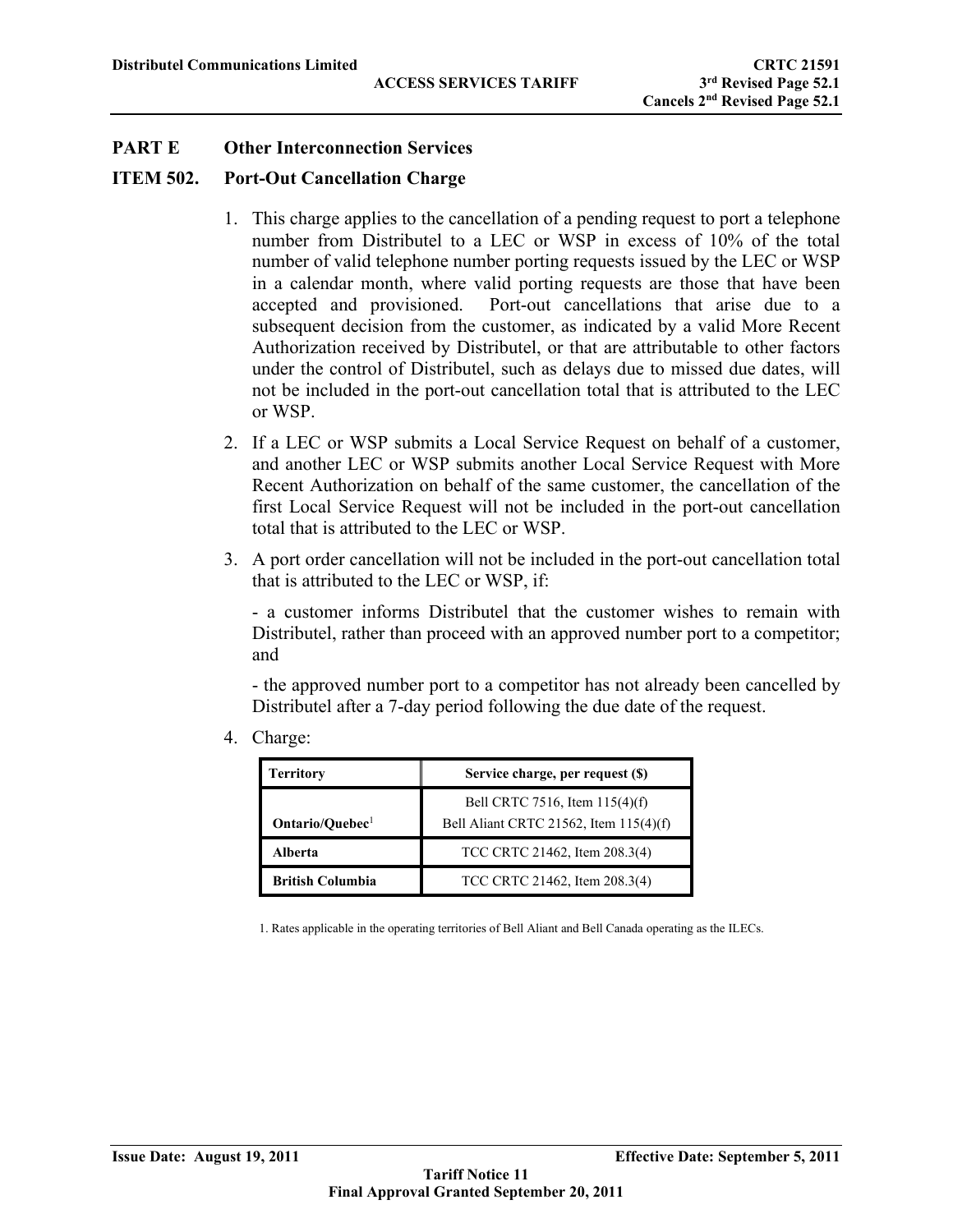# **ITEM 503. 9-1-1 Emergency Response Service (ERS)**

### **1. De**

| efinitions                                                                                                                                                                                                                                                                                                                 | M      |
|----------------------------------------------------------------------------------------------------------------------------------------------------------------------------------------------------------------------------------------------------------------------------------------------------------------------------|--------|
| For the purpose of this tariff item, the following terms have the meanings as<br>defined below:                                                                                                                                                                                                                            | M      |
| "9-1-1 database" is the database operated by the 9-1-1 service provider that<br>provides selective routing information based on ANI, ALI, and SAG information.                                                                                                                                                             | M<br>M |
| "9-1-1 service provider" is the ILEC that provides 9-1-1 emergency response<br>service to the local authority pursuant to a tariff and/or agreement. The 9-1-1<br>service provider's tariff and/or agreement makes access to 9-1-1 emergency<br>calling available to the ILEC's end-users located within the serving area. | M<br>M |
| "ALI" or "automatic location identification" is a database feature that displays<br>to call answer centres and ERAs address/location data with respect to the<br>telephone line from which the 9-1-1 call originates.                                                                                                      | M<br>M |
| "ANI" or "automatic number identification" is a database feature that displays<br>the telephone number from which the 9-1-1 call originates.                                                                                                                                                                               | M      |
| "Call answer centre" is the first point of reception for all 9-1-1 calls in its<br>serving area. It is a communications facility that is open 24 hours a day, 365 days<br>a year, and is responsible for redirecting or transferring emergency calls to ERAs.                                                              | M<br>M |
| "Call control" is a set of features that allow the 9-1-1 operator to maintain<br>control of the 9-1-1 call regardless of calling-party action.                                                                                                                                                                             | M      |
| "CRTC"<br>or "Commission"<br>Canadian Radio-television<br>is<br>the<br>and<br>Telecommunications Commission.                                                                                                                                                                                                               | M      |
| "End-user" is the ultimate purchaser of telecommunications services provided on<br>a retail basis by a telecommunications service provider.                                                                                                                                                                                | M<br>M |
| "ERA" or "emergency response agency" is the communication centre to which<br>emergency calls are transferred from a call answer centre. ERAs normally refer to                                                                                                                                                             | M      |
| the fire, police, and ambulance agencies responsible for dispatching emergency<br>personnel.                                                                                                                                                                                                                               | M      |
| "ESZ" or "emergency service zone" is a defined area consisting of a specific<br>combination of municipality, law enforcement, fire, emergency medical and call<br>answer centre coverage areas.                                                                                                                            | M<br>M |
| "Exchange service" is any local telecommunications service offered by<br>Distributel to its end-users.                                                                                                                                                                                                                     | M      |
| "Local authority" is a municipality, provincial government, or any other<br>authority responsible for operating the call answer centre.                                                                                                                                                                                    | M<br>M |
|                                                                                                                                                                                                                                                                                                                            |        |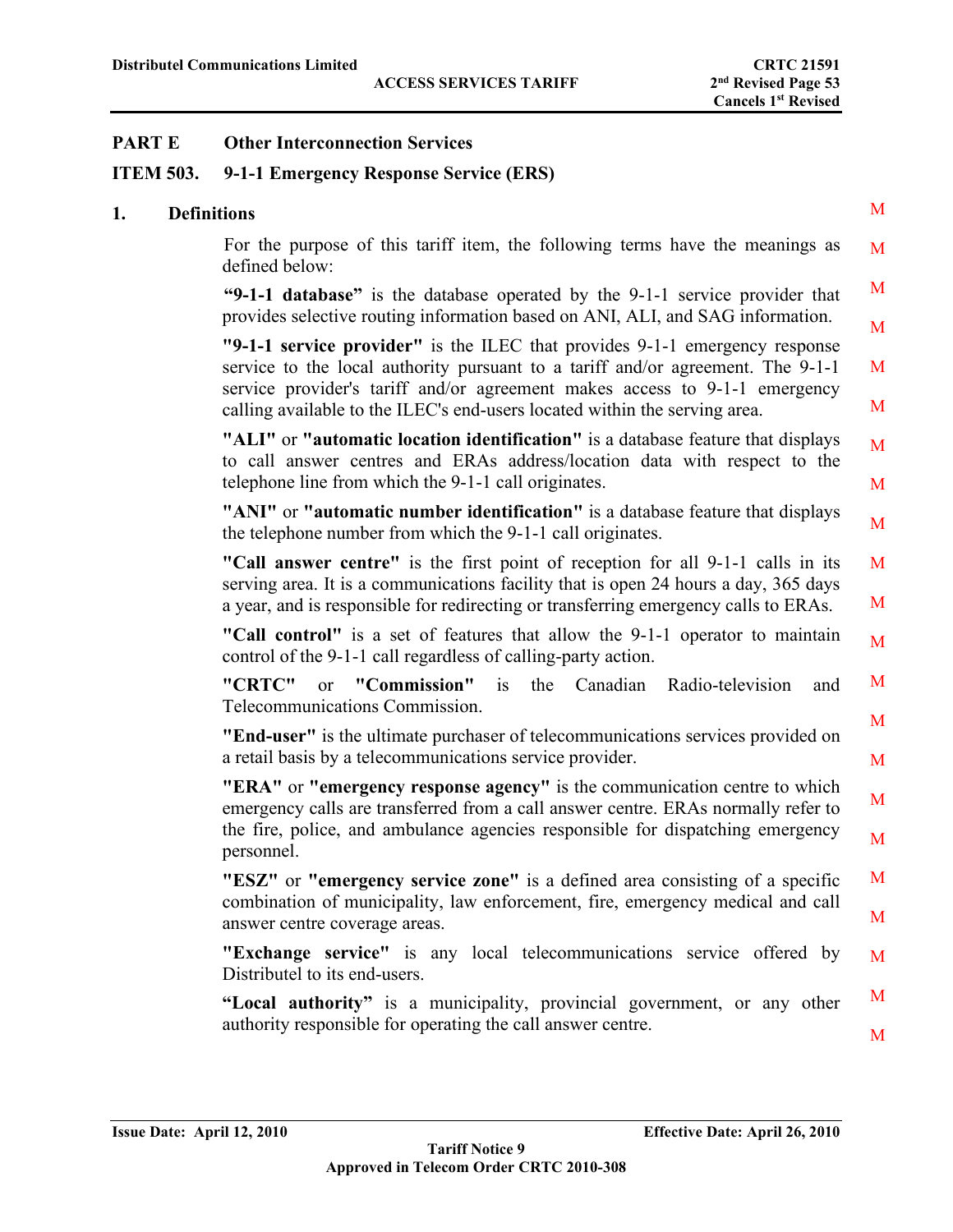## **ITEM 600. Distributel 9-1-1 Emergency Response Service (ERS)**

### **Definitions (Continued)**

end-users located within the serving area.

**Local authority** is a municipality, provincial government, or any other authority responsible for operating the call answer centre.

**"Local subscriber"** is Distributel's end-user located within the local authority's boundaries who subscribes to any of Distributel's exchange services

**"Public safety answering point"** or "PSAP": see "call answer centre"

**"SAG"**or street address guide means the database that contains street names, address ranges, routing codes (if provided) and other data required to verify street address information which is entered into the 9-1-1 database and which is used for selective routing and transfer.

**"Serving area"** is the area from which 9-1-1 calls will be directed to a particular call answer centre as determined by the local authority.

**"9-1-1 database"** is the database operated by the 9-1-1 service provider that provides selective routing information on ANI, ALI, and SAG information.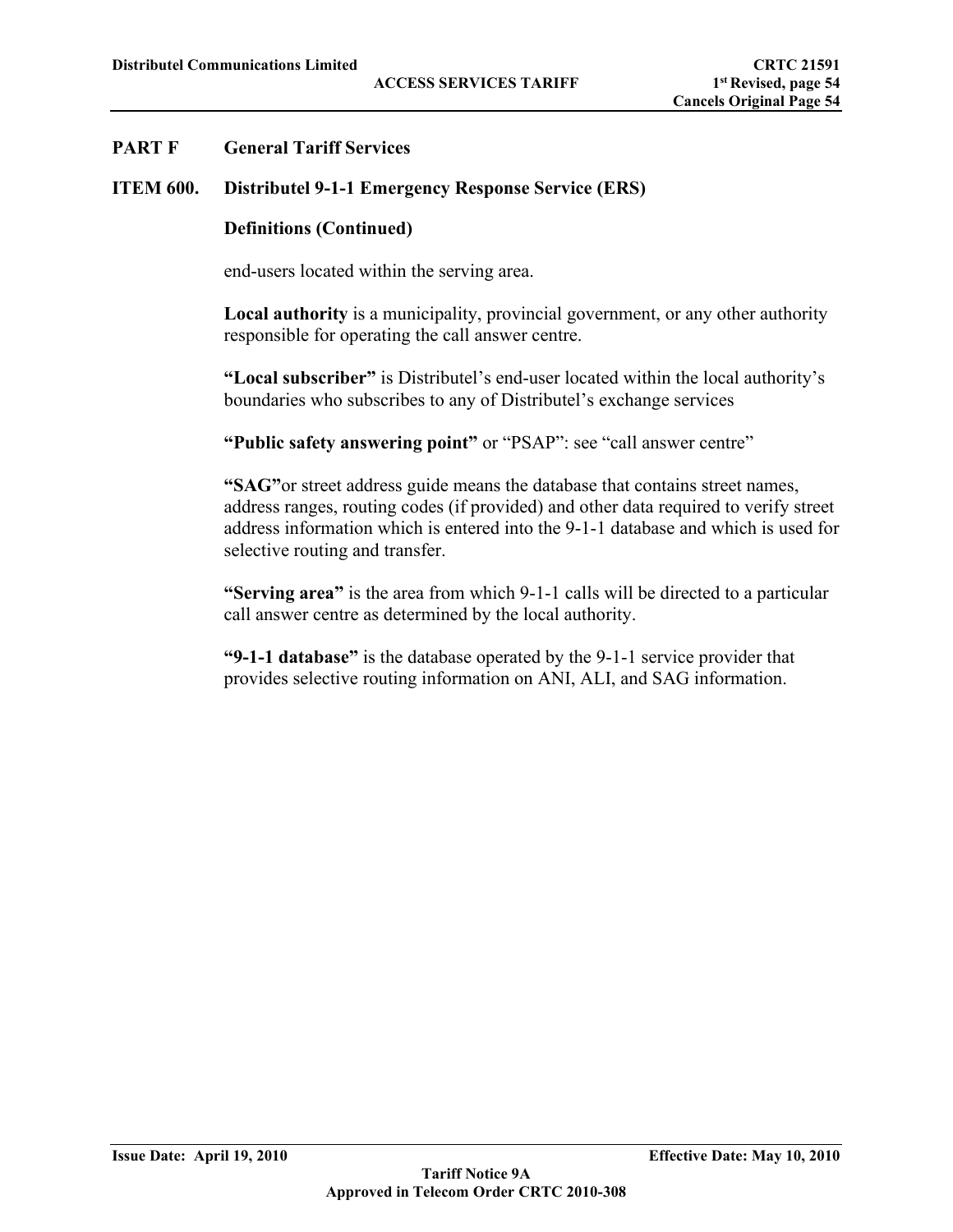# **ITEM 600. Distributel 9-1-1 Emergency Response Service (ERS)**

# **2. Service Description**

- 1. 9-1-1 emergency response service (9-1-1 ERS) is provided under the terms of this tariff, with the cooperation of the 9-1-1 service provider and the local authority, to Distributel's end-users who are connected to Distributel's network by any of Distributel's exchange services. The provision of this service is subject to the availability of suitable facilities. This service provides for the transport of 9-1-1 dialed calls to call answer centres.
- 2. The service provides Distributel's end-users with 9-1-1 three-digitdial access to call answer centres serving their communities. Distributel provides its end-users with access to the 9-1-1 code from each of its central offices to provide service coverage specified by the local authority. Call answer and emergency response services are not provided by Distributel as part of its 9-1-1 ERS.
- 3. The 9-1-1 call is delivered by the 9-1-1 service provider to a call answer centre operated by the local authority. The attendant at the call answer centre determines the nature of the emergency and forwards the call to the appropriate ERA. The answering attendants at the call answer centres and ERAs are supported by the following special features provided by the 9-1-1 service provider in accordance with its tariff and agreements:
	- 1. Selective routing and transfer: The 9-1-1 service provider maintains a central database in its network that will automatically route the 9-1-1 call to a preassigned call answer centre based upon the ANI and/or ALI of the telephone line from which the 9- 1-1 calls originates.
	- 2. ALI: The 9-1-1 service provider maintains an ALI database.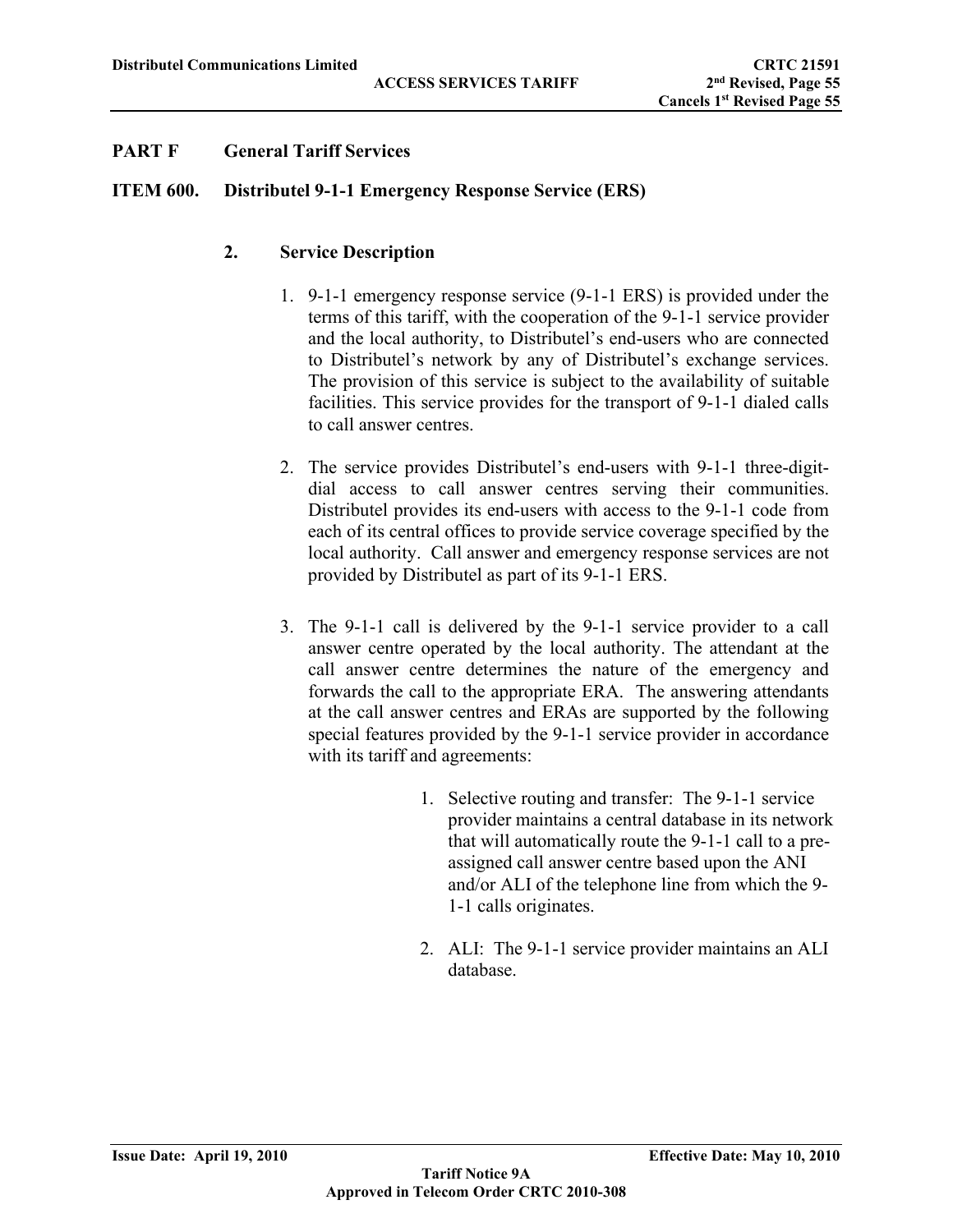### **ITEM 600. Distributel 9-1-1 Emergency Response Service (ERS)**

3. Integrity Check: This allows the call answer centre to verify that the 9-1-1 access lines to its bureau are in working order.

The operation of these selective routing and transfer and ALI features is dependent upon the accuracy of Distributel's records and information received from the local authority and others, such as new street information and boundary changes.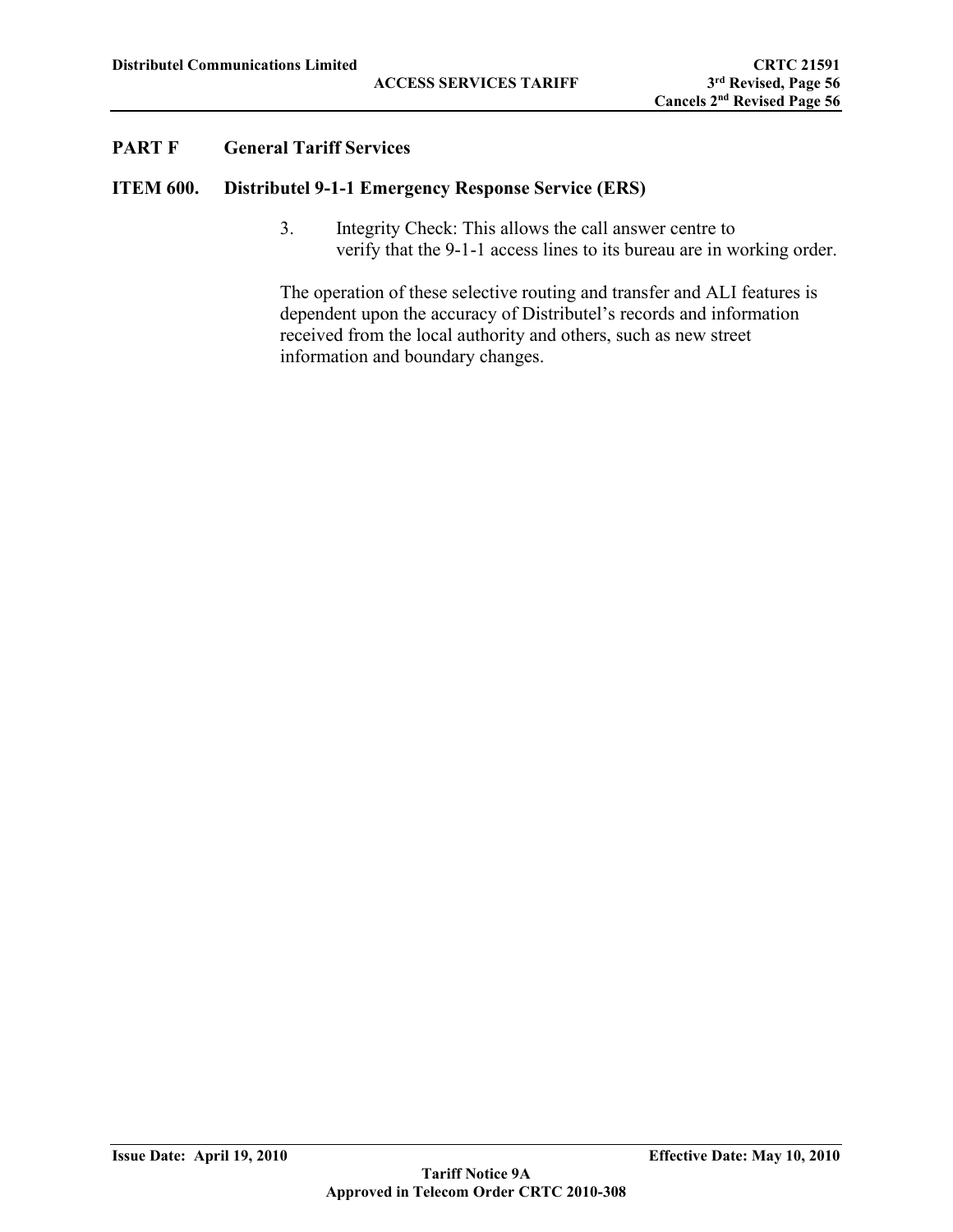## **ITEM 600. Distributel 9-1-1 Emergency Reporting Service (ERS)**

- **3. Object**
	- 1. In accordance with the terms and conditions of Distributel's General Tariff of Interconnection, Distributel fulfill its obligations under this tariff to make 9-1-1 ERS available to its end-users and shall be bound by the provision of its tariff, unless a written agreement for the provision of 9-1-1 ERS is executed by Distributel and the local authority.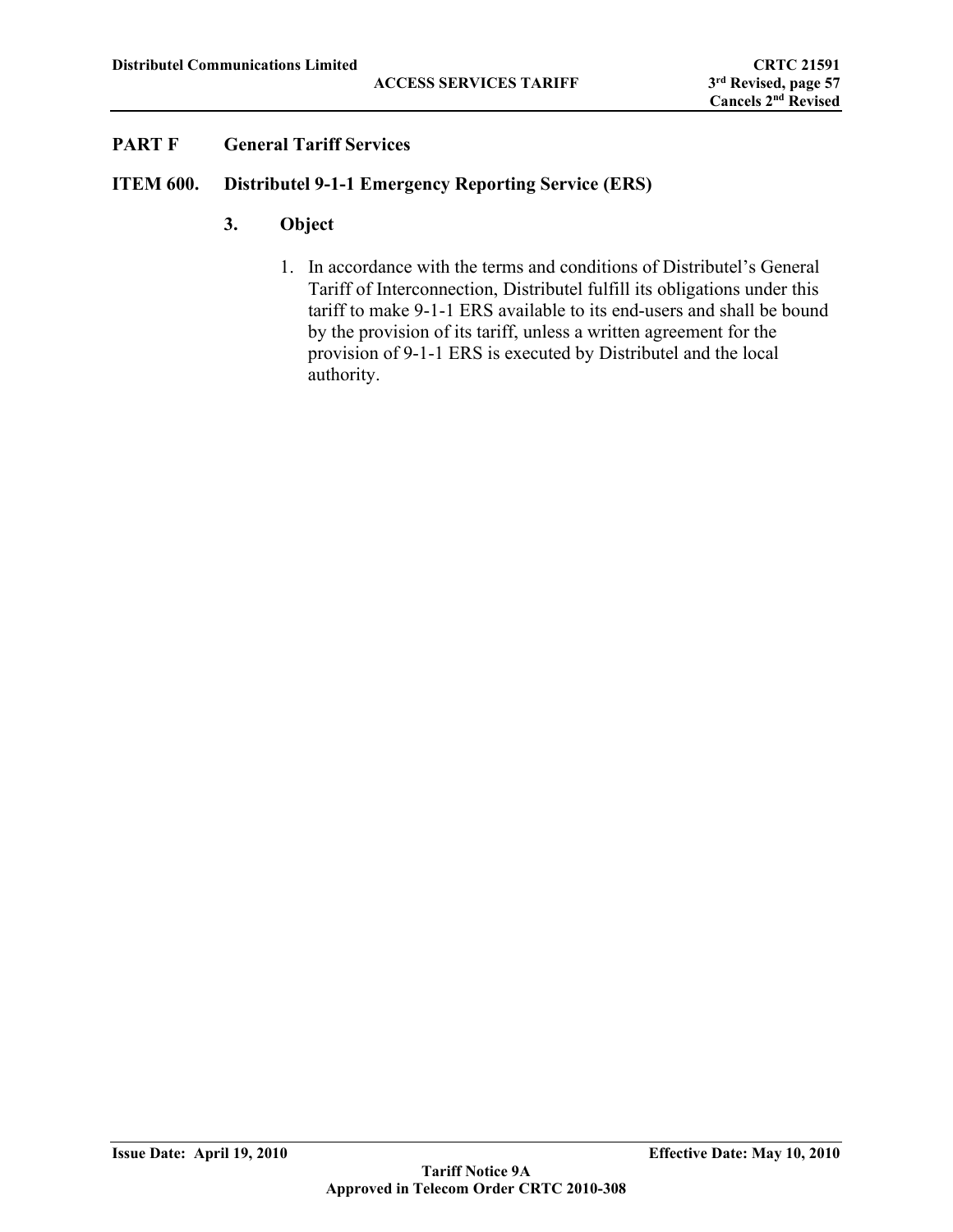## **ITEM 600. Distributel 9-1-1 Emergency Response Service (ERS)**

### **4. Conditions of Service**

- 1. As conditions of providing 9-1-1 ERS, Distributel shall:
	- 1. Make 9-1-1 ERS accessible to all local subscribers in the serving area;
	- 2. Provide 9-1-1 ERS through the network of the 9-1-1 service provider;
	- 3. Provide ANI and/or ALI data, routing data, and other necessary data to the 9-1-1 service provider which, in turn, shall provide such data to the call answer centre and ERAs as deemed appropriate by Distributel, the local authority, and the 9-1-1 service provider;
	- 4. Maintain and update the SAG upon receipt of information provided and validated by the local authority regarding geographic data, including street names, addresses, and the borders of the serving areas and ESZs;
	- 5. Provide to the local authority at its designated call answer centre, in writing and in advance of offering local exchange services
		- 1. a telephone number that is accessible 24 hours a day, 7 days a week, for the purpose of reporting trouble with the 9-1-1 emergency calling system, and
		- 2. A facsimile number and/or alternative address, such as an e-mail address, to deal with problems with local subscribers' information and the SAG, and to update such information as requested, and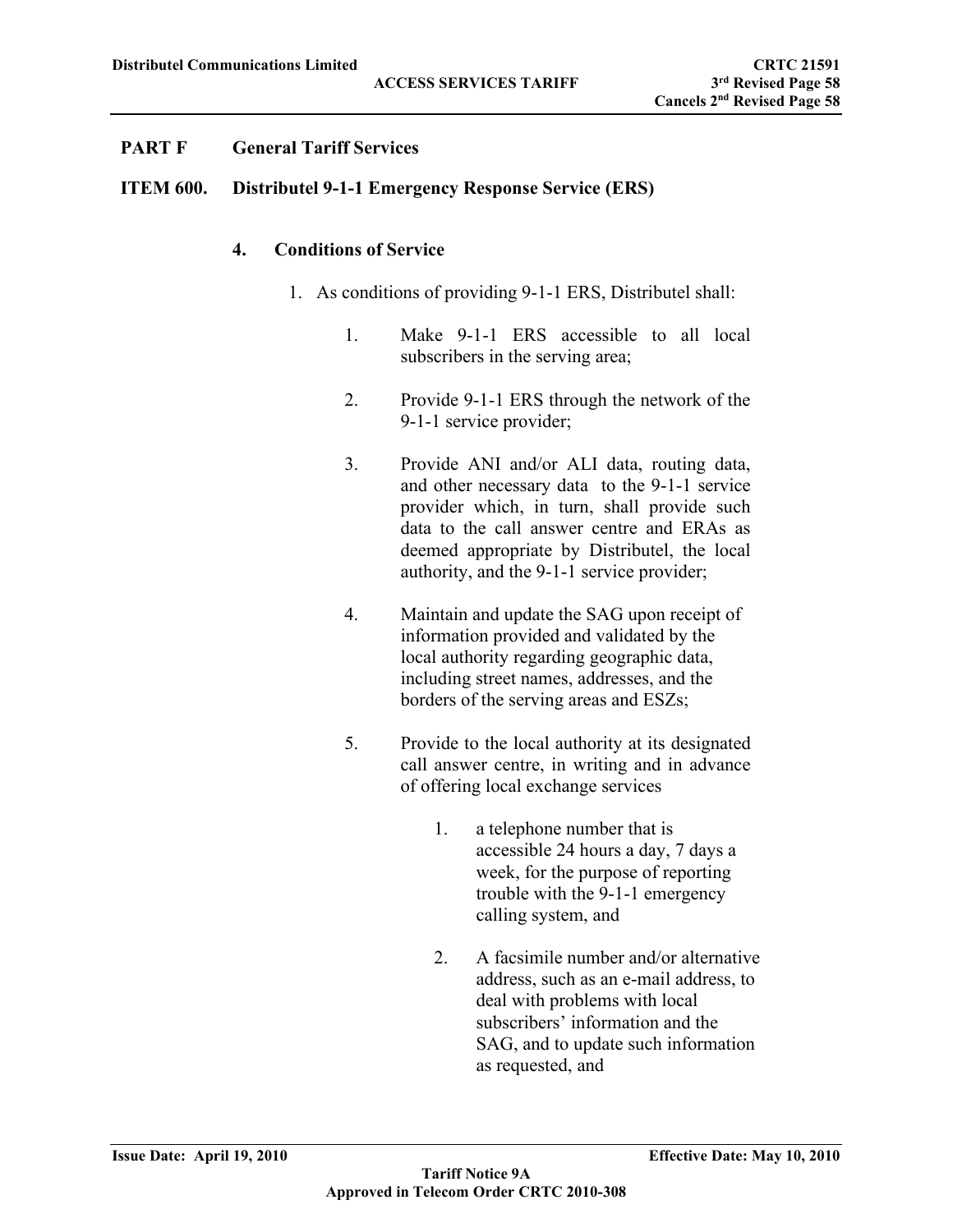6. Be responsible for any other requirements that are not specifically identified in the tariff and are related to matters of the kind listed in Item 600.4.1.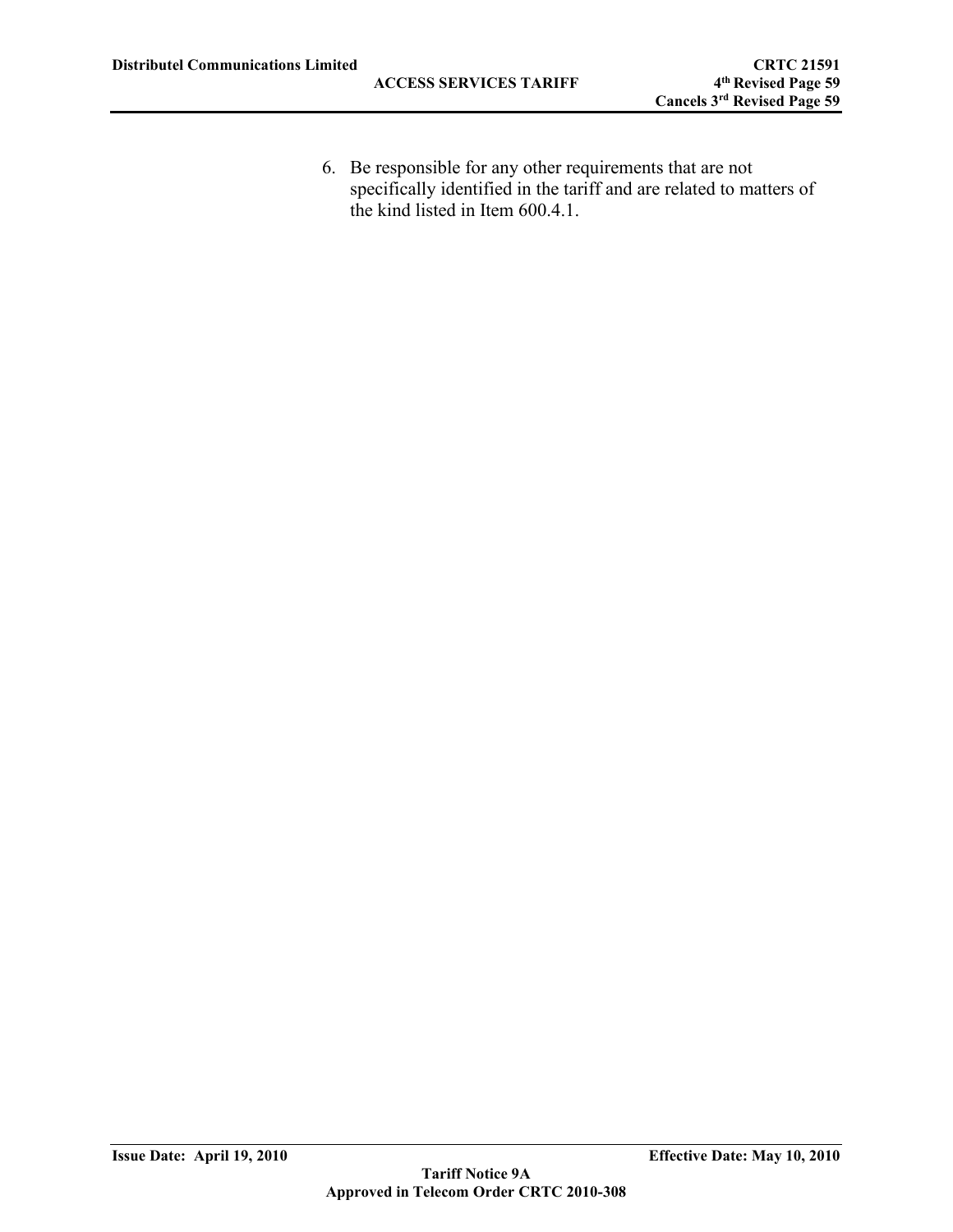## **ITEM 600. Distributel 9-1-1 Emergency Response Service (ERS)**

# **5. Characteristics of Service**

- 1. 9-1-1 ERS permits the use of features including, but without being limited to, ANI and/or ALI, selective routing and transfer and call control features. The availability and reliability of these features depends on the following:
	- 1. The terminal systems and the operating mode selected for the call answer centres and ERAs;
	- 2. The type of exchange service and the equipment and/or telephone systems from which 9-1-1 calls originate;
	- 3. The accuracy of the data, which itself is dependent upon the information provided by various sources (Distributel, local authority, the 9-1-1 Service Provider, other telecommunications carriers, Distributel's end-users, etc.); and
	- 4. The characteristics and reliability of the 9-1-1 service provided by the 9-1-1 service provider to the extent that Distributel's participation in the provision of 9-1-1 ERS is dependent upon the 9-1-1 service provided by the 9-1-1 service provider.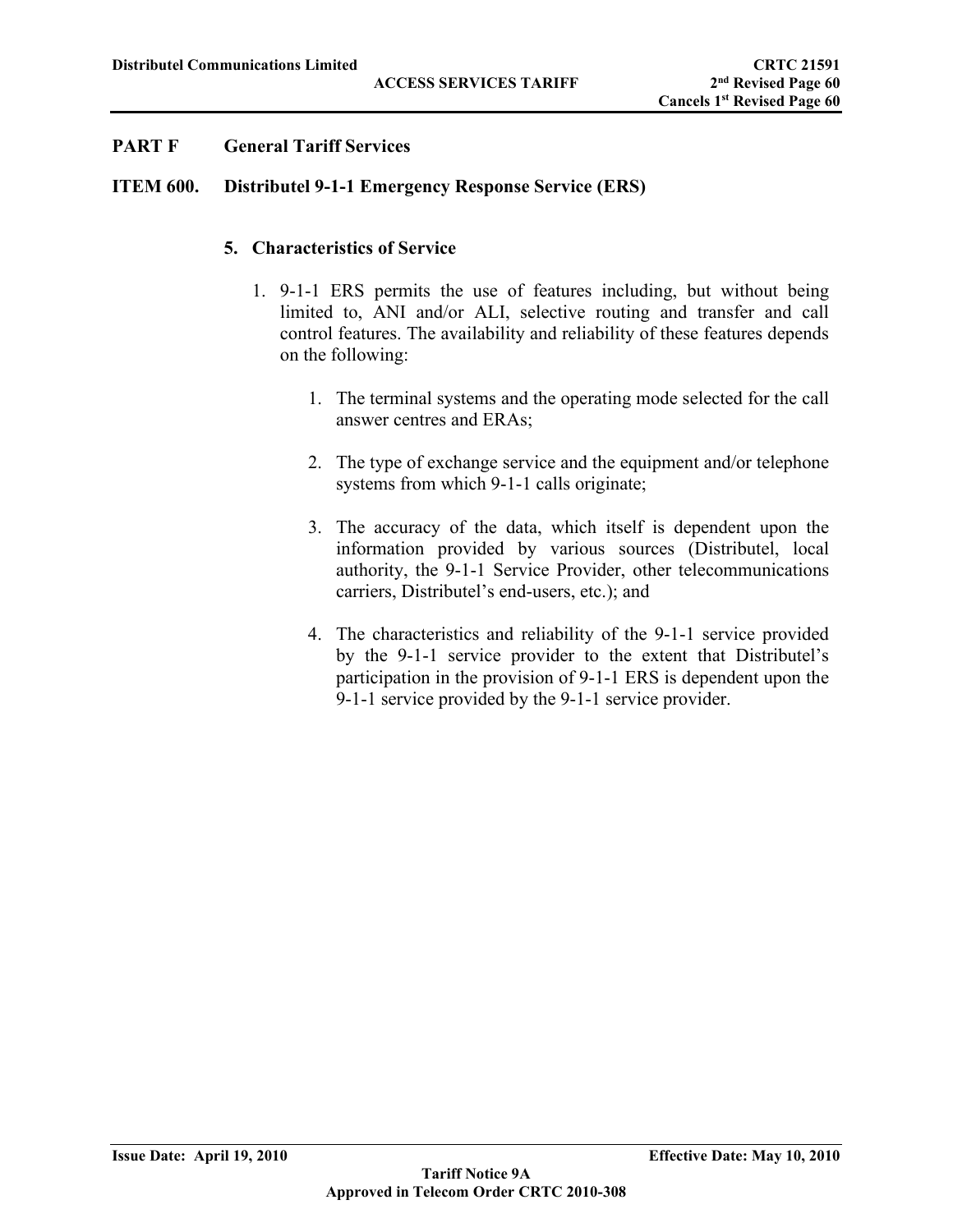## **ITEM 600. Distributel 9-1-1 Emergency Response Service (ERS)**

# **6. Confidentiality**

- 1. Any information provided by Distributel to the local authority, its employees, servants, agents and/or cocontractors pertaining to the design, development, implementation, operation and maintenance of 9-1-1 ERS is confidential and shall be provided only to those persons who need to know for the purposes of providing 9-1-1 ERS.
- 2. Distributel provides to the 9-1-1 service provider, for the operation of 9-1-1 ERS, the name, telephone number, class of service, and service location shown on Distributel's ANI and ALI records as the address for the Distributel exchange services Distributel provides this information for all of its end-users. The 9-1-1 service provider in turn provides this information, and when required, the class of service, to the local authority when a 9-1-1 call is placed by one of Distributel's end-users. The class of service and the service location, if it differs from the listed address, are provided on a confidential basis to the 9-1-1 service provider and, in turn, to the local authority for the sole purpose of responding to 9-1-1 emergency calls.
- 3. The information consisting of names, addresses and telephone numbers of Distributel's end-users whose listings are not published in directories or listed in directory assistance records is confidential. The party calling 9-1-1 waives the right to privacy under any of Distributel's tariffs or agreements to the extent that the name, location and telephone number associated with the originating telephone are furnished to the local authority operating a call answer centre.
- 4. Distributel shall abide by all applicable legislation in effect with respect to the protection of privacy.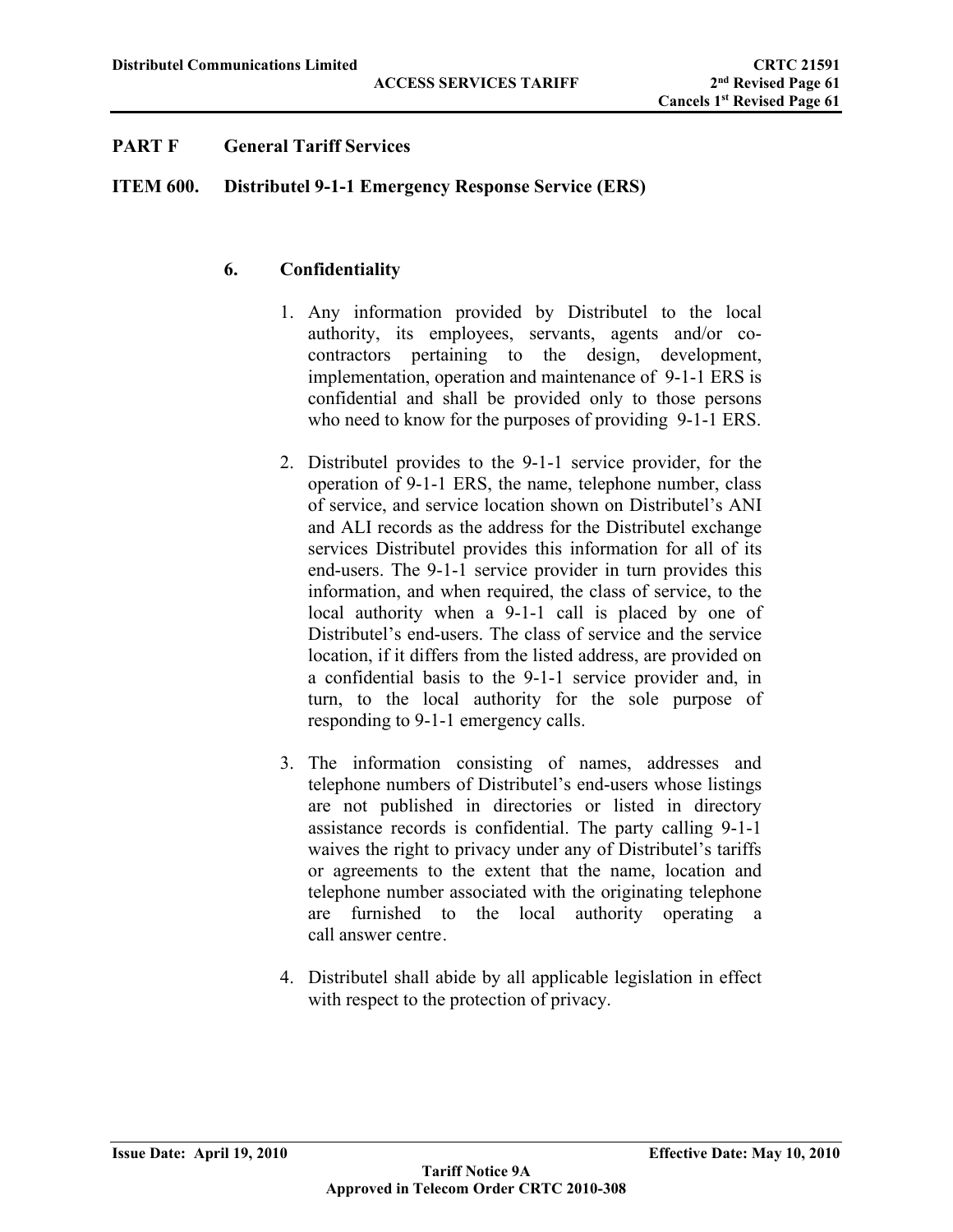#### **ITEM 600. Distributel 9-1-1 Emergency Response Service (ERS)**

#### **7. Quality of Distributel 9-1-1 ERS**

- 1. Distributel shall install and operate Distributel 9-1-1 ERS in a manner that meets quality standards generally accepted in North America for such services. The following are examples of the content of quality standards generally accepted in North America:
	- 1. average of 0.1% blocking within the network;
	- 2. diverse telephone networking capabilities;
	- 3. updated ANI and/or ALI records to the 9-1-1 service provider's database; and
	- 4. special call control features, such as bureau hold, emergency ringback, calling party disconnect signal, and forced disconnect.
- 2. Distributel agrees to restore service as quickly as possible on a priority basis should there be any interruption, delay, mistake or defect in its transmission or in its network facilities.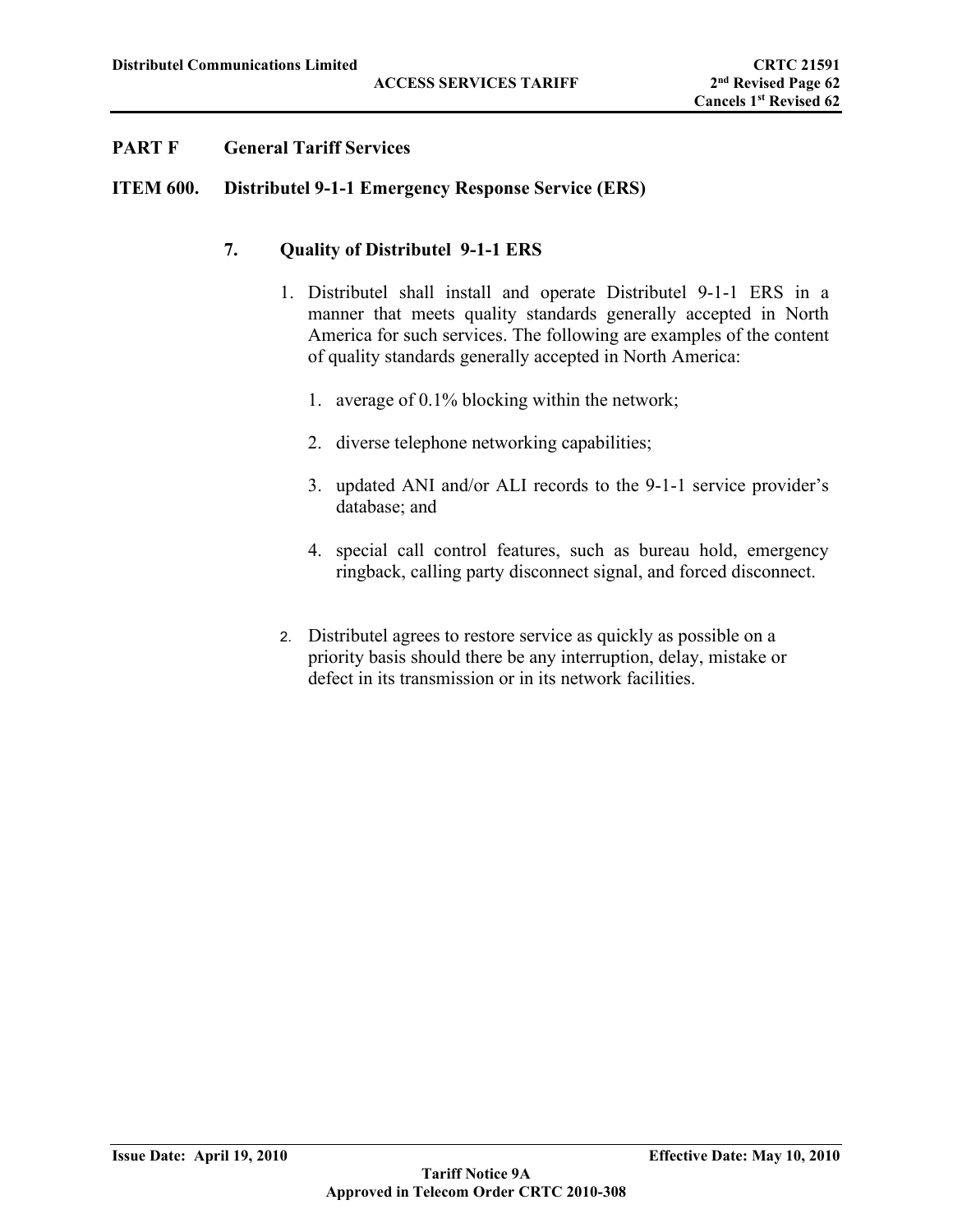Reserved for future use D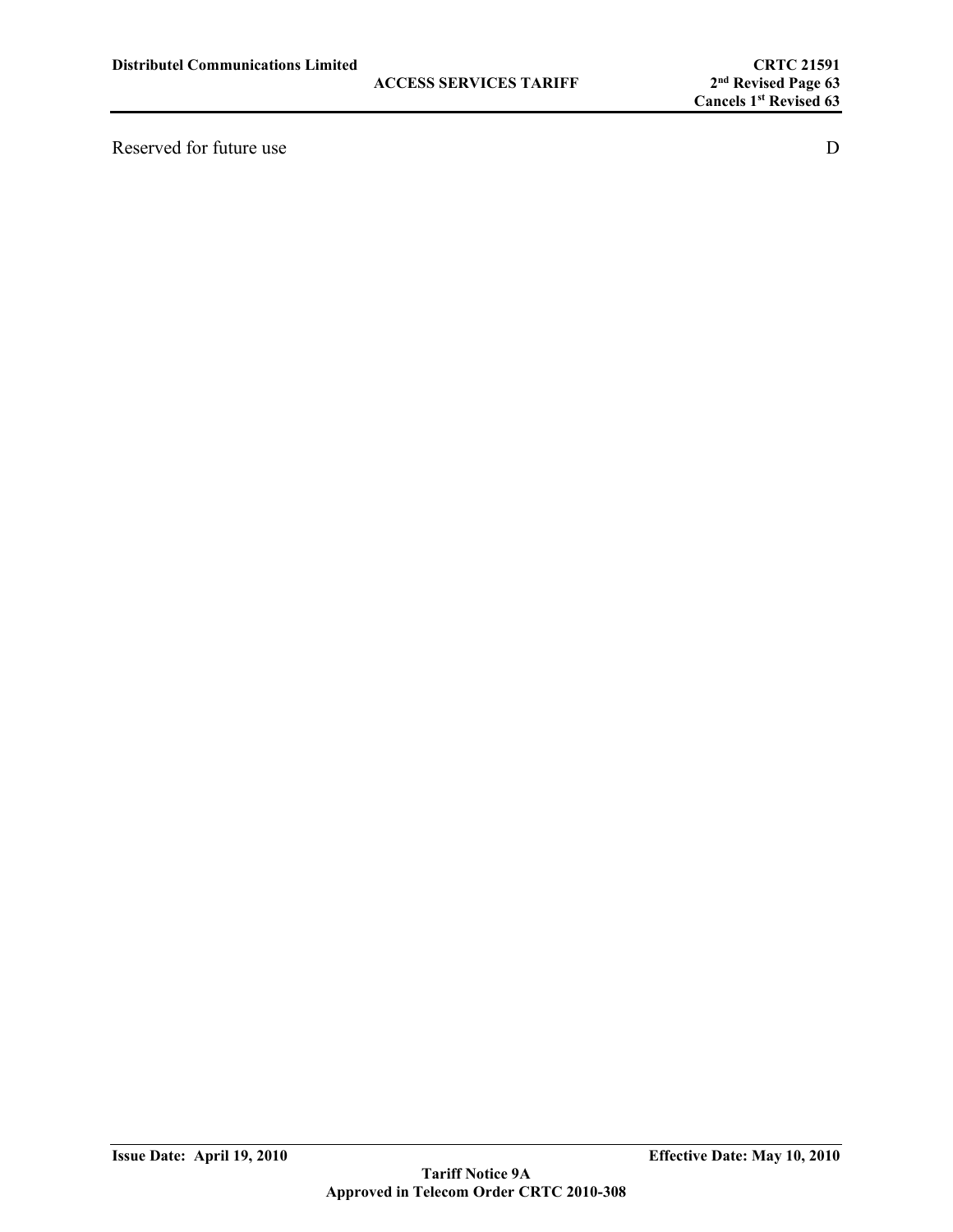## **ITEM 600. Distributel 9-1-1 Emergency Response Service (ERS)**

# **8. Implementation**

1. The implementation of 9-1-1 ERS within the serving are shall be carried out pursuant to an implementation schedule to be mutually agreed on by Distributel, the local authority, and the 9-1-1 service provider (the Parties). The implementation schedule may be changed by agreement of the Parties.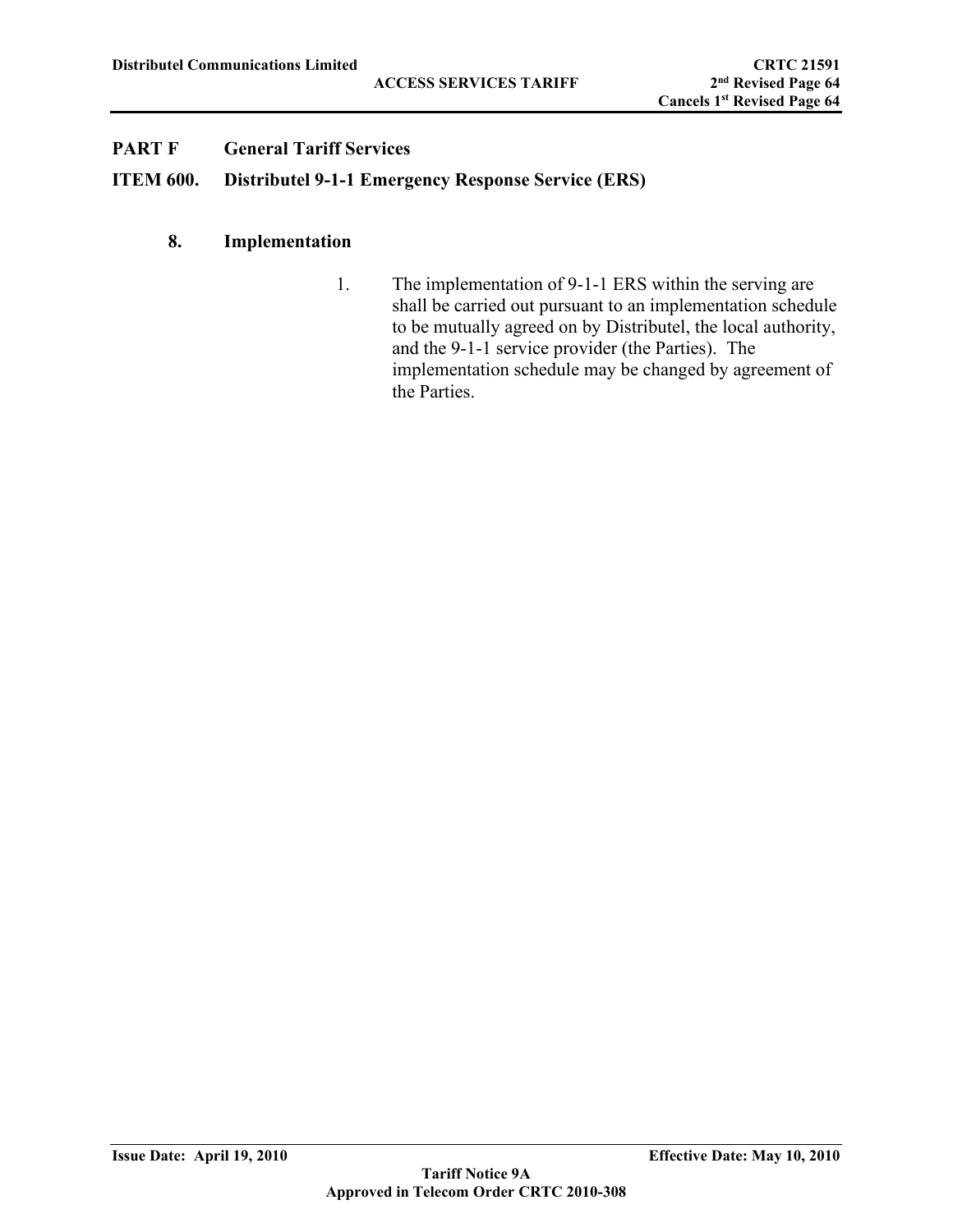## **ITEM 600. Distributel 9-1-1 Emergency Response Service (ERS)**

### **9. Limitation of Liability**

- 1. Distributel's liability for the performance of its obligations pursuant to this Tariff shall be subject to and governed by Distributel's General Tariff of Interconnection Item 102 – General Rights and Obligations.
- 2. Distributel shall, during the term of this Tariff, maintain sufficient insurance to cover its obligations under this Tariff and shall provide evidence of same to the local authority that Distributel is and will be, at all relevant times, in a position to successfully meet its monetary obligations stemming from liability under this Tariff.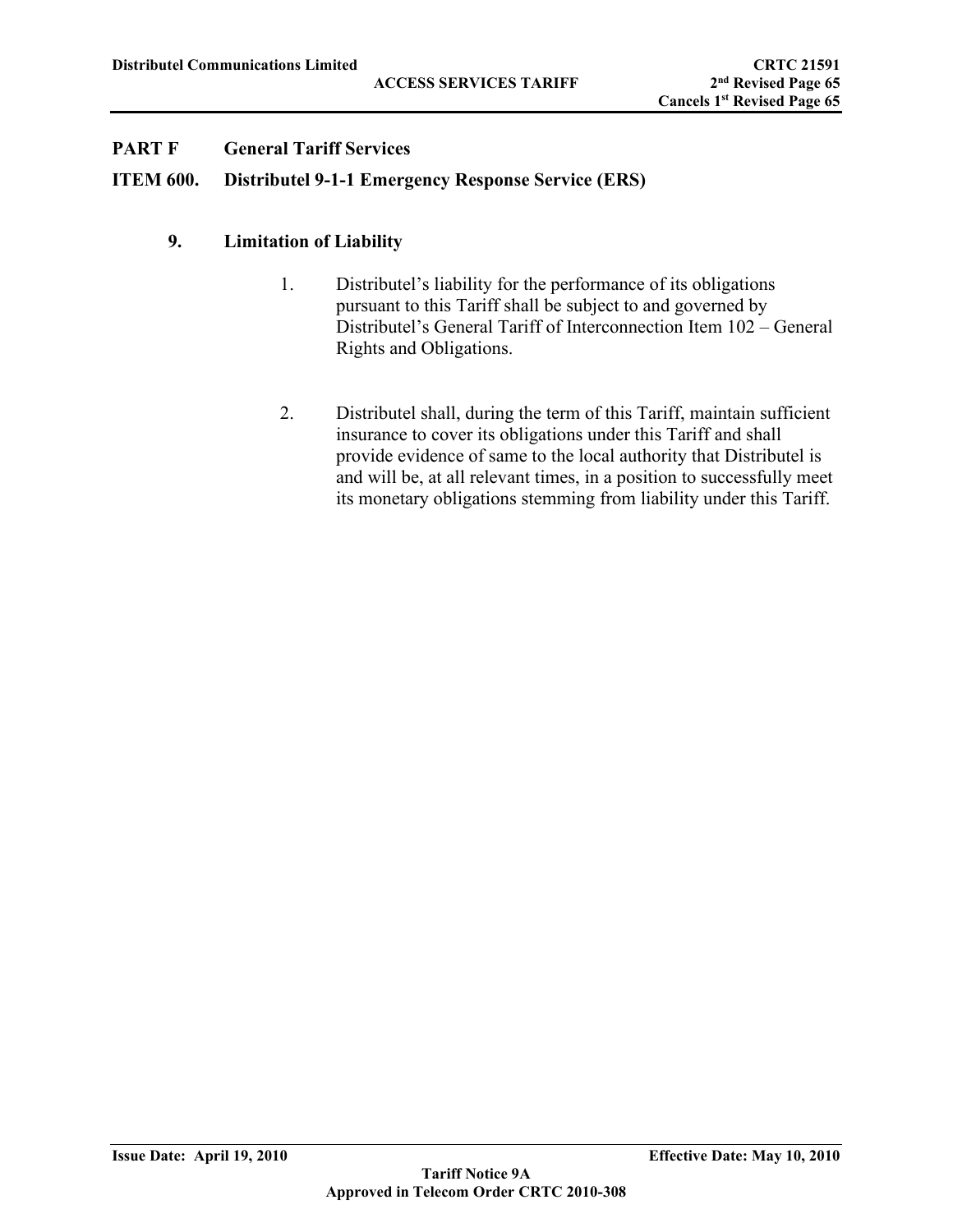### **ITEM 600. Distributel 9-1-1 Emergency Response Service (ERS)**

#### **10. Force Majeure**

- 1. Distributel shall not be held responsible for any damages or delays as a result of war, invasion, insurrection, demonstrations, or as a result of decisions by civilian or military authorities, fire, floods, strikes and, generally, as a result of any event that is beyond Distributel's reasonable control.
- 2. The local authority may designate a back-up call answer centre to which 9-1-1 calls will be directed if the primary call answer centre is unable to accept the calls for any reason.
- 3. Distributel shall, in the event of a disaster or force majeure, cooperate and make all reasonable efforts to provide temporary replacement service until permanent service is completely restored.
- 4. The cost required to provide temporary replacement service shall be borne by Distributel in accordance with Distributel's obligations as indicated in Item 600.4 of this tariff.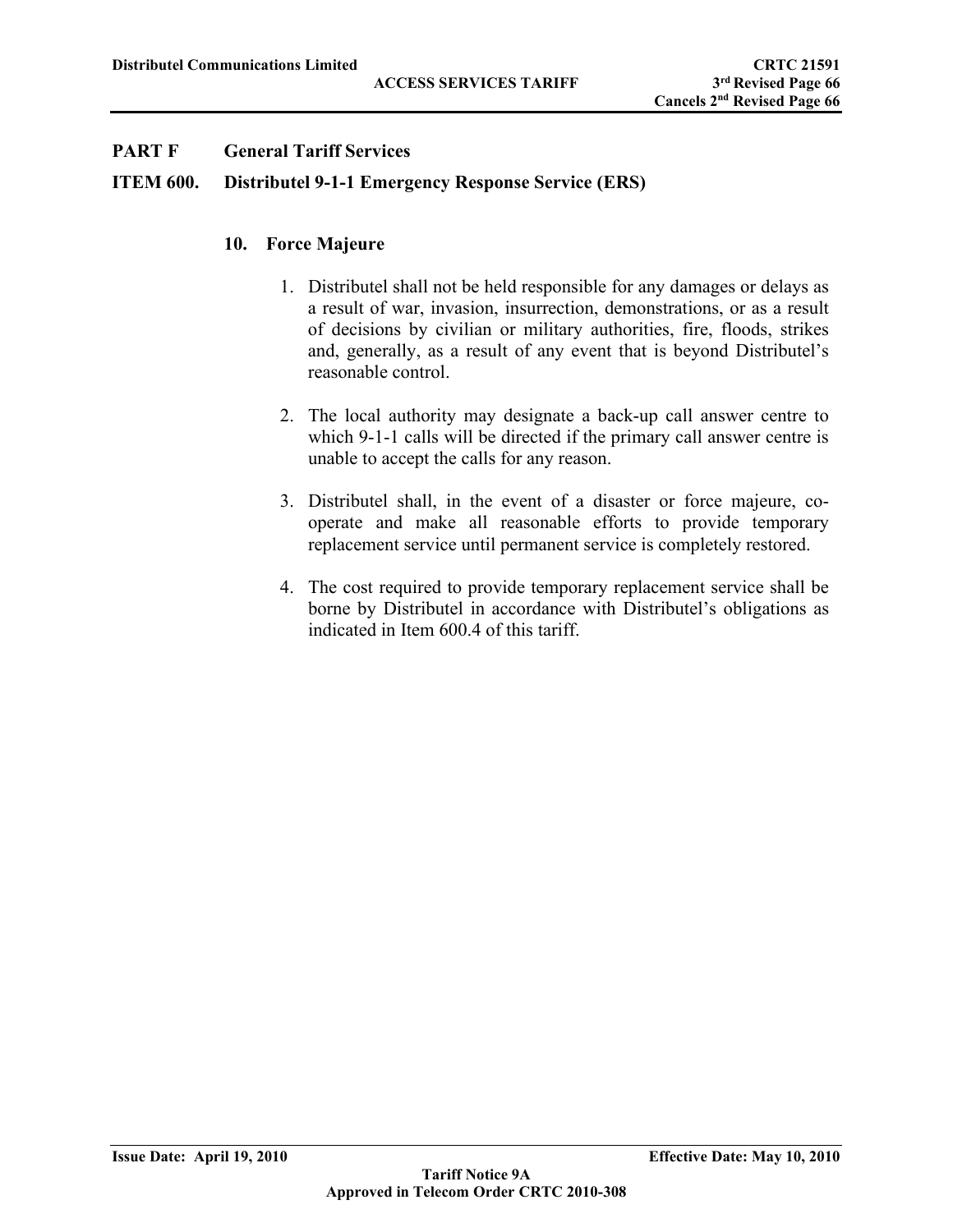## **ITEM 600. Distributel 9-1-1 Emergency Response Service (ERS)**

# **11. 9-1-1 Municipal Charges**

- 1. Upon request from the local authority, Distributel will provide a billing and collection arrangement for local authorities participating in 9-1-1 ERS (billing and collection service) so that, subject to Item 600.11.6, it collects 9-1-1 municipal charges on behalf of the local authority monthly from its end-users for each of its exchange services.
- 2. Distributel provides 9-1-1 municipal charges billing and collection service on the basis that Distributel is given the local authority's accounts receivable for the 9-1-1 municipal charges for an amount equivalent to their full value, less a discount on the billed charges and less those charges that Distributel's end-user have specifically and expressly refused to pay.
- 3. The 9-1-1 municipal charges billing and collection service is provided under the terms of this tariff and/or a billing and collection agreement that the local authority has entered into with Distributel.
- 4. The 9-1-1 municipal charges billing and collection service is provided subject to the availability of suitable facilities.
- 5. Distributel cannot suspend or terminate the provision of any of its exchange services to its end-users solely for the non-payment of these charges.
- 6. Notwithstanding Item 600.11.1, Distributel may decide not to bill 9- 1-1 municipal charges to its end-users or to bill only a portion of the municipal charges; however, Distributel shall make any payments contemplated in Item 600.11.2 as if municipal charges had been billed by Distributel to its end-users.